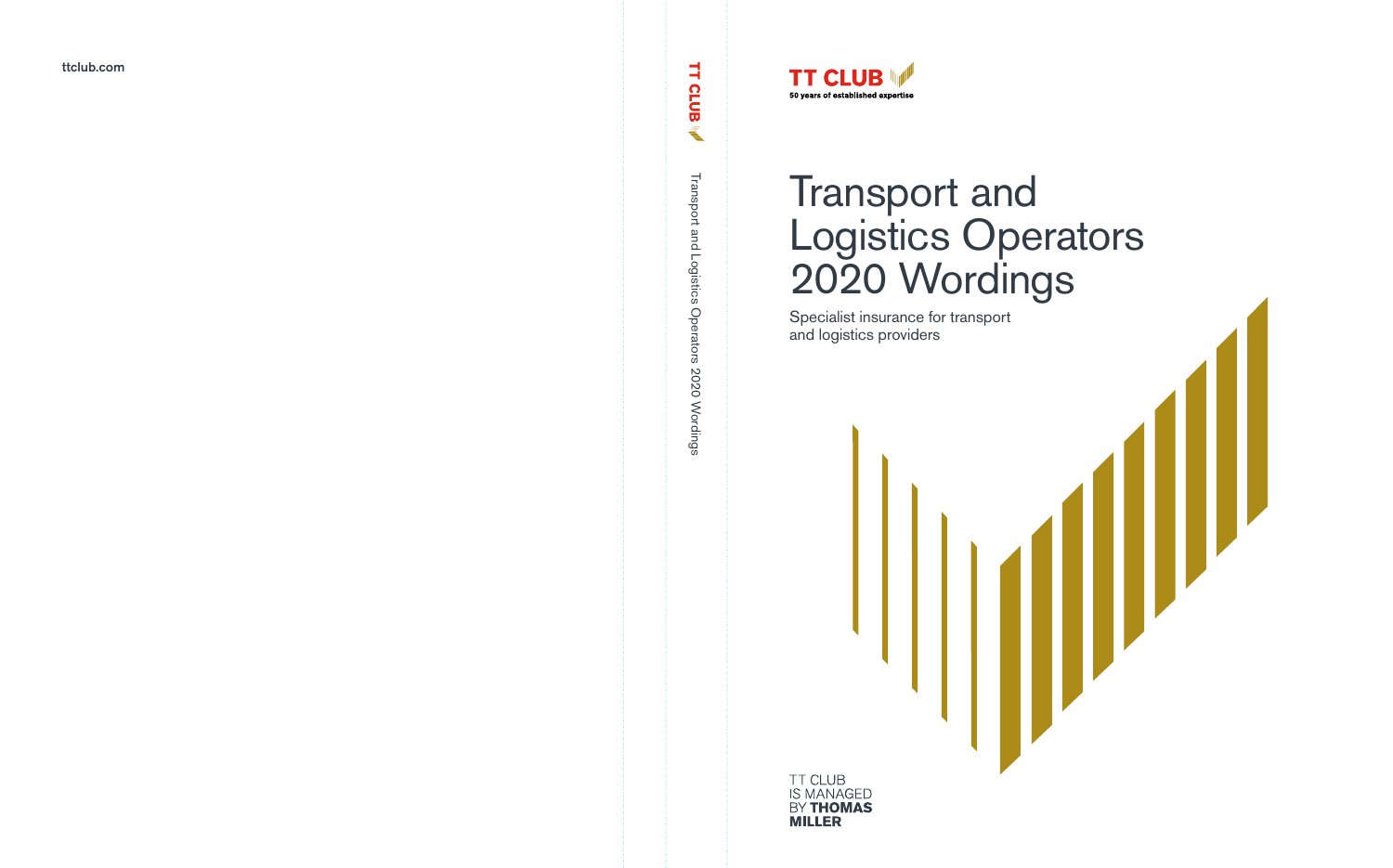This book contains the complete standard wordings offered by the TT Club for its Transport and Logistic Operator Members.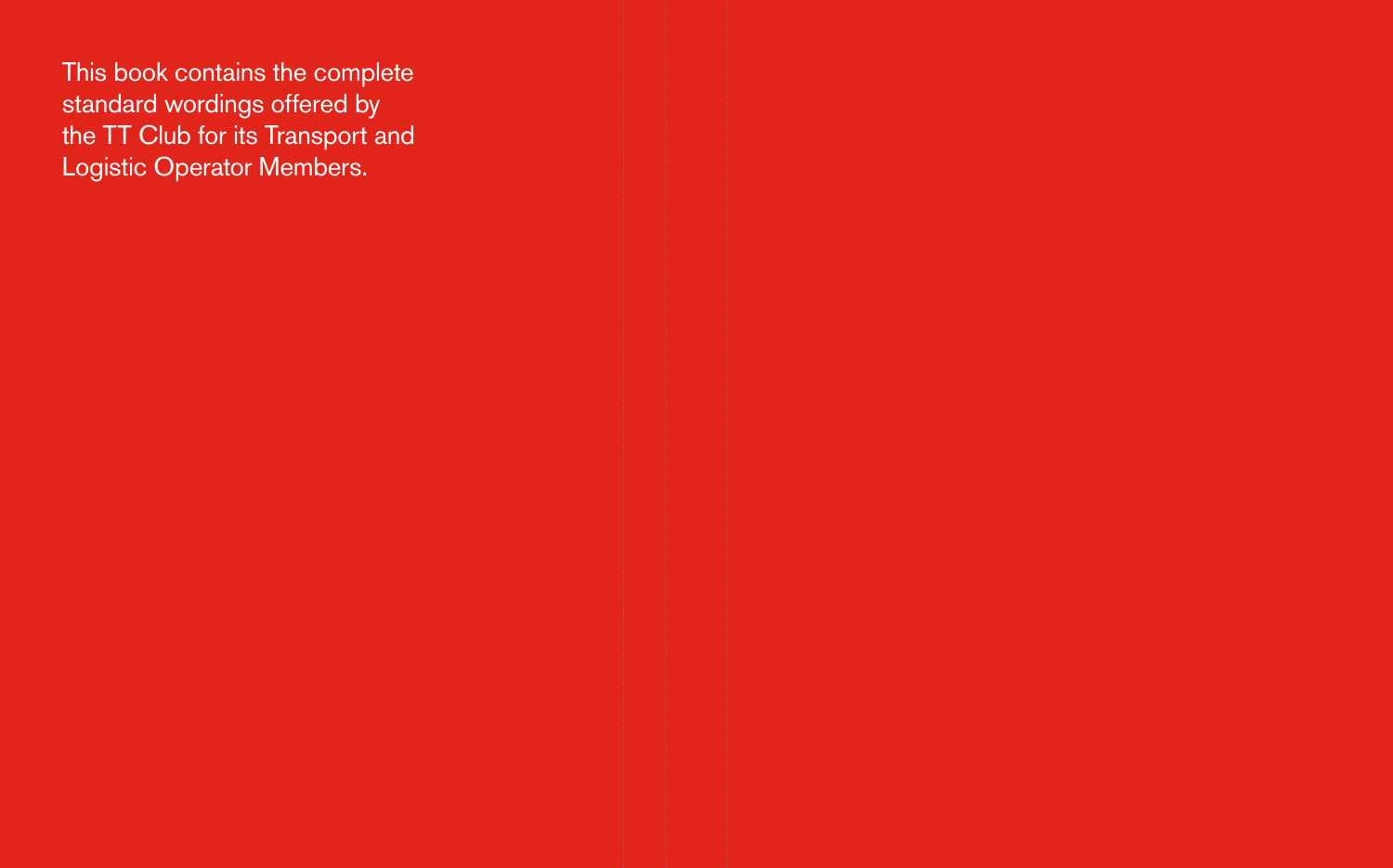# **Contents** Transport and Logistics Operators<br>
T1 Cargo Liabilities

| Τ1 | Cargo Liabilities              | 5  |
|----|--------------------------------|----|
| T9 | Errors & Omissions             | 6  |
| TЗ | <b>Third Party Liabilities</b> |    |
| T4 | Fines & Duty                   | 8  |
| Т5 | Costs                          | 10 |

#### Additional Risks

| A1  | Discretionary Insurance               | 15 |
|-----|---------------------------------------|----|
| A2  | Personal Rights & Advertising         | 15 |
| ΑЗ  | Handling Equipment (CHF)              | 16 |
| A4  | Handling Equipment                    |    |
|     | (LPTA/NPTA/UKP)                       | 20 |
| А5  | Handling Equipment (TLG/SO)           | 23 |
| A6  | Property                              | 26 |
| A7  | Business Interruption: Insured Damage | 30 |
| Α8  | Business Interruption: Berth Blockage | 32 |
| А9  | Tenants & Fire Legal Liabilities      | 35 |
| A10 | North American Road Liabilities       | 35 |
| A11 | Carrying Equipment                    | 38 |
| A12 | <b>Medical Payments</b>               | 41 |
| A13 | Business Interruption (UKP)           | 42 |
| A14 | <b>Employers Liability</b>            | 45 |
|     |                                       |    |

#### General Provisions

| G1 | <b>General Exclusions</b> | 51  |
|----|---------------------------|-----|
| G2 | General Terms             | 53. |
| G3 | Claims                    | 65. |
| G4 | Reinsurance               | 66. |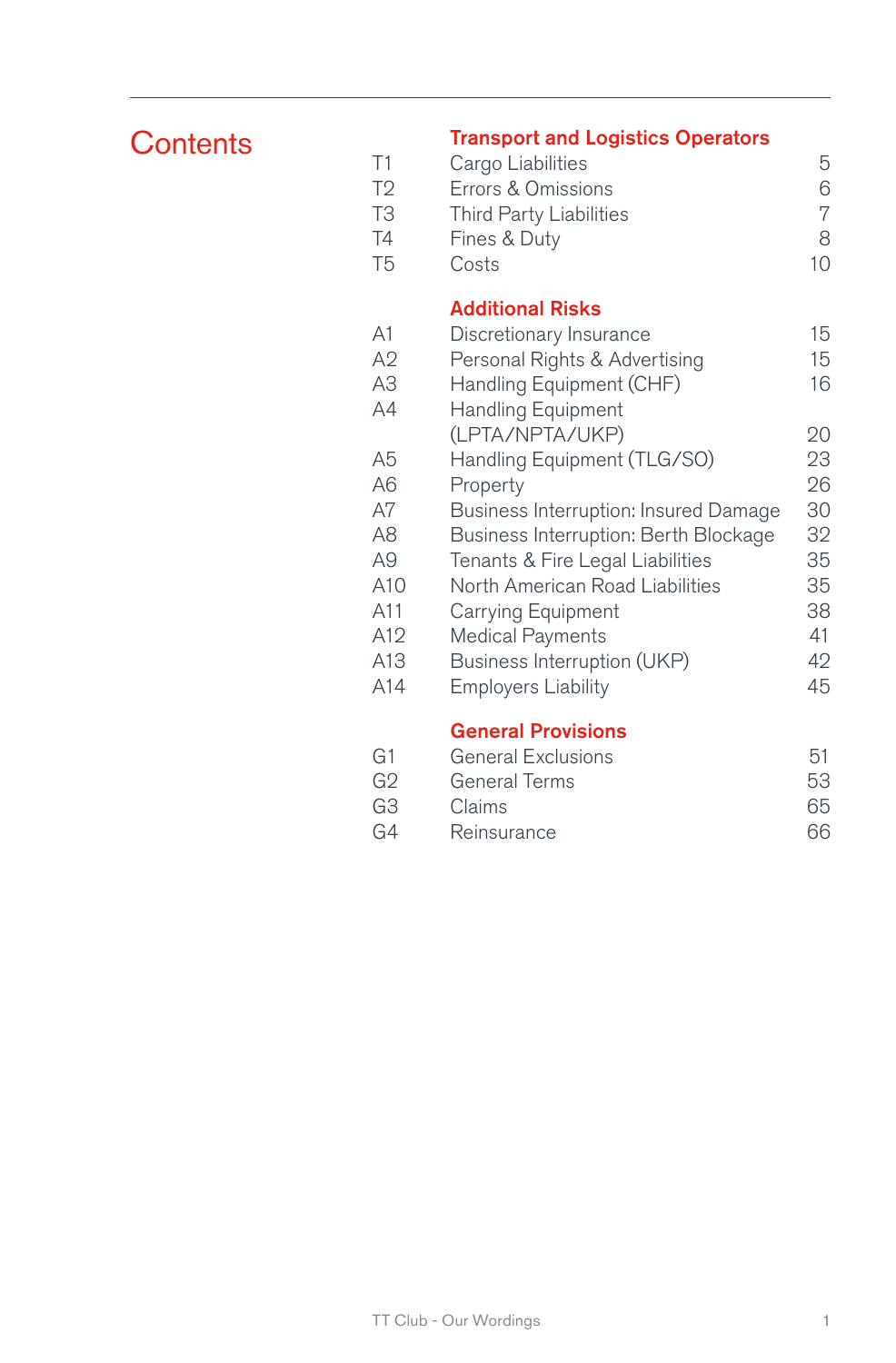#### Additional Interests

| J1             | Loss Payee                        | 71 |
|----------------|-----------------------------------|----|
| J2             | Loss Payee Joint Assured          | 72 |
| JЗ             | Contractor Joint Assured          | 74 |
| J <sub>4</sub> | Supplier Joint Assured            | 75 |
| J5             | Customer Joint Assured            | 76 |
| J6             | Commercial Lessor Joint Assured   | 78 |
| J7             | Connected Interests               | 80 |
| J8.            | Connected Interests Joint Assured | 80 |
| J9             | Equipment Lessee Joint Assured    | 82 |
| J10            | Operational Joint Assured         | 83 |
| J11            | Affiliate Joint Assured           | 84 |
| .J12           | North American Ports Co-Assured   | 85 |
|                | <b>The Definitions</b>            |    |

Y1 The Definitions 69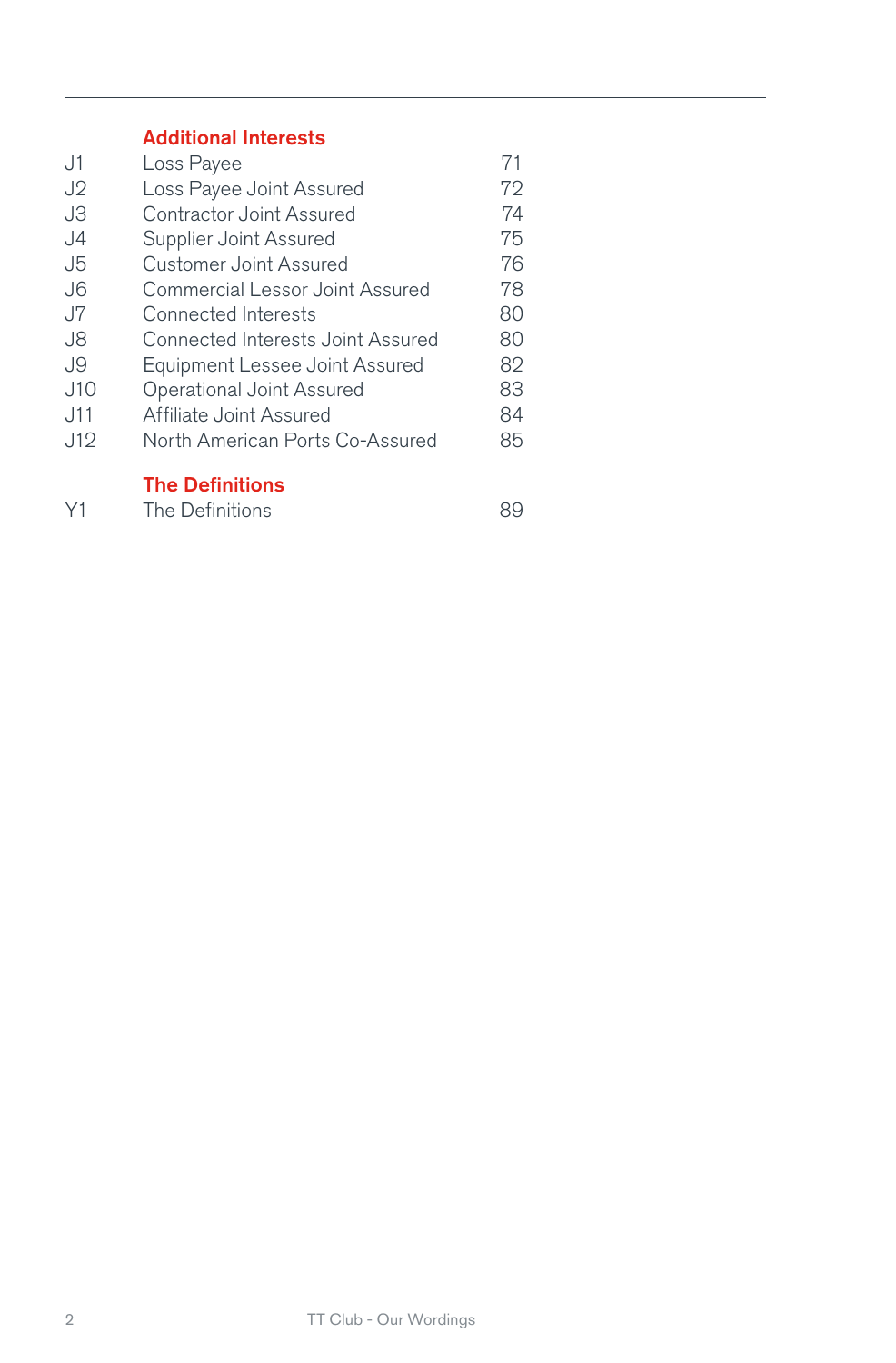# Transport and Logistics Operators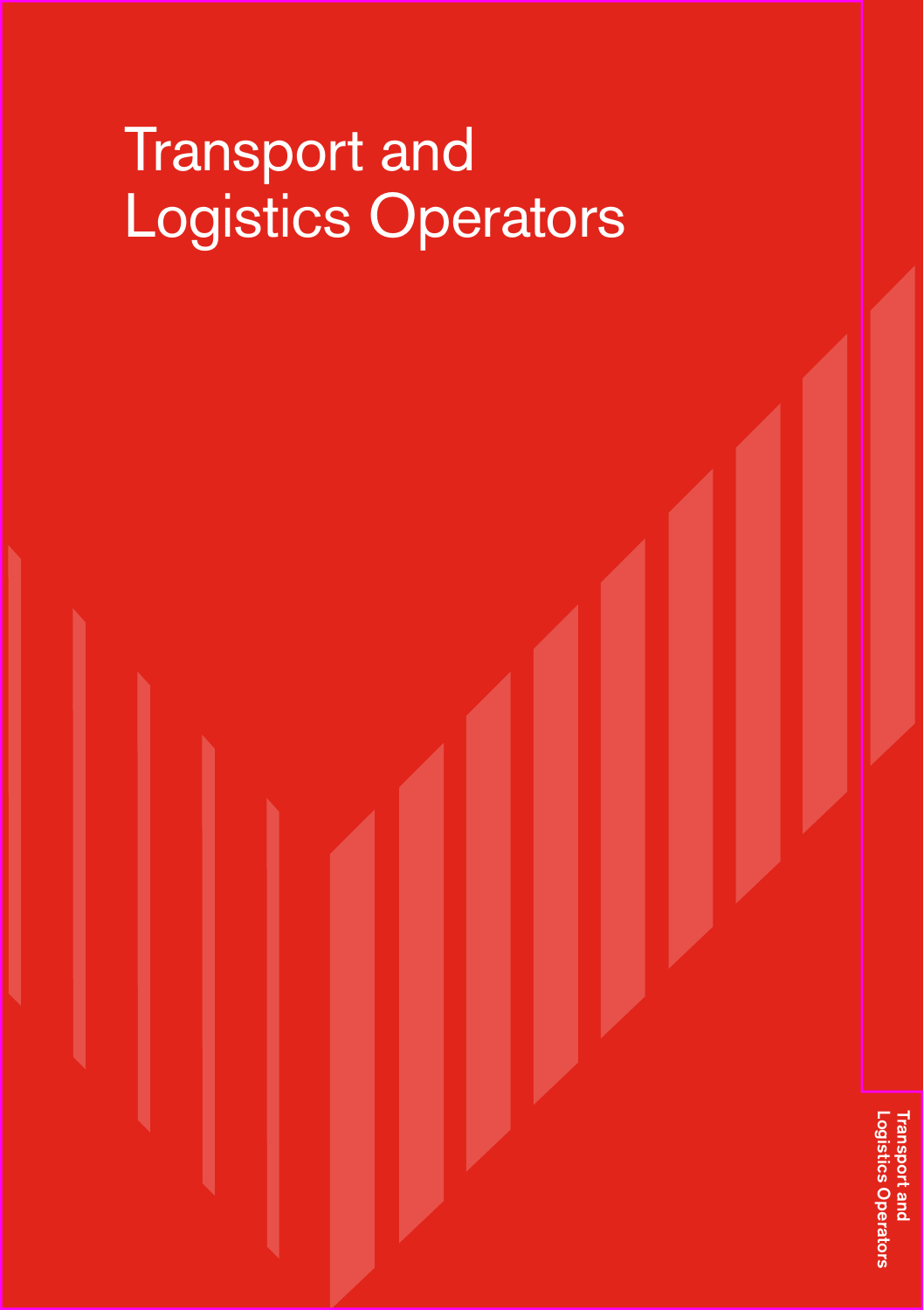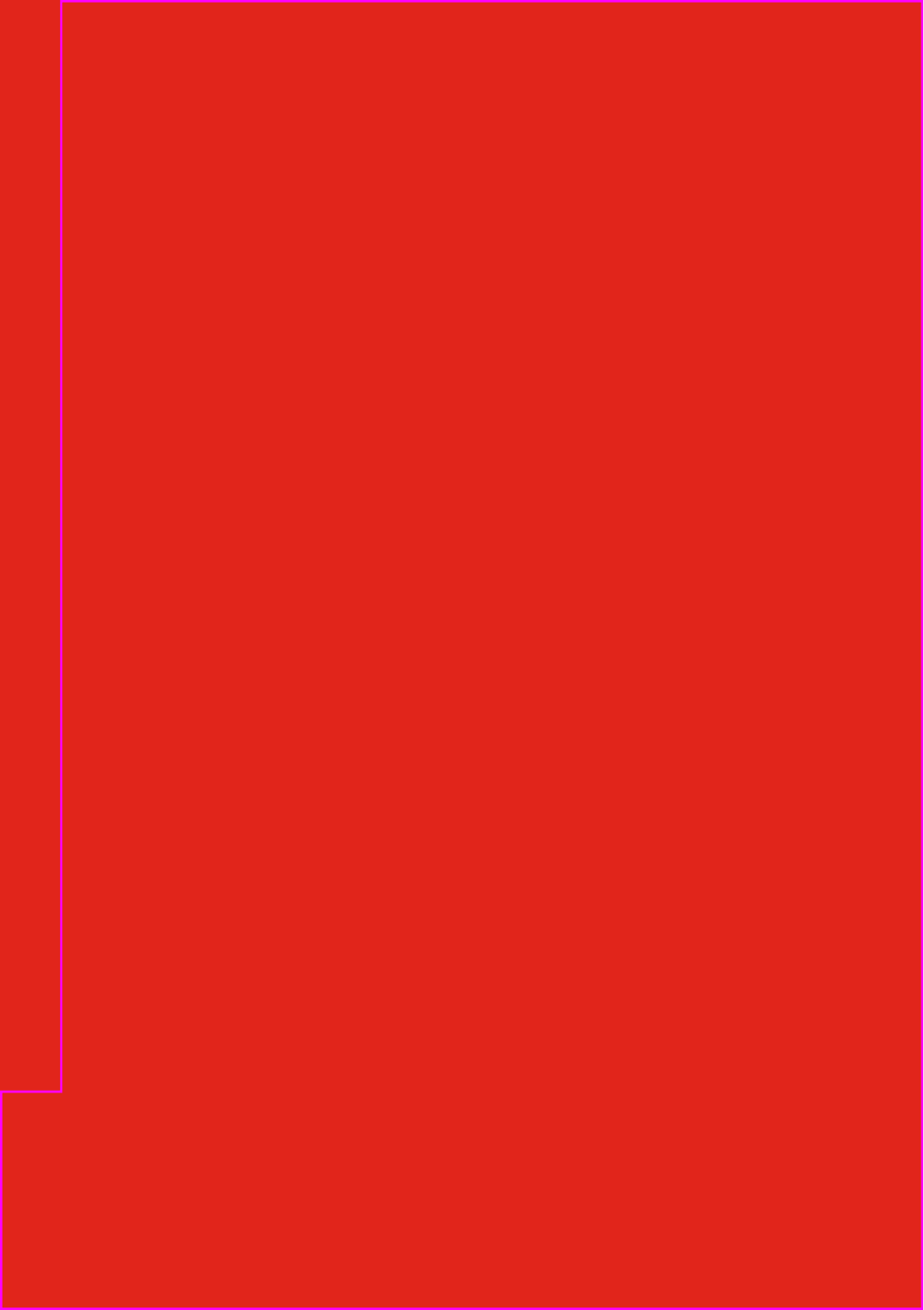## T1 Cargo Liabilities

#### 1 We insure you for:

 Your liability for physical loss and damage of cargo and resulting consequential loss

#### 2 We do not insure you under this clause:

- 2.1 to the extent that your liability is incurred/increased by:<br>2.1.1 any voluntary acceptance by you of enhanced lia
	- any voluntary acceptance by you of enhanced liability under a law or convention, as defined at 3.1.1
	- 2.1.2 an incorrect statement in or omission from any bill of lading\*
	- 2.1.3 package/unit enumeration in your subcontractor's bill of lading\* for sea carriage which fails to correspond with the enumeration in your bill of lading\*

\*or other contract of carriage or handling documentation

- 2.2 for liabilities in respect of bullion, precious stones or cash/securities
- 2.3 for liabilities arising from cargo found to be missing on stocktaking, if you are unable to identify the accident which caused the loss
- 2.4 for liabilities excluded at G1:2

#### **Qualifications**

#### 3 Law, Conventions and Approved Contracts

- 3.1 We insure you only for liabilities under:
	- 3.1.1 the provisions of a law or convention which apply compulsorily and cannot be avoided by contract
	- 3.1.2 your standard trading conditions as approved by the Managers, or other approved contract (subject to 3.3)
	- 3.1.3 our model conditions
- 3.2 Subject to the terms of your insurance, we insure you if it is established by a court or tribunal or the Managers agree settlement on the basis that you are not entitled to rely on any defence or limitation of liability under a law/ convention or contract as defined at 3.1
- 3.3 We insure you under approved contracts subject to:
	- 3.3.1 any exclusions/qualifications in your Approved Contracts Schedule
	- 3.3.2 all terms of your insurance unless we specifically waive these in the Schedule
- 3.4 If you contract on terms other than those specified at 3.1, we only insure the liabilities to which you would have been exposed if you had contracted on appropriate terms specified at 3.1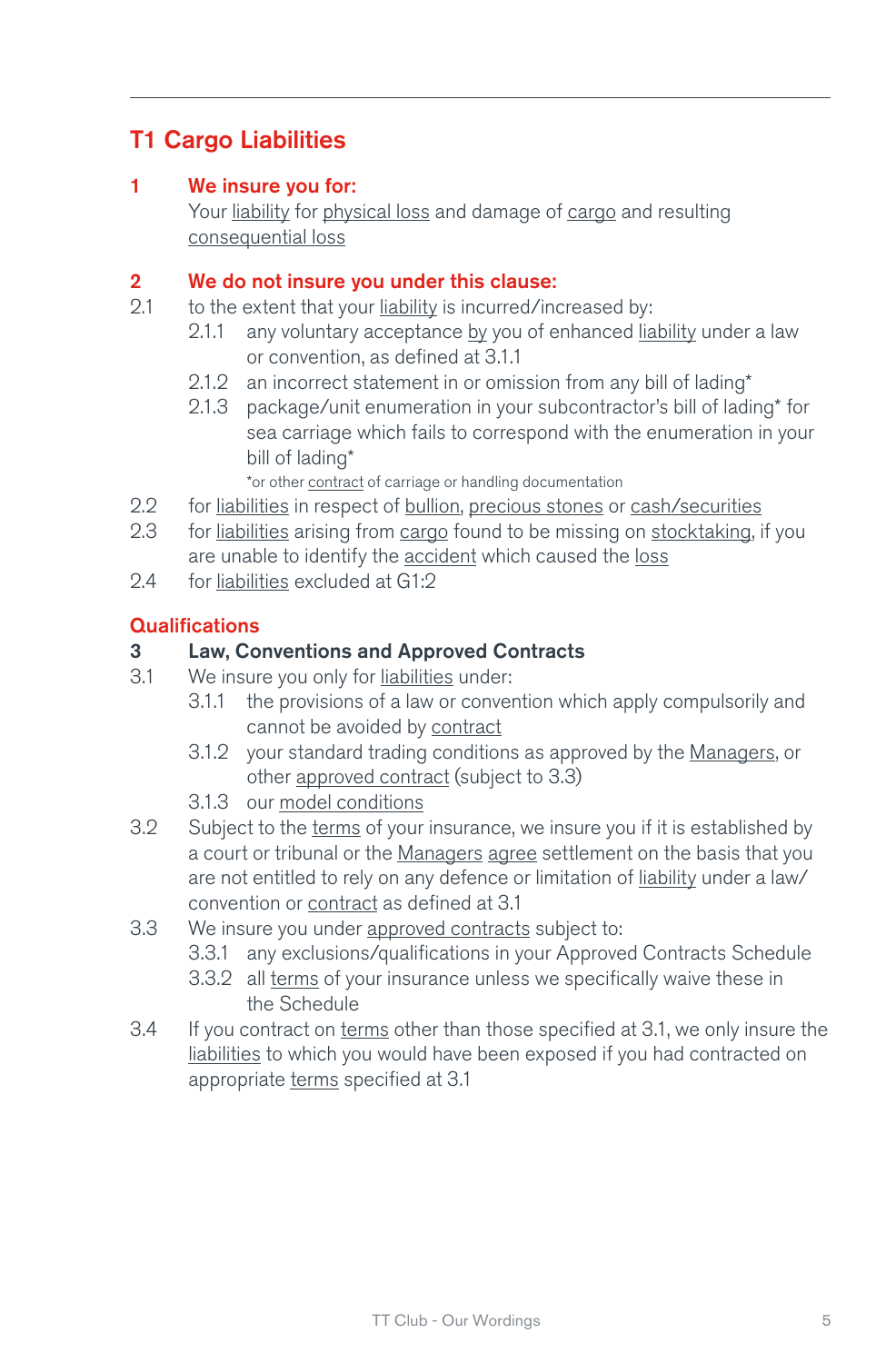#### 4 Limit: Valuable Cargo

A limit of USD 100,000 each accident applies to claims in respect of:

- a. processed tobacco/tobacco products
- b. bottled spirits
- c. precious jewellery/precious metal
- d. valuable works of art
- e. thoroughbred horses
- f. computers/handheld electronic products/mobile telephones (and electronic components of these)

## T2 Errors & Omissions

#### 1 We insure you for your liability for:

#### 1.1 financial loss:

- 1.1.1 incurred by your customer arising from failure to perform your contractual obligations
- 1.1.2 arising from delay in performing your contractual obligations
- 1.1.3 arising from delivery of cargo contrary to your contractual obligations which is incurred by:
	- a. your customer or
	- b. the person entitled to delivery under a bill of lading or other contract of carriage or handling documentation
- 1.2 physical loss and damage of cargo to the extent that your liability is incurred or increased by an incorrect statement or omission in any bill of lading or other contract of carriage or handling documentation

# **2 We do not insure you under this clause for liabilities:**<br>21 for consequential loss resulting from physical loss or dama

- 2.1 for consequential loss resulting from physical loss or damage of cargo or other property (except as stated at 1.2)
- 2.2 which are insured at T4:1.2

#### **Qualifications**

#### 3 Intentional or Reckless Conduct

The Directors may in their discretion reduce or reject a claim if you or your employee has acted (or failed to act) intentionally or recklessly. In exercising this discretion the Directors may, among other things, consider your corporate and compliance systems/procedures

#### 4 References to T1

The following paragraphs of T1 also apply to this clause:

4.1 Voluntary acceptance of enhanced liability under a law or convention (T1:2.1.1)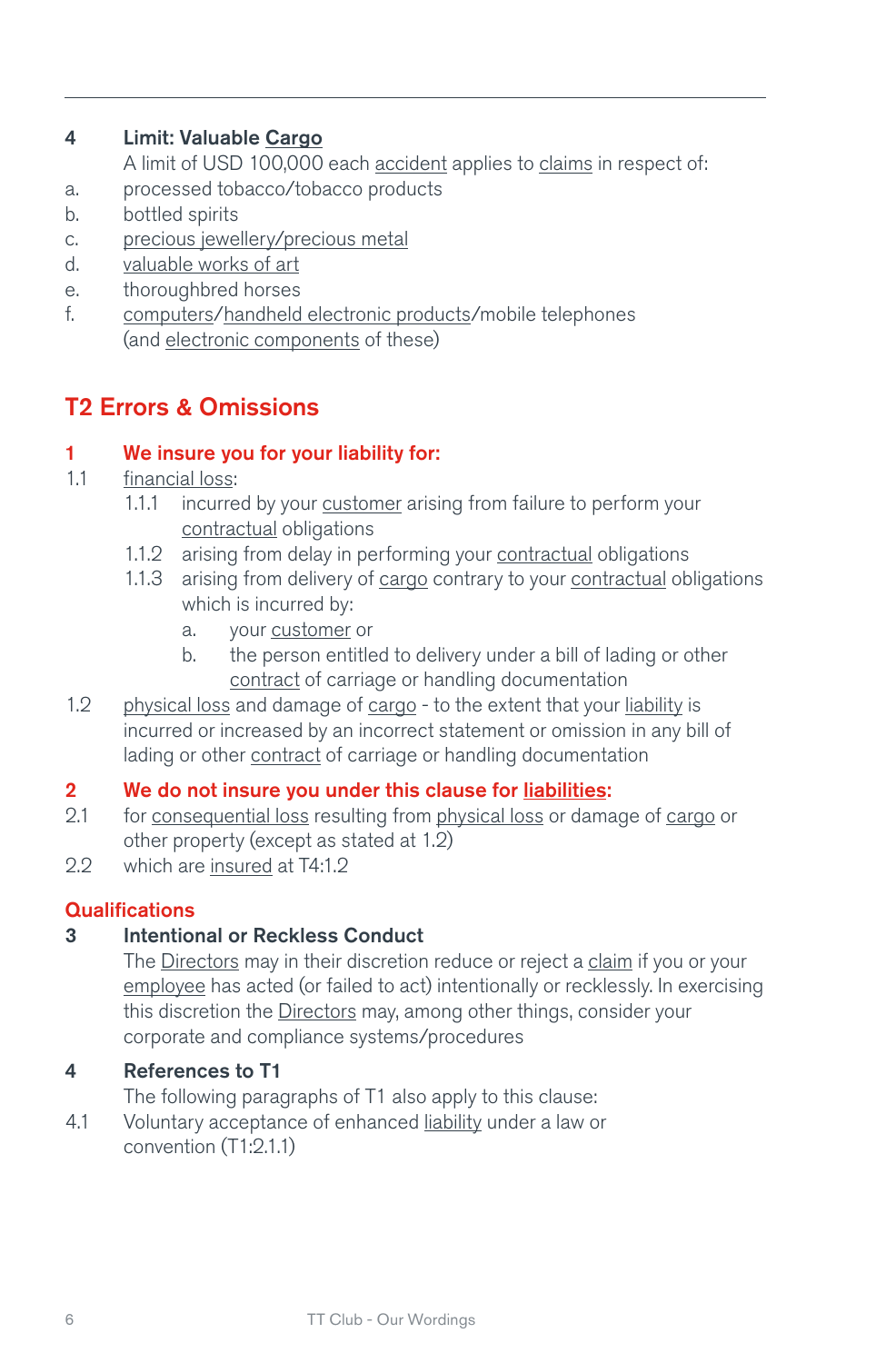- 4.2 Package enumeration (T1:2.1.3)<br>4.3 Valuable cargo (exclusions) (T1:2
- Valuable cargo (exclusions) (T1:2.2)
- 4.4 Stocktaking (T1:2.3)
- 4.5 Liabilities excluded at G1:2 (T1:2.4)<br>4.6 Law conventions and approved con
- Law, conventions and approved contracts (T1:3)
- 4.7 Valuable cargo (special limit) (T1:4) save that the USD 100,000 limit applies each accident and in the aggregate each account year

#### 5 Limit

Limit: USD 100,000 each accident and in the aggregate each account year

## T3 Third Party Liabilities

#### 1 We insure you for your liability:

- 1.1 for the following, including resulting consequential loss:
	- 1.1.1 physical loss and damage of third party property
	- 1.1.2 death, injury or illness of any third party
	- 1.1.3 pollution (subject to G1:3)
- 1.2 to indemnify a third party for its liability for the following, including resulting consequential loss:
	- 1.2.1 physical loss or damage of third party property
	- 1.2.2 death, injury or illness of any third party
	- 1.2.3 pollution (subject to G1:3)

#### 2 We do not insure you under this clause for liabilities:

- 2.1 for death, injury or illness of your employee which you incur as an employer or which would normally be insured under an Employers Liability insurance
- 2.2 arising from ownership, lease or operation by you/your employee of a road vehicle which is required to be licensed
- 2.3 arising from an accident on a public road in USA/Canada or Mexico involving a trailer or chassis
- 2.4 in respect of your owned or leased:
	- 2.4.1 equipment leased to someone else other than to your joint service/ venture partner for use in the joint service
	- 2.4.2 handling equipment used with your consent by someone else
	- 2.4.3 carrying equipment which we do not insure for loss/damage
- 2.5 as owner/lessee of land which is not an insured location
- 2.6 arising from erection or dismantling of handling equipment unless for inspection, maintenance or repair (or movement which is not excluded under 2.7)
- 2.7 arising from movement of handling equipment other than within the same terminal, port or depot
- 2.8 excluded at G1:2
- 2.9 in respect of any risk which is insured under T4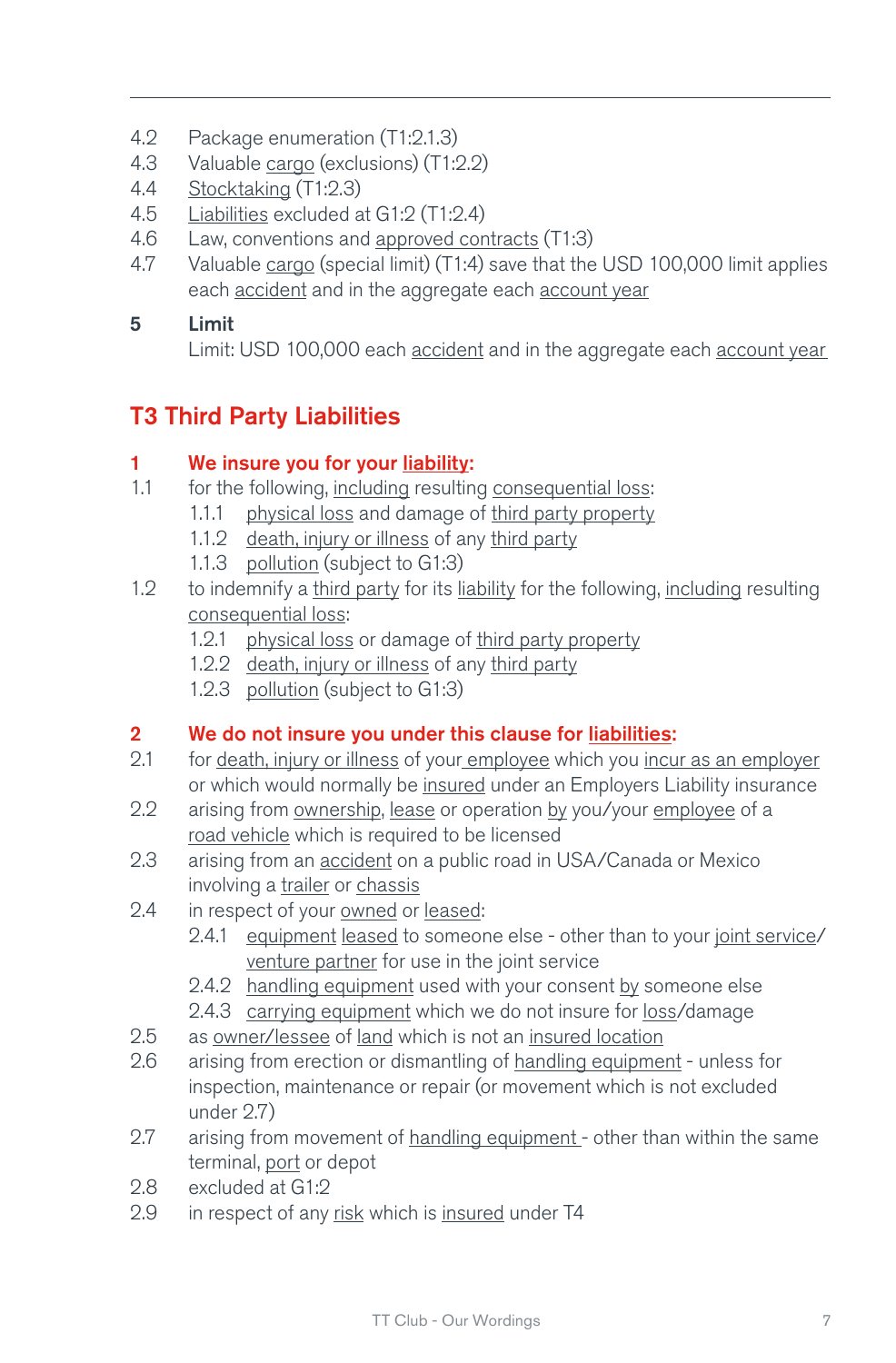#### 3 Employees

We insure:

- 3.1 an assured for liabilities directly to an employee of a joint assured and conversely
- 3.2 a joint assured for liabilities directly to an employee of the assured or another joint assured

#### 4 Limit of Liability

 In the event that it is held in any court or tribunal that anyone, other than the assured or a named joint assured or co-assured, is entitled to be insured under this insurance, then the limit of liability for this insurance for such a person will not exceed the lesser of the minimum insurance requirements under the applicable law and the limit stated in your policy

#### 5 Transfer of Interest in Equipment under Contract of Sale We only insure you for liabilities in respect of equipment after your interest in it has been transferred under a contract of sale if:

- 5.1 we insured the equipment immediately before the transfer and
- 5.2 the contract of sale includes no warranty except that the equipment is as described and that the purchaser has quiet use

## T4 Fines & Duty

#### 1 We insure you for:

- 1.1 The following, imposed on you by an authority, as a result of breach of regulations listed at 1.3:
	- 1.1.1 Fines and other penalties, including confiscation of your insured equipment or other property
	- 1.1.2 Duty and sales/excise tax and similar fiscal charges
	- 1.1.3 Costs
- 1.2 Liability for financial loss incurred by a third party as a result of a liability specified at 1.1
- 1.3 The regulations referred to at 1.1 relate to:
	- 1.3.1 import/export and carriage of cargo, conveyances or equipment
	- 1.3.2 immigration
	- 1.3.3 safety at work, including corporate manslaughter and corporate homicide
	- 1.3.4 security/anti-terrorism
	- 1.3.5 pollution but only if arising from physical loss or damage of cargo or equipment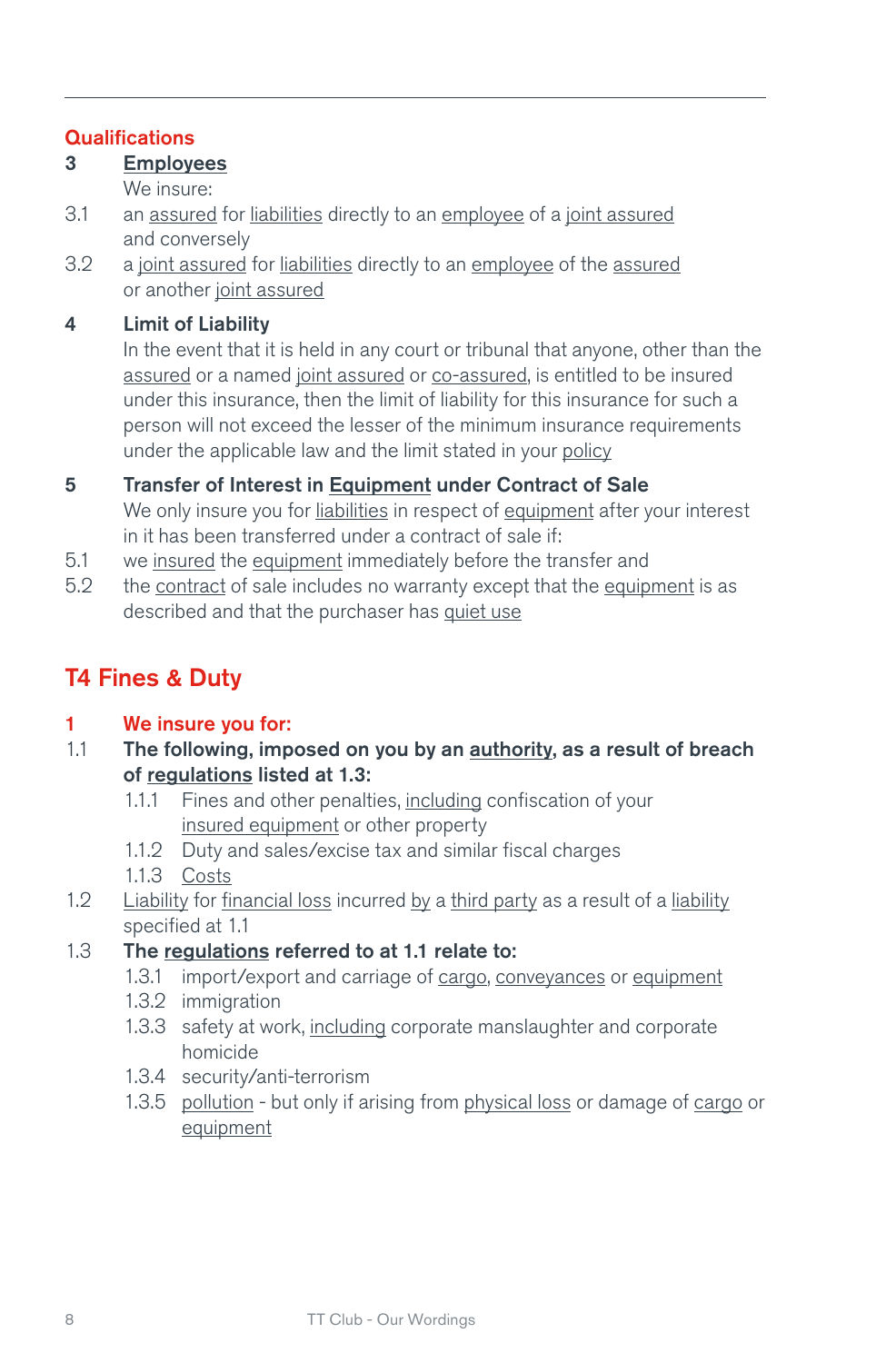#### 2 We do not insure you under this clause:

for liability/confiscation arising from:

- 2.1 breach of regulations relating to competition or regulation of companies
- 2.2 ownership, lease or operation by you/your employee of a road vehicle which is required to be licensed
- 2.3 your owned/leased carrying equipment which we do not insure for loss/damage
- 2.4 your making your customs bond/guarantee available to another person unless this arises from:
	- 2.4.1 assistance which an operator provides to you in your insured services or

2.4.2 other insured services which you provide

#### **Qualifications**

#### 3 Intentional or Reckless Conduct

 The Directors may in their discretion reduce or reject a claim if you or your employee has acted (or failed to act) intentionally or recklessly.

#### 4 **Illegality**

 If insurance for any of the matters specified at 1 above is held to be illegal, this will apply only to the matters concerned and will not affect other insurance under this clause or elsewhere in your policy

#### 5 Enforcement of Reimbursement

 If it is held by a court or tribunal that you have no right to enforce reimbursement of a claim under this clause, we undertake to treat the claim as if your right is enforceable unless it would be illegal for us to do so

#### 6 References to T1

The following paragraphs of T1 also apply:

- 6.1 Valuable cargo (exclusions) (T1:2.2)
- 6.2 Valuable cargo (limit) (T1:4) save that the USD 100,000 limit applies each accident and in the aggregate each account year

#### 7 Limit

USD 100,000 each accident and in the aggregate each account year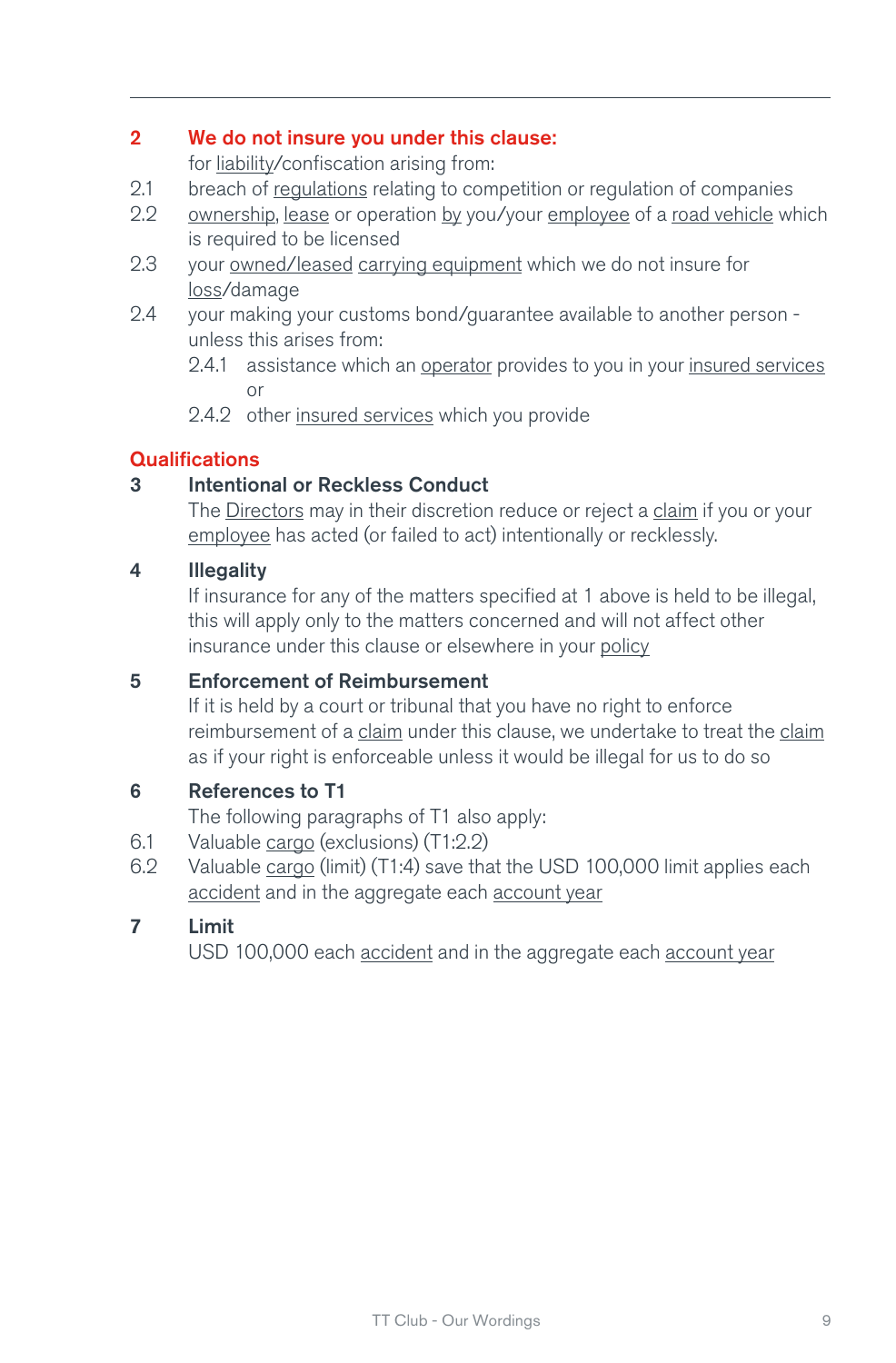## T5 Costs

#### 1 We insure you for the following costs:

#### 1.1 Mitigation

- 1.1.1 Additional costs incurred:
	- a. in sending misdirected cargo to the correct destination calculated as at 6 below
	- b. to complete your contractual obligation to transport the cargo to the place of delivery - and arising solely from the failure of your subcontractor (or person acting on its behalf) to pay its debts (or pay promptly)
- 1.1.2 Costs of minimising a claim, except as specified at 1.1.1

#### 1.2 Investigation & Defence

 Costs arising from investigating an accident which may give rise to a claim and protecting your interests in relation to it (including legal and survey fees) - including the costs of recovering a debt if payment is withheld solely because of a claim

#### 1.3 Disposal

 Costs, additional to costs which you would have incurred in any event, of disposing of cargo, insured carrying equipment or your customer's property - except a ship/aircraft (or wreck) - after an accident to it

#### 1.4 Quarantine & Disinfection (including fumigation)

Costs other than costs incurred in the normal course of business

#### 1.5 Clean Up Costs

Clean up costs which you incur under compulsorily applicable law or by order of an authority.

#### 1.6 General average & Salvage

 Cargo's contribution for which you are liable and which you cannot recover from your customer

#### 1.7 Uncollected Cargo

 Additional costs incurred solely by the failure of any party to collect or remove cargo less:

- 1.7.1 costs which you would have incurred in any event
- 1.7.2 proceeds from sale of cargo
- 1.7.3 sums which you can recover from anyone else

#### 2 We do not insure you under this clause for:

costs which are insured under T4:1.1.3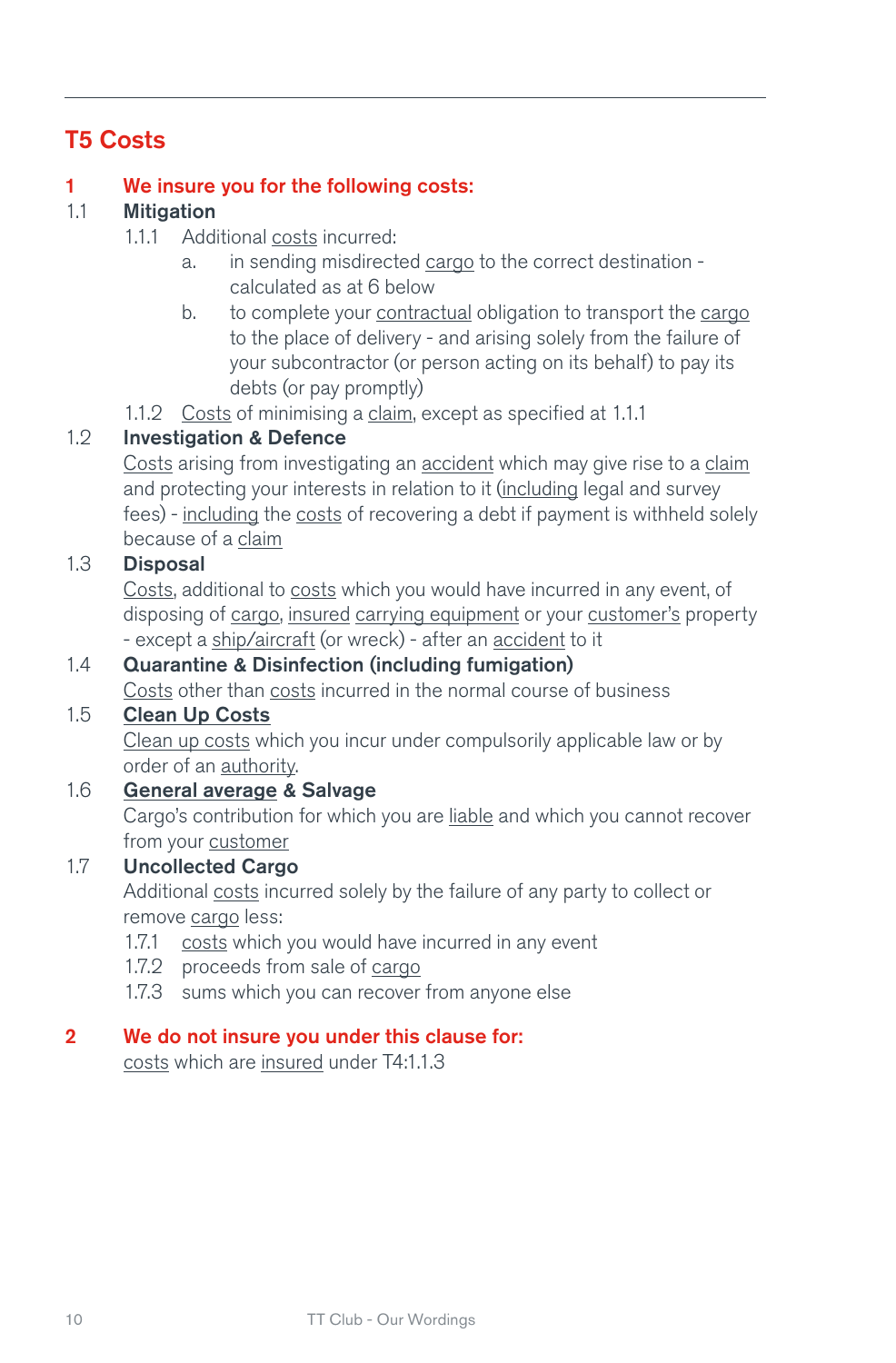We only insure you if:

- 3.1 the Managers have agreed to the costs or
- 3.2 the Directors decide that the costs were properly incurred

#### 4 Limits

Claims are subject to limits as below:

- 4.1 as for the claim being investigated/defended, or mitigated, and costs will be included in this claim for this purpose: Claims under 1.1.2 & 1.2
- 4.2 USD 25,000\*: Claims under 1.1.1(b) & 1.7<br>4.3 USD 1 million\*: Claims under 1.5
- 4.3 USD 1 million\*: Claims under 1.5
- 4.4 as stated in your certificate: All other claims \*each accident and in the aggregate each account year

#### 5 Deductibles

Claims are subject to deductibles as below:

- 5.1 1.1.2: as for the claim being mitigated
- 5.2 All other claims: Nil

#### 6 Calculation of Misdirection Costs

- 6.1 We calculate misdirection costs as at 1.1.1(a) above follows:
	- 6.1.1 costs of carriage of cargo from the place at which you originally received it to the place where it was misdirected *plus*
	- 6.1.2 costs of carriage from the place to which it was misdirected to the correct place *less*
	- 6.1.3 freight and other charges due to you for the carriage
- 6.2 Carriage from the place to which the cargo was misdirected to the correct place will not be by air unless:
	- 6.2.1 the original carriage was agreed to be by air or
	- 6.2.2 the Managers agree
- 6.3 Where the costs as calculated above do not exceed a minimum of USD 500, there is no claim under this clause
- 6.4 Costs of carriage as at 6.1 include storage, demurrage and other necessarily incurred ancillary costs

#### 7 General Average & Salvage Guarantees

7.1 We may assist you in releasing cargo liened for general average or salvage contributions - usually by:

7.1.1 arranging for cargo underwriters to give the necessary guarantee or

- 7.1.2 ourselves giving a guarantee
- 7.2 When we give a guarantee you will obtain:
	- 7.2.1 a completed valuation form for the cargo and
	- 7.2.2 prior to delivery of the cargo, counter security acceptable to us from the consignee or its cargo underwriters

#### 8 Clean Up Costs

 We do not insure you under this clause for costs under 1.5 which are insured under any other provision in your policy.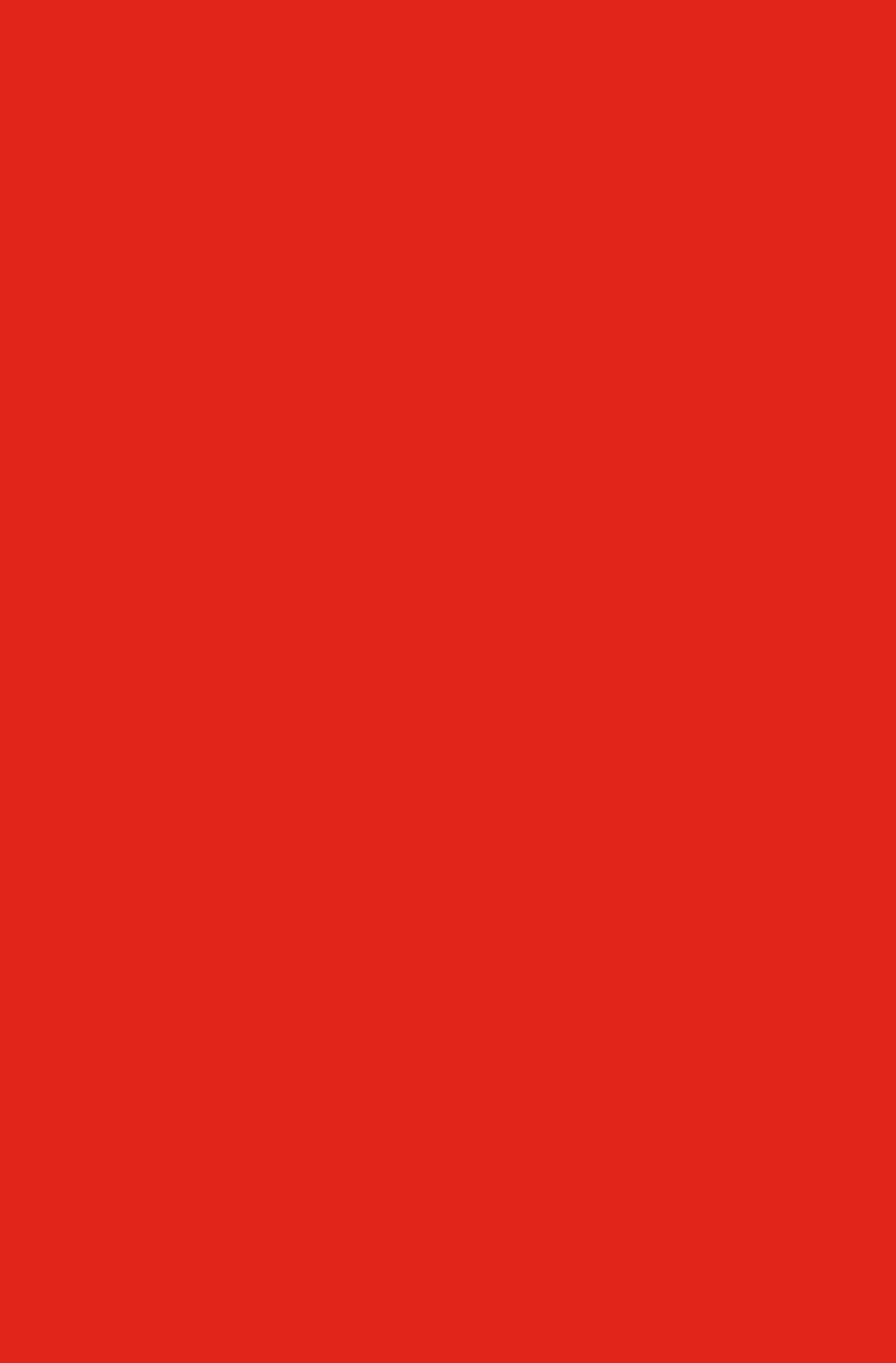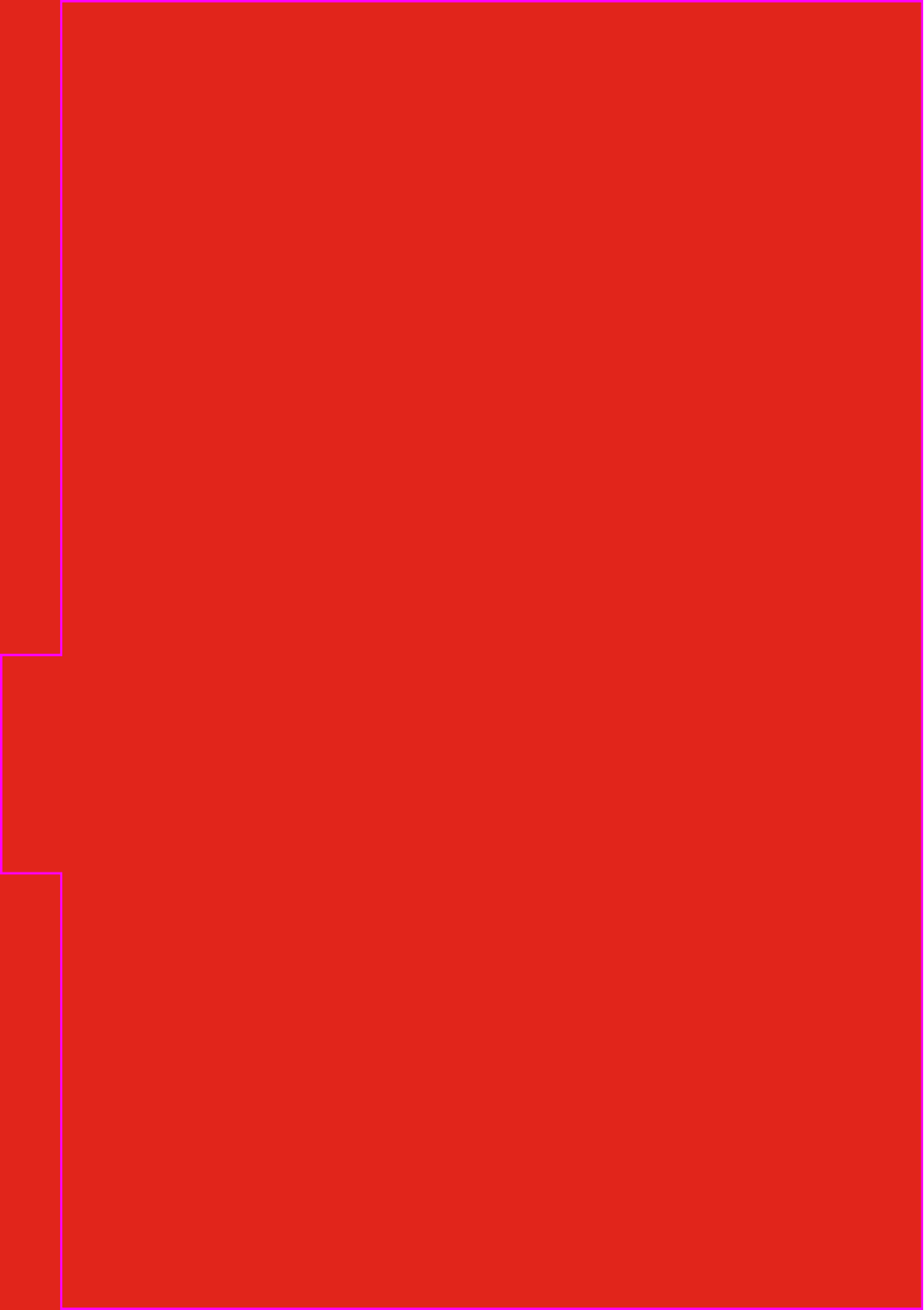### A1 Discretionary Insurance

#### 1 We insure you as follows:

 In addition to insurance under other clauses the Directors may decide that we will reimburse you in an amount in their discretion for risks incurred:

- 1.1 incidental to <u>insured services</u><br>1.2 in case of interference by an i
- in case of interference by an international organisation or authority, which the Directors consider is unwarranted or requires investigation
- 1.3 where the Directors by special direction consider this in our interests, or those of our members

## A2 Personal Rights & Advertising

#### 1 We insure you for your liability for:

- 1.1 Malicious prosecution, false arrest, false detention and false imprisonment
- 1.2 Defamation
- 1.3 Wrongful entry/eviction or other invasion of rights of private occupancy
- 1.4 Advertising injury arising from an offence, committed within the period of your insurance, in the course of advertising your goods, products or services

#### 2 We do not insure you under this clause for liabilities:

- 2.1 arising from wilful violation of a penal regulation by you or with your knowledge (*or* by or with the knowledge of your executive officer)
- 2.2 to a person and relating to your direct or indirect employment of that person<br>2.3 arising from a false oral or written publication by you or on your direction -
- arising from a false oral or written publication by you or on your direction with knowledge of its falsity
- 2.4 arising under a contract
- 2.5 for defamation under 1.2 which:
	- 2.5.1 was published before your insurance started or a similar defamation was published before your insurance started
	- 2.5.2 concerns any organisation/business and was published by you (*or* on your order *or* by or on the order of your executive officer) knowing it to be false
- 2.6 under 1.2 for any risk which is covered under 1.4
- 2.7 for advertising injury under 1.4 arising from:
	- 2.7.1 breach of contract other than misappropriation of advertising ideas under an implied contract
	- 2.7.2 failure of goods, products or services to conform with advertised quality or performance
	- 2.7.3 wrong description of the price of goods, products or services
	- 2.7.4 an offence committed by an assured or joint assured whose business is advertising, broadcasting, publishing or telecasting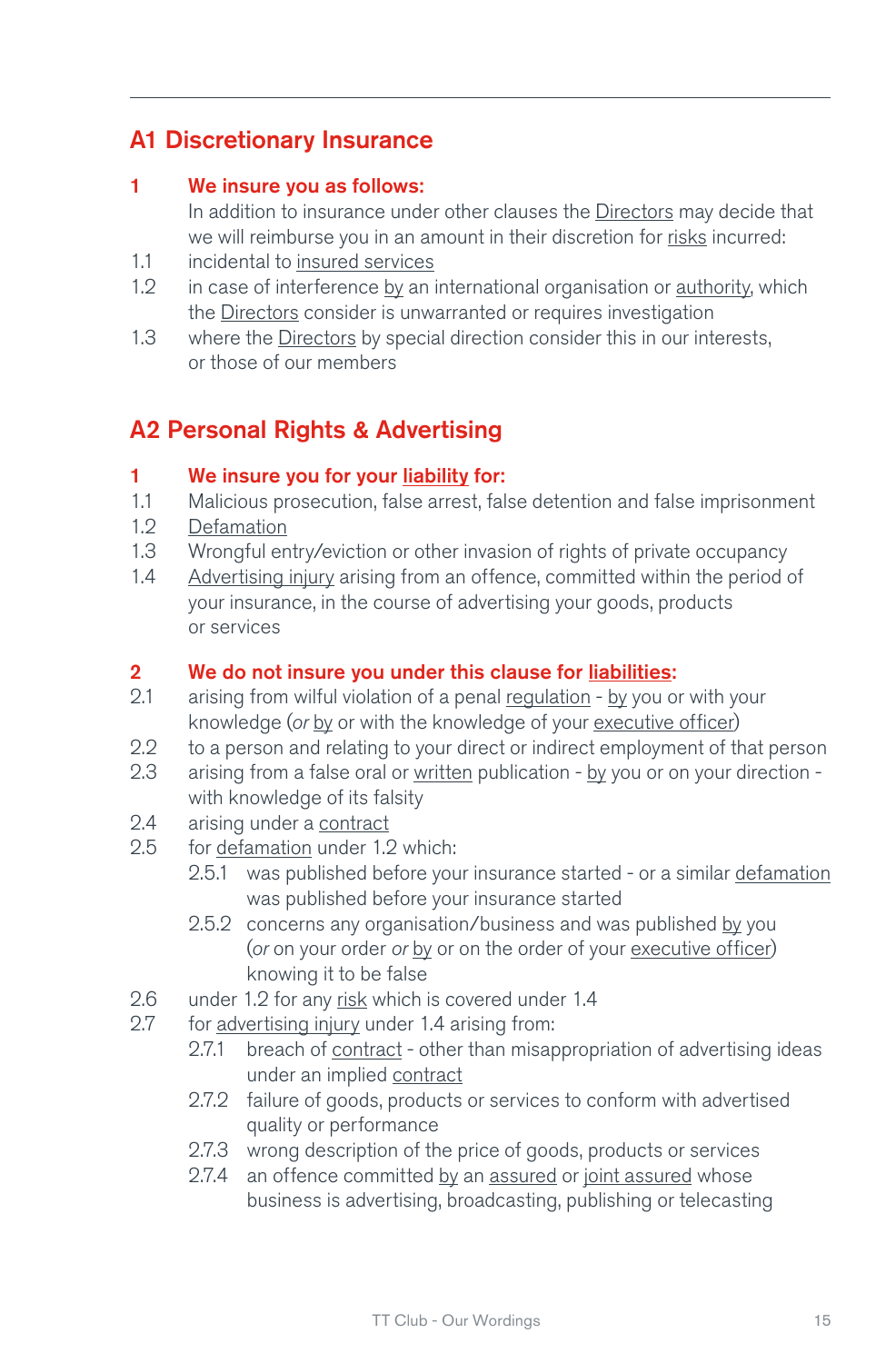3 Limit

Limit: USD 1 million each accident and in the aggregate each account year

## A3 Handling Equipment (CHF)

#### 1 We insure you for:

- 1.1 Physical loss and damage of insured handling equipment arising from:
	- 1.1.1 an accident including mechanical/electrical breakdown *or* malfunction
	- 1.1.2 strikes riots & terrorist risks
- 1.2 Per diem lease charges incurred when as a result of an insured risk re-delivery to the lessor of your insured leased handling equipment is:
	- 1.2.1 prevented because the equipment is a total loss or
	- 1.2.2 delayed because you have a liability to repair the equipment

#### 2 We do not insure you under this clause for:

- 2.1 physical loss or damage arising from the following, unless this also causes loss or damage to another part of the insured equipment or to other insured equipment:
	- 2.1.1 defects in design or manufacture
	- 2.1.2 wear and tear
	- 21.3 inherent vice or latent defect
	- 2.1.4 subsidence which is not sudden, unintended and unexpected
	- 2.1.5 computer, data processing or program error/breakdown
	- 2.1.6 mechanical/electrical breakdown or malfunction of:
		- a. communications equipment, alarm systems or external computers
		- b. equipment with market value less than USD 75,000
- 2.2 spare parts, accessories, plant, tools or materials for maintenance/repair of equipment found to be missing on stocktaking, if you are unable to identify the accident which caused the loss
- 2.3 loss/damage arising from:
	- 2.3.1 order, nationalisation, embargo, quarantine, requisition or compulsory purchase by an authority
	- 2.3.2 tests under abnormal conditions unless to comply with regulations
	- 2.3.3 overload unless:
		- a. to comply with regulations or
		- b. for inspection/testing or
		- c. it is not intentional or habitual
	- 2.3.4 any modification unless agreed by:
		- a. the manufacturer or
		- b. an authority or
		- c. a surveyor approved by the Managers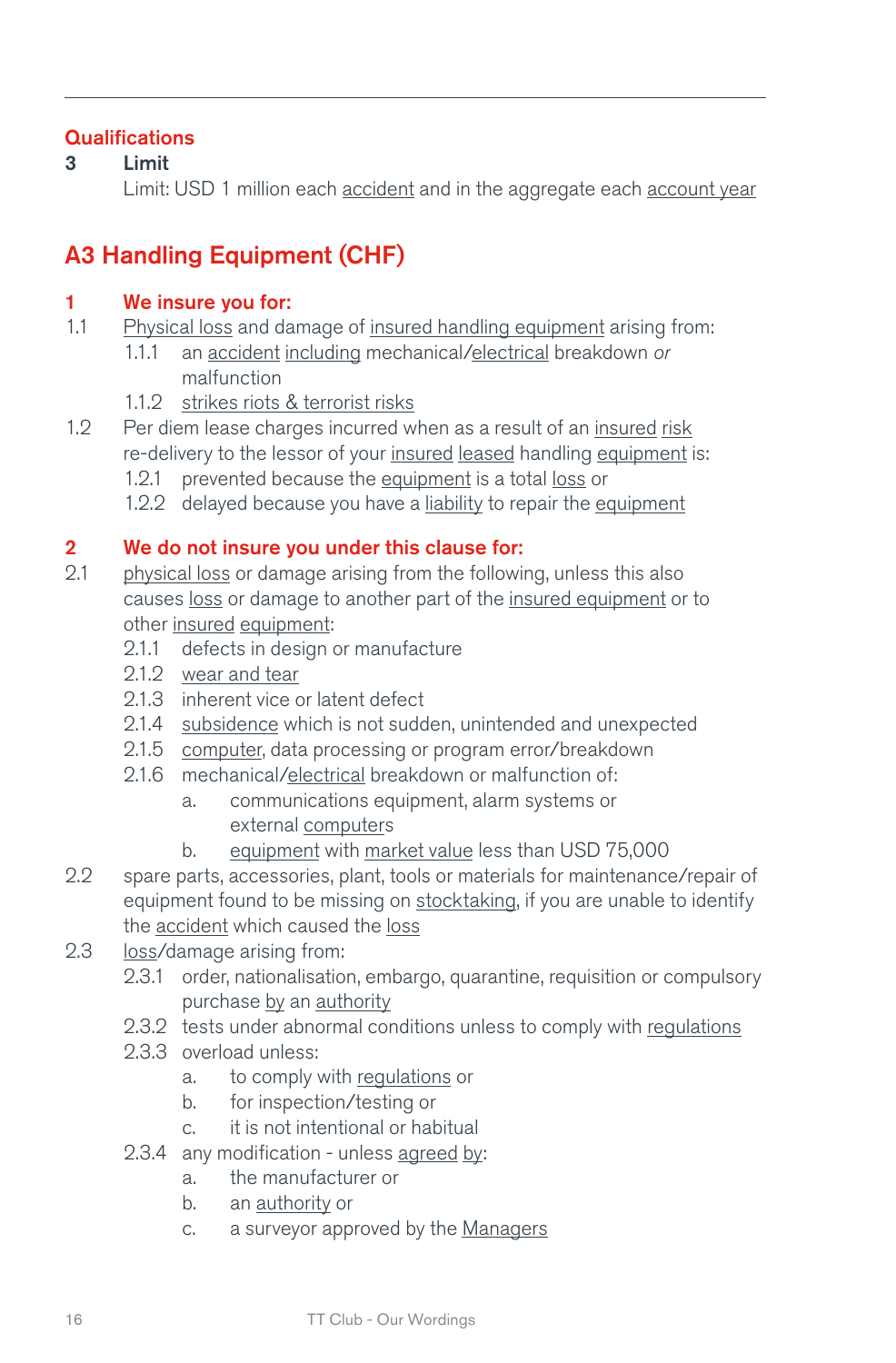- 2.3.5 erection or dismantling of equipment unless for inspection, maintenance or repair (or movement which is not excluded under 2.3.6)
- 2.3.6 movement of equipment other than within the same terminal, port or depot
- 2.4 loss/damage of an expendable/replaceable part unless arising from loss/damage to the equipment which is external to the part
- 2.5 loss/damage while the equipment is:

2.5.1 leased to someone else

- 2.5.2 used with your consent by someone else
- 2.6 war risks

#### **Qualifications**

#### 3 Declaration

- 3.1 You may add equipment which you have not previously declared, subject to notifying us within 28 days of acquisition, and to terms to be agreed
- 3.2 You will not reduce the insured value of any equipment during your account year
- 3.3 You will give us immediate notice of any change in location/working conditions which may increase the risk of a claim. If we do not agree to the increased risk, we will not be liable for resulting claims
- 3.4 A statement of value in your certificate reflects information which you have provided and is not binding on us for the purposes of 5 below

#### 4 SR&T (Strikes Riots & Terrorist) Risks

- 4.1 We do not insure you for SR&T risks arising from war including civil war, revolution, rebellion, insurrection and hostile act by/against a belligerent power
- 4.2 The Managers may at any time decide that we will not insure you for SR&T risks either entirely or in respect of your equipment which is in any country, territory or area (whether of land or sea). The Managers will notify you by Circular as at G2:41 of this decision, which will take effect at 2400 GMT on the seventh day after notice is given
- 4.3 Insurance for SR&T risks will automatically terminate on:
	- 4.3.1 detonation of a nuclear weapon (*anywhere* whether your equipment is involved or not)
	- 4.3.2 war (declared or not) between permanent members of the UN Security Council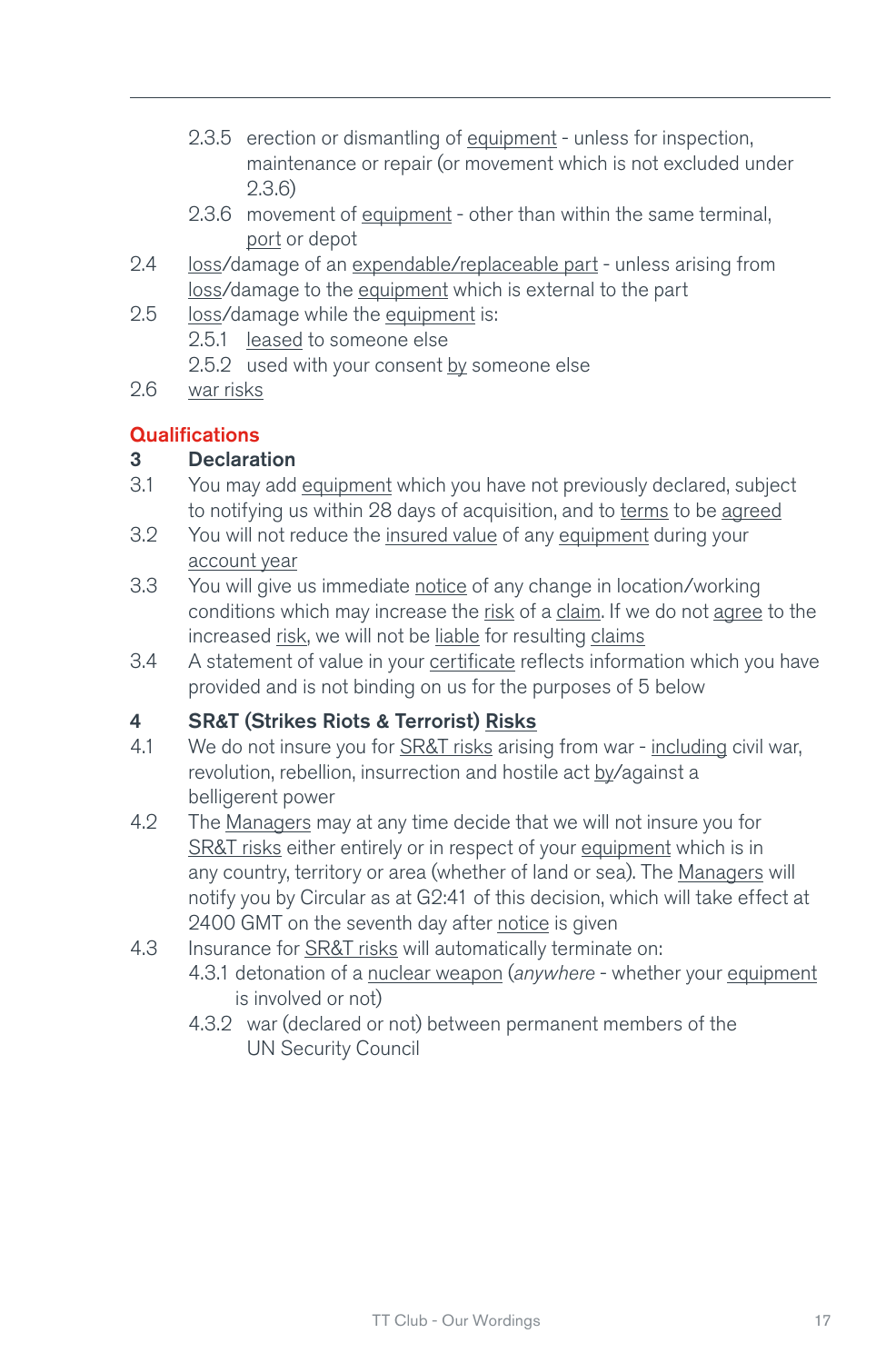#### 5 Reimbursement

We will in no case pay more than the insured value of the equipment lost or damaged. Subject to this, we will pay as follows:

#### 5.1 *Damage*

- 5.1.1 We will, in our discretion, pay the cost of repair of the equipment or the indemnity value of the damaged part
- 5.1.2 We will, in our discretion, pay reasonable costs of your own materials and labour not exceeding the market cost
- 5.1.3 We will deduct the value of any part that you can use again
- 5.1.4 We will not pay for temporary repairs, or for damage arising from use of equipment in a state of temporary repair, unless we have approved the temporary repair in advance
- 5.1.5 You may commence permanent repairs immediately after notifying the Managers – provided you keep any damaged part for our inspection
- 5.2 *Actual Total Loss*
	- We will pay the insured value
- 5.3 *Constructive Total Loss (CTL)*

 If the reasonable costs of repair of damage sustained in one accident are estimated to exceed the insured value, we will pay the insured value as a CTL, less any salvage value

#### 5.4 *Leased Equipment*

We will pay the value of the item which you are liable to pay under a lease. not exceeding the insured value

#### 6 Average

 If the market value of an item of equipment at the time of an accident is greater than the insured value, we will reduce reimbursement, calculated as at 5 above, by the percentage by which the insured value of the item is less than the market value. This paragraph (6):

- 6.1 applies only if the insured value is less than 80% of the market value of the item
- 6.2 applies separately to each item of equipment<br>6.3 does not apply to freight charges and labour
- does not apply to freight charges and labour costs
- 6.4 does not apply if the insured value is an agreed value
- 6.5 does not require us to pay more than the insured value for any item of equipment

#### 7 Storm Earthquake Flood SR&T

 An extended definition of *accident*, stated at G2:40, applies to storm, earthquake, flood and strikes riots & terrorist risks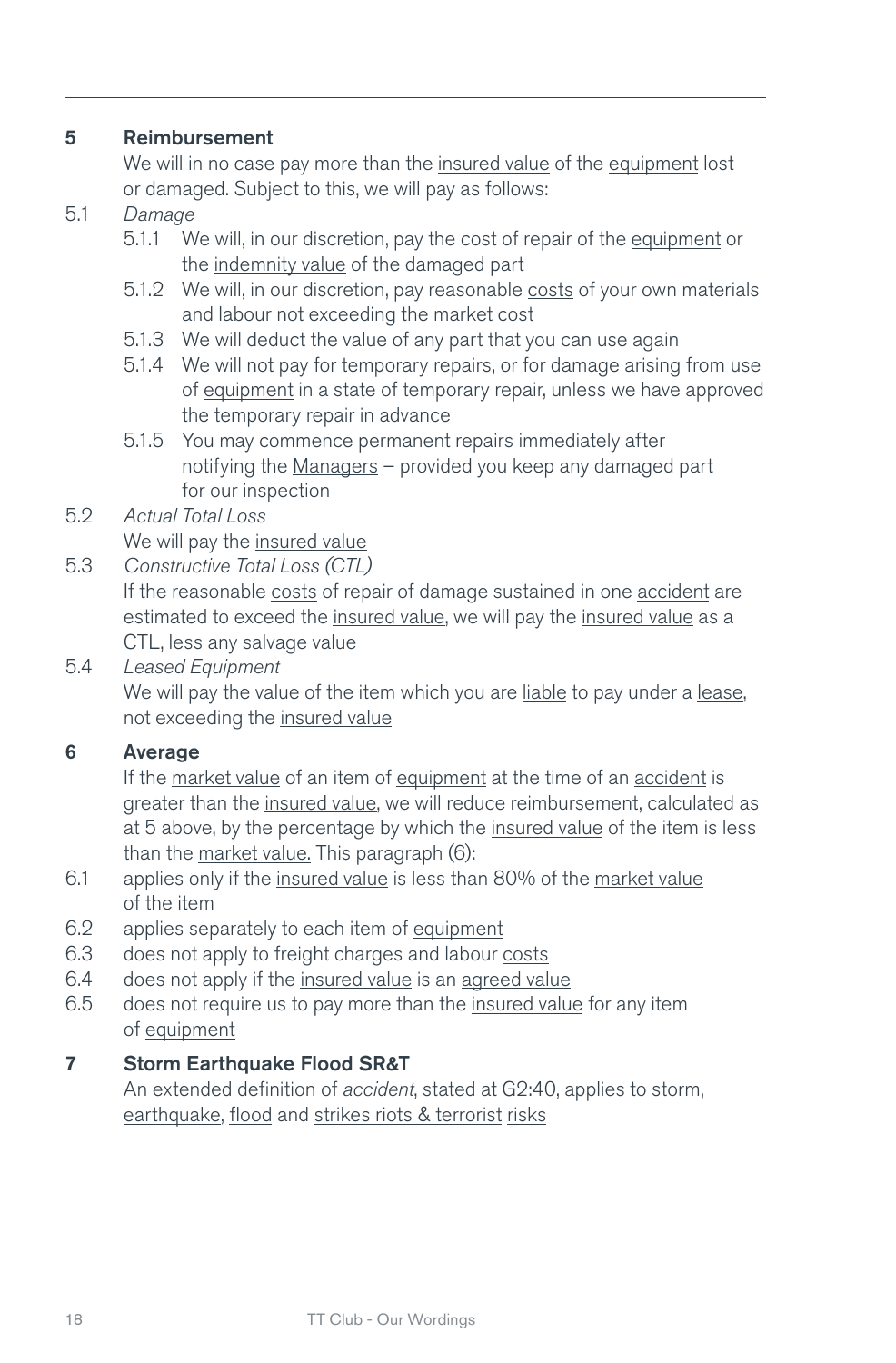#### 8 Debris Removal Costs

- 8.1 We insure you for the following costs in respect of insured equipment damaged as specified at 1 above:
	- 8.1.1 debris removal from the site of the equipment, or immediately adjacent to it
	- 8.1.2 dismantling/demolishing the equipment
	- 8.1.3 shoring/propping up the equipment
	- 8.1.4 clearing drains/sewers
- 8.2 We do not insure you under this paragraph 8 for costs arising from pollution/contamination
- 8.3 We do not insure you under any other provision in your policy for costs specified at 8.1
- 8.4 Costs specified at 8.1 are in excess of the insured value of the equipment concerned (subject to G2:29.3)
- 8.5 We only insure you for costs specified at 8.1 if:
	- 8.5.1 the Managers have agreed to the costs or
	- 8.5.2 the Directors decide that the costs were properly incurred

#### 9 Limit (Per Diem Lease Charges)

 The maximum of charges which you incur for 30 days from and including the original redelivery date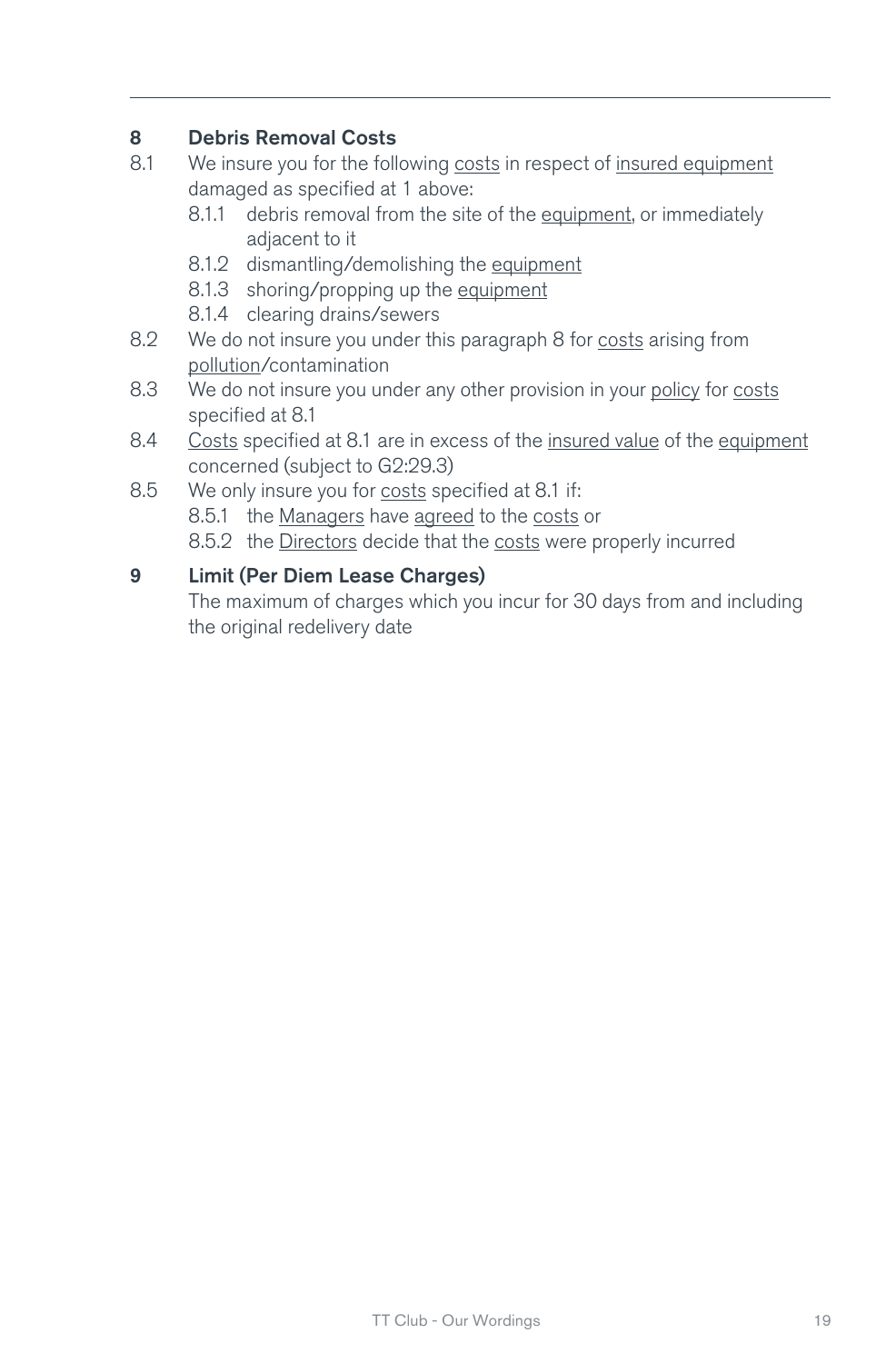## A4 Handling Equipment (LPTA/NPTA/UKP)

#### 1 We insure you for:

- 1.1 Physical loss and damage of insured handling equipment arising from:
	- 1.1.1 an accident including mechanical/electrical breakdown or malfunction
	- 1.1.2 strikes riots & terrorist risks
- 1.2 Per diem lease charges incurred when as a result of an insured risk re-delivery to the lessor of your insured leased equipment is:
	- 1.2.1 prevented because the equipment is a total loss *or*
	- 1.2.2 delayed because you have a liability to repair the equipment

#### 2 We do not insure you under this clause for:

- 2.1 physical loss or damage arising from the following, unless this also causes loss or damage to another part of the insured equipment or to other insured equipment:
	- 2.1.1 defects in design or manufacture
	- 2.1.2 wear and tear
	- 2.1.3 inherent vice or latent defect
	- 2.1.4 subsidence which is not sudden, unintended and unexpected
	- 2.1.5 computer, data processing or program error/breakdown
	- 2.1.6 mechanical/electrical breakdown or malfunction of:
		- a. communications equipment, alarm systems or external computers
		- b. equipment with market value less than USD 75,000
- 2.2 spare parts, accessories, plant, tools or materials for maintenance/repair of equipment found to be missing on stocktaking, if you are unable to identify the accident which caused the loss
- 2.3 loss/damage arising from:
	- 2.3.1 order, nationalisation, embargo, quarantine, requisition or compulsory purchase by an authority
	- 2.3.2 tests under abnormal conditions unless to comply with regulations
	- 2.3.3 overload unless:
		- a. to comply with regulations or
		- b. for inspection/testing or
		- c. it is not intentional or habitual
	- 2.3.4 any modification unless agreed by:
		- a. the manufacturer or
		- b. an authority or
		- c. a surveyor approved by the Managers
	- 2.3.5 erection or dismantling of equipment unless for inspection, maintenance or repair (or movement which is not excluded under 2.3.6)
	- 2.3.6 movement of equipment other than within the same terminal, port or depot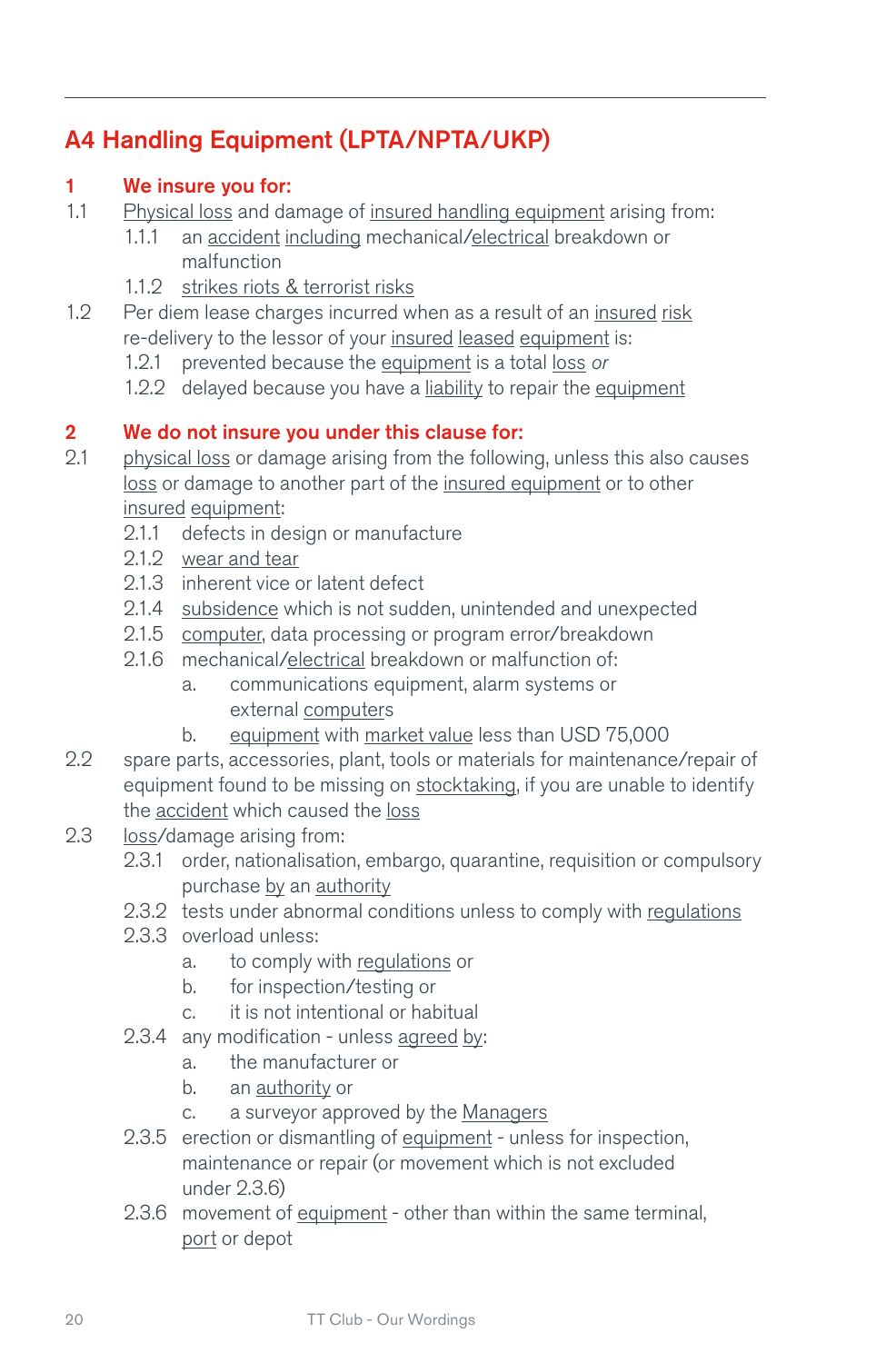- 2.4 loss/damage of an expendable/replaceable part unless arising from loss/ damage to the equipment which is external to the part
- 2.5 war risks

#### 3 Declaration

- 3.1 You may add equipment which you have not previously declared, subject to notifying us within 28 days of acquisition, and to terms to be agreed
- 3.2 You will not reduce the insured value of any equipment during your account year
- 3.3 You will give us immediate notice of any change in location/working conditions which may increase the risk of a claim. If we do not agree to the increased risk, we will not be liable for resulting claims
- 3.4 A statement of value in your certificate reflects information which you have provided and is not binding on us for the purposes of 5 below

#### 4 SR&T (Strikes Riots & Terrorist) Risks

- 4.1 We do not insure you for SR&T risks arising from war including civil war, revolution, rebellion, insurrection and hostile act by/against a belligerent power
- 4.2 The Managers may at any time decide that we will not insure you for SR&T risks either entirely or in respect of your equipment which is in any country, territory or area (whether of land or sea). The Managers will notify you by Circular as at G2:41 of this decision, which will take effect at 2400 GMT on the seventh day after notice is given
- 4.3 Insurance for **SR&T** risks will automatically terminate on:
	- 4.3.1 detonation of a nuclear weapon (*anywhere* whether your equipment is involved or not)
	- 4.3.2 war (declared or not) between permanent members of the UN Security Council

#### 5 Reimbursement

 We will in no case pay more than the insured value of the equipment lost or damaged. Subject to this, we will pay as follows:

- 5.1 *Damage*
	- 5.1.1 We will, in our discretion, pay the cost of repair of the equipment or the indemnity value of the damaged part
	- 5.1.2 We will, in our discretion, pay reasonable costs of your own materials and labour not exceeding the market cost
	- 5.1.3 We will deduct the value of any part that you can use again
	- 5.1.4 We will not pay for temporary repairs, or for damage arising from use of equipment in a state of temporary repair, unless we have approved the temporary repair in advance
	- 5.1.5 You may commence permanent repairs immediately after notifying the Managers – provided you keep any damaged part for our inspection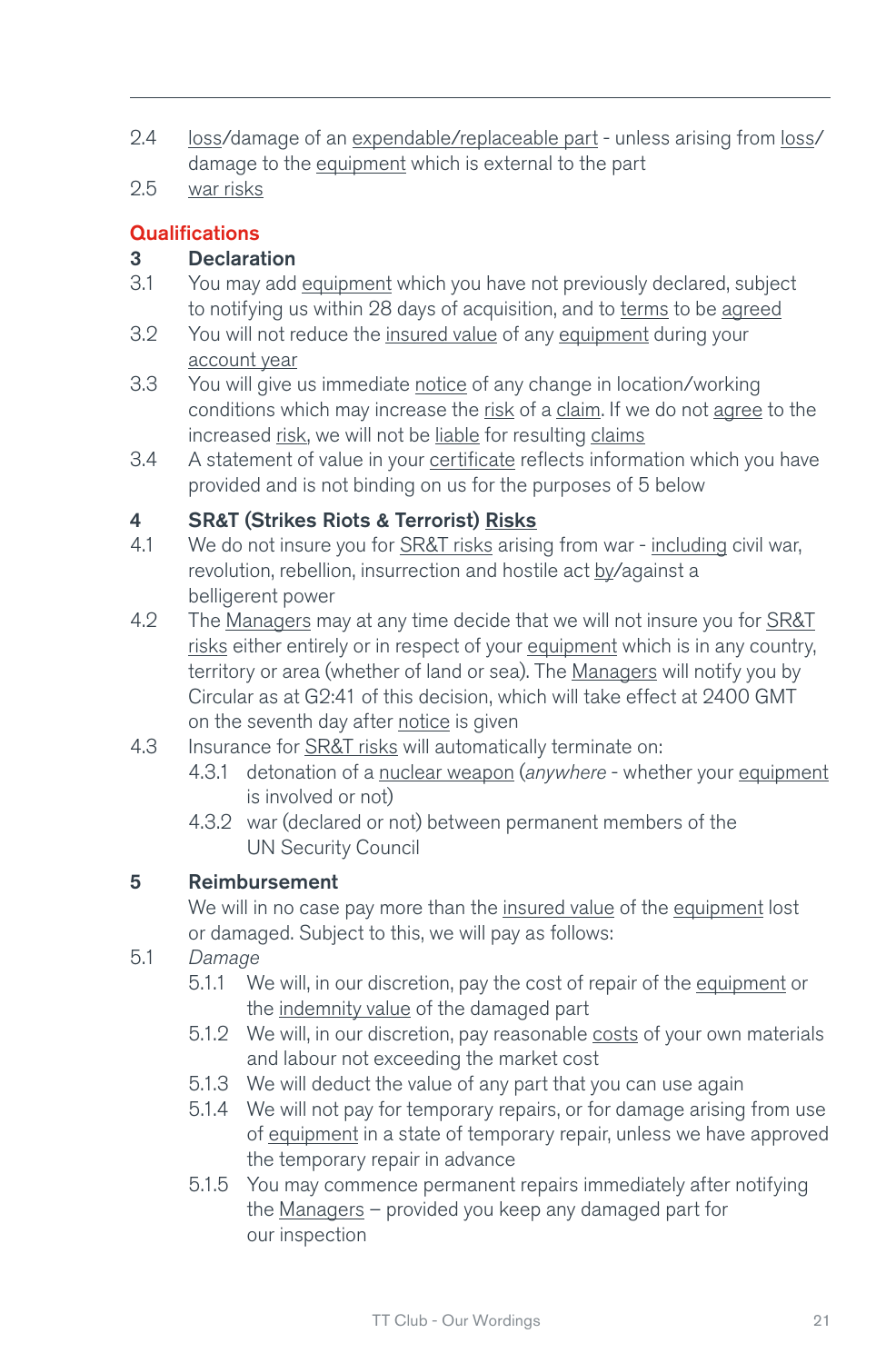- 5.2 *Actual Total Loss*
- We will pay the insured value
- 5.3 *Constructive Total Loss (CTL)* If the reasonable costs of repair of damage sustained in one accident are estimated to exceed the insured value, we will pay the insured value as a CTL, less any salvage value
- 5.4 *Leased Equipment*

We will pay the value of the item which you are liable to pay under a lease. not exceeding the insured value

#### 6 Average

 If the market value of an item of equipment at the time of an accident is greater than the insured value, we will reduce reimbursement, calculated as at 5 above, by the percentage by which the insured value of the item is less than the market value. This paragraph (6):

- 6.1 applies only if the insured value is less than 80% of the market value of the item
- 6.2 applies separately to each item of equipment
- 6.3 does not apply to freight charges and labour costs
- 6.4 does not apply if the insured value is an agreed value
- 6.5 does not require us to pay more than the insured value for any item of equipment

#### 7 Storm Earthquake Flood SR&T

 An extended definition of *accident*, stated at G2:40, applies to storm, earthquake, flood and strikes riots & terrorist risks

#### 8 Debris Removal Costs

- 8.1 We insure you for the following costs in respect of insured equipment damaged as specified at 1 above:
	- 8.1.1 debris removal from the site of the equipment, or immediately adjacent to it
	- 8.1.2 dismantling/demolishing the equipment
	- 8.1.3 shoring/propping up the equipment
	- 8.1.4 clearing drains/sewers
- 8.2 We do not insure you under this paragraph 8 for costs arising from pollution/contamination
- 8.3 We do not insure you under any other provision in your policy for costs specified at 8.1
- 8.4 Costs specified at 8.1 are in excess of the insured value of the equipment concerned (subject to G2:29.3)
- 8.5 We only insure you for costs specified at 8.1 if:
	- 8.5.1 the Managers have agreed to the costs *or*
	- 8.5.2 the Directors decide that the costs were properly incurred

#### 9 Limit (Per Diem Lease Charges)

 The maximum of charges which you incur for 30 days from and including the original redelivery date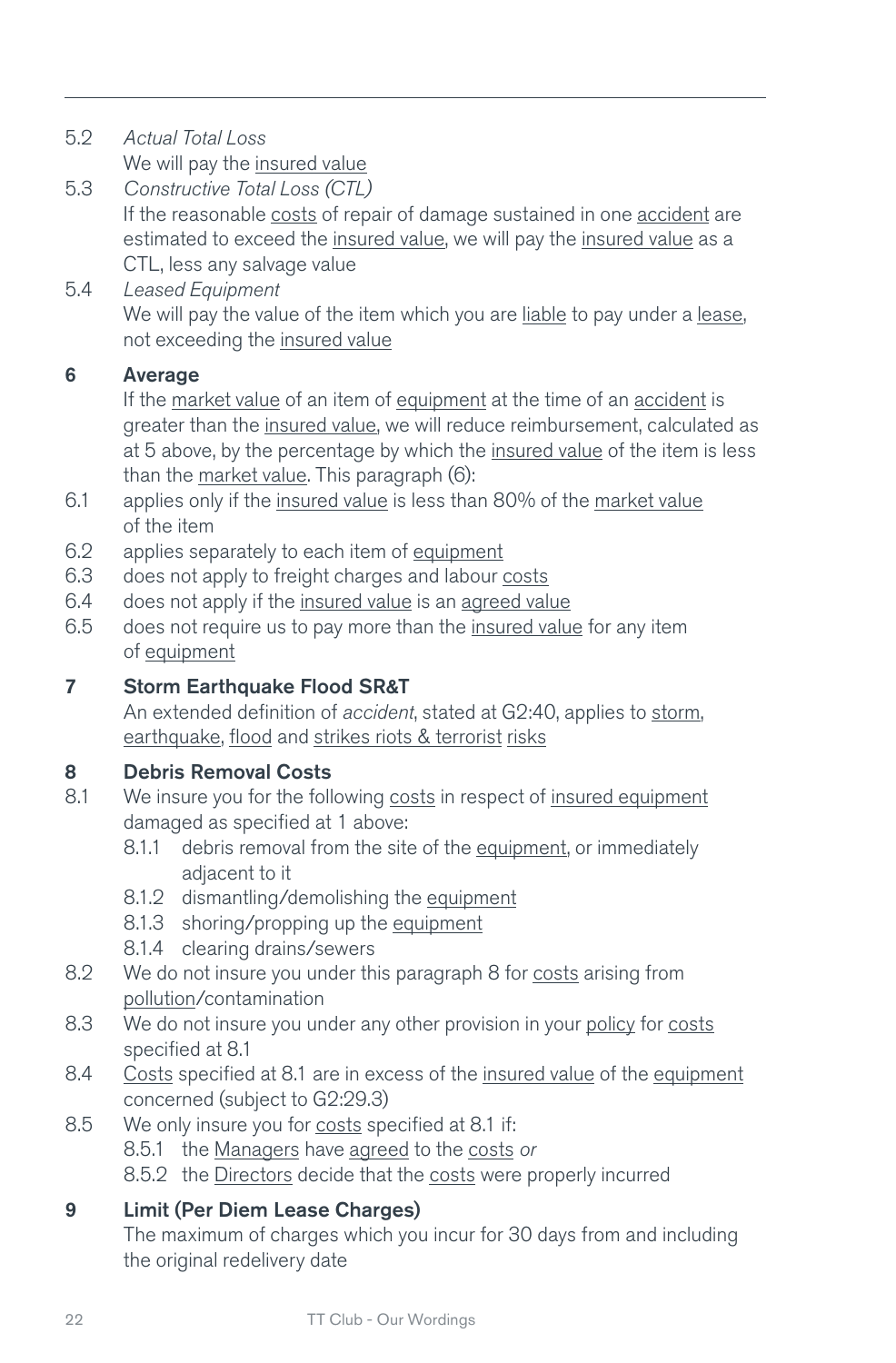## A5 Handling Equipment (TLG/SO)

#### 1 We insure you for:

- 1.1 Physical loss and damage of insured handling equipment arising from:
	- 1.1.1 an accident including mechanical/electrical breakdown or malfunction
	- 1.1.2 strikes riots & terrorist and piracy risks
- 1.2 Your liability for general average and salvage contributions in respect of insured equipment (including strike riots & terrorist risks and piracy)
- 1.3 Per diem lease charges incurred when as a result of an insured risk re-delivery to the lessor of your insured leased equipment is:
	- 1.3.1 prevented because the equipment is a total loss *or*
	- 1.3.2 delayed because you have a liability to repair the equipment

## **2 We do not insure you under this clause for:**<br>21 mbysical loss or damage arising from the following

- 2.1 physical loss or damage arising from the following, unless this also causes loss or damage to another part of the insured equipment or to other insured equipment:
	- 2.1.1 defects in design or manufacture
	- 2.1.2 wear and tear
	- 2.1.3 inherent vice or latent defect
	- 2.1.4 subsidence which is not sudden, unintended and unexpected
	- 2.1.5 computer, data processing or program error/breakdown
	- 2.1.6 mechanical/electrical breakdown or malfunction of:
		- a. communications equipment, alarm systems or external computers
- b. equipment with market value less than USD 75,000<br>22 spare parts accessories plant tools or materials for maintenance
- spare parts, accessories, plant, tools or materials for maintenance/repair of equipment found to be missing on stocktaking, if you are unable to identify the accident which caused the loss
- 2.3 loss/damage arising from:
	- 2.3.1 order, nationalisation, embargo, quarantine, requisition or compulsory purchase by an authority
	- 2.3.2 tests under abnormal conditions unless to comply with regulations
	- 2.3.3 overload unless:
		- a. to comply with regulations or
		- b. for inspection/testing or
		- c. it is not intentional or habitual
	- 2.3.4 any modification unless agreed by:
		- a. the manufacturer or
		- b. an authority or
		- c. a surveyor approved by the Managers
	- 2.3.5 erection or dismantling of equipment unless for inspection, maintenance or repair (or movement which is not excluded under 2.3.6)
	- 2.3.6 movement of equipment other than within the same terminal, port or depot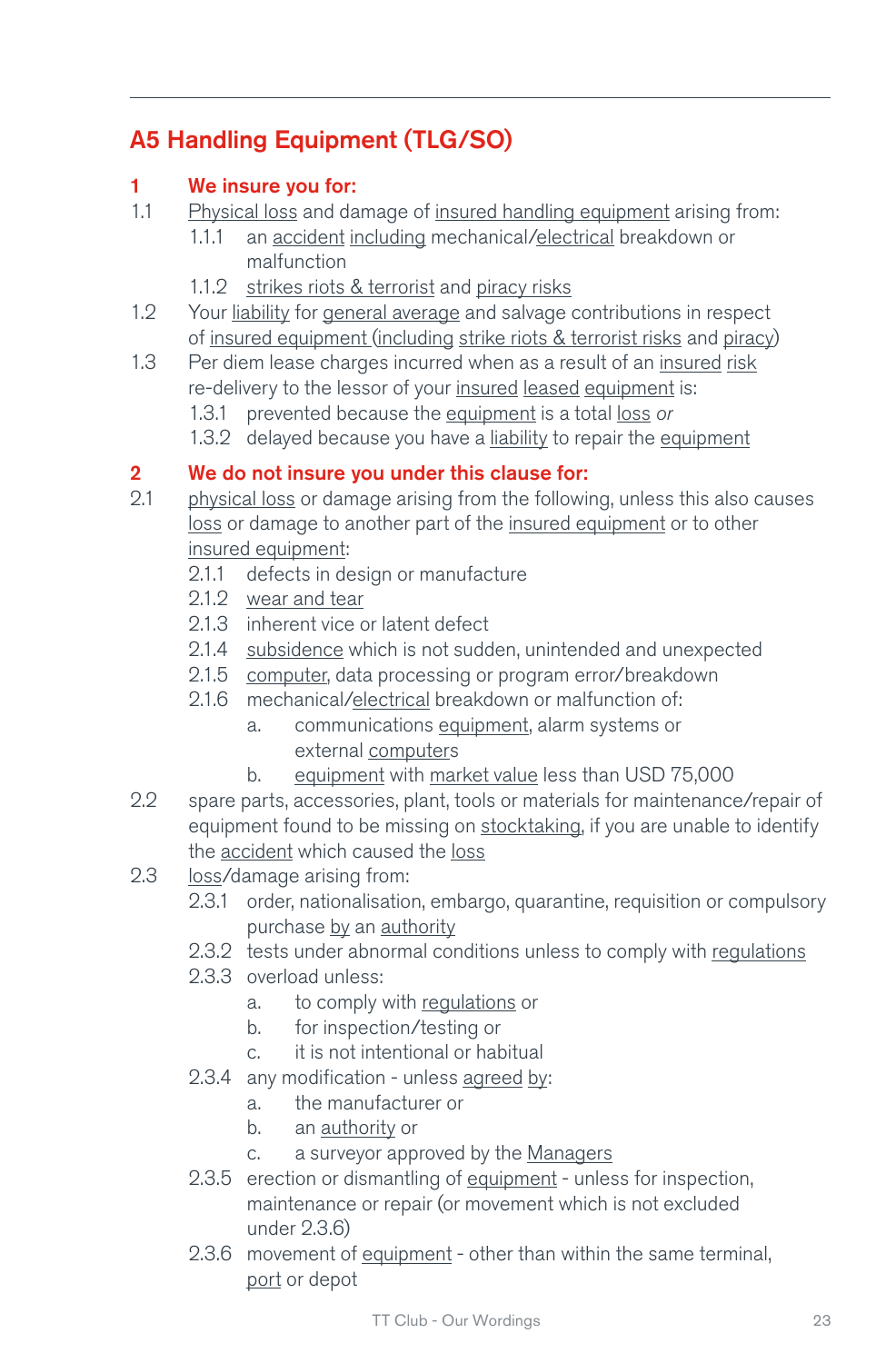- 2.4 loss/damage of an expendable/replaceable part *unless* arising from loss/damage to the equipment which is external to the part
- 2.5 loss/damage while the equipment is: 2.5.1 leased to someone else 2.5.2 used with your consent by someone else
- 2.6 war risks

#### 3 Declaration

- 3.1 You may add equipment which you have not previously declared, subject to notifying us within 28 days of acquisition, and to terms to be agreed
- 3.2 You will not reduce the insured value of any equipment during your account year
- 3.3 You will give us immediate notice of any change in location/working conditions which may increase the risk of a claim. If we do not agree to the increased risk, we will not be liable for resulting claims
- 3.4 A statement of value in your certificate reflects information which you have provided and is not binding on us for the purposes of 5 below

#### 4 SR&T (Strikes Riots & Terrorist) & Piracy Risks

- 4.1 We do not insure you for SR&T risks arising from war including civil war, revolution, rebellion, insurrection and hostile act by/against a belligerent power
- 4.2 The Managers may at any time decide that we will not insure you for SR&T or piracy risks either entirely or in respect of your equipment which is in any country, territory or area (whether of land or sea). The Managers will notify you by Circular as at G2:41 of this decision, which will take effect at 2400 GMT on the seventh day after notice is given
- 4.3 Insurance for SR&T risks will automatically terminate on:
	- 4.3.1 detonation of a nuclear weapon (*anywhere* whether your equipment is involved or not)
	- 4.3.2 war (declared or not) between permanent members of the UN Security Council

#### 5 Reimbursement

 We will in no case pay more than the insured value of the equipment lost or damaged. Subject to this, we will pay as follows:

- 5.1 *Damage*
	- 5.1.1 We will, in our discretion, pay the cost of repair of the equipment or the indemnity value of the damaged part
	- 5.1.2 We will, in our discretion, pay reasonable costs of your own materials and labour not exceeding the market cost
	- 5.1.3 We will deduct the value of any part that you can use again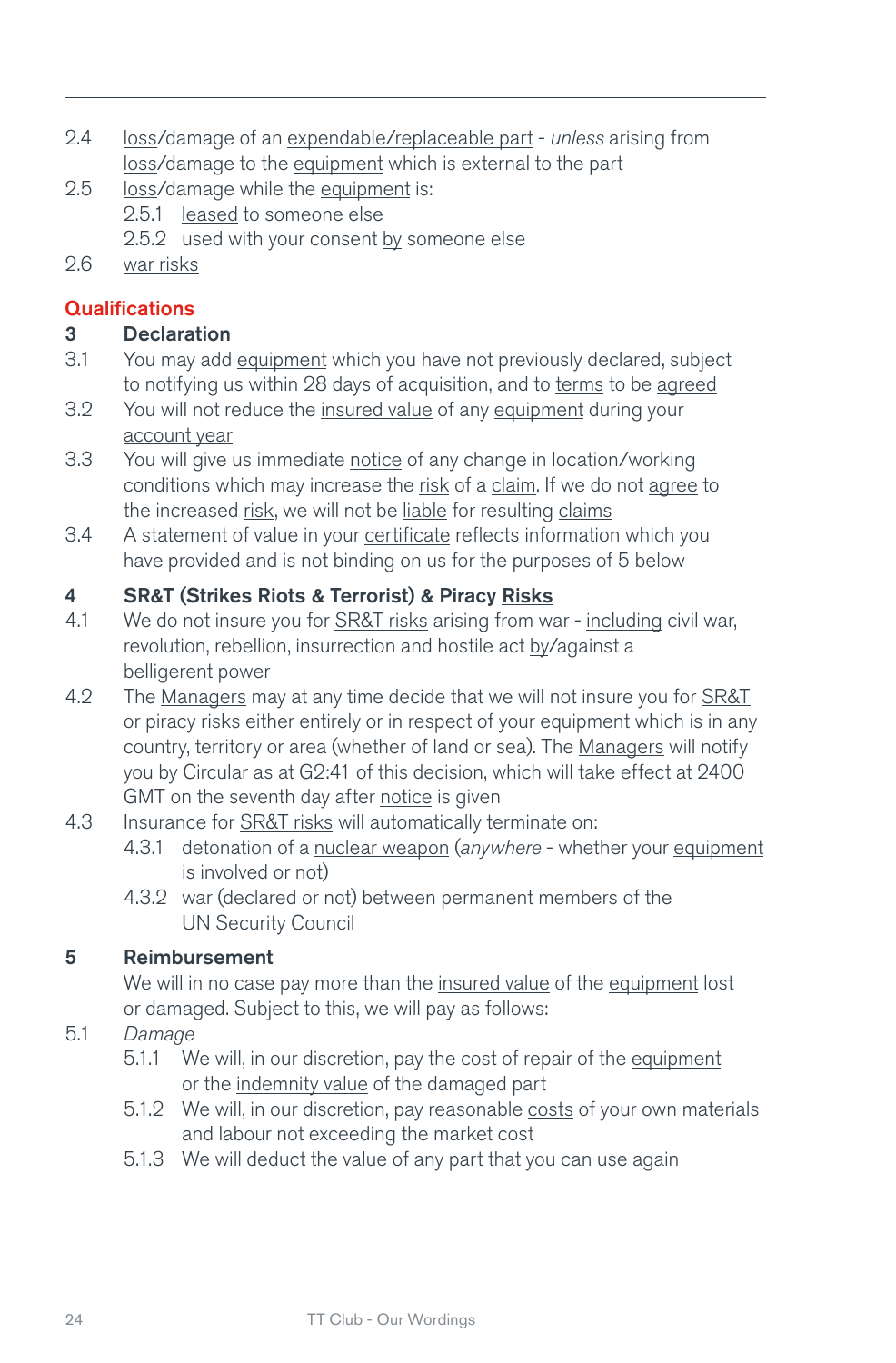- 5.1.4 We will not pay for temporary repairs, or for damage arising from use of equipment in a state of temporary repair, unless we have approved the temporary repair in advance
- 5.1.5 You may commence permanent repairs immediately after notifying the Managers – provided you keep any damaged part for our inspection
- 5.2 *Actual Total Loss* We will pay the insured value
- 5.3 *Constructive Total Loss (CTL)* If the reasonable costs of repair of damage sustained in one accident are estimated to exceed the insured value, we will pay the insured value as a CTL, less any salvage value
- 5.4 *Leased Equipment* We will pay the value of the item which you are liable to pay under a lease. not exceeding the insured value

#### 6 Average

If the market value of an item of equipment at the time of an accident is greater than the insured value, we will reduce reimbursement, calculated as at 5 above, by the percentage by which the insured value of the item is less than the market value. This paragraph (6):

- 6.1 applies only if the insured value is less than 80% of the market value of the item
- 6.2 applies separately to each item of equipment
- 6.3 does not apply to freight charges and labour costs
- 6.4 does not apply if the insured value is an agreed value
- 6.5 does not require us to pay more than the insured value for any item of equipment

#### 7 Storm Earthquake Flood SR&T

 An extended definition of *accident*, stated at G2:40, applies to storm, earthquake, flood and strikes riots & terrorist risks

#### 8 Debris Removal Costs

- 8.1 We insure you for the following costs in respect of insured equipment damaged as specified at 1 above:
	- 8.1.1 debris removal from the site of the equipment, or immediately adjacent to it
	- 8.1.2 dismantling/demolishing the equipment
	- 8.1.3 shoring/propping up the equipment
	- 8.1.4 clearing drains/sewers
- 8.2 We do not insure you under this paragraph 8 for costs arising from pollution/contamination
- 8.3 We do not insure you under any other provision in your policy for costs specified at 8.1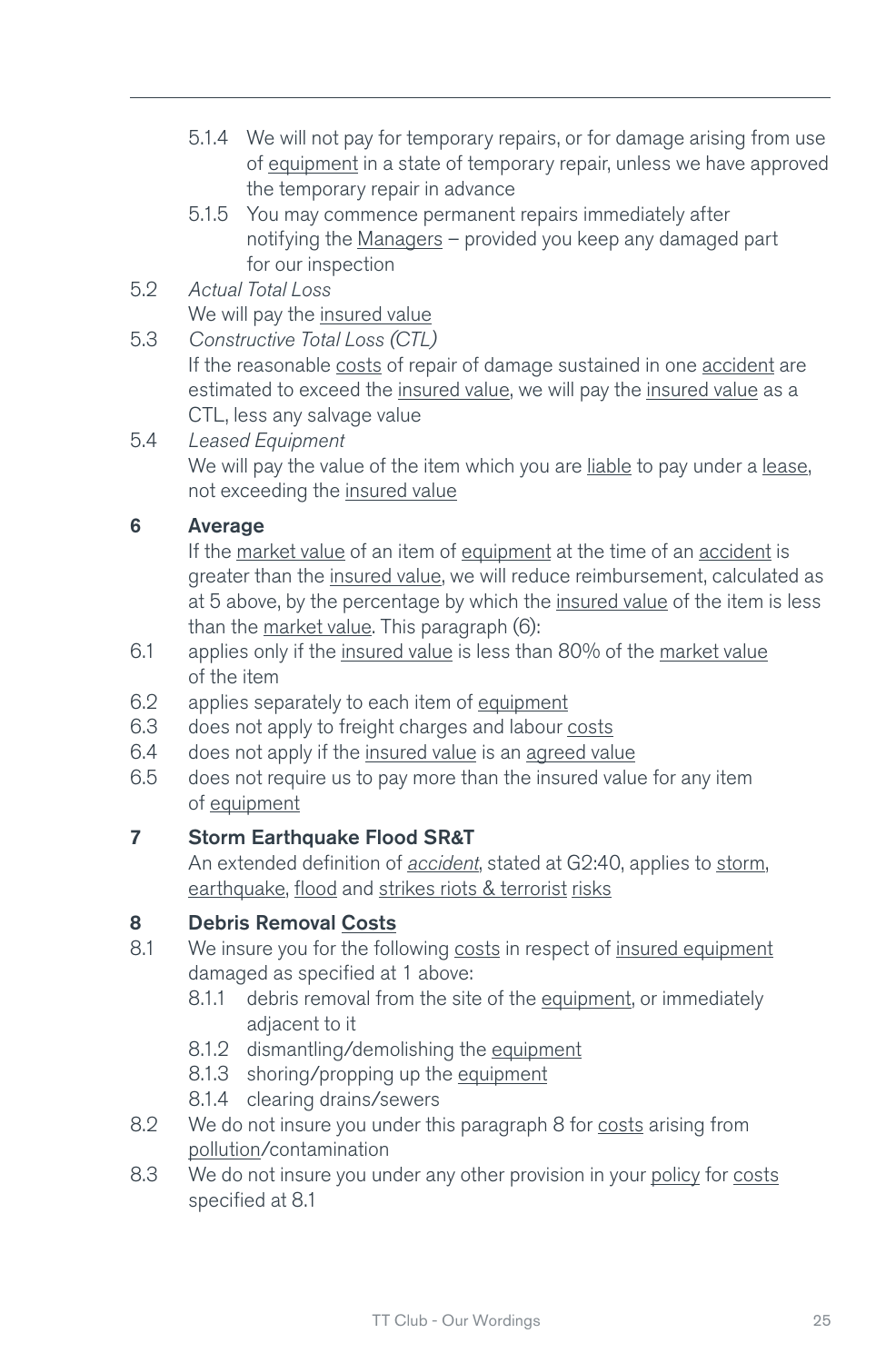- 8.4 Costs specified at 8.1 are in excess of the insured value of the equipment concerned (subject to G2:29.3)
- 8.5 We only insure you for costs specified at 8.1 if: 8.5.1 the Managers have agreed to the costs *or* 8.5.2 the Directors decide that the costs were properly incurred
- 9 Limit (Per Diem Lease Charges) The maximum of charges which you incur for 30 days from and including the original redelivery date
- 10 Interest in Ship/Aircraft G1:5 does not apply to this clause

## A6 Property

1 We insure you for:

Physical loss and damage of insured property arising from:

- 1.1 an accident including mechanical/electrical breakdown or malfunction
- 1.2 strikes riots & terrorist risks

#### 2 We do not insure you under this clause for:

- 2.1 physical loss or damage arising from the following, unless this also causes loss or damage to another part of the insured property or to other insured property:
	- 2.1.1 defects in design or manufacture
	- 2.1.2 wear and tear
	- 2.1.3 inherent vice or latent defect
	- 2.1.4 subsidence which is not sudden, unintended and unexpected
	- 2.1.5 normal settling, shrinking or expansion in buildings, structures or foundations
	- 2.1.6 atmospheric conditions (dampness, dryness, extremes or changes of temperature), condensation, fog or smog
	- 2.1.7 rot, spoilage, decay, decomposition or leakage
	- 2.1.8 insects, vermin or microorganisms
	- 2.1.9 computer, data processing or program error/breakdown
- 2.2 loss/damage arising from modifying, testing, erecting, dismantling, or working on insured property
- 2.3 war risks
- 2.4 insured property found to be missing on stocktaking, if you are unable to identify the accident which caused the loss
- 2.5 loss/damage arising from order, nationalisation, embargo, quarantine, requisition, compulsory purchase by authority
- 2.6 fines (and other penalties)
- 2.7 theft, fraud, wrongful conversion or abstraction by you, your employee or your bailee whether or not in collusion with others or in the course of anyone's duties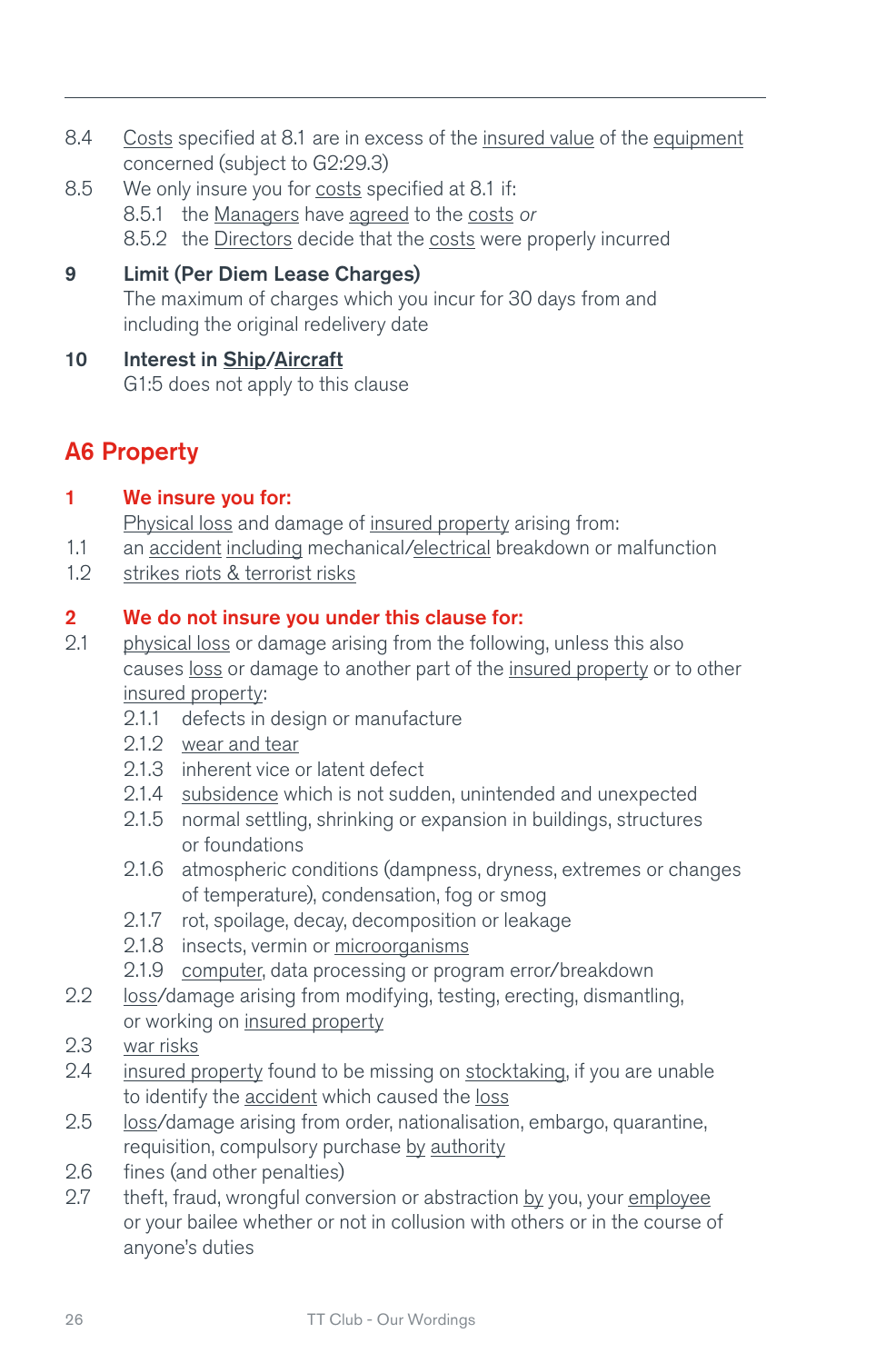- 2.8 loss/damage to buildings or structures which are:
	- 2.8.1 in the course of construction or
	- 2.8.2 unoccupied for more than 30 days unless 24 hour security is provided
- 2.9 loss/damage to electronic recordings arising from electrical/magnetic interference - other than by lightning
- 2.10 loss/damage to cargo<br>2.11 loss/damage arising fr
- loss/damage arising from natural disasters, to the extent that compensation is available to uninsured parties under a government sponsored scheme

#### 3 Declaration

- 3.1 You may add property which you have not previously declared, subject to notifying us within 28 days of acquisition, and to terms to be agreed
- 3.2 You will not reduce the insured value of any property during your account year
- 3.3 You will give us immediate notice of any change in location/working conditions which may increase the risk of a claim. If we do not agree to the increased risk, we will not be liable for resulting claims
- 3.4 A statement of value in your certificate reflects information which you have provided and is not binding on us for the purposes of 5-6 below

#### 4 SR&T (Strikes Riots & Terrorist) Risks

- 4.1 We do not insure you for SR&T risks arising from war including civil war, revolution, rebellion, insurrection and hostile act by/against a belligerent power
- 4.2 The Managers may at any time decide that we will not insure you for SR&T risks either entirely or in respect of your property which is in any country, territory or area (whether of land or sea). The Managers will notify you by Circular as at G2:41 of this decision, which will take effect at 2400 GMT on the seventh day after notice is given
- 4.3 Insurance for **SR&T** risks will automatically terminate on:
	- 4.3.1 detonation of a nuclear weapon (*anywhere* whether your property is involved or not)
	- 4.3.2 war (declared or not) between permanent members of the UN Security Council

#### 5 Reimbursement: Loss & Damage

 We will in no case pay more than the insured value. Subject to this, we will pay as follows:

- 5.1 *Damage*
	- 5.1.1 We will, in our discretion, pay the cost of repair of the property or the indemnity value of the damaged part
	- 5.1.2 We will, in our discretion, pay reasonable costs of your own materials and labour not exceeding the market cost
	- 5.1.3 We will deduct the value of any part that you can use again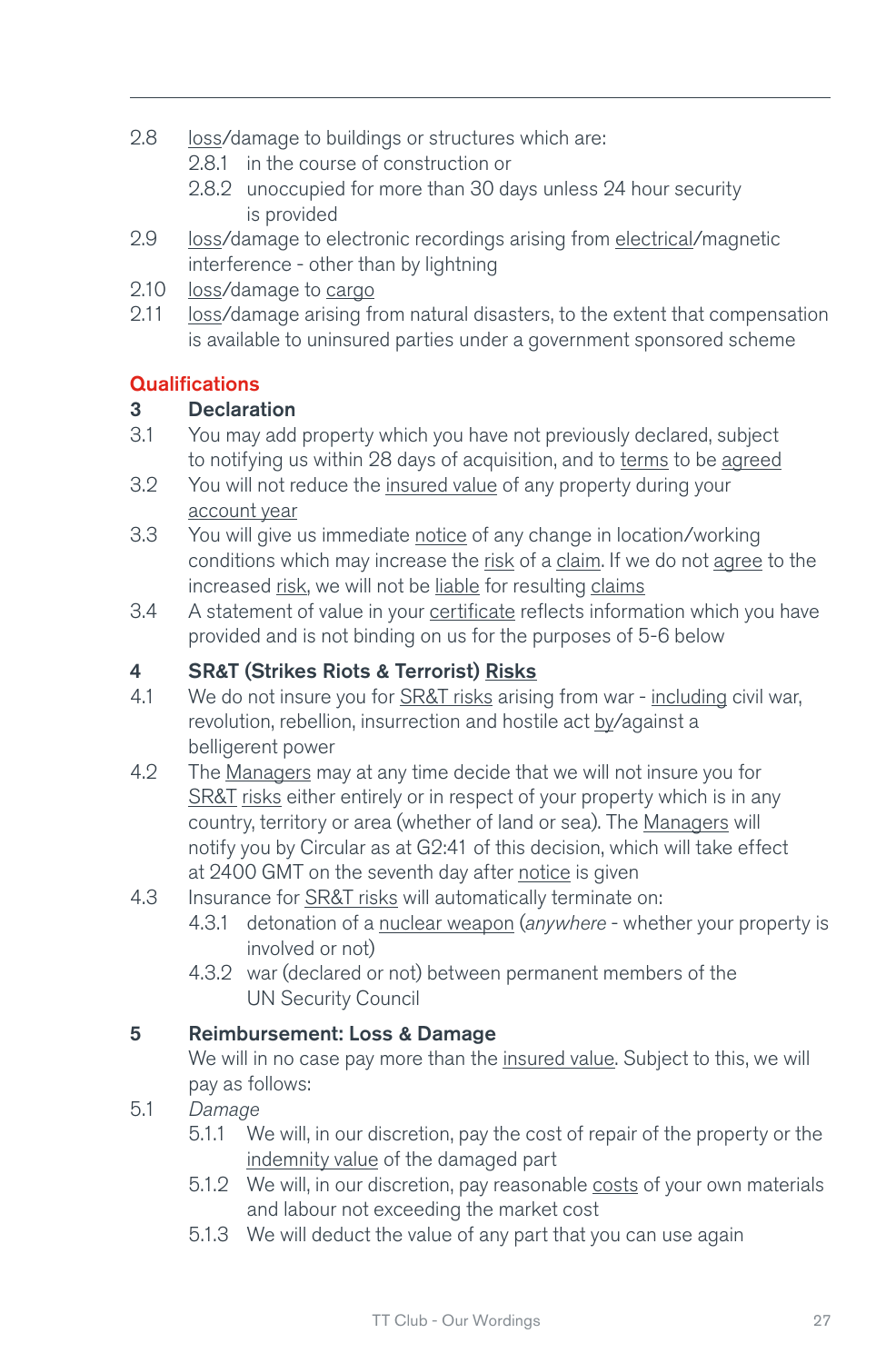- 5.1.4 We will not pay for temporary repairs, or for damage arising from use of property in a state of temporary repair, unless we have approved the temporary repair in advance
- 5.1.5 You may commence permanent repairs immediately after notifying the Managers - provided you keep any damaged part for our inspection
- 5.2 *Actual Total Loss*

We will pay the insured value

5.3 *Constructive Total Loss (CTL)*

 If the reasonable costs of repair of damage sustained in one accident are estimated to exceed the insured value, we will pay the insured value as a CTL, less any salvage value

#### 6 Reimbursement: Special Cases

 We will in no case pay more than the insured value. Subject to this, we will pay as follows:

6.1 *Leased Property*

We will pay the value of the item which you are liable to pay under a lease

6.2 *Third Party Property*

We will pay the amount for which you are liable

6.3 *Tenants Improvements/Betterments*

If you make an improvement or betterment we will pay up to the indemnity value. We do not insure you in the case of improvement/betterment by others for your use

- 6.4 *Documents/Data*
	- 6.4.1 *Film, tape, disc and electronic recording or storage media*
		- a. *if electronic data is restored or replaced*  we will pay the cost of restoring or replacing the media to its condition before the accident, including recreating and assembling data
		- b. *if electronic data is not (or cannot be) restored or replaced* we will pay up to the cost of the media in unexposed or blank form

6.4.2 *Documents other than as at 6.4.1:* We will pay up to the cost of blank material plus labour costs of restoration, transcription and copying

#### 7 Average

If the market value of an item of property at the time of an accident is greater than the insured value, we will reduce reimbursement, calculated as at 5-6 above, by the percentage by which the insured value of the item is less than the market value. This paragraph (7):

- 7.1 applies only if the insured value is less than 80% of the market value of the item
- 7.2 applies separately to each item
- 7.3 does not apply to freight charges and labour costs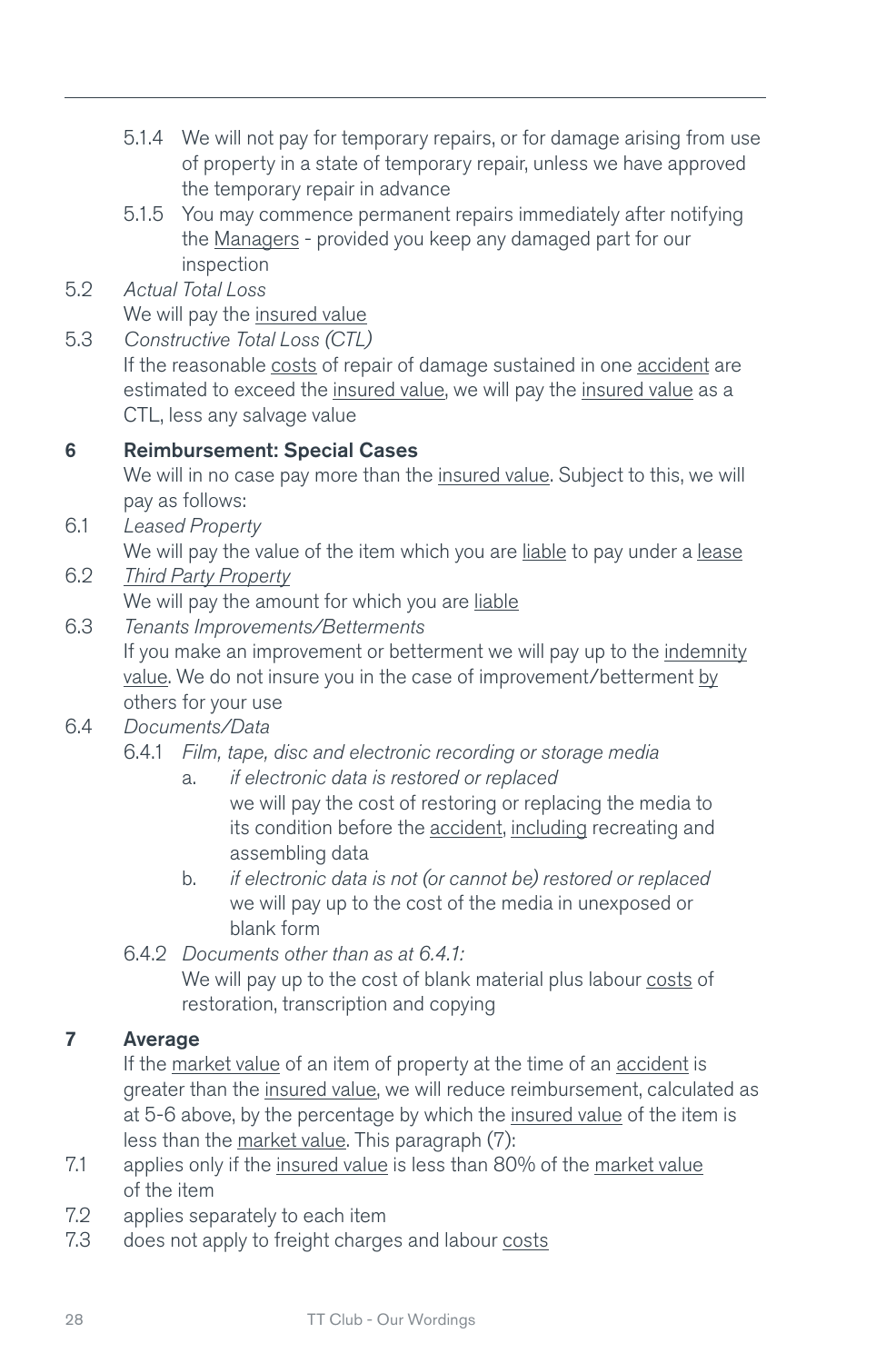- 7.4 does not apply if the <u>insured value</u> is an agreed value<br>7.5 does not require us to pay more than the insured value
- does not require us to pay more than the insured value for any item of property

#### 8 Storm Earthquake Flood SR&T

 An extended definition of *accident*, stated in the Definitions, applies to storm, earthquake, flood and strikes riots & terrorist risks

#### 9 Public Authorities

- 9.1 We insure you for the additional cost of reinstatement of lost/damaged property solely to comply with a regulation, *excluding*:
	- 9.1.1 loss/damage which occurred before the commencement of your insurance
	- 9.1.2 loss/damage in respect of which notice was served on you before the loss/damage occurred
	- 9.1.3 loss/damage in respect of undamaged property (or part of property). This exclusion does not apply:
		- a. to foundations (unless foundations are excluded elsewhere under your policy)
		- b. if compliance is required in order to ensure repair or reinstatement of damaged property
	- 9.1.4 rates, taxes, duties, charges and assessments arising from capital appreciation arising from compliance with the regulation.
- 9.2 The reinstatement must be completed with reasonable despatch, and in any case within twelve months from the loss/damage, unless the Managers otherwise agree

#### 10 Debris Removal Costs

- 10.1 We insure you for the following costs in respect of insured property damaged as specified at 1 above:
	- 10.1.1 debris removal from the site of the property, or immediately adjacent to it
	- 10.1.2 dismantling/demolishing the property
	- 10.1.3 shoring/propping up the property
	- 10.1.4 clearing drains/sewers
- 10.2 We do not insure you under this paragraph 10 for costs arising from pollution/contamination
- 10.3 We do not insure you under any other provision in your policy for costs specified at 10.1
- 10.4 Costs specified at 10.1 are in excess of the insured value of the property concerned (subject to G2:29.3)
- 10.5 We only insure you for costs specified at 10.1 if: 10.5.1 the Managers have agreed to the costs *or* 10.5.2 the Directors decide that the costs were properly incurred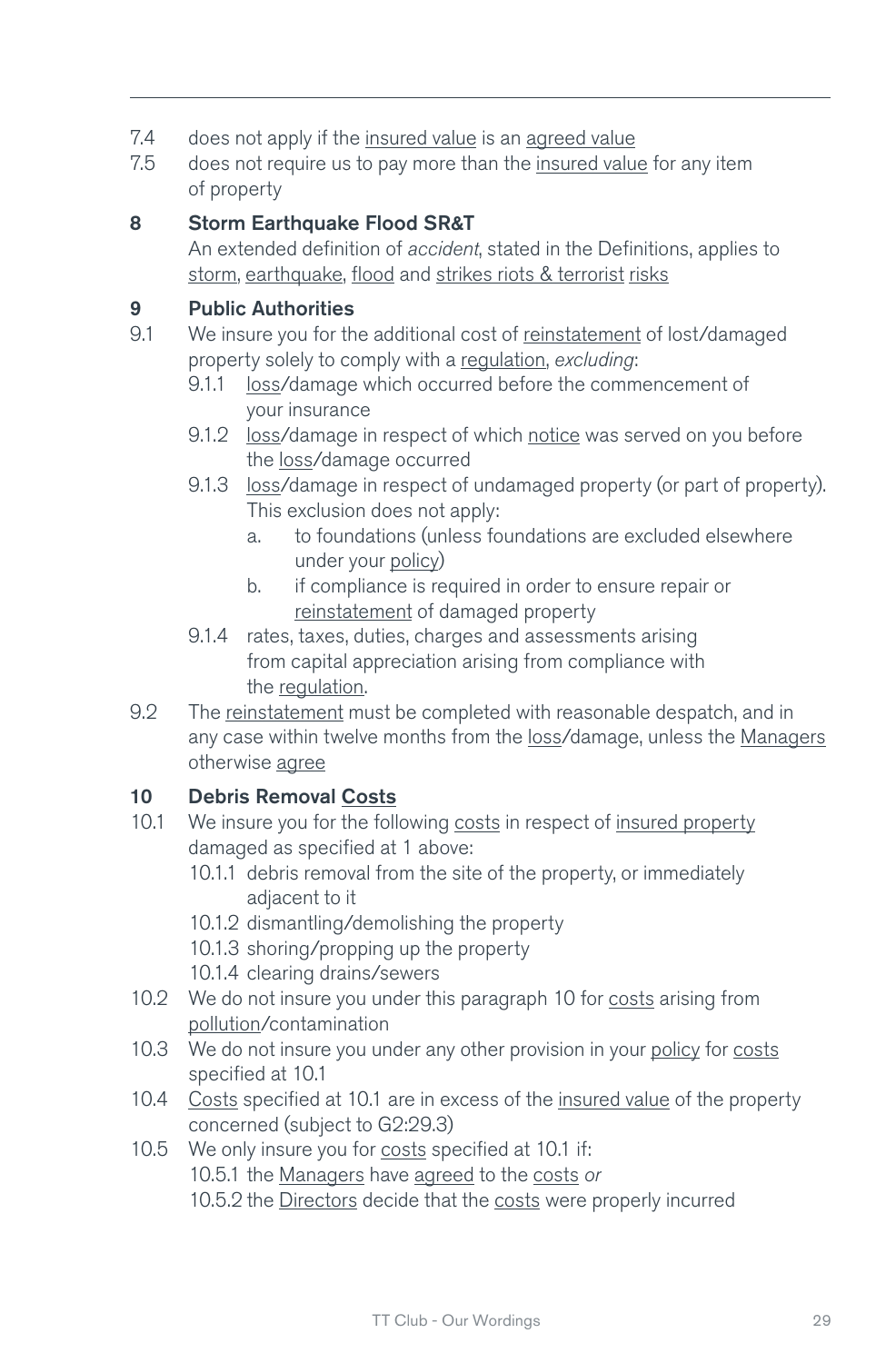## A7 Business Interruption: Insured Damage

#### 1 We insure you for:

The following arising from an *accident* as defined at 3.1:

- 1.1 Loss of Profits
- 1.2 Increased Cost of Working<br>1.3 Costs of investigating or ve
- Costs of investigating or verifying a claim under this clause from your accounts or other information or evidence, including legal, survey, accountants and other professional fees

#### 2 We do not insure you under this clause for:

- 2.1 vour liability for sales tax
- 2.2 war risks and strikes riots & terrorist risks arising from war including civil war, revolution, rebellion, insurrection and hostile act by/against a belligerent power
- 2.3 cessation of work
- 2.4 risks arising directly or indirectly from subsidence unless this is sudden, unintended and unexpected
- 2.5 risks arising directly or indirectly from faulty repairs during the *indemnity period*. If there is a dispute on this point the burden is on you
- 2.6 increases in loss arising from suspension, lapse or cancellation of a lease, licence, contract or order unless arising directly from insured business interruption and then only to the extent that this affects gross earnings during the *indemnity period*
- 2.7 increases in loss arising from enforcement of a regulation relating to the use, reconstruction, repair or damage of an insured asset
- 2.8 loss of market

#### **Qualifications**

#### 3 Definitions

- 3.1 *Accident* as at 1 above means an accident which results in a claim for loss/ damage of your insured asset, which we pay, or which we would have paid except for an applicable deductible *and* which results in your (wholly/partly) being unable to provide your insured services
- 3.2 An extended definition of *accident*, stated at G2:40, applies to storm, earthquake, flood and strikes riots & terrorist risks
- 3.3 *Loss of* Profit as at 1.1 means loss of *revenue* during the *indemnity period* less*:*
	- 3.3.1 savings from reduction in necessary expenses during the *indemnity period* as a result of an *accident*
	- 3.3.2 *revenue* from re-located operations as a result of an *accident*
	- 3.3.3 taxes saved in consequence of loss of *revenue*
	- 3.3.4 reduction of loss which would have been made possible by complete/partial resumption of operation of the asset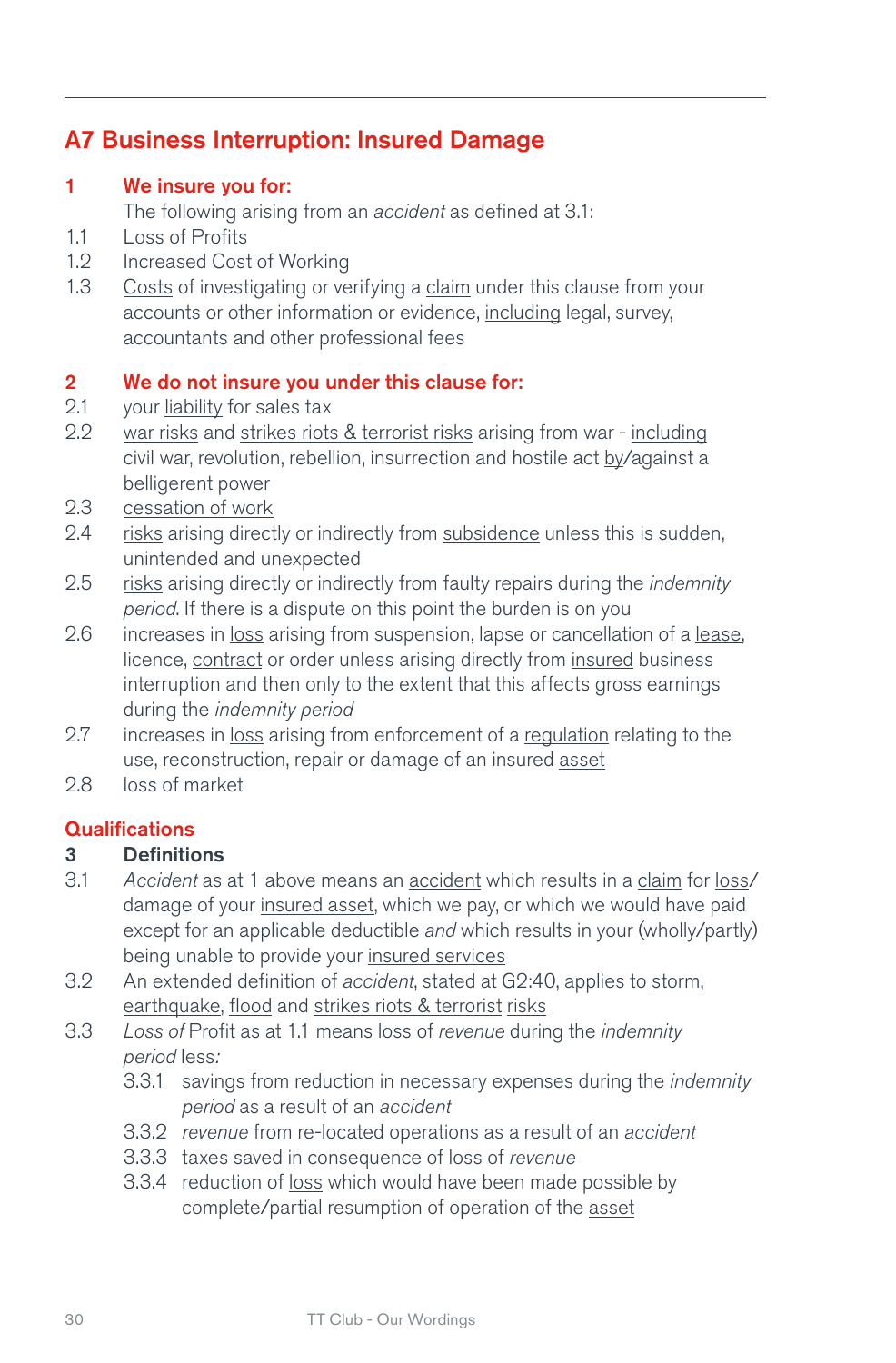3.4 *Increased Cost of Working* as at 1.2 means additional costs during the *indemnity period* solely to avoid/minimise loss of *revenue*:

3.4.1 not exceeding the potential loss being avoided/minimised

- 3.4.2 excluding costs in extinguishing a fire
- 3.5 *Revenue* means monies which you receive for providing insured services. We will take account of the previous experience of your operations and probable future experience if no loss/damage had occurred
- 3.6 *Deductible period* means the period of time following the accident, as stated in your certificate, during which we do not insure you under this clause
- 3.7 *Indemnity period* means:
	- 3.7.1 the period during which *revenue* is affected, not exceeding 12 months from the termination of the *deductible period* (subject to 3.7.2)
	- 3.7.2 in the case of loss/damage of media/records for electronic data processing or electronically controlled equipment, and data on these, where no other insured equipment is lost/damaged, the *indemnity period* will not exceed 30 consecutive days from the termination of the *deductible period*

#### 4 Costs

- 4.1 We only insure you under 1.3 if:
	- 4.1.1 the Managers have agreed to the costs *or*
	- 4.1.2 the Directors decide that the costs were properly incurred
- 4.2 We do not insure you under any other provision in your policy for risks specified at 1.3

#### 5 Loss Prevention

 If you have property or equipment available to you at the start of the insurance or there are other factors existing at the start of the insurance which would or might reduce the risk of a claim under this clause or which would or might reduce the quantum of a claim, you will give us immediate notice of any change to that property or equipment or any change in the other factors. If the Managers do not agree the change in risk, we will not be liable for claims caused or increased by the change

#### 6 On Account Payment

- 6.1 We may at your request make payments on account during the *indemnity period* provided you produce sufficient evidence to allow us to estimate your loss
- 6.2 You will immediately repay to us payments on account if, for any reason, you have been overpaid or your claim turns out to be uninsured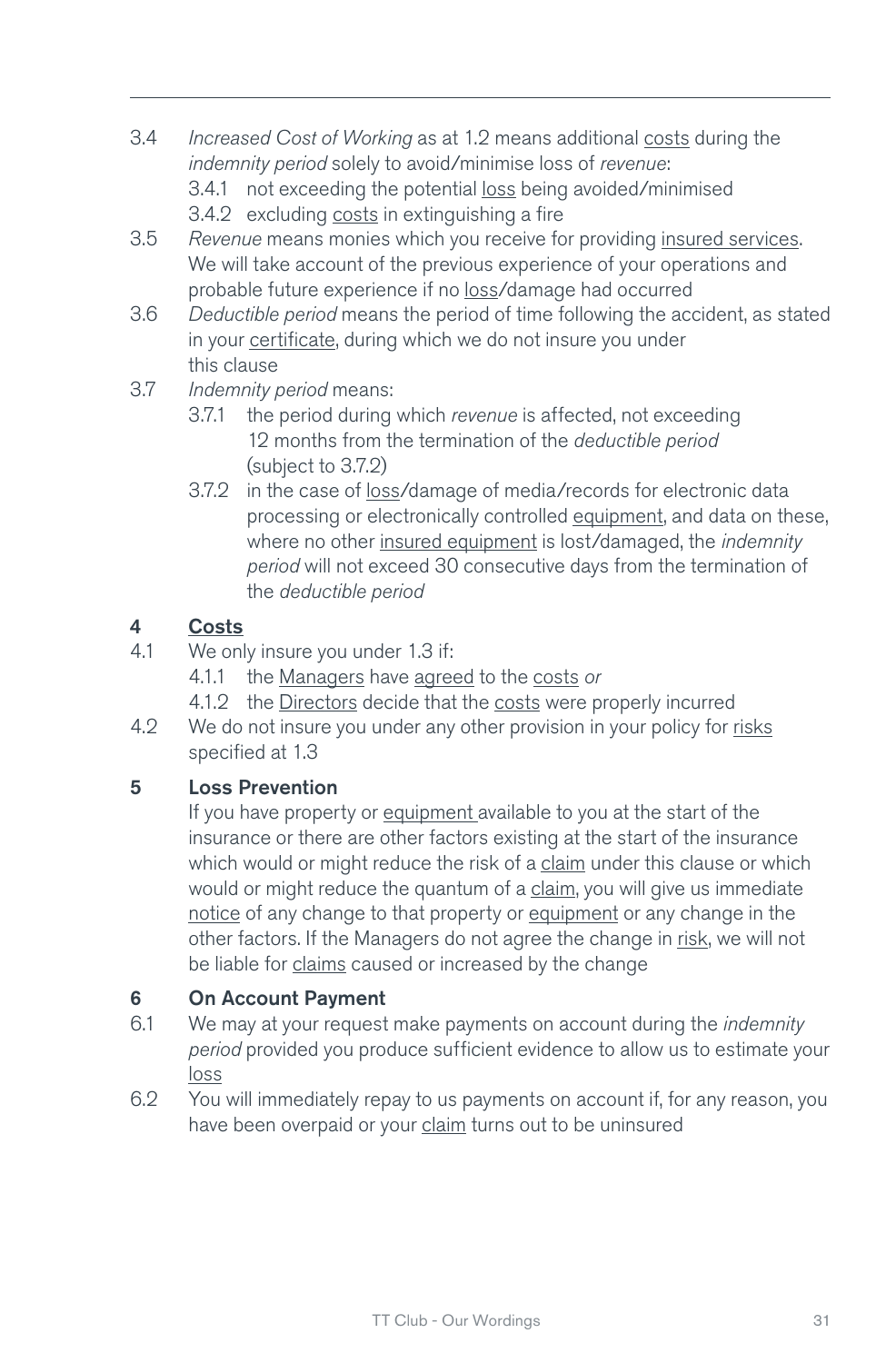## **7 SR&T (Strikes Riots & Terrorist) & Piracy Risks**<br>71 The Managers may at any time decide that we will r

- The Managers may at any time decide that we will not insure you for SR&T or piracy risks either entirely or in respect of your equipment which is in any country, territory or area (whether of land or sea). The Managers will notify you by Circular as at G2:41 of this decision, which will take effect at 2400 GMT on the seventh day after notice is given
- 7.2 Insurance for SR&T and piracy risks will automatically terminate on:
	- 7.2.1 detonation of a nuclear weapon (*anywhere* whether your equipment is involved or not)
	- 7.2.2 war (declared or not) between permanent members of the UN Security Council

#### 8 Limits

- 8.1 Limit: USD 50,000 each accident and in the aggregate each account year
- 8.2 Without prejudice to G2:29-30, your total claim will not exceed any limit which applies, regardless of the number of locations affected by business interruption arising from one *accident*

## A8 Business Interruption: Berth Blockage

#### 1 We insure you for:

The following arising from an *accident* as defined at 3.1:

- 1.1 Loss of Profits
- 1.2 Increased Cost of Working
- 1.3 Costs of investigating or verifying a claim under this clause from your accounts or other information or evidence, including legal, survey, accountants and other professional fees

#### 2 We do not insure you under this clause for:

- 2.1 your liability for sales tax
- 2.2 war risks and strikes riots & terrorist risks arising from war including civil war, revolution, rebellion, insurrection and hostile act by/against a belligerent power
- 2.3 cessation of work
- 2.4 risks arising directly or indirectly from subsidence *unless* this is sudden, unintended and unexpected
- 2.5 risks arising directly or indirectly from faulty repairs during the *indemnity period*. If there is a dispute on this point the burden is on you
- 2.6 increases in loss arising from suspension, lapse or cancellation of a lease, licence, contract or order unless arising directly from insured business interruption and then only to the extent that this affects gross earnings during the *indemnity period*
- 2.7 loss of market
- 2.8 risks arising from nationalisation, requisition or compulsory purchase by an authority of the berth or of access to it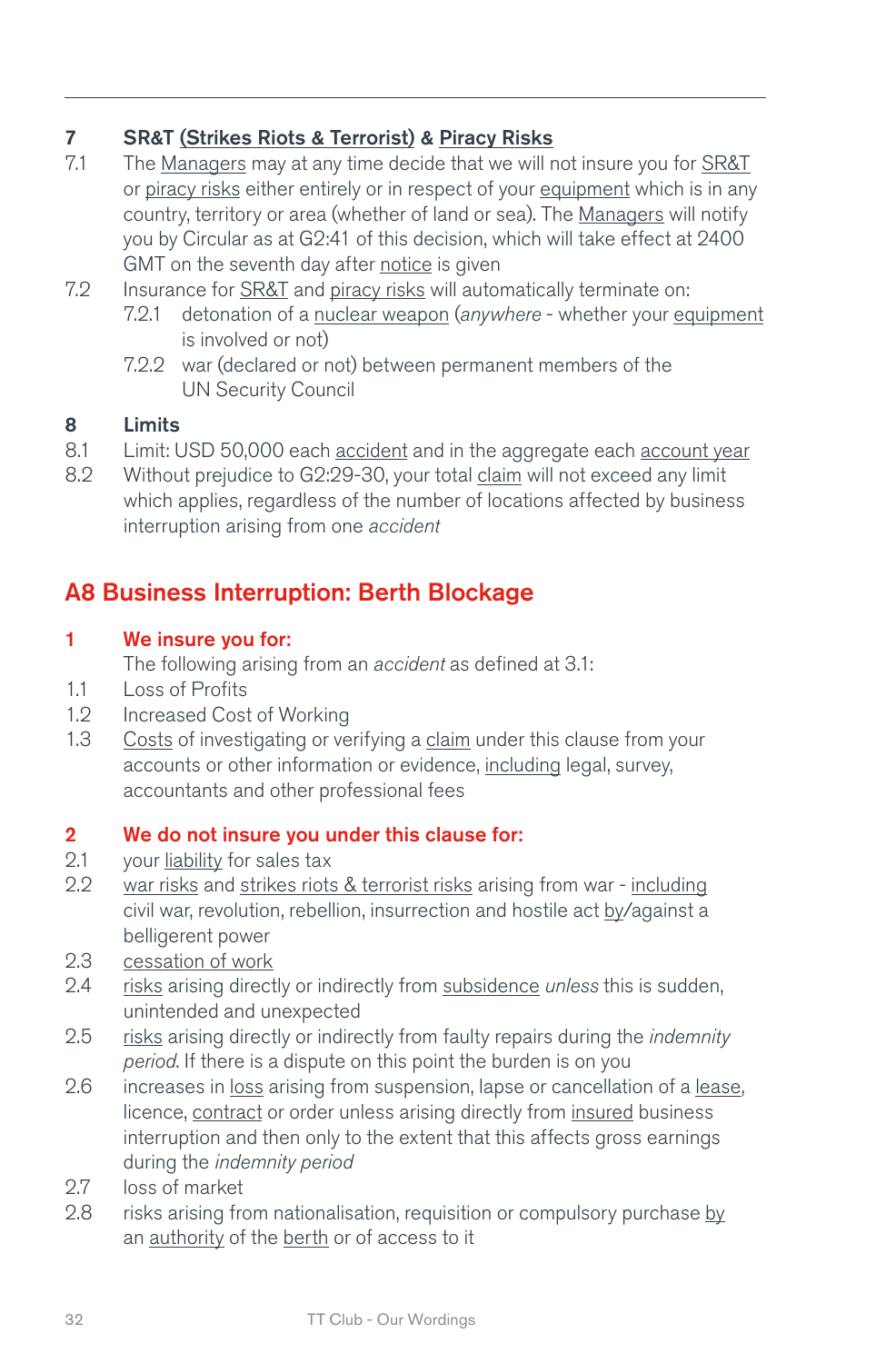#### 3 Definitions

- 3.1 *Accident* as at 1.1 means an accident causing blockage as a result of which:
	- 3.1.1 ships are unable to gain access to your insured berth *and*
	- 3.1.2 you are unable (wholly/partly) to provide insured services
- 3.2 An extended definition of *accident*, stated at G2:40, applies to storm, earthquake, flood and strikes riots & terrorist risks
- 3.3 *Loss of* Profit as at 1.1 means loss of *revenue* during the *indemnity period less:*
	- 3.3.1 savings from reduction in necessary expenses during the *indemnity period* as a result of an *accident*
	- 3.3.2 *revenue* from re-located operations as a result of an *accident*
	- 3.3.3 taxes saved in consequence of loss of *revenue*
	- 3.3.4 reduction of loss which would have been made possible by complete/partial resumption of operation of the asset
- 3.4 *Increased Cost of Working* as at 1.2 means here additional costs during the *indemnity period* solely to avoid/minimise loss of *revenue*:
	- 3.4.1 not exceeding the potential loss being avoided/minimised
	- 3.4.2 excluding costs in extinguishing a fire
- 3.5 *Revenue* means monies which you receive for providing insured services. We will take account of the previous experience of your operations and probable future experience if no loss/damage had occurred
- 3.6 *Deductible period* means the period of time following the accident, as stated in your certificate, during which we do not insure you under this clause
- 3.7 *Indemnity period* means the period during which *revenue* is affected, not exceeding 12 months from the termination of the *deductible period*

#### 4 Costs

- 4.1 We only insure you under 1.3 if:
	- 4.1.1 the Managers have agreed to the costs *or*
	- 4.1.2 the Directors decide that the costs were properly incurred
- 4.2 We do not insure you under any other provision in your policy for risks specified at 1.3

#### 5 Loss Prevention

- 5.1 You will give us immediate notice of:
	- 5.1.1 any change to a reserve berth or other factor, existing at the start of the insurance, and which would or could could have reduced the risk of a claim under this clause
	- 5.1.2 any alteration to a berth or its access which could increase the risk of a claim under this clause
- 5.2 If the Managers do not agree to the change in risk, we will not be liable for claims caused or increased by it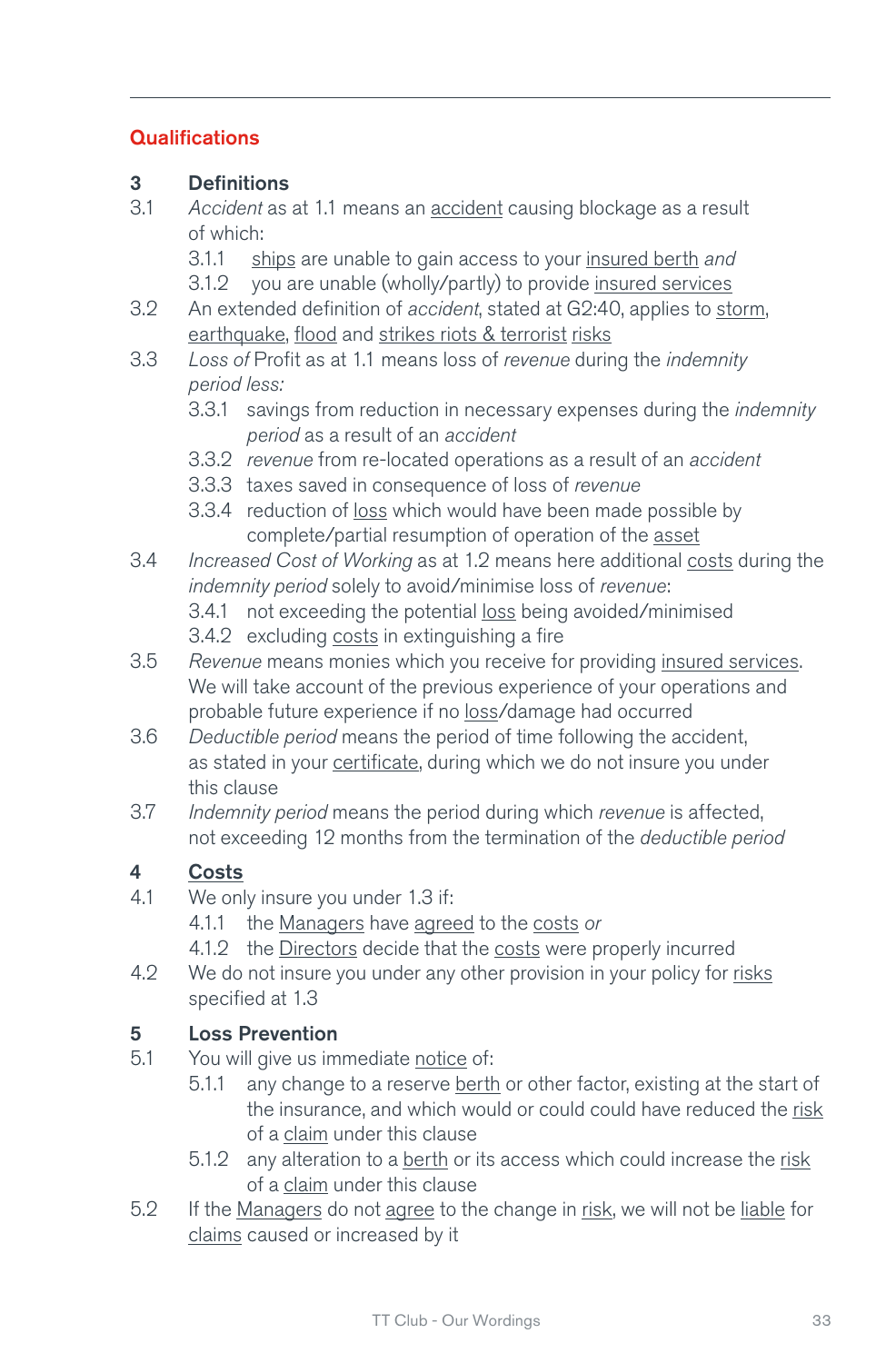- 5.3 You will take all reasonable endeavours to:
	- 5.3.1 prevent accidents
	- 5.3.2 maintain any insured berth and its access in good working order
	- 5.3.3 comply with regulations
- 5.4 You will allow the Managers to examine an insured berth and its access at any reasonable time
- 5.5 The Managers may give notice that your insurance is suspended until you comply with our reasonable requirements for safe operation

#### 6 On Account Payment

- 6.1 We may at your request make payments on account during the *indemnity period* provided you produce sufficient evidence to allow us to estimate your loss
- 6.2 You will immediately repay to us payments on account if, for any reason, you have been overpaid or your claim turns out to be uninsured

# **7 SR&T (Strikes Riots & Terrorist) Risks**<br>71 The Managers may at any time decide tha

- The Managers may at any time decide that we will not insure you for SR&T risks either entirely or in respect of your equipment which is in any country, territory or area (whether of land or sea). The Managers will notify you by Circular as at G2:41 of this decision, which will take effect at 2400 GMT on the seventh day after notice is given
- 7.2 Insurance for SR&T risks will automatically terminate on:
	- 7.2.1 detonation of a nuclear weapon (*anywhere* whether your equipment is involved or not)
	- 7.2.2 war (declared or not) between permanent members of the UN Security Council

#### 8 Limits

- 8.1 Limit: USD 50,000 each accident and in the aggregate each account year
- 8.2 Without prejudice to G2:29-30, your total claim will not exceed any limit which applies, regardless of the number of locations affected by business interruption arising from one *accident*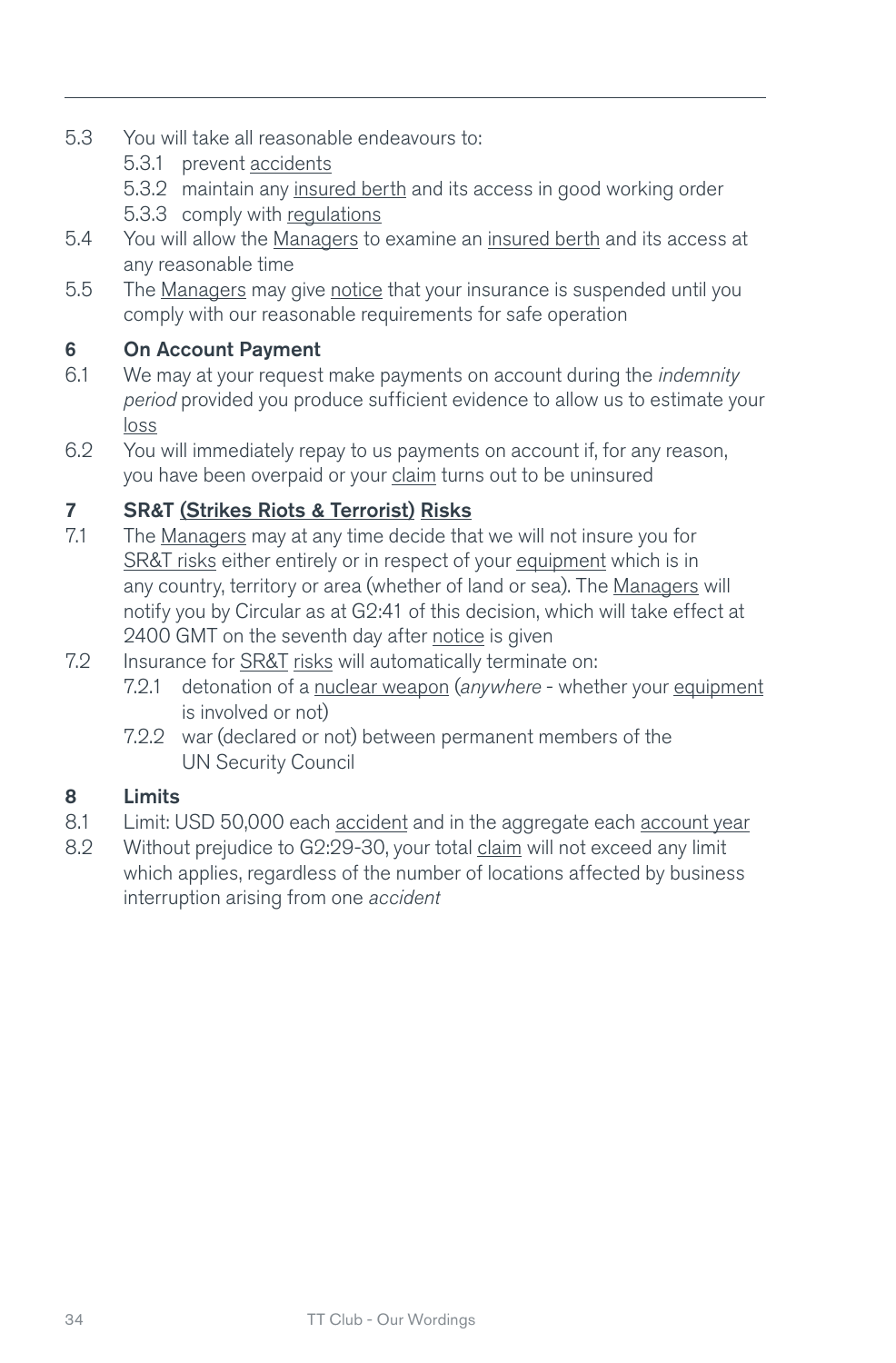## A9 Tenants & Fire Legal Liabilities

#### 1 We insure you for:

Your liability for physical destruction/damage of buildings which:

- 1.1 are <u>leased</u> to you *and*<br>1.2 vou use in your insured
- you use in your insured services

#### 2 We do not insure you under this clause:

- 2.1 where you have a  $contractual$  obligation to insure the building  $22$  for risks for which you are insured under any other insurance of</u>
- for risks for which you are insured under any other insurance or for which you would have been insured except for an exclusion/qualification. We also do not insure you for any reduction in the amount recoverable from that insurance because of:
	- 2.2.1 a deductible or limit of liability
	- 2.2.2 the existence of our insurance (directly or indirectly)

#### **Qualifications**

#### 3 Contractual Liabilities

We only insure you for contractual liabilities to the extent that your liability does not exceed what it would have been without the contract

### A10 North American Road Liabilities

#### 1 We insure you for:

- 1.1 The liabilities stated at 1.2 below arising out of an accident in USA, Canada or Mexico and involving a chassis or trailer, or an intermodal shipping container carried on a chassis or trailer, for use on public roads:
	- 1.1.1 which you own, lease, maintain, manage or use or
	- 1.1.2 which is used in a declared activity specified in your certificate
- 1.2 The following liabilities are insured as stated at 1.1 above, including resulting consequential loss:
	- 1.2.1 for physical loss and damage of third party property
	- 1.2.2 for death, injury or illness of any third party
	- 1.2.3 to indemnify a third party for its liability for:
		- a. physical loss and damage of third party property
		- b. death, injury or illness of any third party

#### 2 We do not insure you under this Clause for liabilities:

- 2.1 for death, injury or illness of your employee, or your employee's spouse, child, parent or sibling arising out of or relating to employment by you of the employee - or contractual liability to compensate anyone in respect of this
- 2.2 arising from ownership, lease or operation by you (or your employee) of a road vehicle which is required to be licensed
- 2.3 arising from an accident involving a chassis/trailer attached to a road vehicle which is required to be licensed which you (or your employee) own, lease or operate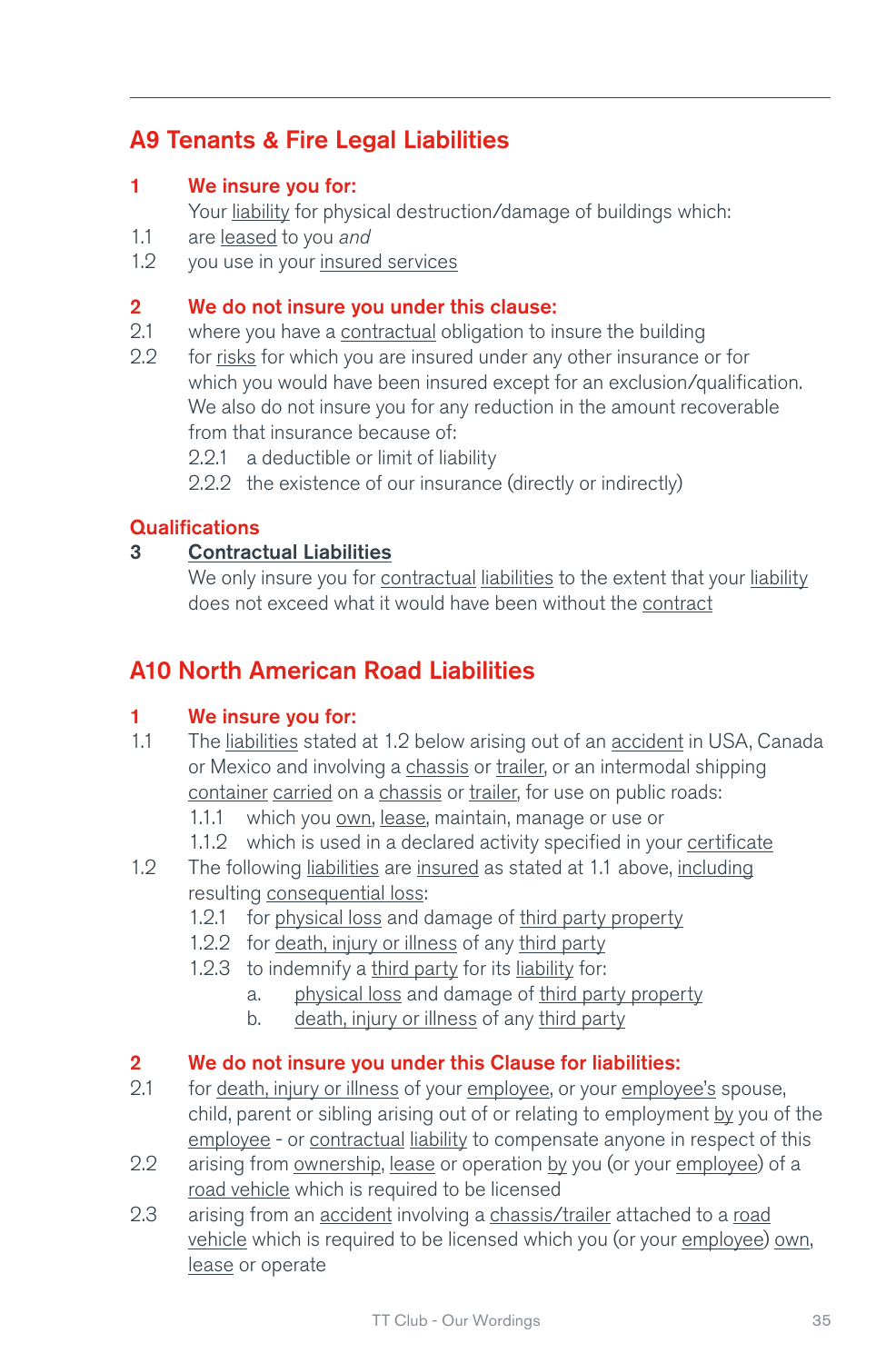- 2.4 in respect of your equipment leased to someone else other than:
	- 2.4.1 to your joint service partner for use in the joint service or
	- 2.4.2 while interchanged to a motor carrier or used in a chassis pool in which you participate
- 2.5 in respect of your handling equipment used with your consent by someone else
- 2.6 which are contractual liabilities to compensate someone else for physical loss or damage to your owned/leased property
- 2.7 for accidents occurring:
	- 2.7.1 before you accept the cargo for movement on to the insured chassis/trailer
	- 2.7.2 after you move the cargo from the insured chassis/trailer to the place where you finally deliver it
- 2.8 arising from your product or any part of your product<br>2.9 arising from your work, after that work has been com
- arising from your work, after that work has been completed or abandoned. For the purposes of this paragraph (2.9) your work includes manufacture and remanufacture of chassis/trailers but excludes maintenance or repair of chassis/trailers by you or on your behalf
- 2.10 arising from:
	- 2.10.1 transportation of pollutants as waste
	- 2.10.2 release of gases, fumes or vapours within a building from materials brought there in connection with operations performed by you or on your behalf
	- 2.10.3 investigation, clean up or removal of pollution

 This paragraph (2.10) will prevail in case of inconsistency with G1:1.2 or G1:3

- 2.11 to the extent that they are incurred/increased by your agreeing to hold harmless a transporter of chassis/trailers
- 2.12 for war risks

#### **Qualifications**

#### 3 Scope of Insurance

 We only insure you to the extent that liabilities are not insured under other insurances available to you and *other parties* besides the *domestic policy*

- 3.2 You will use your best endeavours to recover losses, and pursue indemnity against *other parties* (and their insurers)
- 3.3 This insurance:
	- 3.3.1 does not insure *other parties*
	- 3.3.2 is in excess of any sums recoverable from *other parties* (or their insurers)
	- 3.3.3 is not automobile or excess automobile liability insurance
- 3.4 *Other parties* means parties other than you involved in the accident, and any owner, lessor, lessee, operator or user of the chassis/trailer (or motor vehicle towing it)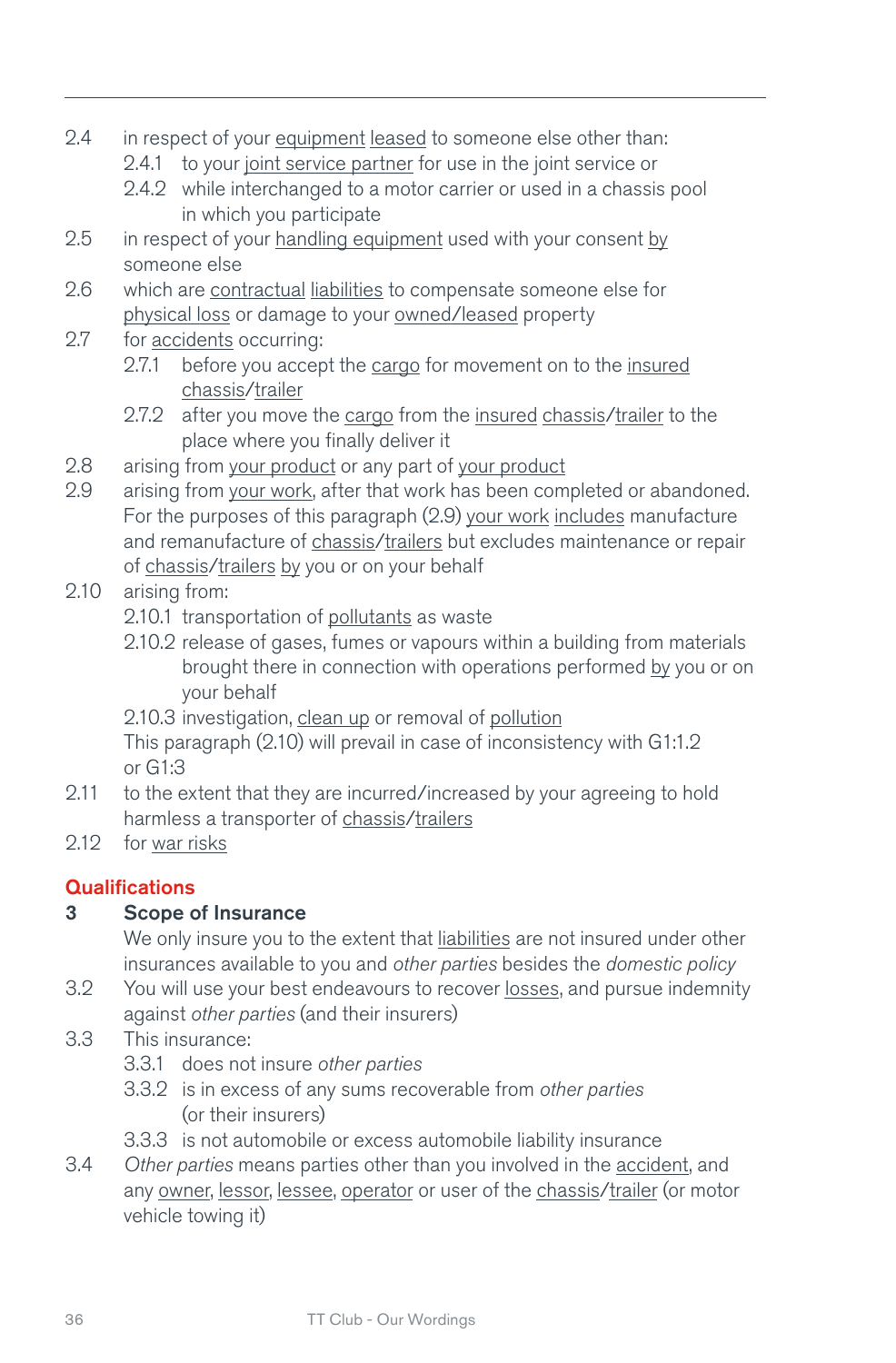#### 4 Domestic Policy

- 4.1 On your request we will provide you with a certificate of insurance evidencing a policy issued by an approved insurer in USA/Canada, insuring your liability as specified at 1 above (a *domestic policy*)
- 4.2 The *domestic policy* is subject to:
	- 4.2.1 its terms
	- 4.2.2 a limit each accident equal to the minimum insurance requirements for each person and under the law of the state, province or other jurisdiction for which the policy is issued, not to exceed the limits specified in your certificate
	- 4.2.3 a retained amount of USD 1 million each accident or the limits of the *domestic policy,* whichever is the less
- 4.3 The limits at 4.2 are not in addition to your limit with us. The total of your limits under the *domestic policy,* and under your insurance with us will therefore not exceed your limit for claims under this clause
- 4.4 You will be a joint assured together with us under the *domestic policy,* but will not:
	- 4.4.1 be responsible for payment of premium to the domestic underwriter
	- 4.4.2 exercise any right to cancel the policy
	- 4.4.3 be responsible for the retained amount unless otherwise stated in your certificate

#### 5 Uniform Intermodal Interchange & Facilities Access Agreement

 It is a condition precedent that the Uniform Intermodal Interchange and Facilities Access Agreement (UIIA), or other similar equipment interchange or lease agreement which the Managers have approved, remain in effect and in good standing at all times during your period of insurance

#### 6 Limit of Liability

 In the event that it is held in any court or tribunal that anyone, other than the assured or a named joint assured or co-assured, is entitled to be insured under this insurance, then the limit of liability for this insurance for such a person will not exceed the lesser of the minimum insurance requirements under the applicable law and the limit stated in your policy

#### 7 Deductible

 Claims under this clause are subject to a nil deductible - unless otherwise specifically indicated in your certificate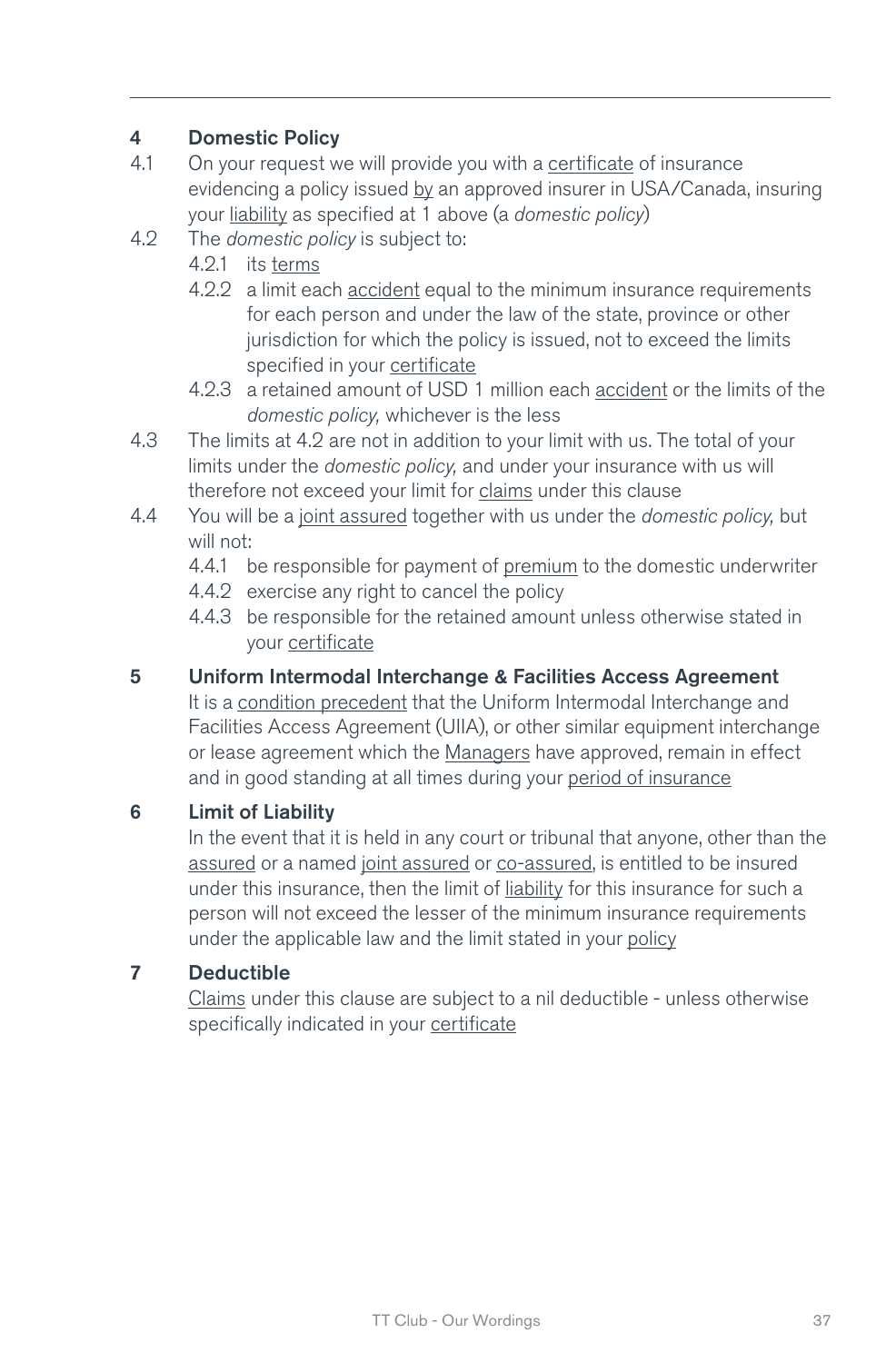## A11 Carrying Equipment

#### 1 We insure you for:

- 1.1 Physical loss and damage of insured carrying equipment arising from: 1.1.1 an accident
	- 1.1.2 war/strikes riots & terrorist risks or piracy
- 1.2 Your liability for general average and salvage contributions in respect of insured carrying equipment (including war/strikes riots & terrorist risks and piracy)

## **2 We do not insure you under this clause for:**<br>21 mbysical loss or damage arising from:

- physical loss or damage arising from:
	- 2.1.1 defects in design/manufacture
	- 2.1.2 wear and tear
	- 2.1.3 mechanical/electrical breakdown or malfunction
	- 2.1.4 equipment found to be missing on stocktaking, if you are unable to identify the accident which caused the loss
- 2.2 loss/damage to lights, winding handles, tyres/wheels of a chassis/trailer unless due to loss of the chassis/trailer or to an accident also damaging another part of the chassis/trailer
- 2.3 risks:
	- 2.3.1 while the equipment is leased to someone else
	- 2.3.2 after you cease to have an interest in the equipment
- 2.4 loss/damage except actual total loss to equipment valued as at 6 below at less than:
	- 2.4.1 USD 5000: reefer/tank container; reefer/tank trailer; rail wagon
	- 2.4.2 USD 3000: trailer (except as specified at 2.4.1)
	- 2.4.3 USD 1000: all other carrying equipment

#### Qualifications

#### 3 Declaration

- 3.1 You will show in your declaration the number of items and aggregate insured value on the adjustment date - of each type of carrying equipment
- 3.2 You will not reduce the insured value of any item during your account year

#### 4 Container Stowage & Securing System

 The Directors may reduce or reject a claim arising from container stowage on a ship which you own or charter to the extent that the claim is incurred or increased by:

4.1 your failure to adhere to the relevant provisions of the SOLAS Convention, IMDG Code or any other IMO Code or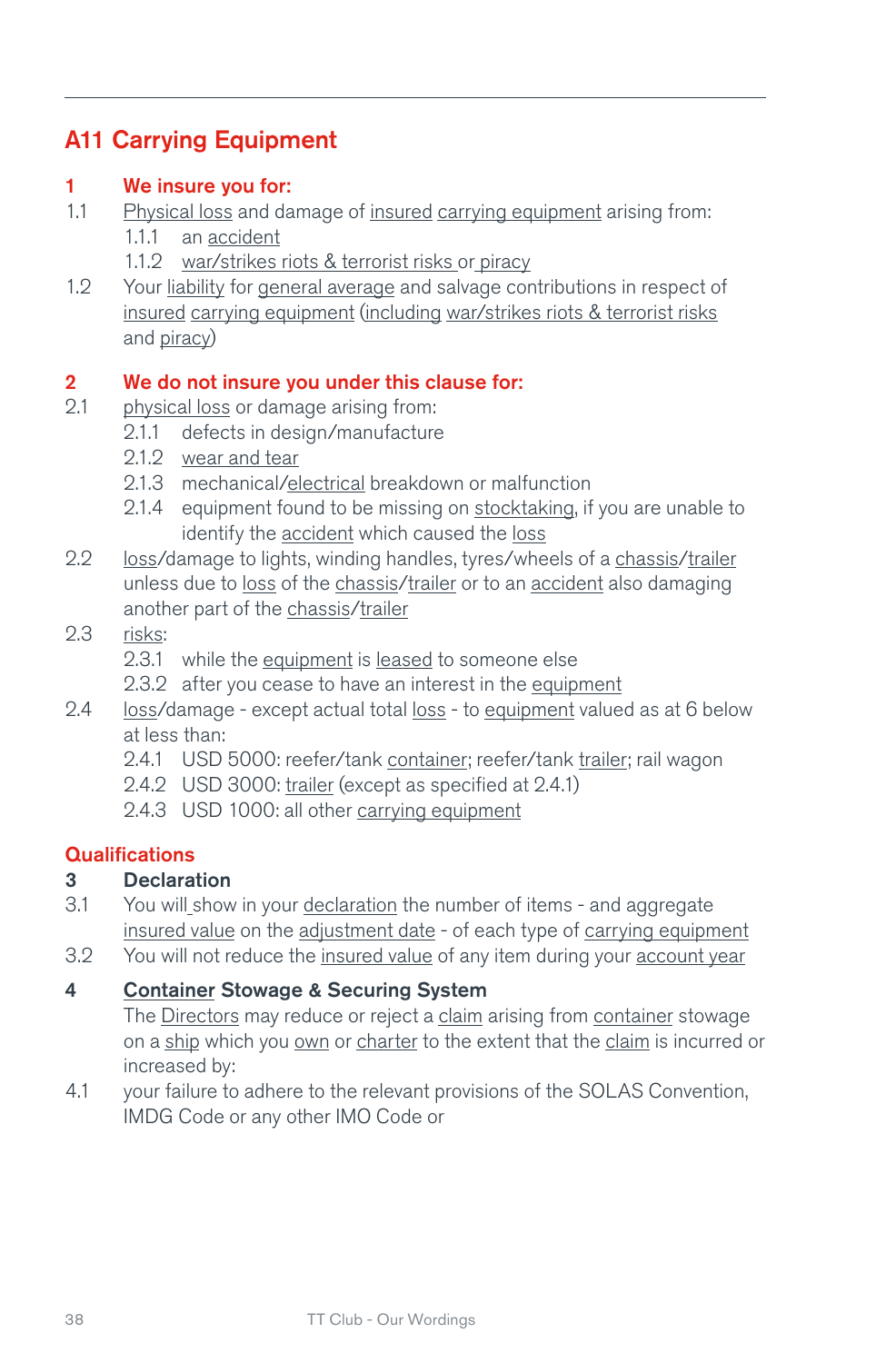- 4.2 a stowage/securing system which is deficient unless:
	- 4.2.1 the system:
		- a. complies with classification society recommendations *or*
		- b. has been approved by an organisation which the Managers have approved or
	- 4.2.2 you have taken other reasonable measures to ensure the system was appropriate

#### 5 War/SR&T(Strikes Riots & Terrorist) & Piracy Risks

5.1 CTL (Constructive Total Loss)

 If you are deprived by seizure\* of equipment for a continuous period of 12 months, we will regard this as a constructive total loss for the purposes of your insurance for war/SR&T or piracy risks at the date this period commenced - provided that the equipment:

- 5.1.1 was insured for war/SR&T or piracy risks on that date and
- 5.1.2 had not already become a total loss as a result of an insured risk at some time during the period
- 5.2 We do not insure you for war risks arising from:
	- 5.2.1 detonation of a nuclear weapon
	- 5.2.2 war (declared or not) between permanent members of the UN Security Council
	- 5.2.3 seizure\* by an authority of your country
	- 5.2.4 seizure\* under any customs or quarantine regulation
	- 5.2.5 ordinary judicial process, failure to pay a fine/penalty or provide security or any financial cause

\*Seizure at 5.1/5.2 includes capture, arrest, restraint, detainment, confiscation or expropriation

- 5.3 The Managers may at any time decide that we will not insure you for war, SR&T or piracy risks either entirely or in respect of your equipment which is in any country, territory or area (whether of land or sea). The Managers will notify you by Circular as at G2:41 of this decision, which will take effect at 2400 GMT on the seventh day after notice is given
- 5.4 Our insurance for war risks in respect of equipment which is not on board an oversea ship or aircraft when the loss/ damage occurs is subject to a limit of USD 50,000 each accident and in the aggregate each account year. For the avoidance of doubt, this limit does not apply to piracy or SR&T risks (unless arising from war) and cover is in any case subject to 5.3
- 5.5 Insurance for war, SR&T and piracy risks will automatically terminate on:
	- 5.5.1 detonation of a nuclear weapon (*anywhere* whether your equipment is involved or not)
	- 5.5.2 war as at 5.2.2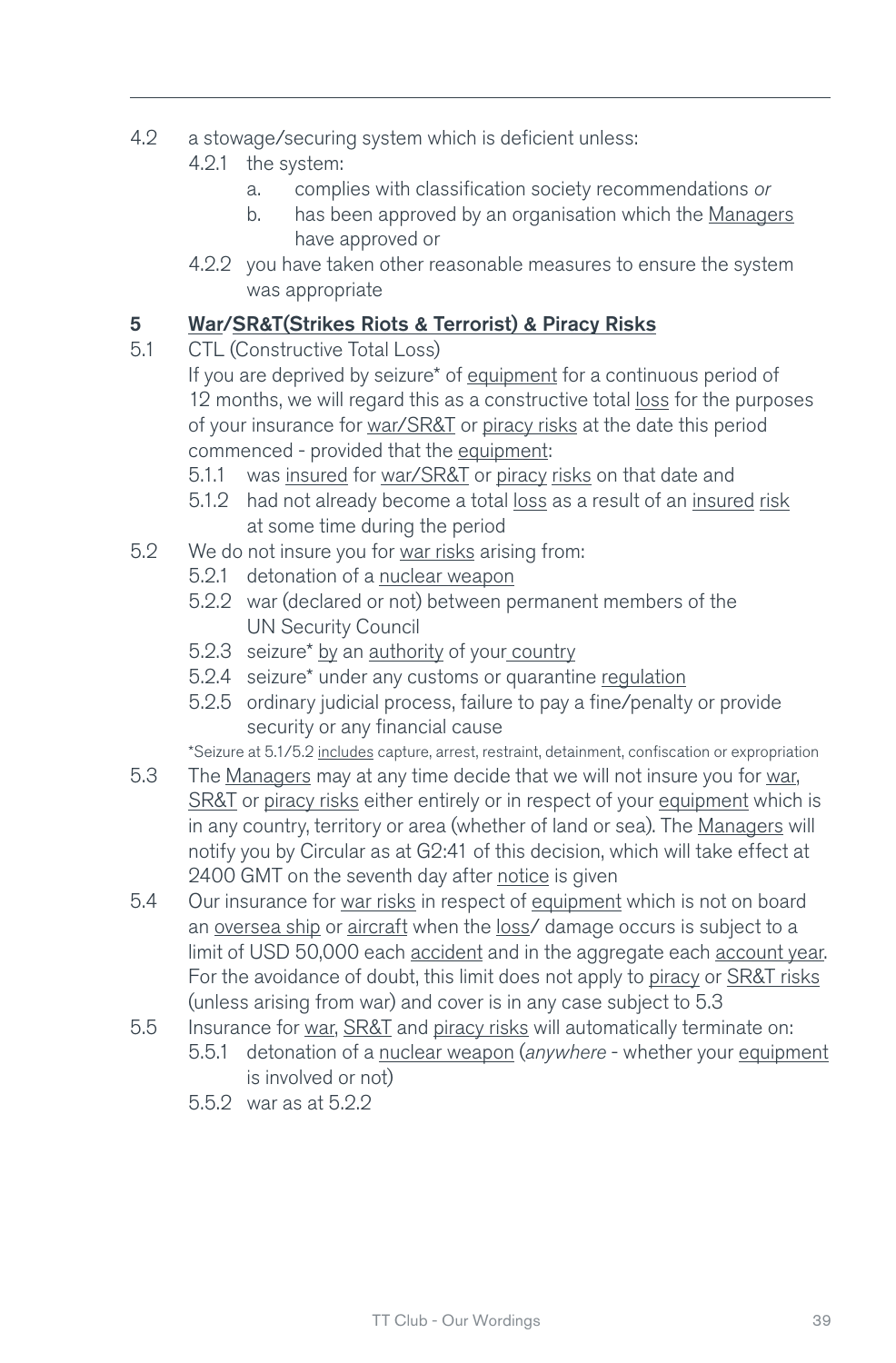#### 6 Amounts Recoverable

Amounts recoverable from us will not exceed:

6.1 *Owned equipment:*

|     |                   | $6.1.1$ <i>Loss:</i> | insured value at time of loss                                           |
|-----|-------------------|----------------------|-------------------------------------------------------------------------|
|     |                   | 6.1.2 Damage:        | reasonable repair costs* - not exceeding<br>insured value               |
| 6.2 | Leased equipment: |                      |                                                                         |
|     |                   | $6.2.1$ <i>Loss:</i> | amount payable under lease - or insured value if<br>no amount specified |
|     |                   | 6.2.2 Damage:        | reasonable repair costs* - not exceeding amount<br>payable under lease  |
|     |                   |                      |                                                                         |

 \*repair costs may include reasonable cost of your own labour and materials (not exceeding the market cost)

#### 7 Constructive Total Loss (CTL)

If the reasonable costs of repair of damage sustained in one accident are estimated to exceed the applicable amount specified at 6 above, we will pay this amount as a CTL, less any salvage value

#### 8 Interest in Ship/Aircraft

G1:5 does not apply to this clause

#### 9 Storm Earthquake Flood SR&T

An extended definition of *accident*, stated at G2:40, applies to storm, earthquake, flood and strikes riots & terrorist risks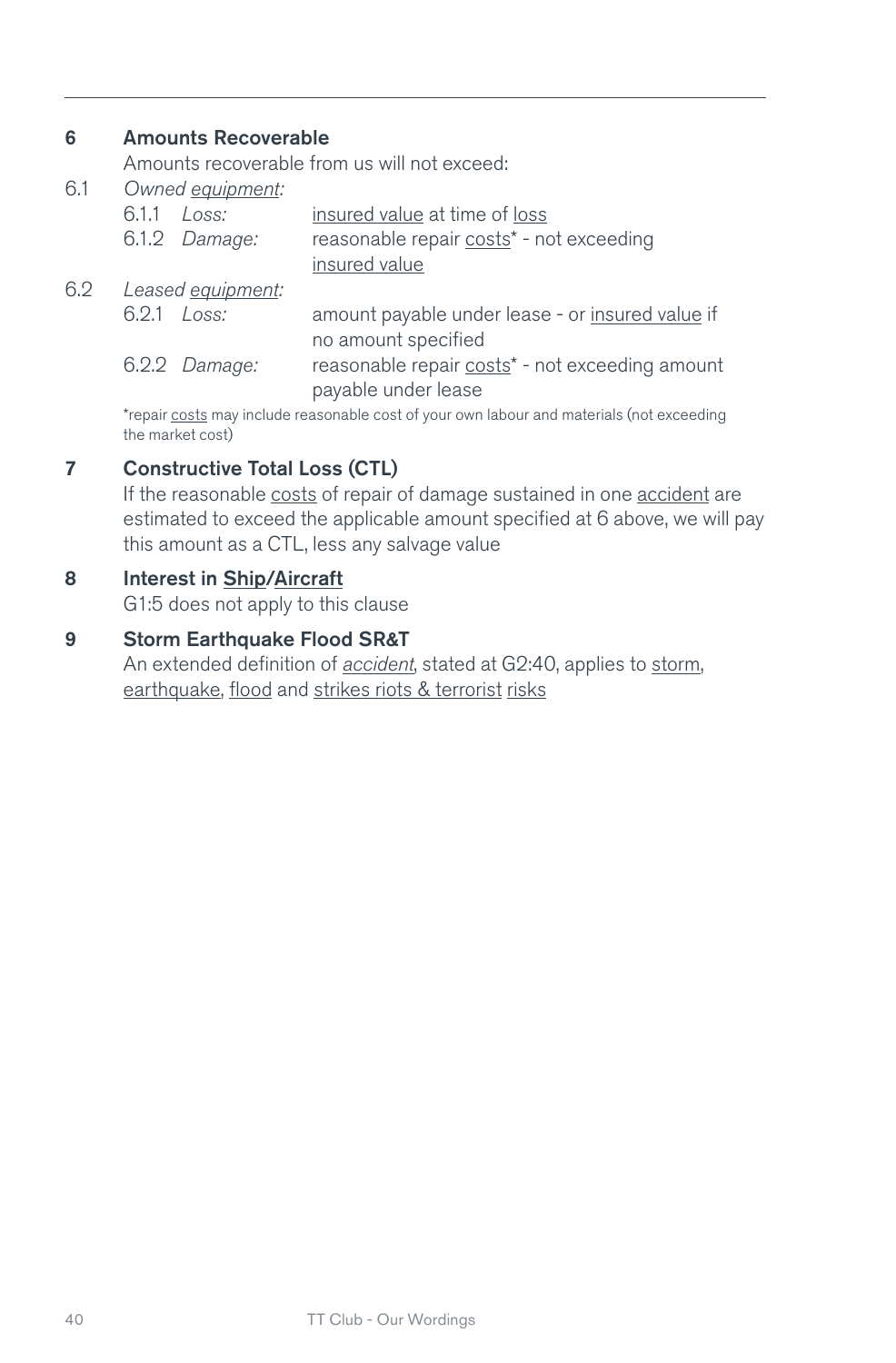## A12 Medical Payments

#### 1 We insure you for:

- 1.1 Reasonable medical expenses as at 1.2 as a result of injury arising from an accident:
	- 1.1.1 on premises which you own or rent or ways next to premises which you own or rent and
	- 1.1.2 arising from your operations
- 1.2 The following costs arising as at 1.1:
	- 1.2.1 first aid administered at the time of an accident
	- 1.2.2 necessary medical, surgery, x-ray and dental services, including prosthetic devices and ambulance, hospital, professional nursing and funeral services

#### 2 We do not insure you under this clause for expenses for injury:

- 2.1 to any assured or joint assured/co-assured
- 2.2 to anyone hired to do work for (or on behalf of) you or your tenant
- 2.3 to anyone injured on that part of your owned or rented premises which the person normally occupies
- 2.4 to anyone if benefits are payable under workers compensation, disability benefits or similar law whether or not the person is your employee
- 2.5 to anyone injured taking part in recreational activities
- 2.6 excluded under N3:2<br>27 due to war (declared)
- due to war (declared or not) or any act incident to war including civil war, insurrection, rebellion and revolution

#### **Qualifications**

#### 3 No Fault

We will make payments as specified at 1 above regardless of fault

#### 4 Injuries Off Premises

We insure injuries occurring off premises which you own or rent only if:

- 4.1 the accident takes place in the coverage territory and during the period of insurance and
- 4.2 the expenses are incurred and reported to us within one year of the accident and
- 4.3 the injured person submits to examination (at our expense) by physicians of our choice as often as we require

#### 5 Limit

Limit: USD 50,000 each accident and in the aggregate each account year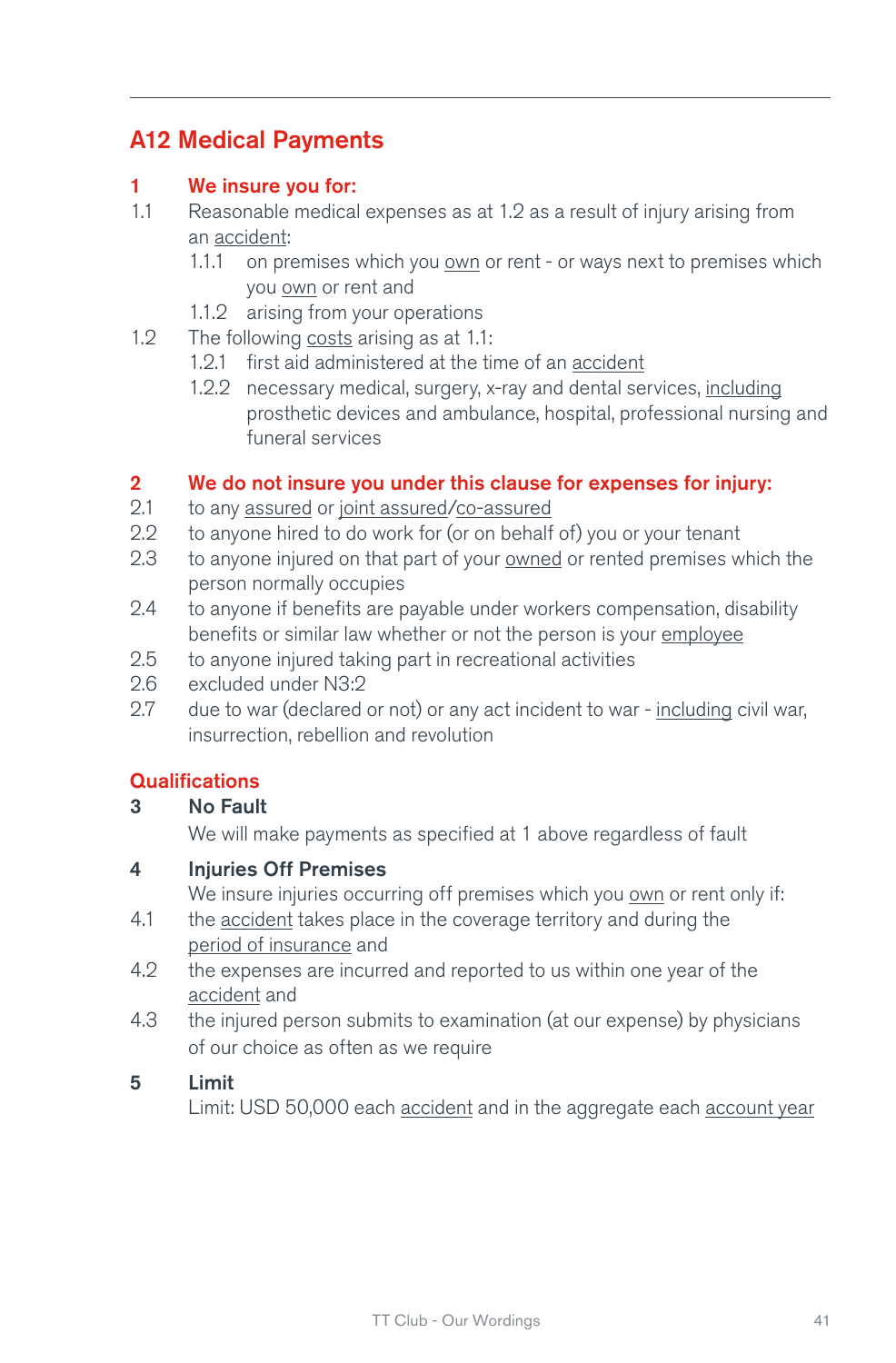## A13 Business Interruption (UKP)

#### 1 We insure you for:

The following arising from an *accident* as defined at 3.1:

- 1.1 Loss of Profits
- 1.2 Increased Cost of Working<br>1.3 Costs of investigating or ve
- Costs of investigating or verifying a claim under this clause from your accounts or other information or evidence, including legal, survey, accountants and other professional fees.

#### 2 We do *not* insure you under this clause for:

- 2.1 your liability for sales tax
- 2.2 war risks and strikes riots & terrorist risks arising from war including civil war, revolution, rebellion, insurrection and hostile act by/against a belligerent power
- 2.3 cessation of work
- 2.4 risks arising directly or indirectly from subsidence unless this is sudden, unintended and unexpected
- 2.5 risks arising directly or indirectly from faulty repairs during the *indemnity period*. If there is a dispute on this point the burden is on you
- 2.6 increases in loss arising from suspension, lapse or cancellation of a lease, licence, contract or order unless arising directly from insured business interruption and then only to the extent that this affects gross earnings during the *indemnity period*
- 2.7 increases in loss arising from enforcement of a regulation relating to the use, reconstruction, repair or damage of an insured asset
- 2.8 risks arising from nationalisation, requisition or compulsory purchase by an authority of the berth or of access to it
- 2.9 loss of market

#### **Qualifications**

#### 3 Accident

*Accident* as at 1 above means an accident:

- 3.1 which results in a claim for loss/damage of your insured asset, which we pay, or which we would have paid except for an applicable deductible and which results in your (wholly/ partly) being unable to provide your insured services or
- 3.2 causing blockage as a result of which:
	- 3.2.1 ships are unable to gain access to your insured berth and
	- 3.2.2 you are unable (wholly/partly) to provide insured services or
- 3.3 causing damage to:
	- 3.3.1 property near insured property and preventing, hindering or denying access to, insured property (whether or not the insured property is itself lost/damaged).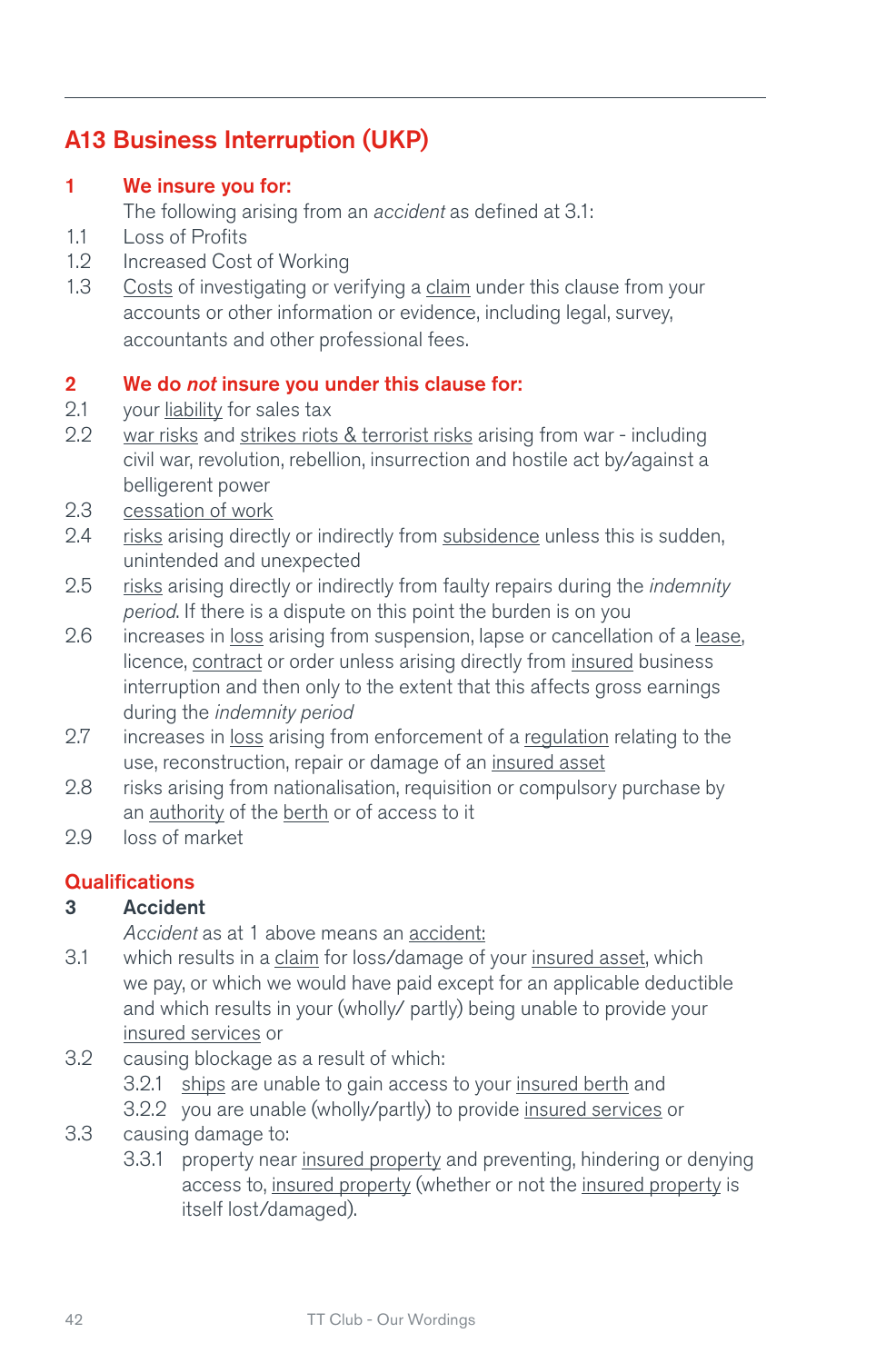- 3.3.2 property which is operated by public supply undertakings as below from which you obtain electricity, gas or water, or receive telecommunication services:
	- a. electricity: generating/sub station<br>h as fincluding connected natural c
	- b. gas (including connected natural gas suppliers): land based premises
	- c. water: water works or pumping station
	- d. land based telecommunications: premises

#### 4 Accident (Storm Earthquake Flood SR&T)

 An extended definition of *accident*, stated at G2:40, applies to storm, earthquake, flood and strikes riots & terrorist risks

#### 5 Definitions

- 5.1 *Loss of Profit* as at 1.1 means loss of *revenue* during the *indemnity period* less:
	- 5.1.1 savings from reduction in necessary expenses during the *indemnity period* as a result of an *accident*
	- 5.1.2 *revenue* from re-located operations as a result of an *accident*
	- 5.1.3 taxes saved in consequence of loss of *revenue*
	- 5.1.4 reduction of loss which would have been made possible by complete/partial resumption of operation of the insured asset
- 5.2 *Increased Cost of Working* as at 1.2 means additional costs during the *indemnity period* solely to avoid/minimise loss of *revenue*:
	- 5.2.1 not exceeding the potential loss being avoided/minimised
	- 5.2.2 excluding costs in extinguishing a fire
- 5.3 *Revenue* means monies which you receive for providing insured services. We will take account of the previous experience of your operations and probable future experience if no loss/damage had occurred
- 5.4 *Deductible period* means the period of time following the accident, as stated in your certificate, during which we do not insure you under this clause
- 5.5 *Indemnity period* means:
	- 5.5.1 the period during which *revenue* is affected, not exceeding 24 months from the termination of the *deductible period* - unless otherwise stated in your certificate (subject to 5.5.2 & 5.5.3)
	- 5.5.2 in the case of loss/damage of media/records for electronic data processing or electronically controlled equipment, and data on these, where no other insured asset is lost/damaged, the *indemnity period* will not exceed 30 consecutive days from the termination of the deductible period
	- 5.5.3 in the case of loss/damage arising from an *accident* as defined at 3.3 above, the *indemnity period* will not exceed 3 months from the termination of the *deductible period*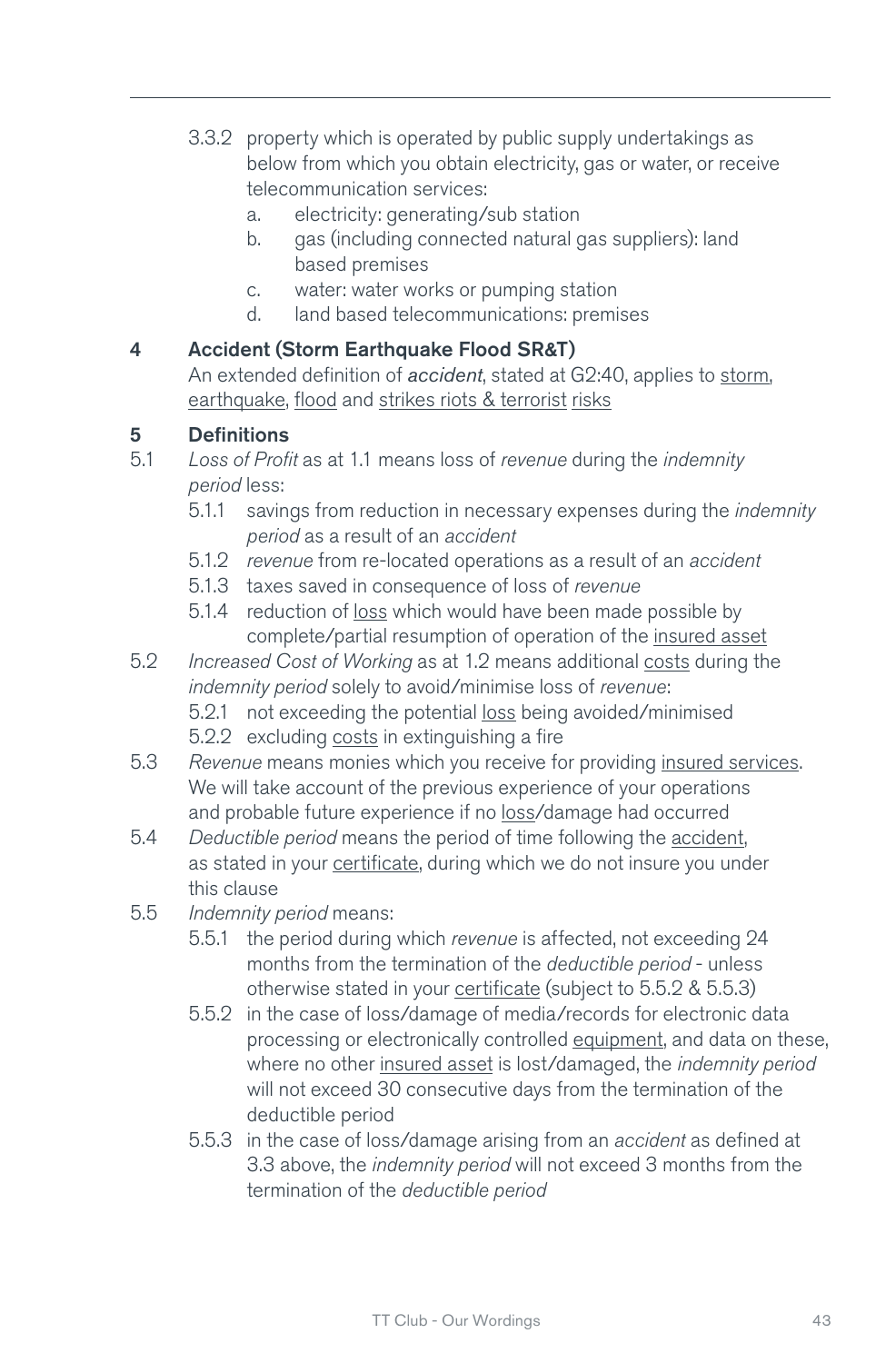#### 6 Costs

- 6.1 We only insure you under 1.3 if:
	- 6.1.1 the Managers have agreed the costs *or*
	- 6.1.2 the Directors decide that the costs were properly incurred
- 6.2 We do not insure you under any other provision in your policy for risks specified at 1.3

#### 7 Loss Prevention

- 7.1 If you have property or equipment available to you at the start of the insurance or there are other factors existing at the start of the insurance which would or might reduce the risk of a claim under this clause or which would or might reduce the quantum of a claim, you will give us immediate notice of any change to that property or equipment or any change in the other factors.
- 7.2 You will give us immediate notice of:
	- 7.2.1 any change to a reserve berth or other factor, existing at the start of the insurance, and which would or could could have reduced the risk of a claim under this clause
	- 7.2.2 any alteration to a berth or its access which could increase the risk of a claim under this clause
- 7.3 You will take all reasonable endeavours to:
	- 7.3.1 prevent accidents at your insured berth
	- 7.3.2 maintain any insured berth and its access in good working order
	- 7.3.3 comply with regulations in respect of your insured berth
- 7.4 You will allow the Managers to examine an insured berth and its access at any reasonable time
- 7.5 If the Managers do not agree the changes in risk at 7.1-7.2, we will not be liable for claims caused or increased by the change
- 7.6 The Managers may give notice that your insurance is suspended until you comply with our reasonable requirements for safe operation of your insured berth

#### 8 On Account Payment

- 8.1 We may at your request make payments on account during the *indemnity period* provided you produce sufficient evidence to allow us to estimate your loss
- 8.2 You will immediately repay to us payments on account if, for any reason, you have been overpaid or your claim turns out to be uninsured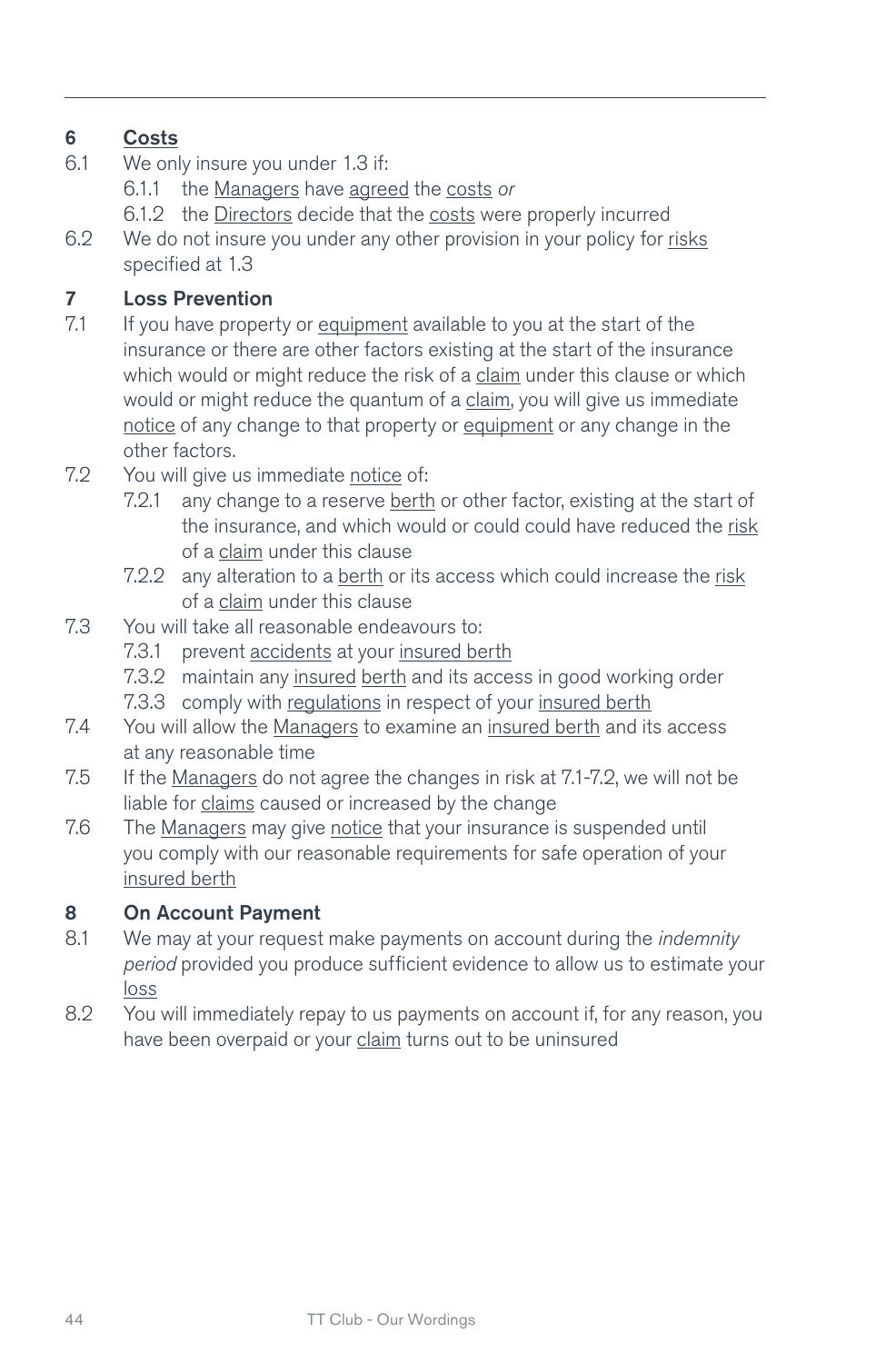#### 9 SR&T (Strikes Riots & Terrorist) & Piracy Risks

- 9.1 The Managers may at any time decide that we will not insure you for war. SR&T or piracy risks either entirely or in respect of your equipment which is in any country, territory or area (whether of land or sea). The Managers will notify you by Circular as at G2:41 of this decision, which will take effect at 2400 GMT on the seventh day after notice is given
- 9.2 Insurance for SR&T and piracy risks will automatically terminate on: 9.2.1 hostile detonation of a nuclear weapon (anywhere - whether
	- your equipment is involved or not)
	- 9.2.2 war (declared or not) between permanent members of the UN Security Council

#### 10 Limit

 Without prejudice to G2:29-30, your total claim will not exceed any limit which applies, regardless of the number of locations affected by business interruption arising from one *accident*

### A14 Employers Liability

#### 1 We insure you for the following:

 If your *employee* (as defined at 4 below) sustains bodily injury or disease caused during your period of insurance and arising out of and in the course of his or her employment, we will indemnify you against all sums for which you are liable in respect of any claim for damages for the bodily injury or disease which is settled or defended with our approval. We will in addition indemnify you for all costs incurred with our prior written approval in settling or defending the claim.

#### 2 Extensions

#### We insure you for the following to the extent specified in your certificate

2.1 *Employee*

 The definition of *employee* at 4 below is extended to include any of the following working for you in connection with your business and whom you have declared to us:

- a. labour masters, labour only subcontractors or persons supplied by them
- b. self-employed persons
- c. persons under work experience schemes
- d. persons whom you hire or borrow from another employer
- 2.2 *Work Overseas*

 The exclusion at 3.1 does not apply to *employees* temporarily employed outside the British Isles, as long as the relevant contract of employment, service or apprenticeship was entered into in the British Isles.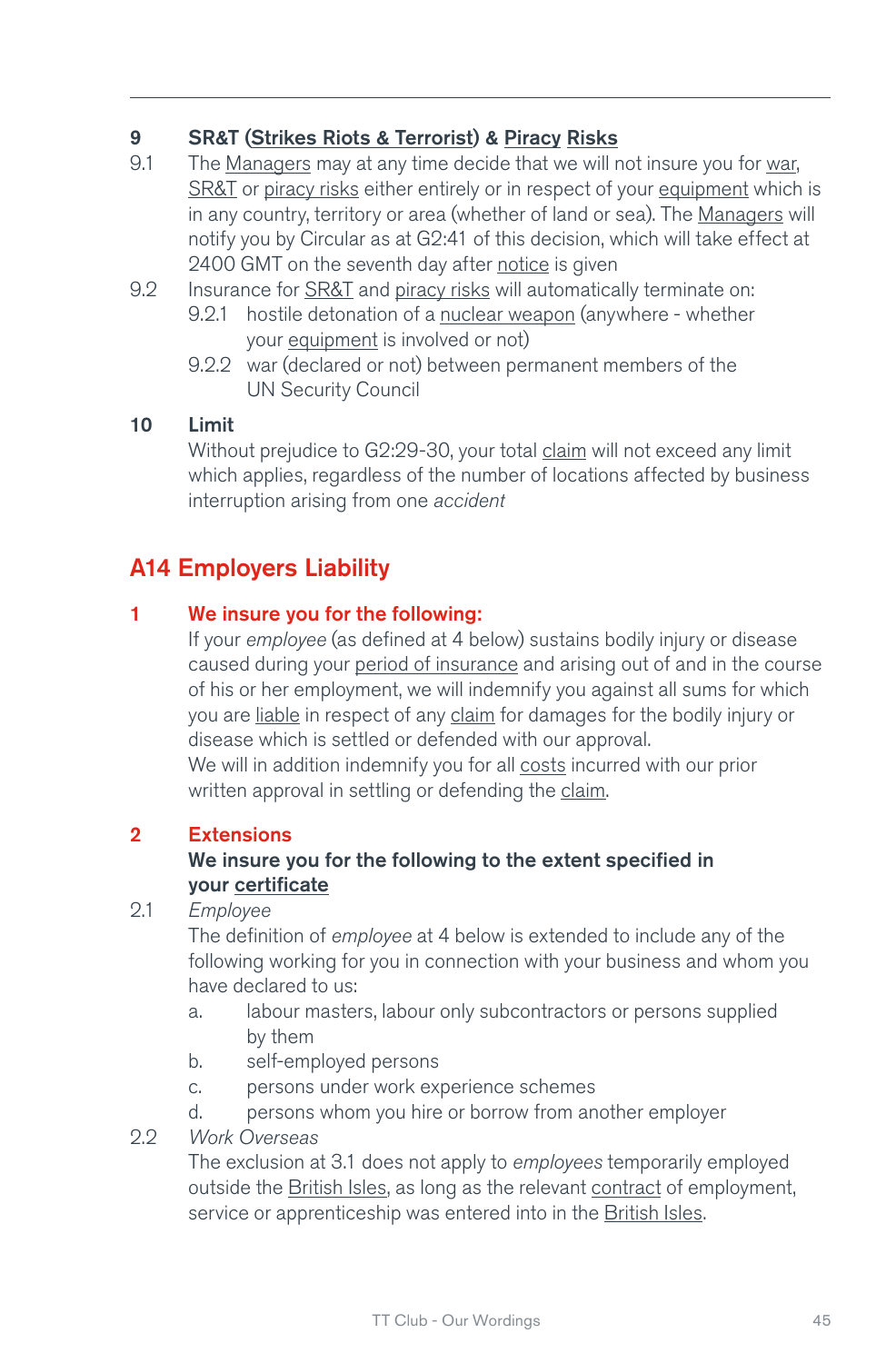2.3 *Indemnity to Directors and Employees*

 We will indemnify your directors or *employees*, to the extent that we would indemnify you as set out at paragraph 1, in respect of claims made against them.

2.4 *Indemnity to Principal*

 In the event of any claim in respect of which you would be entitled to receive indemnity under this policy being brought against any public or local authority or other principal, we will indemnify the public or local authority or other principal for the claim and any costs arising from it, subject to the terms of this policy.

2.5 *Personal Representatives* In the event of your death we will indemnify your personal representatives subject to the terms of this policy

#### 2.6 *Legal Fees* We will pay legal costs incurred with our prior written approval for:

- a. representation at any coroner's inquest or fatal accident inquiry
- b. defending any proceedings before a court of summary jurisdiction which may be the subject of a claim.
- 2.7 *Additional Activities*

 Your business as declared includes the provision and management of canteen, social, sports and welfare organisations and fire and ambulance services for the benefit of your *employees*.

2.8 *Private Work*

 This policy applies to private work carried out by your *employee* for your director or executive.

2.9 *Indemnity to First Aid and Medical Teams*

 We will indemnify your *employee* whilst acting as a member of your first aid or medical team (but excluding medical practitioners) in respect of liability to any other *employee* resulting from treatment given in connection with any bodily injury or disease sustained by the *employee* arising out of and in the course of your employment of the person.

- 2.10 *Health & Safety at Work*
	- 2.10.1 We will indemnify you or your director or *employee* in respect of legal costs, including the costs of appeal against conviction, incurred with our prior agreement in the defence of a criminal charge for an offence which is alleged to have been committed during your period of insurance and which is brought under:
		- a. Sections 36 or 37 of the Health and Safety at Work etc. Act 1974 in respect of an offence as defined in Section 33 of the said Act or
		- b. Article 34 of the Health and Safety at Work (Northern Ireland) Order 1978 in respect of an offence as defined in Article 31 of the said Order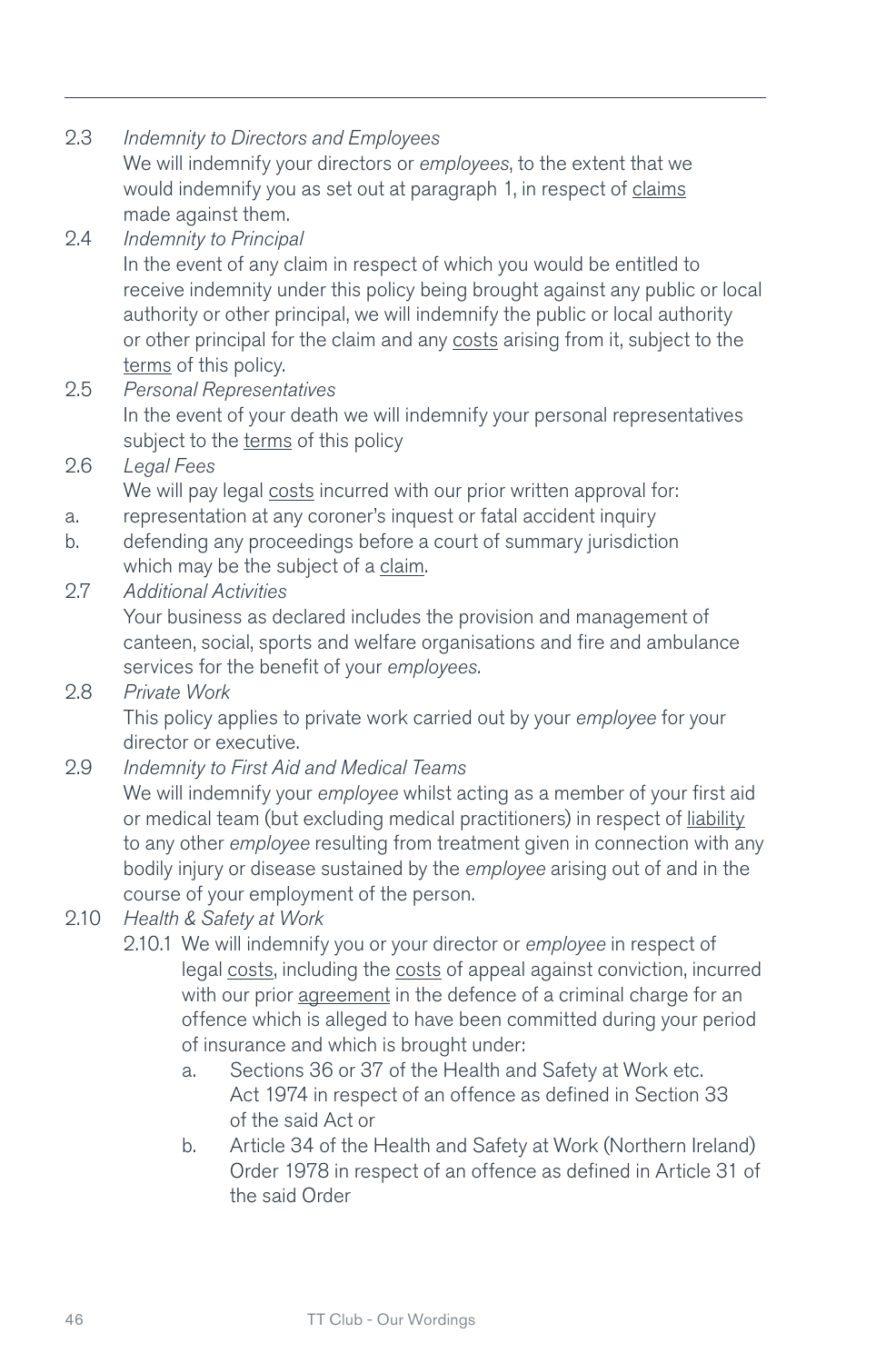- 2.10.2 We will also indemnify you\* for prosecution costs awarded as a result of the criminal charge.
- 2.10.3 Cover under this paragraph (2.10) applies only to proceedings brought in the British Isles
- 2.10.4 This paragraph (2.10) does not apply:
	- a. if you\* are insured under any other policy
	- b. if the charge or costs which you<sup>\*</sup> are ordered to pay are is in respect of your\* deliberate or intentional criminal act
	- c. in respect of fines or penalties of any type or the costs of appeal against improvement or prohibition notices
	- d. for investigation or enquiry costs, other than investigation by a lawyer of a charge insured under this paragraph
- \*or (of) your director or employee
- 2.10.5 We do not insure you under this clause for any liability which is insured under U4:1.3.3
- 2.10.6 This clause does not reduce or delete any cover which is available to you under U4:1.3.3
- 2.11 *Unsatisfied Court Judgments*

 If a judgment for damages obtained by an *employee* or personal representative of an *employee* in respect of bodily injury or disease caused during your period of insurance and arising out of and in the course of his or her employment remains unsatisfied in whole or in part for six months, we will pay to the *employee* or personal representative at your request the amount of the unsatisfied damages and costs. Cover under this paragraph

- (2.11) is subject to the following:
- 2.11.1 the claim is against a company or individual operating from premises in the British Isles and the judgment is by a court in the British Isles
- 2.11.2 there is no appeal outstanding
- 2.11.3 if payment is subsequently received, the *employee* or personal representative will assign the judgment to us.
- 2.12 *Court Attendance Costs*

 We will compensate you for the attendance of the following as a witness at our request in respect of a claim at the following rates:

- a. your director or partner GBP 250 per day
- b. your *employee* GBP 100 per day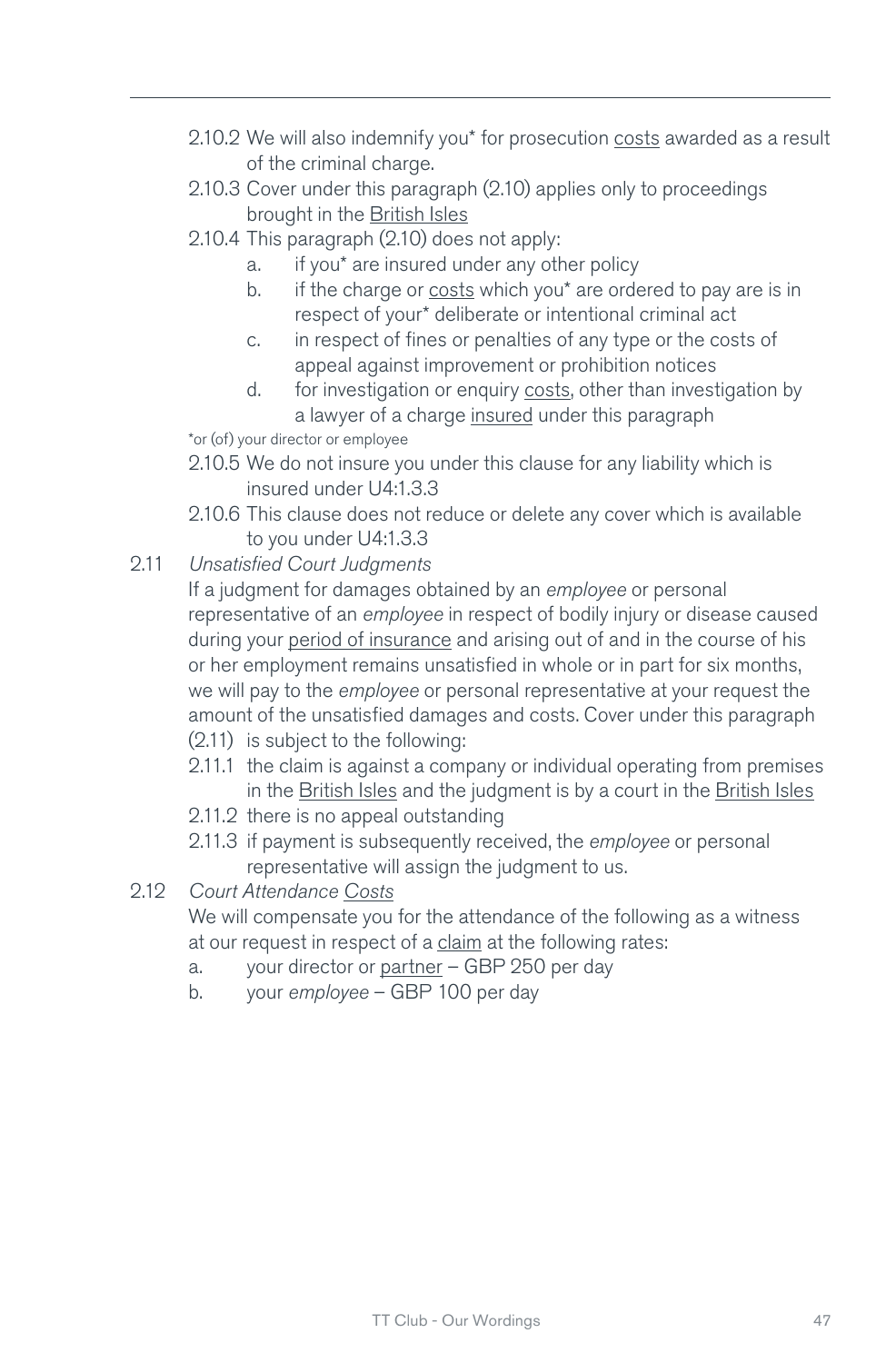#### 3 We do not insure you under this clause for the following:

3.1 *Work Overseas*

 liability in respect of injury or disease caused elsewhere than in the British Isles.

3.2 *Work Offshore*

 any claim in respect of an *employee* whom you employ on an offshore installation or support or accommodation vessel for an offshore installation or who is in transit to, from or between any offshore installation or support or accommodation vessel

3.3 *Motor*

any liability for which compulsory motor insurance or security is required under the Road Traffic Act 1988 or the Road Traffic (Northern Ireland) Order 1981 as amended, or any other compulsory Road Traffic Legislation.

#### **Qualifications**

#### 4 Definition of *Employee*

*Employee* is defined for the purposes of this clause as any person under a contract of employment, service or apprenticeship, including company officers, with you in respect of the business whom you have declared to us. The definition of *employee* in the Definitions does not apply to this clause

#### 5 Premium

 You will make a return of wages for each period of insurance, include in it details of the total number of *employees* and all amounts paid to the *employees* and pay premium on these amounts at the appropriate rate.

#### 6 Discretionary Insurance

We do not insure you under clause A1 in connection with any risk defined at 1 above

#### 7 Risks insured Elsewhere

 We do not insure you under any other clause for any risk which is included in this Employer Liability clause (A14)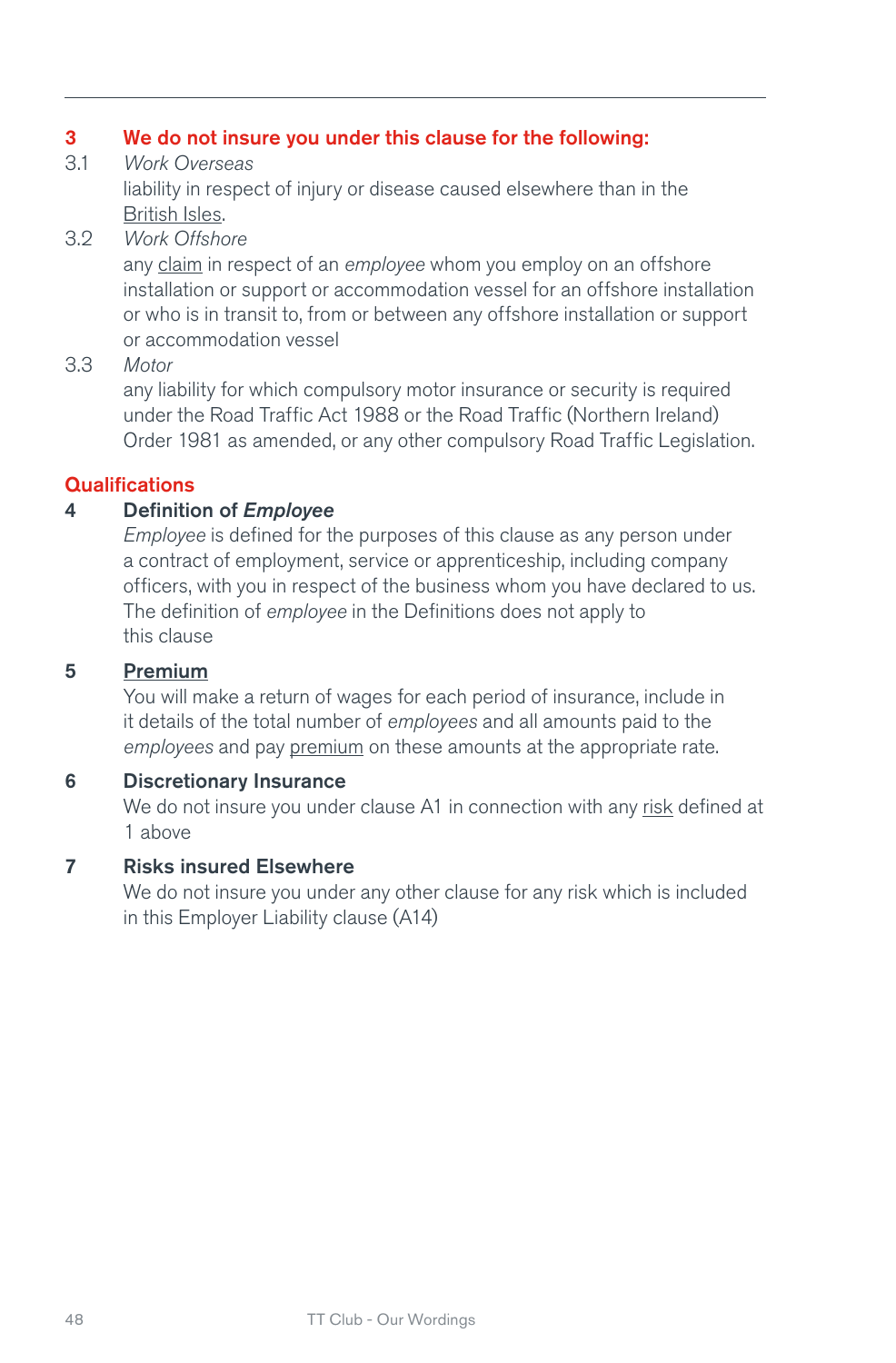# General Provisions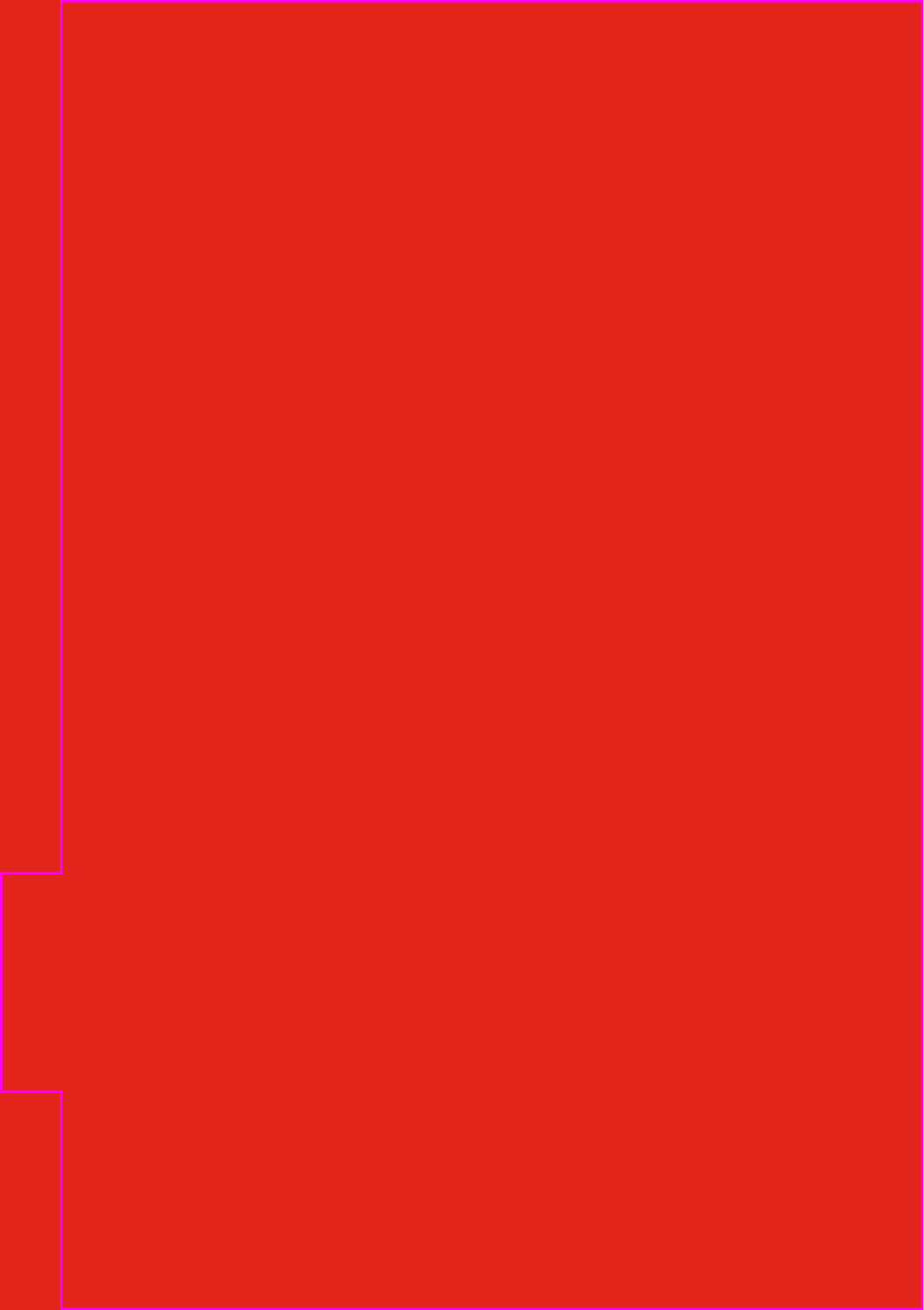## G1 General Exclusions

#### *G1 applies to your entire policy - unless otherwise stated*

- 1 General Exclusions We do not insure you for risks arising from, or to the extent that the risk is increased by:
- 1.1 Radioactive/nuclear risks
- 1.2 Landfill, operation/use of dump site or disposal of waste which you perform or permit other than carriage, handling or storage of cargo prior to its disposal as waste
- 1.3 **Dredging** (while being performed) and dumping of spoil
- 1.4 Your failure to pay your debts
- 1.5 Your insolvency
- 1.6Your involvement in illegal trade about which you knew or reasonably should have known
- 17 Your intentional/reckless conduct
- 1.8 Punitive, exemplary or multiple damages against you or anyone for whose conduct you are liable
- 1.9 Your waiving vour rights of recourse or where you have previously contracted to waive these rights
- 1.10Your management/operation of an airport or area/building where aircraft land or manoeuvre or are housed, maintained or repaired
- 1.11 Asbestos
- 1.12 Chemical, biological, bio-chemical or electromagnetic weapons
- 1.13 Cyber attack
- 1.14 Products liability
- 1.15 Building/construction works on or to land or insured property which you own, lease or occupy, whether or not carried out during your period of insurance
- 1.16 **Environmental risks** including erosion/subsidence whether or not to your own land or property

#### 2 Liability Exclusions

We do not insure you for liabilities, whether arising directly or by way of indemnity or guarantee, to the extent that they are:

- 2.1 incurred under a provision in a contract:
	- 2.1.1 that you incur liability without fault or negligence or
	- 2.1.2 which, at the time the contract was agreed, could not reasonably have been complied with
- 2.2 incurred under a national law or international convention as a result of a declaration of value or a declaration of special interest in delivery or some other measure which you accept and which increases the compensation otherwise payable under the national law or international convention.
- 2.3 liquidated damages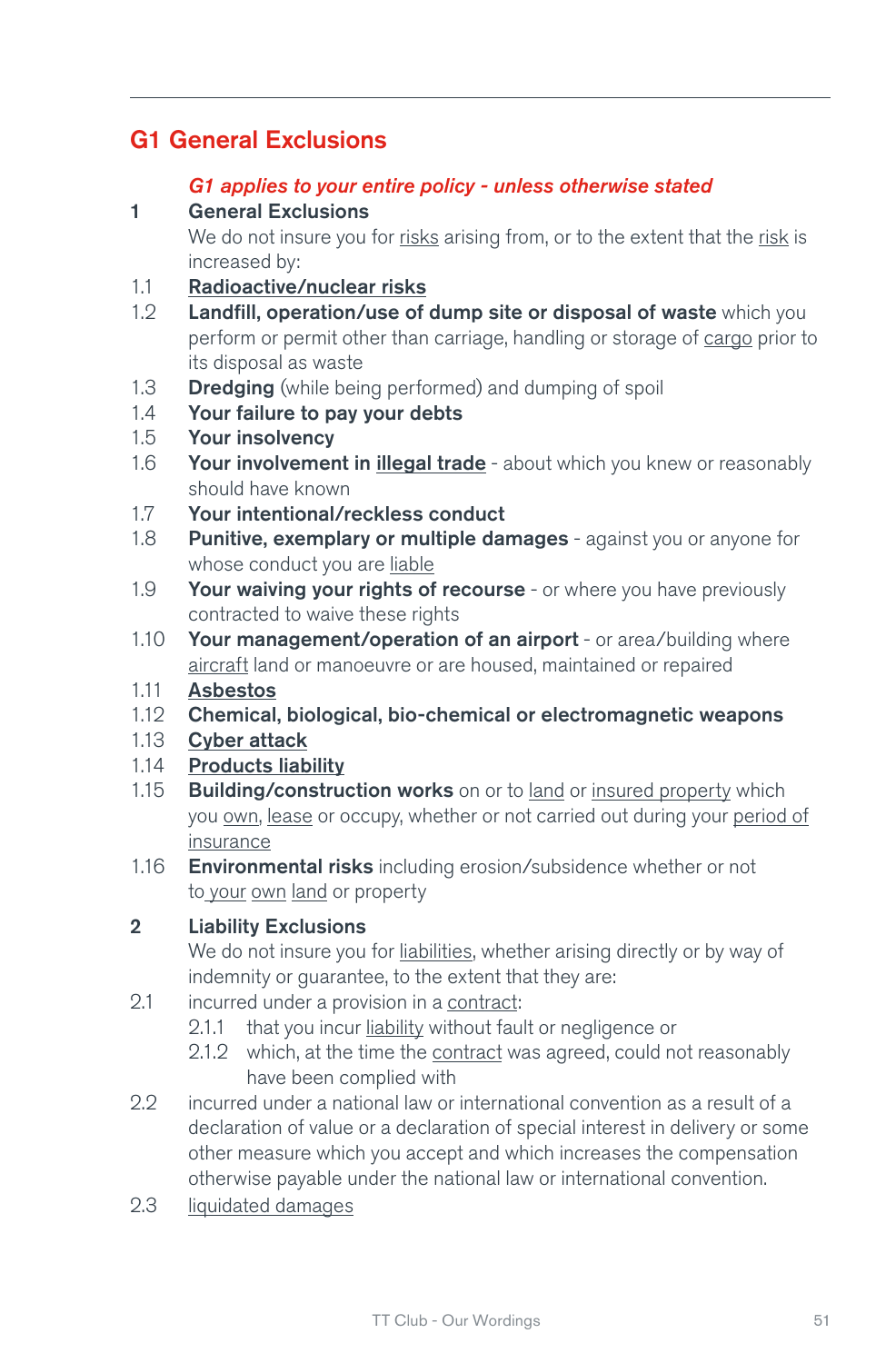#### 3 Pollution

We do not insure you for risks arising from pollution or clean-up costs of any type however caused, including liabilities to others, fines, and whether or not under international convention, unless:

- 3.1 the risk arises from an accident which occurred within your period of insurance and
- 3.2 the claim is made against you within one year from the  $\frac{1}{2}$  and  $\frac{3}{3}$  the pollution is sudden unintended and unexpected and
- the pollution is sudden, unintended and unexpected and
- 3.4 you are aware of the pollution within one week of the first occurrence unless arising from cargo not in your possession

#### 4 Sanctions

- 4.1 We do not insure you and we shall not be liable to pay any claim or provide any benefit to the extent that the provision of such cover, payment of such claim or provision of such benefit would or might subject us (or our insurers/reinsurers) to the imposition of sanctions under, or would be in violation of, any economic, trade, financial or related sanctions or embargoes:
	- 4.1.1 administered/enforced by the US Department of the Treasury Office of Foreign Assets Control (OFAC) the US Department of State or any other department or agency of the US government or
	- 4.1.2 imposed pursuant to:
		- a. United Nations resolutions or
		- b. laws, rules, regulations, orders, decisions, directives, or common positions of the European Union (EU) or of any EU member state or
		- c. equivalent legislation imposed by any other national or international body.
- 4.2 Any certificates or other evidences of insurance certifying or evidencing coverage for any transaction, shipment, or claim in violation of, or sanctionable under, any of the sanctions or embargoes specified at 4.1 will automatically be null and void
- 4.3 Without prejudice to any other provisions in your policy, the Directors may in their discretion give you notice that your insurance will cease immediately if you have exposed or you will expose us to a material risk of being or becoming subject to any sanctions or embargoes (as identified above), or to any adverse action by a competent authority or government in respect of any sanctions or embargoes (as identified above).

#### 5 Interest in Ship/Aircraft

- 5.1 Where you have an interest in a ship/aircraft, we do not insure you for any risk arising while cargo:
	- 5.1.1 is on, or is being loaded on to or unloaded from the ship/aircraft
	- 5.1.2 is being handled in the port or airport area in furtherance of loading, carriage or discharge
- 5.2 We do not insure you for breach of warranty for berth/port safety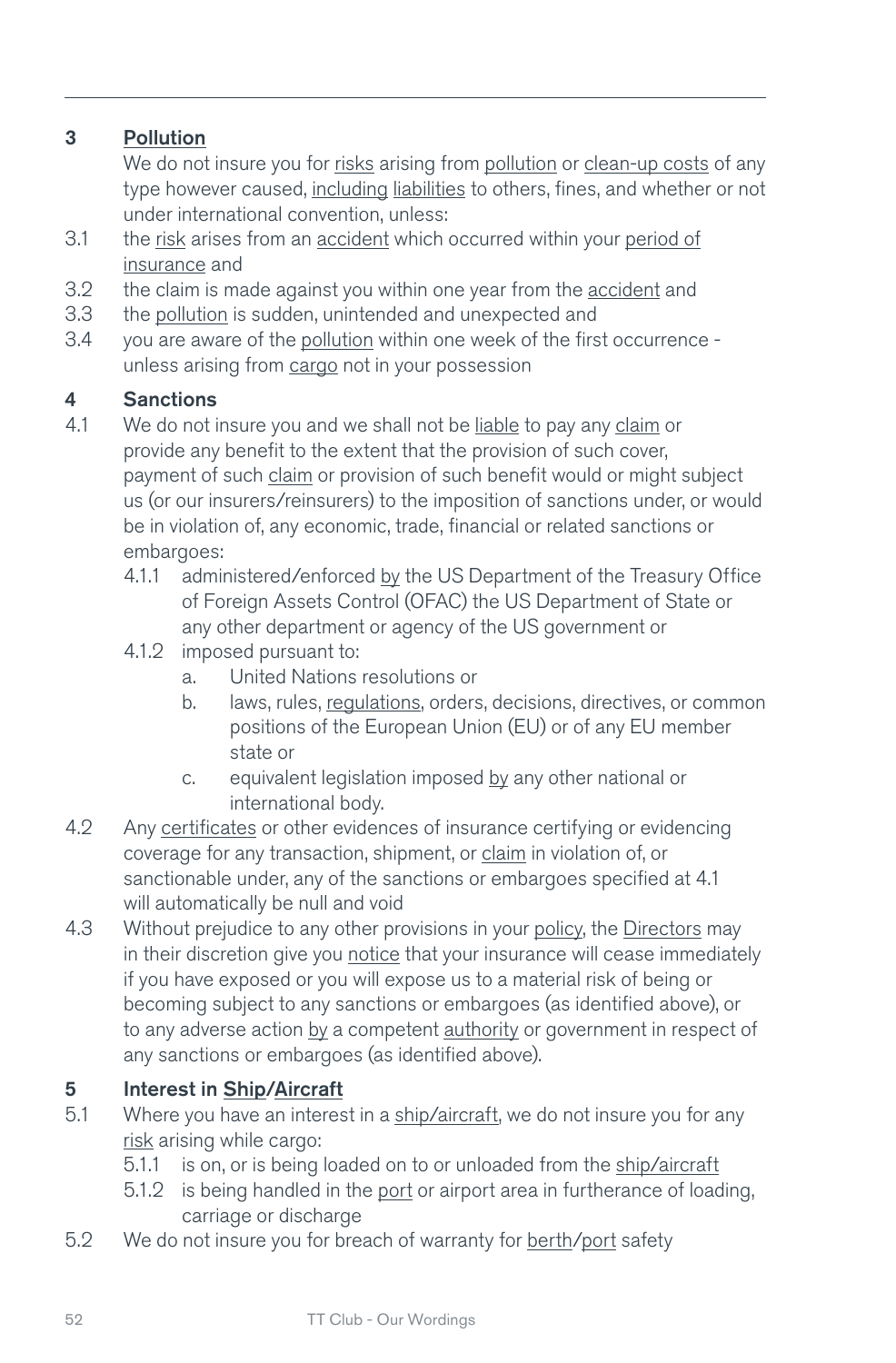- 5.3 You have an interest in a ship/aircraft if you own or operate it, or charter it except as stated at 5.4
- 5.4 You do not have an interest in a ship/aircraft for the purposes of this paragraph if:
	- 5.4.1 You charter the ship under a slot or space charter and you contract with the ship operator on terms which are no more adverse than Hague-Visby Rules or any compulsorily applicable transport law or convention
	- 5.4.2 You charter the aircraft and:
		- a. you do not manage, navigate or operate the aircraft and
		- b. you contract with the aircraft operator on terms which are no more adverse than the Warsaw/Montreal Convention or any compulsorily applicable transport law or convention

#### 6 Liens

We do not insure you for any risk arising from the application of a lien, unless the risk is incurred in mitigation of an insured claim and the Managers have agreed in advance to its being incurred

## G2 General Terms

#### *G2 applies to your entire policy - unless otherwise stated*

#### 1 Abandonment

There will be no abandonment to us of any property

#### 2 Assignment

- 2.1 You will not assign your insurance (or any interest under it) unless and to the extent that the Managers agree
- 2.2 Any purported assignment which is made without the Managers' agreement (or which does not comply with any terms which the Managers require) will be void
- 2.3 We may, in settling a claim presented by an assignee, retain an amount which the Managers in their discretion estimate as sufficient to discharge the assignor's liabilities to us which:
	- 2.3.1 are in existence at the time of the assignment or
	- 2.3.2 have arisen later or
	- 2.3.3 the Managers believe will arise later
- 2.4 We may retain an amount as at 2.3 whether or not retention is stipulated as a term of the Managers' agreement to the assignment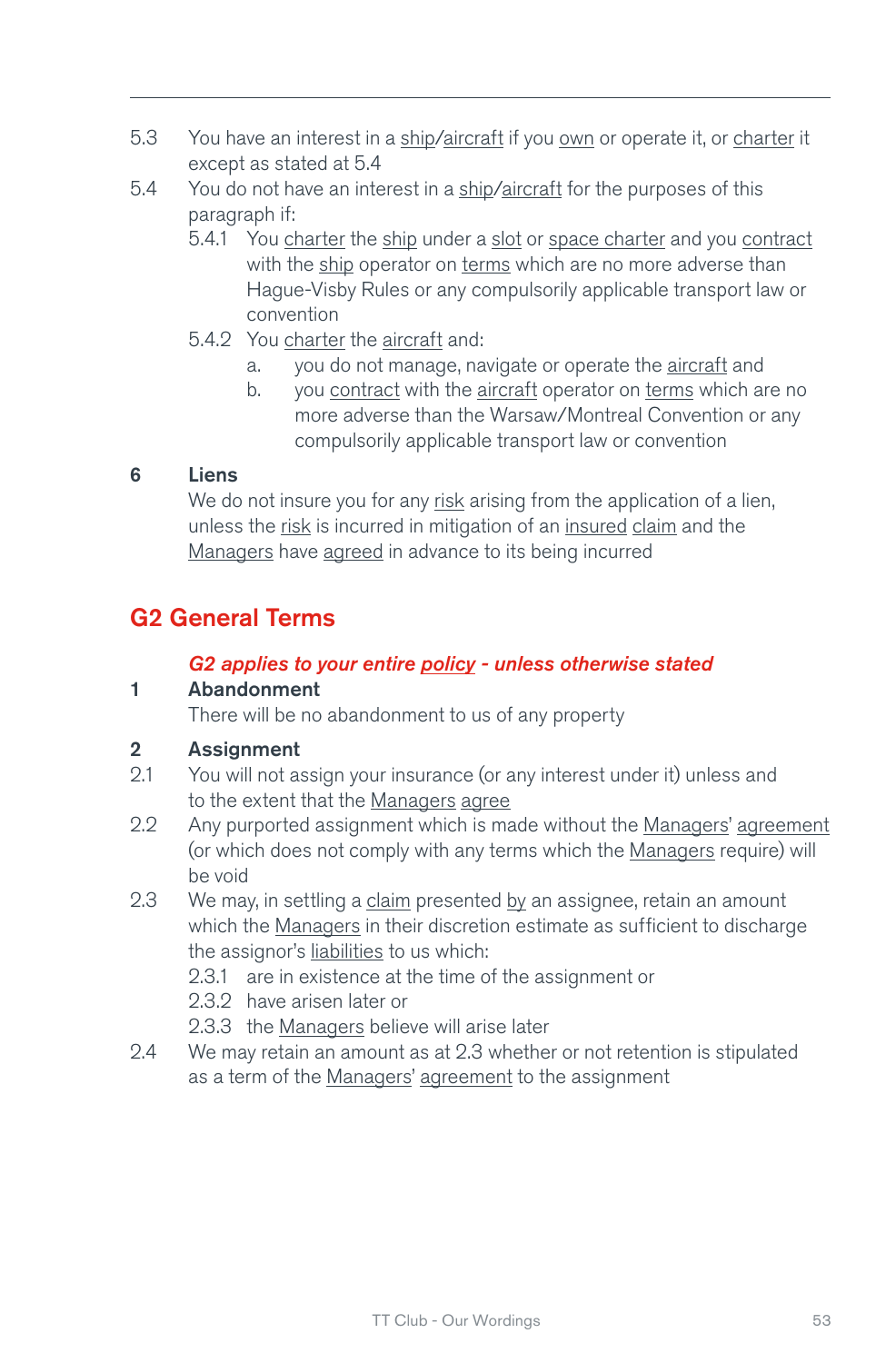#### 3 Assured and Joint Assureds

- 3.1 There is only one assured under each policy as designated in the certificate. Anyone else insured under the same policy is a joint assured (or co-assured)
- 3.2 If anyone becomes a joint assured only by virtue of a contractual term, cover will be limited to the terms specifically contained in the contract, provided that cover will not in any event exceed the extent of the cover contained herein and in your certificate

#### 4 Audit

- 4.1 The Managers may examine your books and records at any time during your insurance, and for three years afterwards, as far as they relate to your insurance (without prejudice to 31 below)
- 4.2 If you fail to cooperate with the Managers as at 4.1 we may avoid the insurance

#### 5 Benefit of the Insurance

We do not intend to confer any benefit of this insurance on any third party not specifically identified in the certificate and to this extent the Contracts (Rights of Third Parties) Act 1999 and any amending legislation is excluded

#### 6 Brokers

Your insurance broker:

- 6.1 is your agent, not ours and
- 6.2 has no authority to issue or confirm policies on our behalf to anyone

#### 7 Cancellation: Cause

- 7.1 If we do not receive an amount due or declaration from you in due time the Managers may (in addition to our rights specified at 12 & 27 below) give notice requiring you to pay (or make the declaration) by a specified date within not less than seven days from the date the notice is served
- 7.2 If we do not receive full payment (or the declaration) by the date specified at 7.1, all your insurances are cancelled immediately and without further formality
- 7.3 If the insurance has previously ceased under 9 below, these paragraphs 7 and 8 below will supersede 10 below

#### 8 Cancellation: Effect

- 8.1 In the event of cancellation as at 7 above below, you remain liable for amounts due from you to us - whether levied before or after cancellation
	- 8.1.1 If premium is a lump sum or deposit subject to a minimum you will pay the lump sum or minimum premium in full - if already paid no part will be repayable
	- 8.1.2 Otherwise than at 8.1.1 premium will be calculated pro rata up to cancellation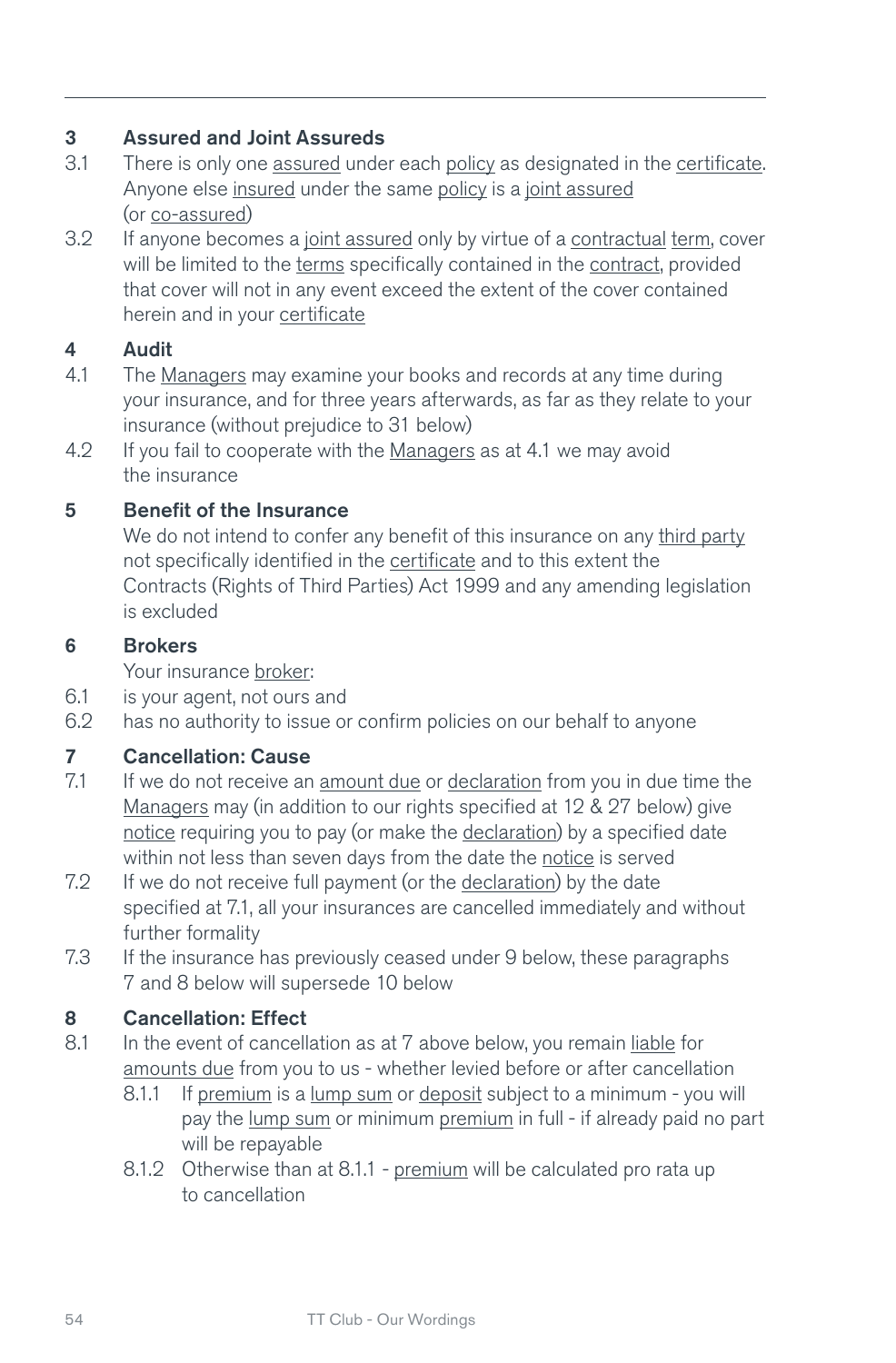- 8.2 We cease to be liable for claims unpaid at the date of cancellation whether:
	- 8.2.1 the claim arises before the date of cancellation or after it
	- 8.2.2 the claim arises during the account year in which the insurance is cancelled - or in any other year
	- 8.2.3 we have admitted responsibility or appointed a lawyer, surveyor or other expert - or not
- 8.3 The Directors may admit claims excluded as at 8.2 on terms in their discretion
- 8.4 If we receive the amount due (or declaration) after cancellation, the Managers in their discretion may reinstate the insurance - but you will not be insured, unless the Directors in their discretion decide otherwise, for claims arising out of accidents occurring between the date of cancellation and the date of reinstatement
- 8.5 To the extent this paragraph and the following paragraph are construed as creating a warranty, section 10 of the UK Insurance Act 2015 does not apply. Accordingly, you will not be able to avail yourself of the defence that you have remedied the breach under this paragraph (8)

#### 9 Cesser: Cause

- 9.1 We immediately cease to insure you on:
	- 9.1.1 your winding up/bankruptcy, unless the Directors in their discretion decide otherwise
	- 9.1.2 termination of your insured services
	- 9.1.3 your ceasing to have an insurable interest in the subject matter of the insurance
	- 9.1.4 vour death or insanity in the case of an individual
	- 9.1.5 failure to agree a change in terms on a review date or expiry of a continuation period as at 34.3 below
- 9.2 The Directors may give you notice that your insurance will cease:
	- 9.2.1 immediately if you have exposed us to a risk in respect of sanctions or embargoes as at G1:4.3
	- 9.2.2 in any case not less than 30 days from the date on which notice is given
- 9.3 The Managers may give you notice that your insurance will cease:
	- 9.3.1 on a review date not later than one month in advance as at 34.1 below
	- 9.3.2 within 30 days if you fail to comply with the conditions in respect of surveys as at 42.2 below

#### 10 Cesser: Effect

- 10.1 This paragraph (10) applies where we cease to insure you as stated at 9 above. For the avoidance of doubt, it does not apply if your cover is cancelled as set out at 7 and 8 above
- 10.2 You remain liable for amounts due from you to us whether levied before or after cessation
- 10.3 We remain liable for claims arising from accidents on or before the date of cessation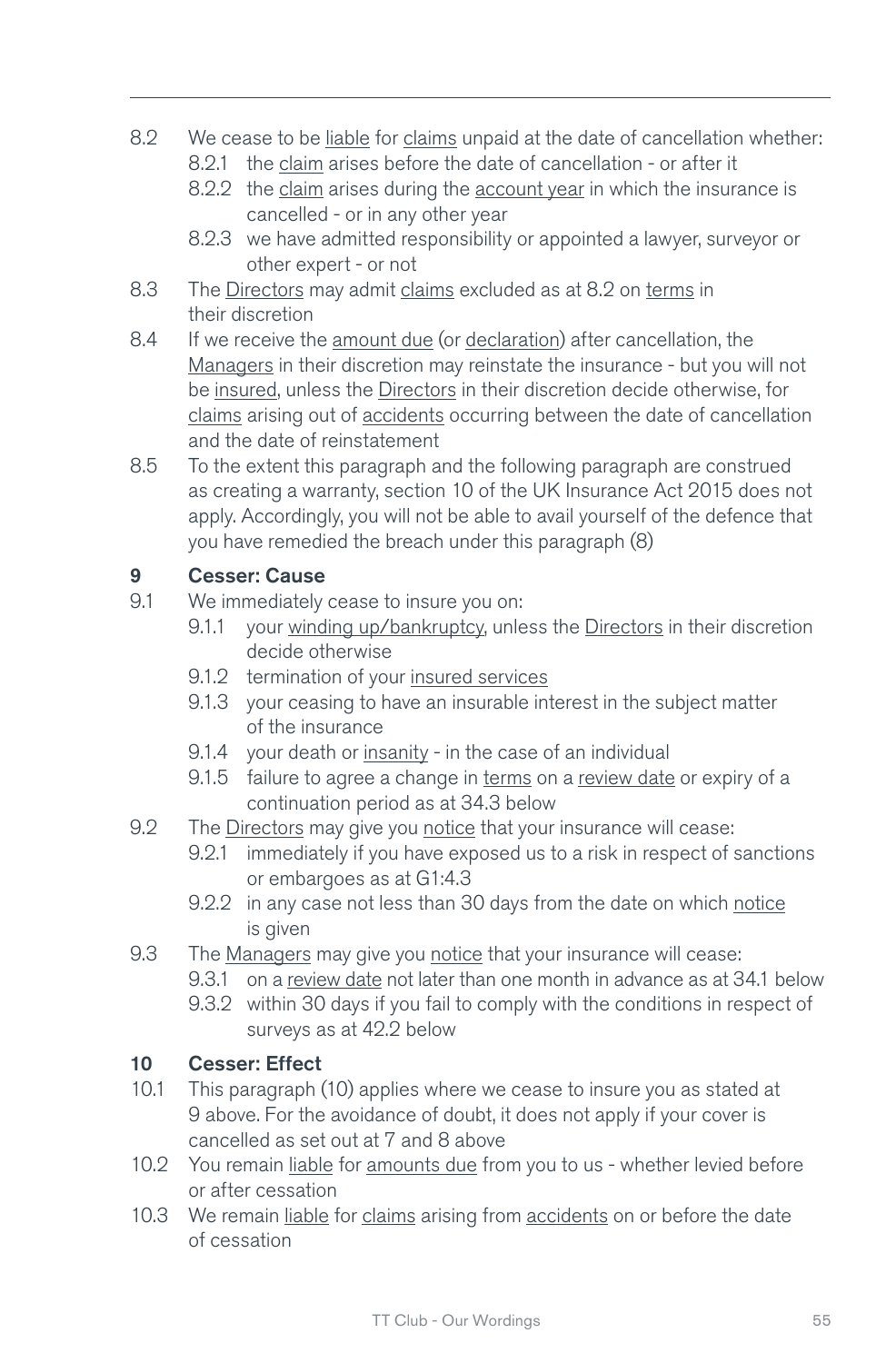- 10.4 Unless 10.5 applies, we will calculate refund of premium pro rata up to cessation
- 10.5 In the following cases you will be liable for any lump sum or minimum premium in full:

10.5.1 We cease to insure you under 9.1.1 (winding up/bankruptcy)

10.5.2 We cease to insure you under any other subparagraph at 9 and:

- a. there is a claim on your policy during the account year in which cesser occurs or
- b. you know or reasonably should have known on the date of cesser of an accident likely to result in a claim during the account year in which cesser occurs
- 10.6 We will not reimburse any premium under 9.1.3 if you cease to have an insurable interest in an item of insured equipment or property solely because the item has been lost or damaged, and not repaired or replaced, as the result of an insured accident

#### 11 Claims for Amounts Due

You will claim (in writing) amounts due to you from us (including repayment of premium) within six months from the end of the account year to which the claim relates - otherwise your claim is absolutely barred

#### 12 Claims Held

 If we do not receive an amount due or declaration from you in due time we may withhold any payments due from us to you until the amount due or declaration is received

#### 13 Confirmation of Insurance

If you request us to confirm insurance to someone else, our confirmation:

- 13.1 is only for information
- 13.2 confers no rights on the person to whom we make it
- 13.3 does not extend or amend the insurance

#### 14 Continuous Contract

 Every insurance is a continuous contract and terms continue unchanged from one year to the next - *unless* otherwise agreed, and subject to 7-10 above and 34 below

- 14.1 This is not affected by the issue of subsequent policies
- 14.2 Policies apply from 0000 GMT on the commencement date specified in the certificate - unless another time is specified in your certificate

#### 15 Currency

 If we pay a claim in a currency other than the Member currency, we will convert limits of liability and deductibles from the Member currency at the rate prevailing:

- 15.1 in respect of claims for physical loss or damage to assets, or business interruption: on the date of the loss
- 15.2 in respect of claims other than as defined at 15.1: on the date on which you paid the claimant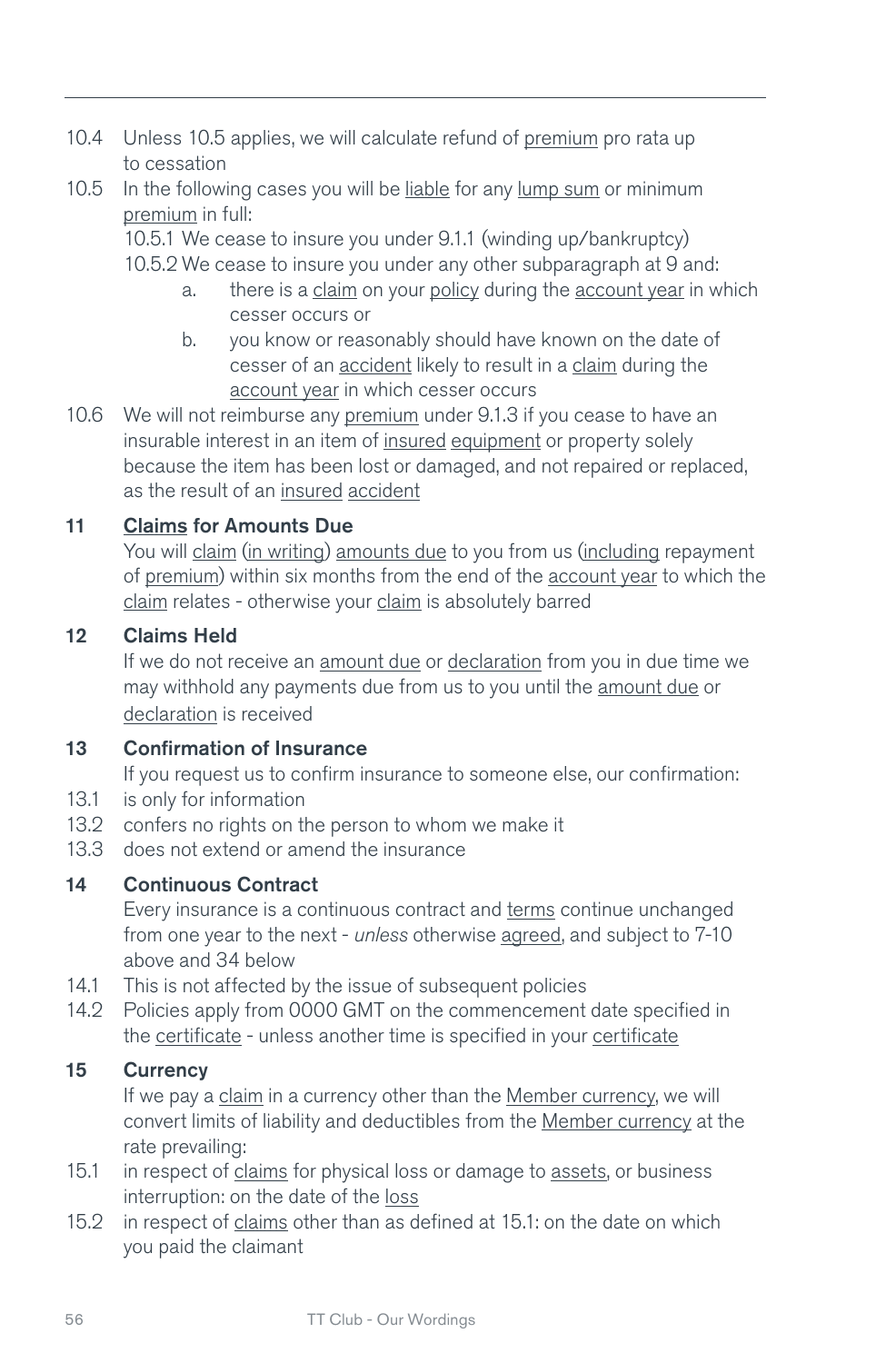#### 16 Deductibles

- 16.1 Deductibles are specified in your certificate
- 16.2 Except as specified at 16.3/16.4, if there is more than one deductible for claims arising from the same accident only the highest one will apply
- 16.3 In the case of two or more of the following types of claim arising from the same accident a separate deductible will apply to each type of claim. (The highest deductible will apply, as at 16.2, if there is more than one deductible for any one of the following types of claim)
	- a. insured assets
	- b. business interruption
	- c. any other claim
- 16.4 Where the risks are under different covers, we will apply a separate deductible to each cover
- 16.5 Where a deductible applies to a claim, we will reduce the claim by subtracting the deductible, and pay the claim, as reduced, subject to any applicable limit

#### 17 Discretion

- 17.1 Discretions, powers and duties in respect of your insurance may be exercisable by, or delegated to, us, the Directors or the Managers
- 17.2 We, the Directors and the Managers:
	- 17.2.1 may exercise, or refrain from exercising, any power or duty under the policy in our/their absolute discretion
	- 17.2.2 will be the sole judge of the issues on which the discretion is based and this judgment will be final and binding
	- 17.2.3 are under no obligation to disclose the reasons for the exercise of a discretion or to follow any particular procedure in exercising it
- 17.3 No act, omission or delay in enforcing the terms of your insurance will affect our rights and remedies under your policy and no waiver of a breach by you of the terms of your insurance will operate as a waiver of any subsequent breach. We may at all times and without notice insist on strict enforcement of the terms of your insurance

#### 18 Documentation

In policy documentation:

- 18.1 Singular words include the plural and vice versa
- 18.2 Words representing persons, eg *anyone, another person, someone else,* also include companies and associations
- 18.3 Capitals, italics, bold type and variable font sizes are used for clarity or emphasis, but are not relevant to the interpretation of the insurance
- 18.4 With the exception stated at 18.5, text is underlined in these wordings, for guidance only, to indicate that a word or phrase is included in the Definitions
- 18.5 "You", "your", "we", "us", and "our", are defined in the Definitions. These meanings are consistent throughout our documentation, and the words are not underlined in the text.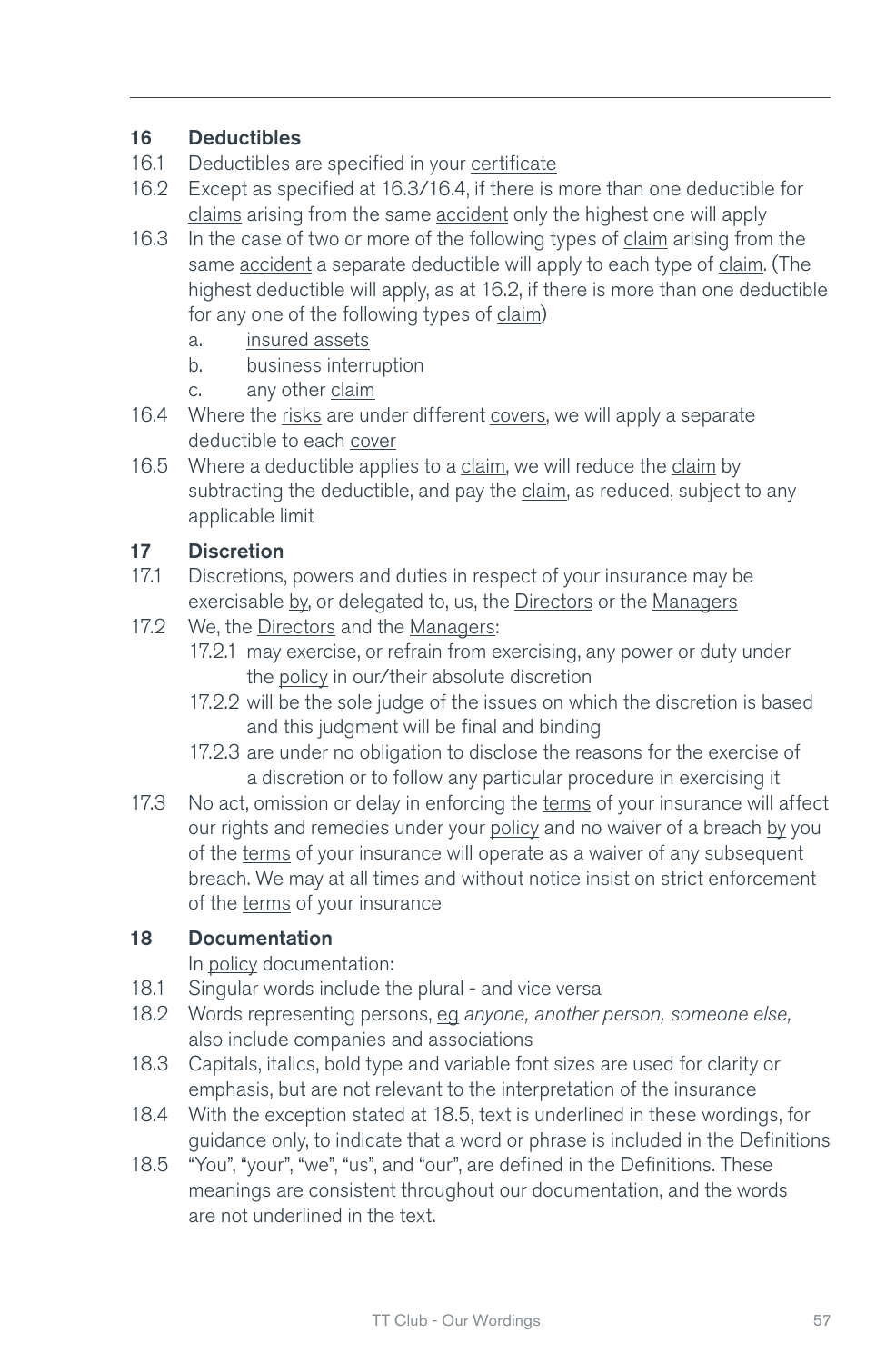#### 19 Double Insurance

 If we and another insurer insure you for the same risk, we will exclude any claim to the extent that it is recoverable from the other insurer, or would be recoverable except for a double insurance exclusion

#### 20 Employees

20.1 Without prejudice to the definition of you in the Definitions, we insure your employees for risks for which you would have been insured if you had incurred the risk, but only:

20.1.1 in connection with your insured services and

- 20.1.2 while performing duties within the scope of their employment for the purpose of providing your insured services
- 20.2 With the exception of your liability to your employee for loss/damage to the employee's property, we do not insure your employee, or anyone defined as you in the Definitions, for liabilities to you or to your employee (or to your other employee)

#### 21 English Language

 If we issue a version of any part of your policy in a language other than English, this is for guidance only. The English version will take precedence in the event of any dispute or possible inconsistency

#### 22 Eurozone

 Where an amount in your policy is expressed in Euro, this indicates a choice of currency of the Eurozone as a whole, not of any member state within the Eurozone. In the event of any replacement of the Euro, introduction of a new currency, currency re-denomination or fixing of conversion rates by a member state, whether consequent on a withdrawal from the Eurozone or otherwise, we will deem any amounts expressed in Euro to be convertible into GBP at the pre-existing Eurozone rate. Any dispute as to the currency of this contract shall be resolved exclusively by reference to the governing law of this contract as specified at 28 below. Where it is necessary to identifv a place of performance of the obligations in your policy, including in order to resolve any dispute as to the currency of the contract or as to jurisdiction, the place of performance is England

#### 23 Fraudulent Claims

- 23.1 If you, or anyone acting on your behalf, makes a claim or seeks to obtain any benefit under your insurance which you know, or should have known, is fraudulent, we:
	- 23.1.1 will not be liable to pay any part of the claim
	- 23.1.2 may recover from you any sums which we have already paid in respect of the claim
	- 23.1.3 may by notice cancel your insurance from the time of the fraudulent act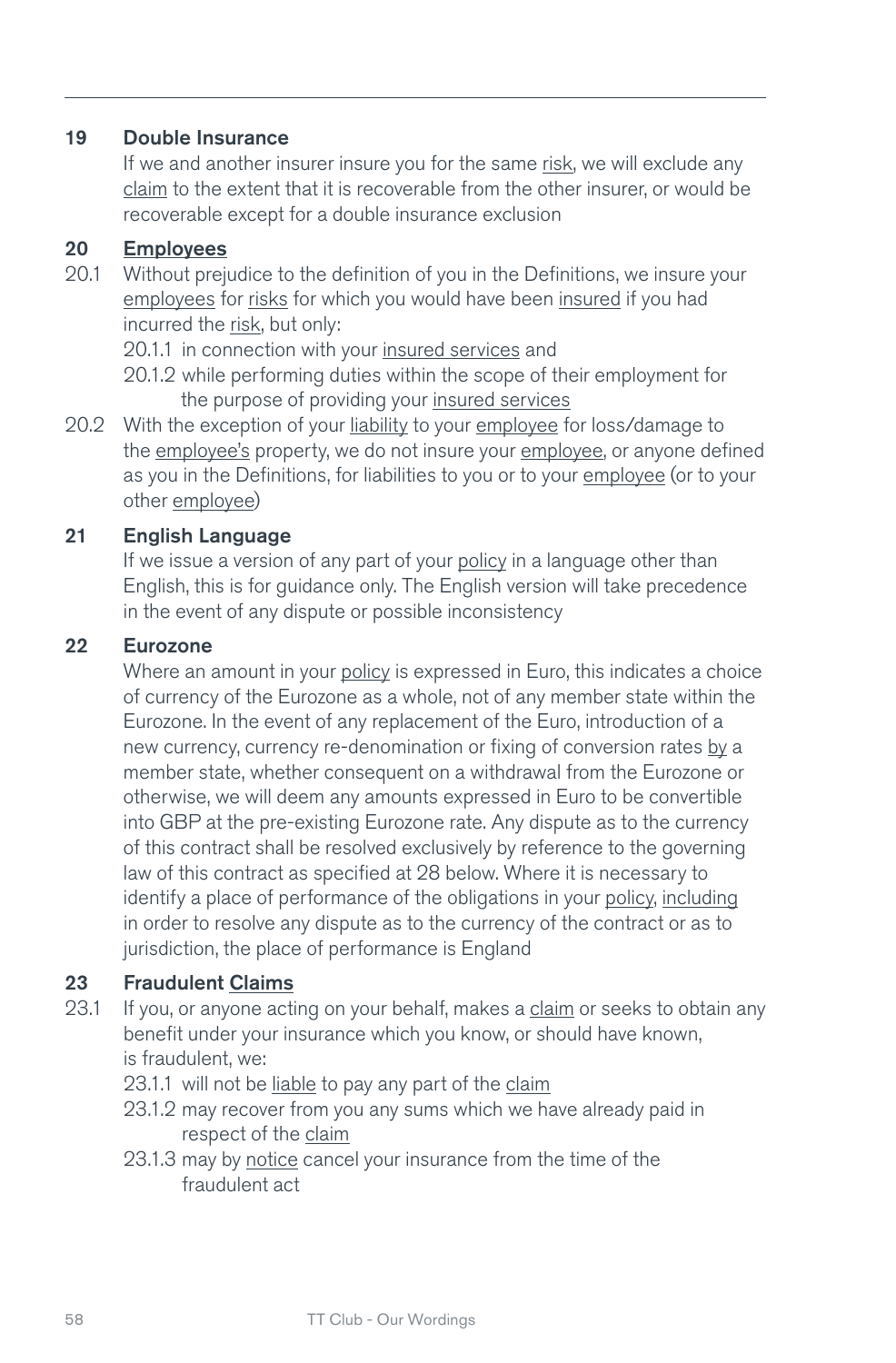- 23.2 If we exercise our right under 23.1.3
	- 23.2.1 we will not be liable for any claim or loss occurring after the time of the fraudulent act
	- 23.2.2we will not return any premium
	- 23.2.3 you will pay in full any unpaid lump sum, deposit premium or instalment premium

#### 24 Indemnity

- 24.1 Unless the Directors in their discretion decide otherwise we will indemnify you only after you have:
	- 24.1.1 discharged your liability to third parties or
	- 24.1.2 repaired, replaced or reinstated your loss of insured equipment and/ or property or
	- 24.1.3 discharged your liabilities for losses
	- 24.1.4 paid costs
- 24.2 The Managers may, in their discretion, reimburse the reasonable costs of repair in cases where lost or damaged an insured asset which you own is not repaired or replaced

#### 25 Insurance Act 2015

 In the event that there is a conflict between the terms of your insurance and any compulsorily applicable provisions of the UK Insurance Act 2015, the provisions of the Act will prevail to the extent of the inconsistency. This paragraph (25) will not apply if and to the extent that we have opted out of the provisions of the Insurance Act 2015

#### 26 Insured Services

- 26.1 We only insure you for risks arising from your insured services as listed on your certificate
- 26.2 We insure you for the following to the extent that they are solely in support of your insured services: 26.2.1 administration and sales/marketing activities 26.2.2facilities for visitors at your insured location
- 26.3 26.2 above is subject to any exclusion elsewhere in your policy relating to liabilities to your employee

#### 27 Interest

We may charge you interest on amounts due not received by the due date. The rate is determined by the Directors in accordance with para 4.2 Part E Section 1 of the Bye-Laws

#### 28 Law & Jurisdiction

28.1 Our insurance, and any other contract between you and us, is subject to English law. Every insurance which we provide and the rights and obligations of you (or anyone else) and us arising out of or in connection with the insurance is subject to and will be construed in accordance with English law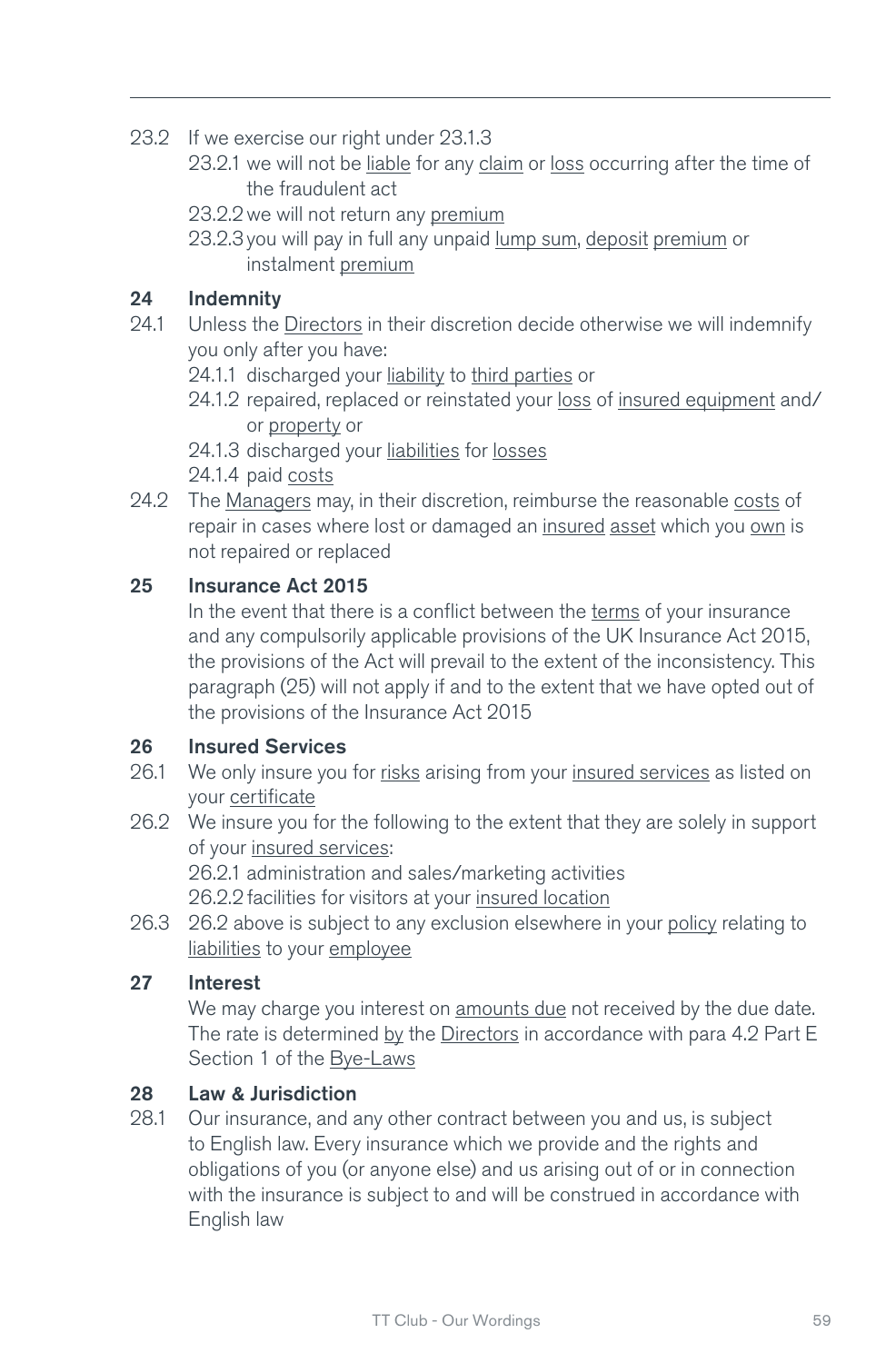- 28.2 All disputes between you and us relating to or arising out of or in connection with the insurance (or application for or offer of insurance) or contract will be referred to London arbitration in accordance with the Arbitration Act 1996 and any statutory modification or re-enactment. If the parties are unable to agree on a sole arbitrator within 21 days of the first party giving notice of a dispute and calling for the appointment of an arbitrator, then the Chairman of the General Council of the Bar of England and Wales will appoint a sole arbitrator. The submission to arbitration and all proceedings in connection with it will be subject to English law
- 28.3 In respect of disputes as at 28.2:
	- 28.3.1 No other action or legal proceedings will be maintained against us unless and until the dispute has been referred to arbitration and the award has been published and become final
	- 28.3.2 Our sole obligation is to pay any sum as directed by the final arbitration award
- 28.4 28.1-28.3 also apply to disputes involving:
	- a. the Managers and Directors
	- b. anyone acting on our, or the Managers' or the Directors', behalf

#### 29 Limits Structure

- 29.1 Limits are specified in your certificate
- 29.2 Total reimbursement in respect of a risk arising from a series of accidents arising from a cause or series of causes which are repeated, intermittent or continuous will not exceed the limit specified your certificate as applicable to a single accident
- 29.3 If the insured values of your insured asset in respect of which a claim arises exceed the applicable limit specified in your certificate, the limit specified in your certificate will prevail
- 29.4 Limits are applied collectively to the assured and any joint assureds
- 29.5 An overall limit of USD 1 million each accident applies

#### 30 Limits where more than one Risk arises from one Accident

- 30.1 Where different limits are specified for different risks arising from the same accident, we will apply each limit to the part(s) of the claim for which it is specified. But total reimbursement of the claim, including reimbursement of the different risks in respect of which different limits are specified, will not exceed the highest of the specified limits
- 30.2 If there are aggregate limits under a clause and under a paragraph within the clause, claims under the paragraph will: 30.2.1 count towards the limit under the clause and 30.2.2not exceed the lesser of the unexhausted limit against:
	- a. the clause or
	- b. the paragraph
- 30.3 Where the risks are under different covers, we will apply a separate limit to each cover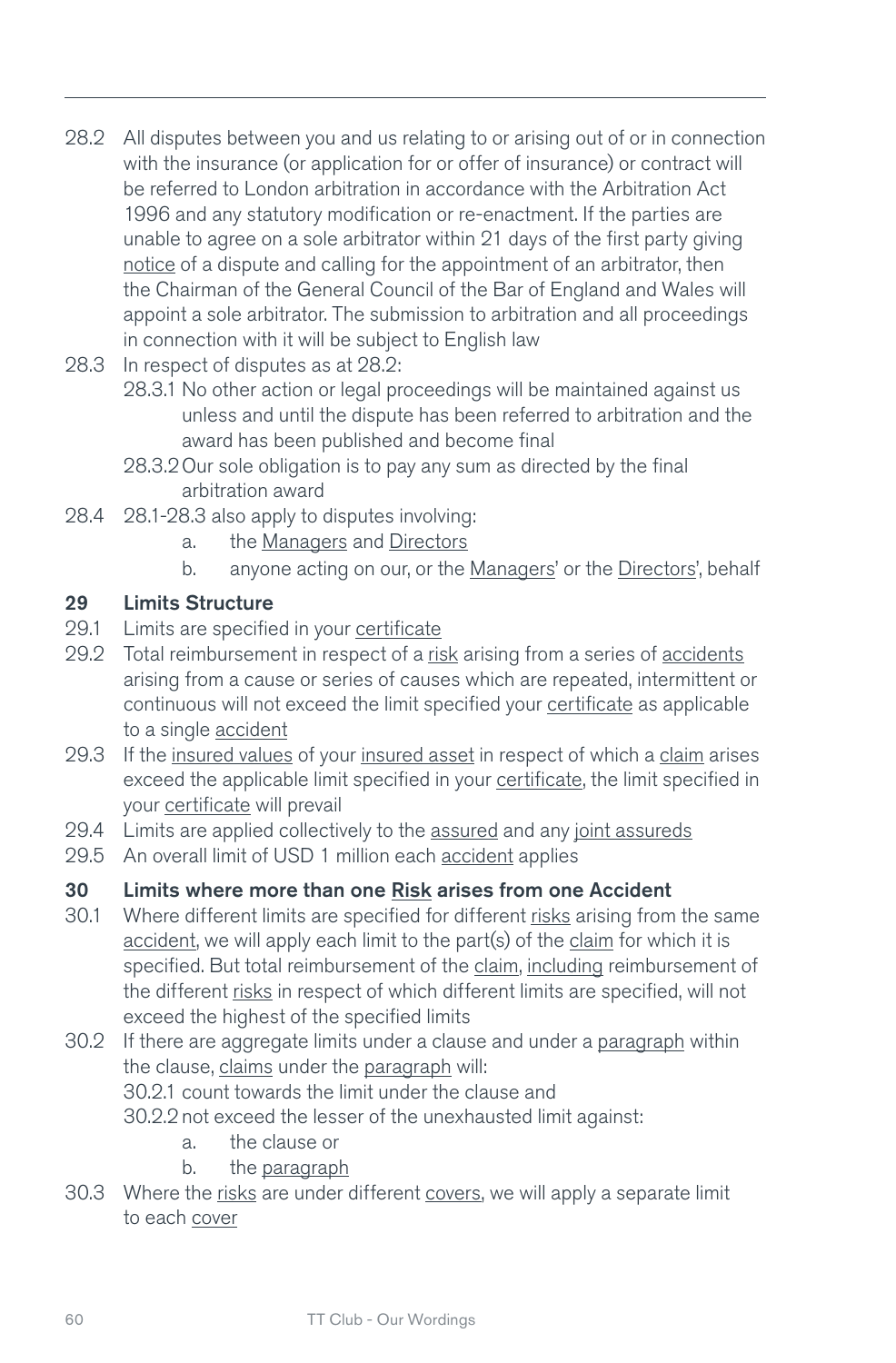#### 31 Loss Prevention

- 31.1 You will:
	- 31.1.1 allow the Managers to inspect your insured assets
	- 31.1.2 comply with regulations applying to your insured equipment
	- 31.1.3 not habitually or intentionally overload your insured equipment except for inspection/testing or to comply with regulations
	- 31.1.4 comply with regulations, and industry/national standards, relating to vertical tandem lifts
	- 31.1.5 maintain in good order, and use as appropriate, any protection provided for your insured assets
	- 31.1.6 use your best endeavours to avoid or reduce risks of a claim under your assets clause
	- 31.1.7 use your best endeavours to maintain your insured assets in accordance with manufacturers' recommendations and manuals
	- 31.1.8 comply with regulations relating to dangerous goods
	- 31.1.9 comply with regulations, and industry/national standards, relating to safety, security/ anti-terrorism and people smuggling
	- 31.1.10 allow the Managers to inspect your operations
	- 31.1.11 allow the Managers to have copies of your contracts
	- 31.1.12 comply with the Managers' reasonable requirement to implement loss prevention measures
	- 31.1.13 maintain a tracking system allowing the location of insured equipment to be ascertained at any time
- 31.2 If you do not comply as at 31.1:
	- 31.2.1 we may inform you, with at least 30 days notice, that your insurance is wholly or partly suspended until you do
	- 31.2.2 the Directors may in their discretion reduce or reject a claim which results wholly or partly from the failure to comply

#### 32 Material Information

- 32.1 Prior to entering a contract of insurance with us or to varying any contract of insurance with us, you will comply with the duty of fair presentation as set out in Sections 2-3 of the UK Insurance Act 2015. In the event that you breach the duty of fair presentation, we will be entitled to the remedies set out in Section 8 and Schedule 1 of the Act
- 32.2 We will also be entitled to the remedies set out in Section 8 and Schedule 1 of the Act if you fail to inform the Managers of any material change in the information provided to us as at 32.1 which occurs during the period of your insurance

#### 33 Mutual Premium

 The price for your insurance is a mutual premium - unless the Managers agree that it will be a fixed premium, or a combination of the two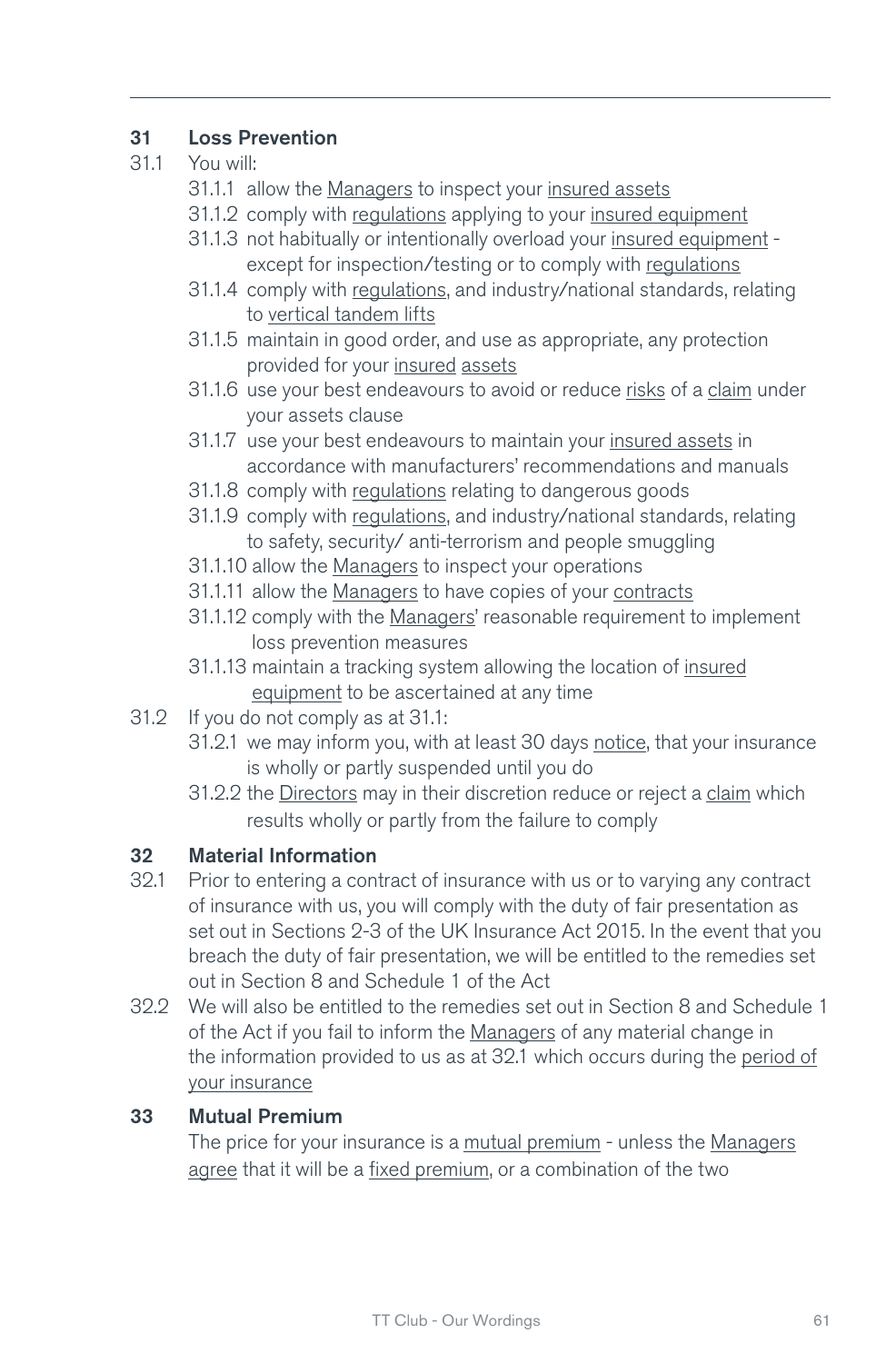#### 34 Notice

34.1 Not later than one month in advance of the review date the Managers may give the assured, or the assured may give the Managers - notice that on the review date:

34.1.1 a change in terms may be required or

34.1.2 the insurance will cease

- 34.2 If notice is given as at 34.1.1 and no change is agreed by the review date: 34.2.1 the Managers may agree a *continuation period* - subject to agreed terms
	- 34.2.2 changes agreed during the *continuation period* will apply retrospectively from the review date - or as otherwise agreed
- 34.3 Your insurance will cease automatically: 34.3.1 on the review date if no change or *continuation period* is agreed 34.3.2on expiry of a *continuation period* if no change is agreed

#### 35 Overlapping Risks & Insured Services

- 35.1 Where we appear to insure a risk under more than one paragraph, we will insure it only under, and in accordance with, the paragraph which relates most directly to it
- 35.2 An express exclusion or qualification of a risk in one paragraph in your policy (whether or not by Additional Term & Condition) will override an inclusion or reference elsewhere in your policy
- 35.3 If we specifically exclude a risk in your policy, we do not insure you for it even if the risk also arises in the course of your insured services

#### 36 Paperless Trading

We insure you, subject to all other terms of your policy, for risks arising from your participation in any system of paperless trading/documentation approved by the Managers

#### 37 Period of Insurance

We only insure you for risks arising from accidents which occur during the period of your insurance with us as specified in your certificate

#### 38 Premium Calculation

- 38.1 Premium may be:
	- 38.1.1 a lump sum
	- 38.1.2 a deposit which may be subject to a minimum and adjusted by an adjustment rate
	- 38.1.3 determined by applying an adjustment rate
	- 38.1.4 any combination of the above
- 38.2 If we calculate your premium by applying an adjustment rate you will provide the Managers with a declaration within 28 days after the adjustment date, to allow the premium to be calculated

#### 39 Reduction of Claims

We will reduce claims by:

- 39.1 amounts which you receive or to which you are entitled by way of salvage
- 39.2 your interest in any residual value in an insured asset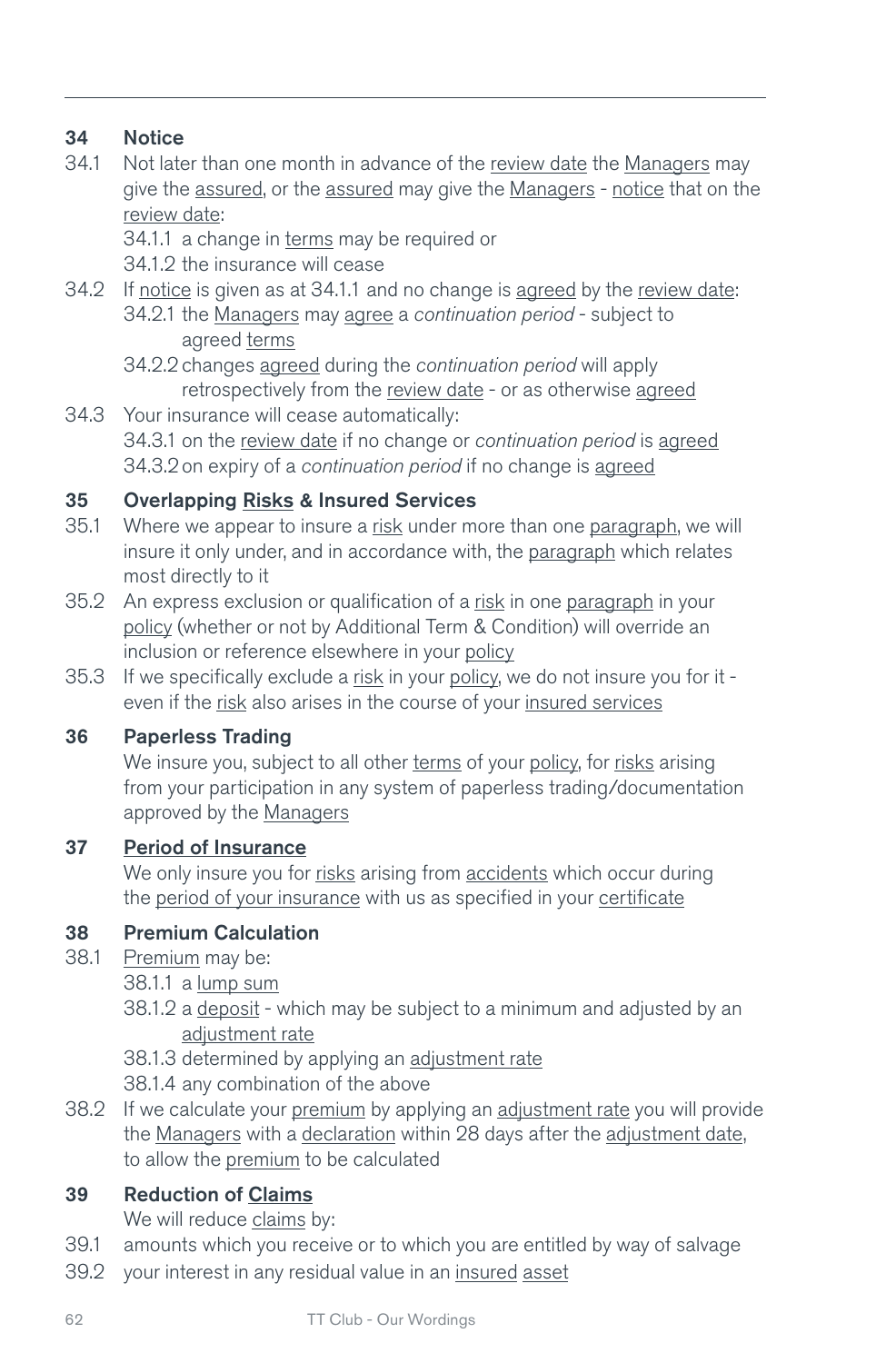#### 40 Scope of Accident

 The Definition of *accident* in the Definitions is qualified in respect of storm, earthquake, flood and strikes riots & terrorist risks arising under Carrying Equipment, Handling Equipment, Property and Business Interruption covers as set out below

40.1 The extent of an *accident* is limited to 72 consecutive hours if the cause of the loss/damage insured under the clauses listed above is one of the following (or if an *accident* includes one or more individual losses or damage arising from one or more of the following):

40.1.1 storm

- 40.1.2 earthquake/volcanic eruption
- 40.1.3 flood (subject also to the conditions at 40.3)
- 40.1.4 strikes riots & terrorist risks (in this case the accident is also limited to one city, town or village)
- 40.2 You may choose the date and time when the period of 72 hours specified at 40.1 commences and if any event lasts longer than 72 hours you may divide it into two *accidents* as long as:
	- 40.2.1 no two periods overlap and

40.2.2 no period commences before your first recorded individual loss arising out of that event during the period of your insurance and 40.2.3neither of the periods lasts longer than 72 hours

- 40.3 In the case of flood, *accident* means, additionally, loss/damage, wherever occurring, arising between the movement of water into or over the insured property and its receding, regardless of the time involved except that no *accident* will be deemed to:
	- 40.3.1 start before your first recorded individual loss in that event occurring during the period of your insurance or

40.3.2extend beyond 30 days after you cease to be insured

#### 41 Service of Notices

- 41.1 We will serve notices required by your insurance in accordance with the Bye-Laws Part F:
	- 41.1.1 by post, fax or e mail to the assured or its broker, at the postal or electronic address or fax number last recorded by the Managers
	- 41.1.2 personally (on a director/officer in the case of a company)
- 41.2 Notice will be deemed served:

41.2.1 if sent by post - on the third day after posting, subject to 41.3 41.2.2 if sent by fax or e mail - on the date of transmission

41.3 A notice terminating insurance for war, strikes riots & terrorist or piracy risks will be deemed served on the day it is posted, collected by courier or sent by fax or e mail

#### 42 Set Off

42.1 Set off will not be taken into account in assessing amounts due from you to us - including set off arising from winding up or bankruptcy - even if we have allowed set off in the past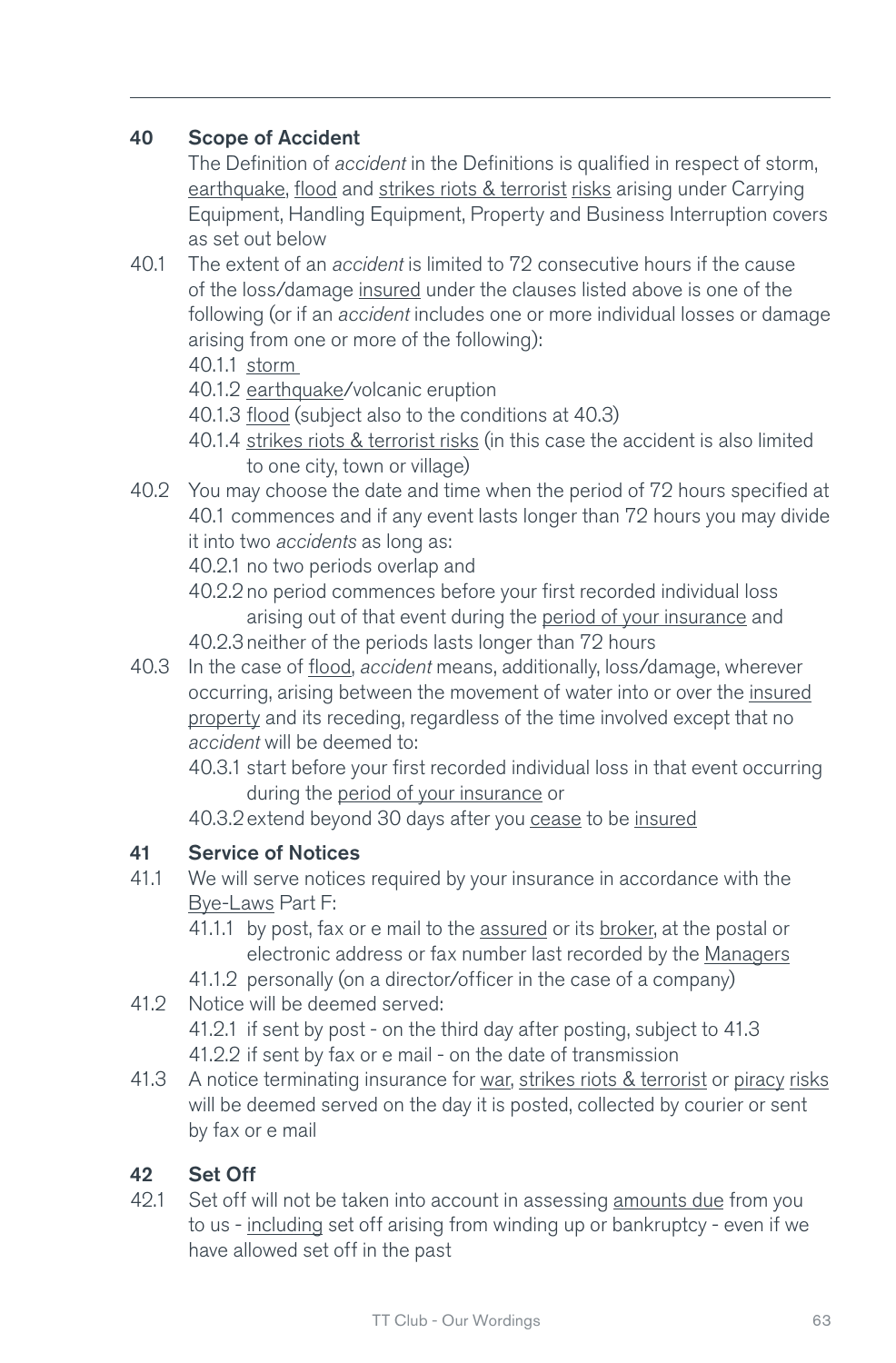42.2 We may set off any amounts due from you to us against amounts due from us to you - without prejudice to any other clause or paragraph in your insurance

#### 43 Surveys

- 43.1 The Managers may require a survey of your premises, operations, equipment or insured ships at any reasonable time, whether before or after your insurance has commenced.
- 43.2 We may, with at least 30 days notice, cease to insure you if: 43.2.1 you fail to comply with this requirement or 43.2.2 the results of the survey are, in the discretion of the Managers, unsatisfactory or
	- 43.2.3 you fail to comply with the Managers' recommendations following a survey within a reasonable time

#### 44 Terms

 A term in your certificate which varies your policy will be subject to all other terms in your policy, except to the extent that it specifically varies them

#### 45 Terrorism

 If any term in your policy is inconsistent with compulsory terrorism insurance legislation, the compulsory legislation will prevail to the extent of this inconsistency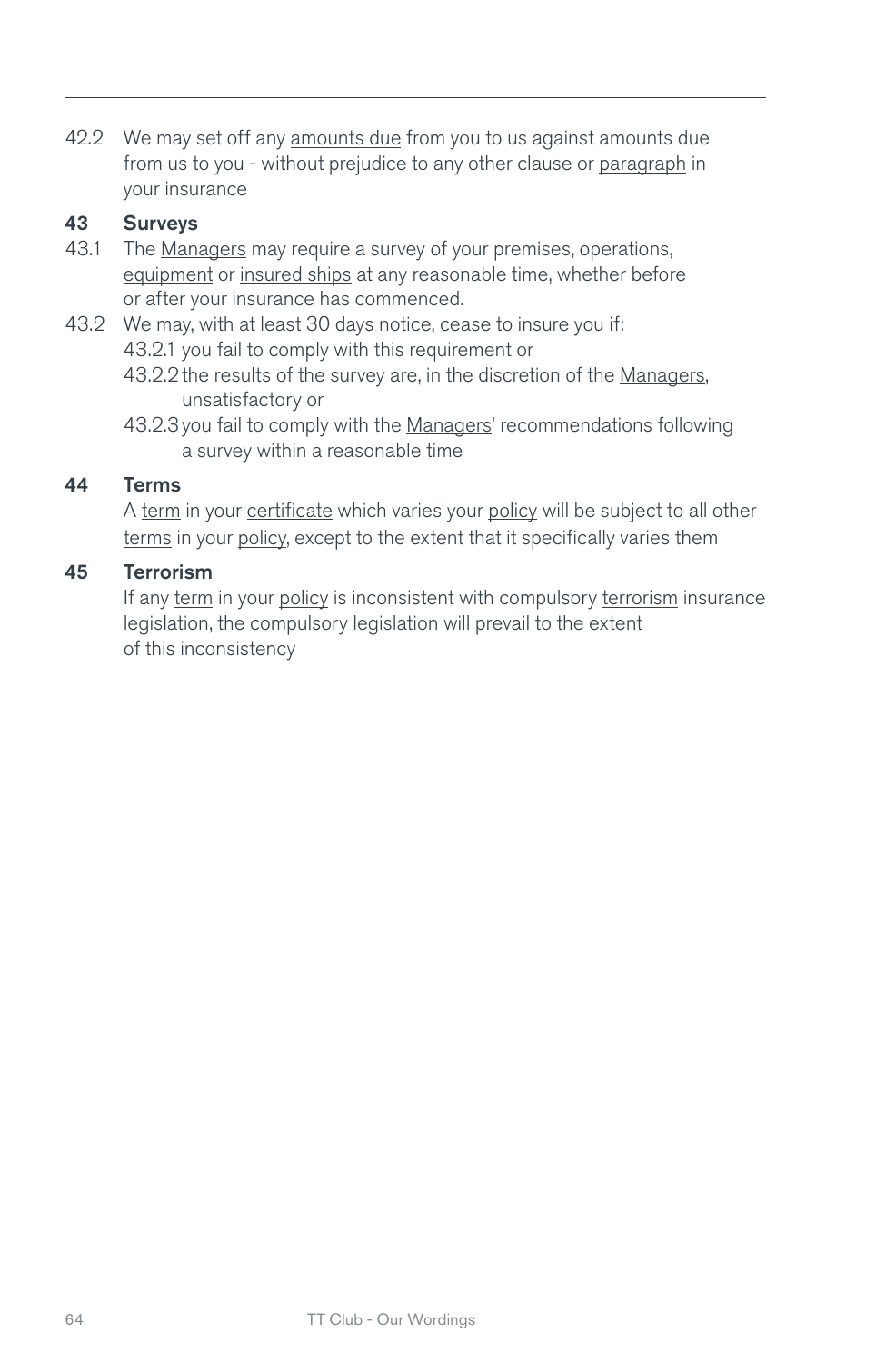## G3 Claims

#### *G3 applies to your entire policy - unless otherwise stated*

#### 1 Notification

- 1.1 You will notify the Managers as at 1.2, and as directed in your certificate, of any accident likely to lead to a claim under your insurance and any claim made against you for which you are (or may be) insured
- 1.2 Notification as at 1.1 will be immediate, and in any case by the earliest of the following:
	- 1.2.1 in time for appropriate investigation, defence or mitigation for example: by survey
	- 1.2.2 before terms are agreed for your next account year
	- 1.2.3 three months after the accident or claim as at 1.1

#### 2 Obligation of Member

In the event of an accident or claim as specified at 1 above you will:

- 2.1 use all reasonable endeavours to avoid/minimise the risk
- 2.2 give prompt notice to a third party who may be responsible
- 2.3 use all reasonable endeavours to obtain maximum recovery from a third party as at 2.2 and avoid time bars. You will fail to comply with this paragraph (2.3) if you fail to take measures because of the possibility of a counterclaim by the third party against you arising from the same accident. if we are prejudiced by this
- 2.4 cooperate with the Managers:
	- 2.4.1 in the exercise of the powers specified at 7 below
	- 2.4.2 by promptly providing information/documentation and facilitating surveys
	- 2.4.3 by complying with the Managers' request to establish whether a claim arises from terrorism
- 2.5 not admit liability or settle a claim without the Managers' prior agreement

#### 3 Presentation of Claims

Claims for reimbursement from us will be presented within one year from:

- 3.1 Claims for physical loss or damage of an insured asset: Date of loss
- 3.2 Other claims, eg: liability or repair of an insured asset: Date of payment

#### 4 Proof of Loss

 If you make a claim, you will if the Managers require, provide signed and sworn proof of your payment or loss and submit to examination on oath

#### 5 Directors Discretion

The Directors may in their discretion reduce or reject your claim if you fail to comply with 1-4 above - and in that event you will return to us sums already reimbursed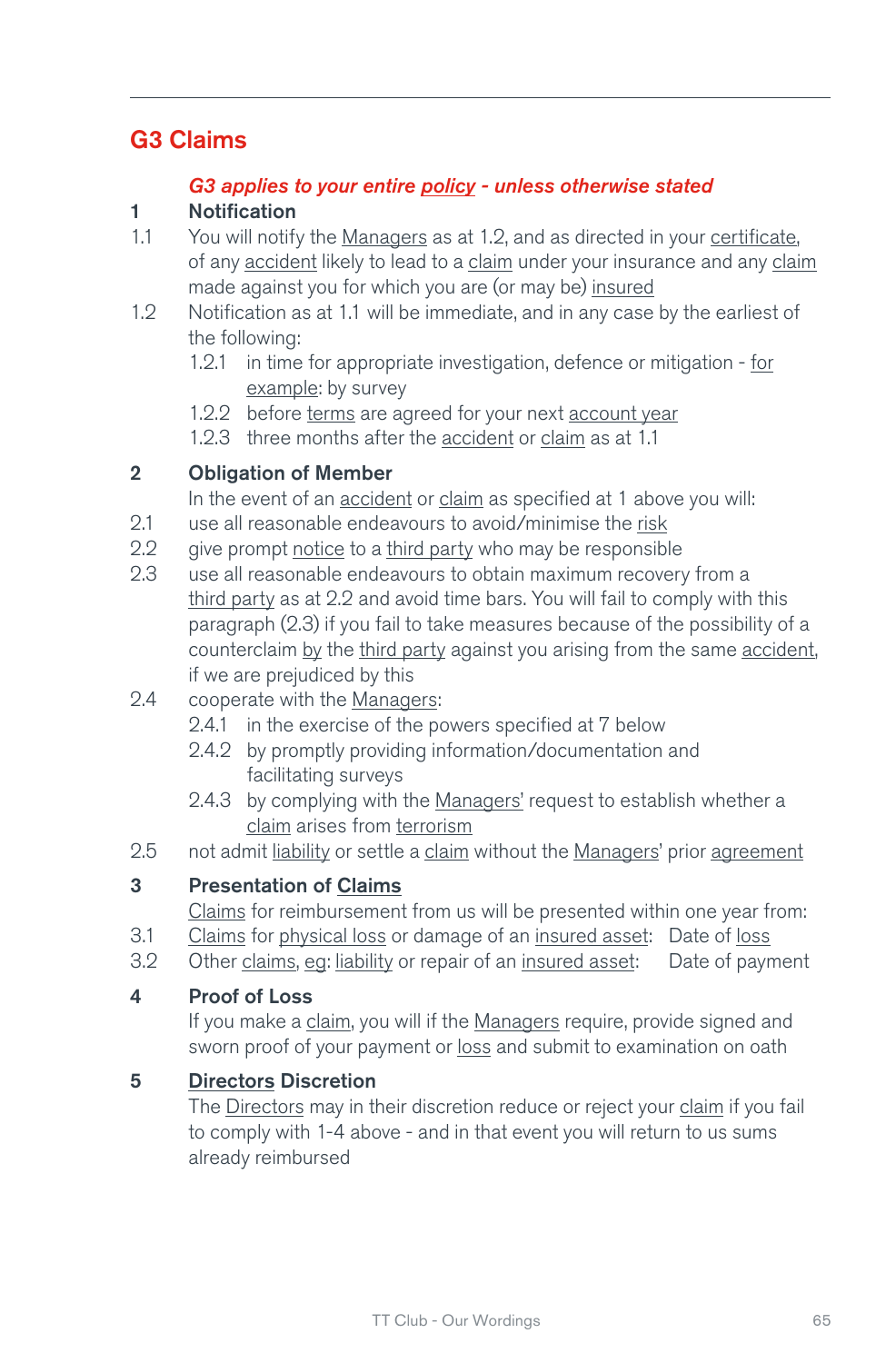## 6 Distribution of Third Party Recoveries<br>6.1 amounts recovered from third parties in re

- amounts recovered from third parties in respect of a claim will be credited to us to the full extent of the amounts which we have paid out, including costs of making the recovery
- 6.2 any balance will be credited to you to the extent of amounts which you have incurred (for example: deductibles)
- 6.3 any excess will be distributed equitably between you and us taking into account amounts paid/incurred and the relevant dates

## **71 Powers of the <u>Managers</u>**<br>71 The Managers may in respe

- The Managers may, in respect of any claim or proceedings relating to a risk for which you are or may be insured:
	- 7.1.1 direct the conduct of the claim/proceedings
	- 7.1.2 settle, compromise or dispose of the claim/proceedings in their discretion
	- 7.1.3 at any time appoint and discontinue the appointment of lawyers, surveyors and others on your behalf, in connection with the claim/proceedings
- 7.2 The Managers may require from persons appointed as at 7.1.3 relevant advice, documents and information in their control:
	- 7.2.1 at any time whether or not the appointment has been discontinued
	- 7.2.2 as if the persons were appointed to act and at all times had acted on our behalf
	- 7.2.3 notwithstanding legal or other privilege

#### 8 Death, Injury & Illness

 1-7 above apply also to claims for death, injury or illness for which we would or might have insured you, except for a deductible

## G4 Reinsurance

#### 1 Structure

- 1.1 The *reinsured insurer* insures the *primary assured,* under a *primary insurance* policy
- 1.2 We reinsure the *reinsured insurer*

#### 2 Certificate of Reinsurance

We issue a certificate of reinsurance to the *reinsured insurer* 

- 2.1 The certificate of reinsurance will specify the percentage which we reinsure and the terms of reinsurance
- 2.2 The certificate of reinsurance may also confer membership of the Association on the *reinsured insurer*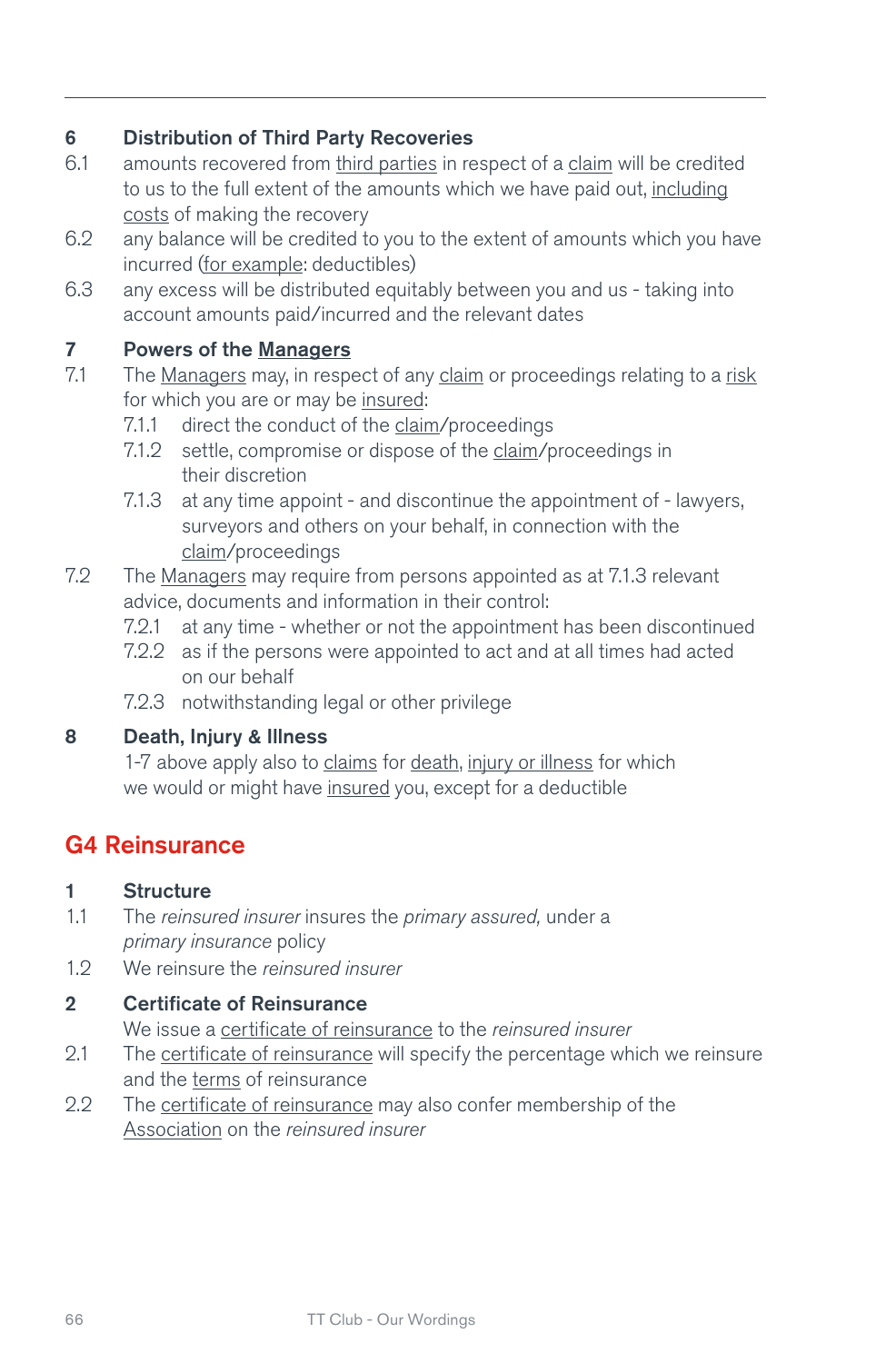#### 3 Premium

- 3.1 The *reinsured insurer* pays a mutual premium as set out in the certificate of reinsurance
- 3.2 The *reinsured insurer* will receive return of premium or pay additional premium at the same percentage as the percentage which we usually pay to our assureds - taking into account any overrider, commission, brokerage and other fees and adjusted proportionately in respect of:
	- 3.2.1 the period covered by the certificate of reinsurance
	- 3.2.2 the percentage of the liability of the *reinsured insurer* which we reinsure
- 3.3 G2:33 does not apply to the *primary insurance* policy

#### 4 More than One Reinsured Insurer

If there is more than one *reinsured insurer* under the certificate of reinsurance the *reinsured insurers* will be liable to us jointly, not severally, for any amounts due under the certificate of reinsurance

#### 5 Underwriting & Claims Control

- 5.1 It is a condition precedent that the *reinsured insurer* will:
	- 5.1.1not exercise any of its powers, duties and discretions without the Managers' prior approval
		- 5.1.2 comply with G3:1-3
- 5.2 We will control handling of claims likely to affect the reinsurance

#### 6 Definitions

The following words will be interpreted as stated below

6.1 For the purpose of construing the primary insurance:

| а. | we/us           | the Reinsured Insurer                               |
|----|-----------------|-----------------------------------------------------|
| b. | you/the assured | the Primary Assured                                 |
| C. | the Managers    | the Managers for the time being of the              |
|    |                 | Reinsured Insurer                                   |
| d. |                 | Certificate of Insurance Certificate of Reinsurance |
|    |                 |                                                     |

- 6.2 For the purpose of construing the reinsurance: a. *we/us the Reinsurer*
	- b. *you/the assured the Reinsured Insurer* c. *the Managers as in the Definitions* d. *Certificate of Insurance Certificate of Reinsurance*  e. *Insurance Reinsurance* f. *Policy Reinsurance Policy*

#### 7 Primary Insurance

 The term *primary* is used in this clause solely to distinguish the insurance of the *primary assured* by the *reinsured insurer* and does not mean that the insurance is primary to any other insurance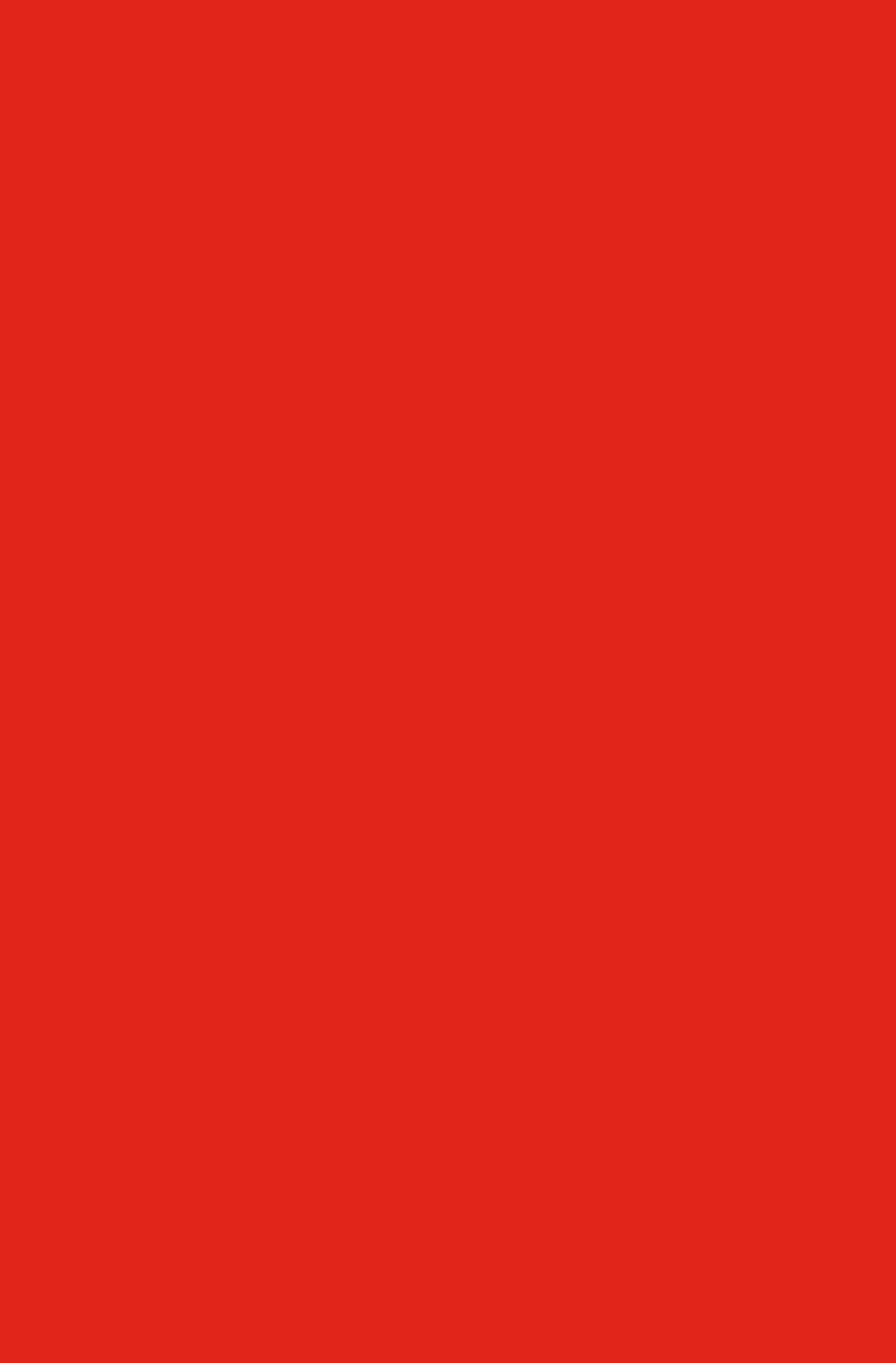## Additional Interests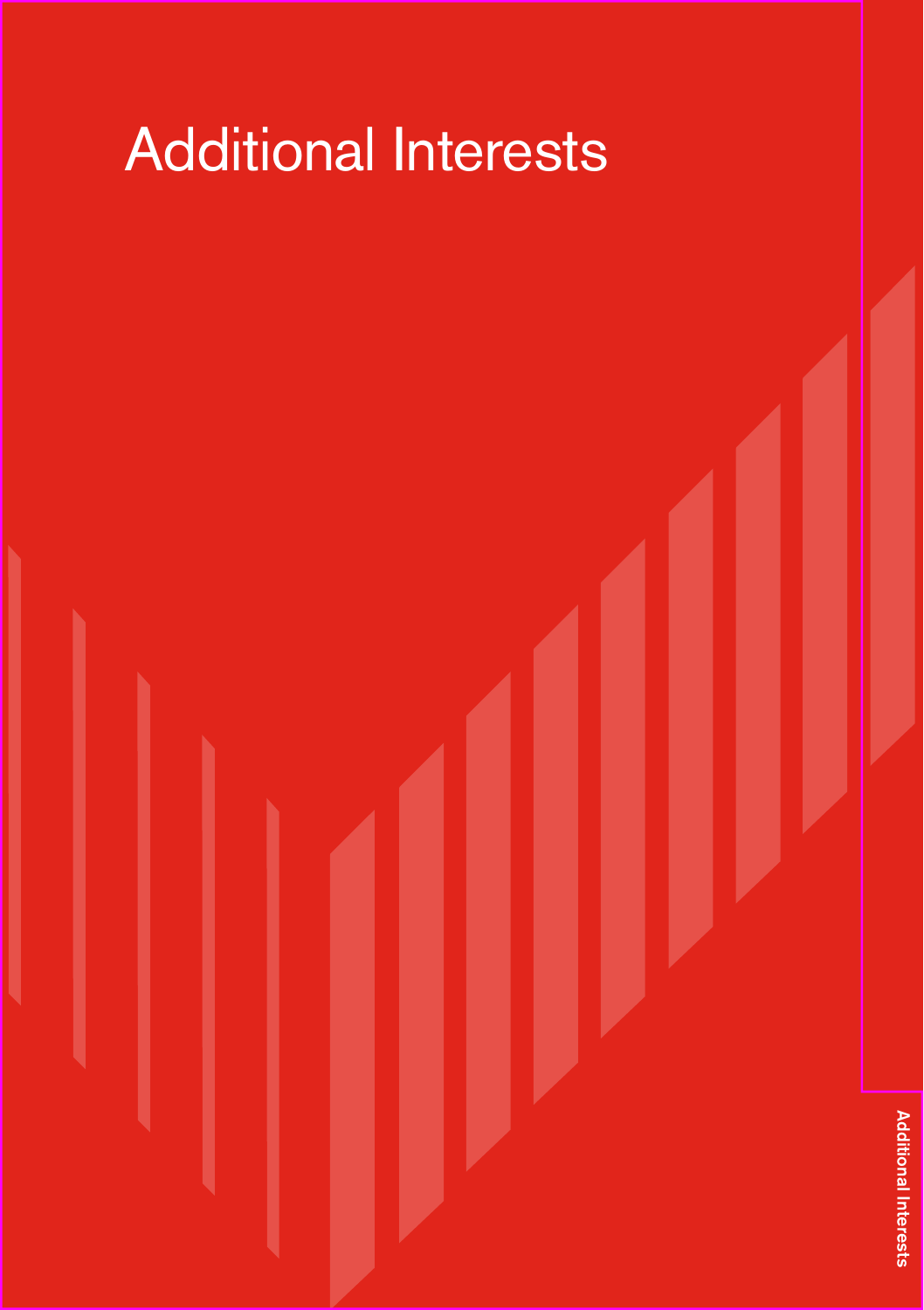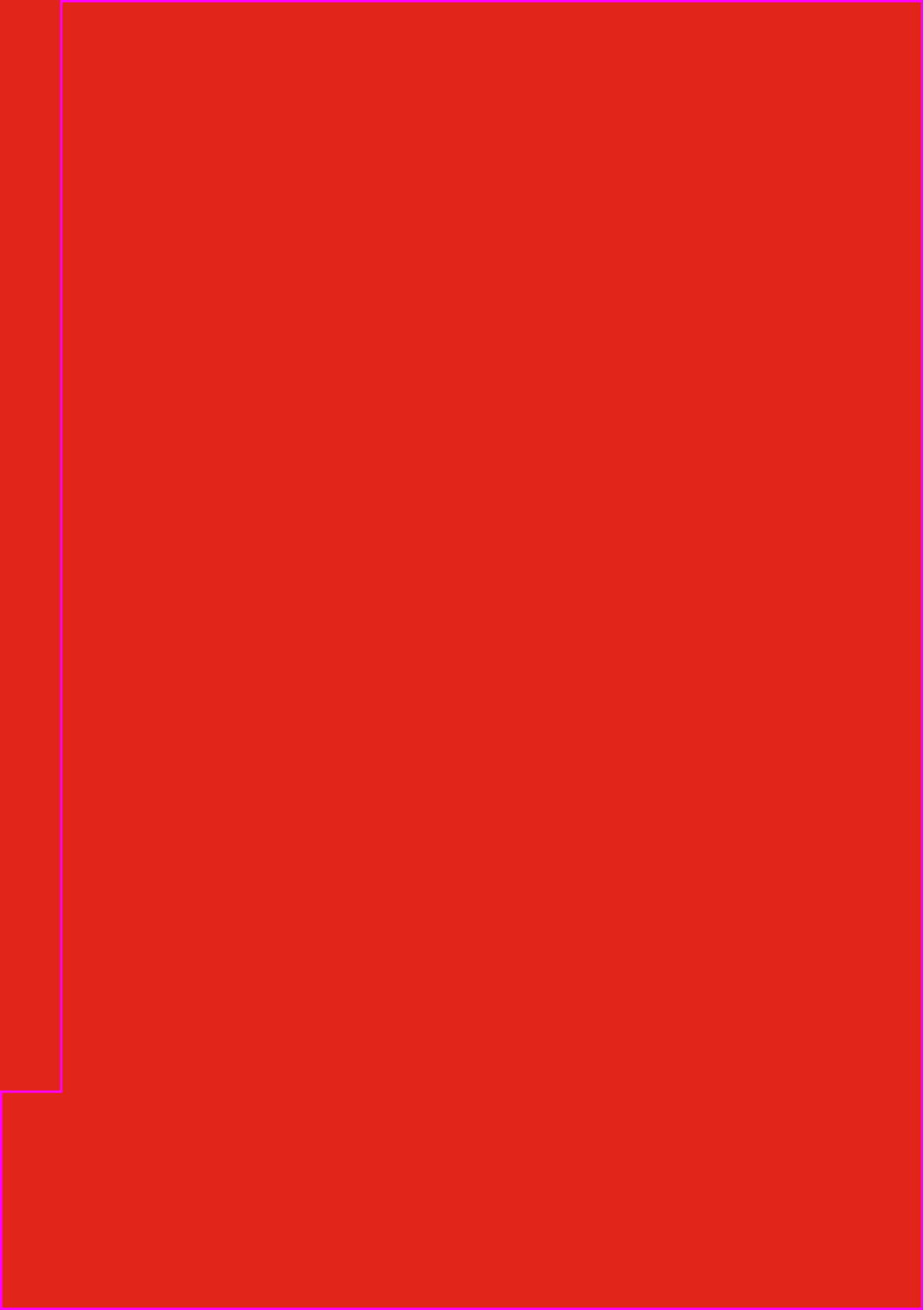# J1 Loss Payee

## 1 The Schedule identifies

 Loss payees in respect of specified equipment, property or ships supplied or financed for use in the assured's insured services and the agreements under which the equipment, property or ships are supplied or financed

## **Qualifications**

## 2 Payment

 We will pay claims for physical loss or damage of an item specified at 1 above:

- 2.1 to the order of the assured unless and until we receive valid notice from the loss payee that the assured is in default under the agreement specified at 1 above
- 2.2 to the order of the loss payee on receipt of a notice as at 2.1

## 3 General Qualifications

- 3.1 We are not bound to pay as specified at 2.2:
	- 3.1.1 until the expiration of the next two business days after receipt of the notice
	- 3.1.2 if the Managers are not satisfied that the notice specified at 2.2 is valid
- 3.2 The assured/loss payee will clearly identify the equipment, property or ship involved which is the subject of the loss payee clause.
- 3.3 If the claim results from an accident which also gives rise to another claim, any deductible or limit of liability will be apportioned pro rata

## 4 Cesser

A loss payee will cease to be a loss payee:

- 4.1 as specified in the Schedule
- 4.2 on expiry/termination of an agreement specified in the Schedule
- 4.3 on cancellation/cessation of the assured's insurance

## 5 Notice to Loss Payee

- 5.1 We will not agree to a request by the assured for cesser or reduction of insurance of an item without giving 15 days notice to the loss payee - *except:*
	- 5.1.1 as specified at G2:34.3 or
	- 5.1.2 due to war, strikes riots & terrorist and piracy risks
- 5.2 If we give the assured notice of cancellation of insurance for non payment of amounts due, we will not cancel without giving 15 days notice to the loss payee
- 5.3 We will serve notice to the loss payee:
	- 5.3.1 by post, fax or e mail to the loss payee or its broker, at the address or fax number last recorded by the Managers
	- 5.3.2 personally (on a director/officer in the case of a company)
- 5.4 We will deem notice served:
	- 5.4.1 if sent by post on the third day after posting
	- 5.4.2 if sent by fax or e mail on the date of transmission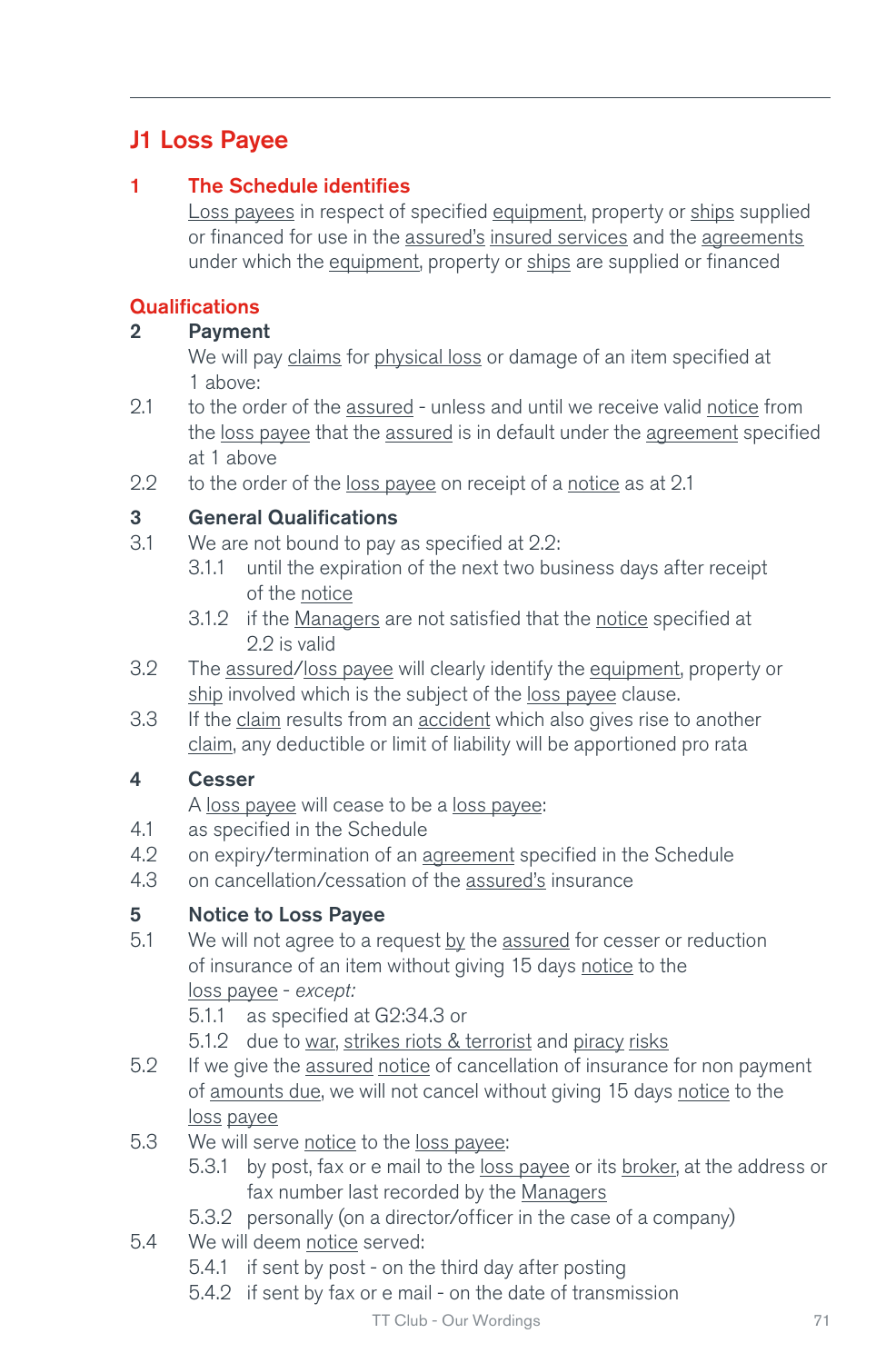# J2 Loss Payee Joint Assured

## 1 The Schedule identifies

 Loss payees in respect of equipment, property or ships supplied or financed for use in the assured's insured services and the agreements under which the equipment, property or ships are supplied or financed

## 2 We insure a Joint Assured:

 in respect of its interest specified at 1 above and to the extent that we insure the assured (subject to 4 below) for:

- 2.1 liabilities arising from condition/use of an item specified at 1 above 2.2 physical loss and damage of an item specified at 1 above
- 2.2 physical loss and damage of an item specified at 1 above
- 2.3 general average/salvage contributions in relation to an item specified at 1 above

## **Qualifications**

## 3 Terms of Joint Assurance

- 3.1 A joint assured under this clause:
	- 3.1.1 will be subject to G2:32 (material information)
	- 3.1.2 is deemed to have appointed the assured (or applicant for insurance) as its agent for the purposes of this insurance, with whom we may deal exclusively
- 3.2 Insurance of a joint assured under this clause is subject to all the terms of the assured's insurance - as well as to terms relating to the joint assurance

## 4 Joint Assured's own Interest

We do not insure a joint assured under this clause for liabilities arising solely from the joint assured's own interest in the equipment, property or ships specified at 1 above

## 5 Payment

 We will pay claims for physical loss and damage of an item specified at 1 above:

- 5.1 to the order of the assured unless and until we receive valid notice from the joint assured that the assured is in default under the agreement specified at 1 above
- 5.2 to the order of a joint assured as loss payee specified at 1 above on receipt of notice as at 5.1

## 6 Relationship of *Insureds*\*

- 6.1 If the assured's insurance ceases or is cancelled we will cease or cancel the insurance of all *insureds\** at the same time
- 6.2 We do not insure any *insured\** for its liability to any other *insured\**
- 6.3 *Insureds\** are jointly and severally liable for amounts due to us
- 6.4 Receipt by one *insured\** of a sum from us relieves us of liability to all insureds\*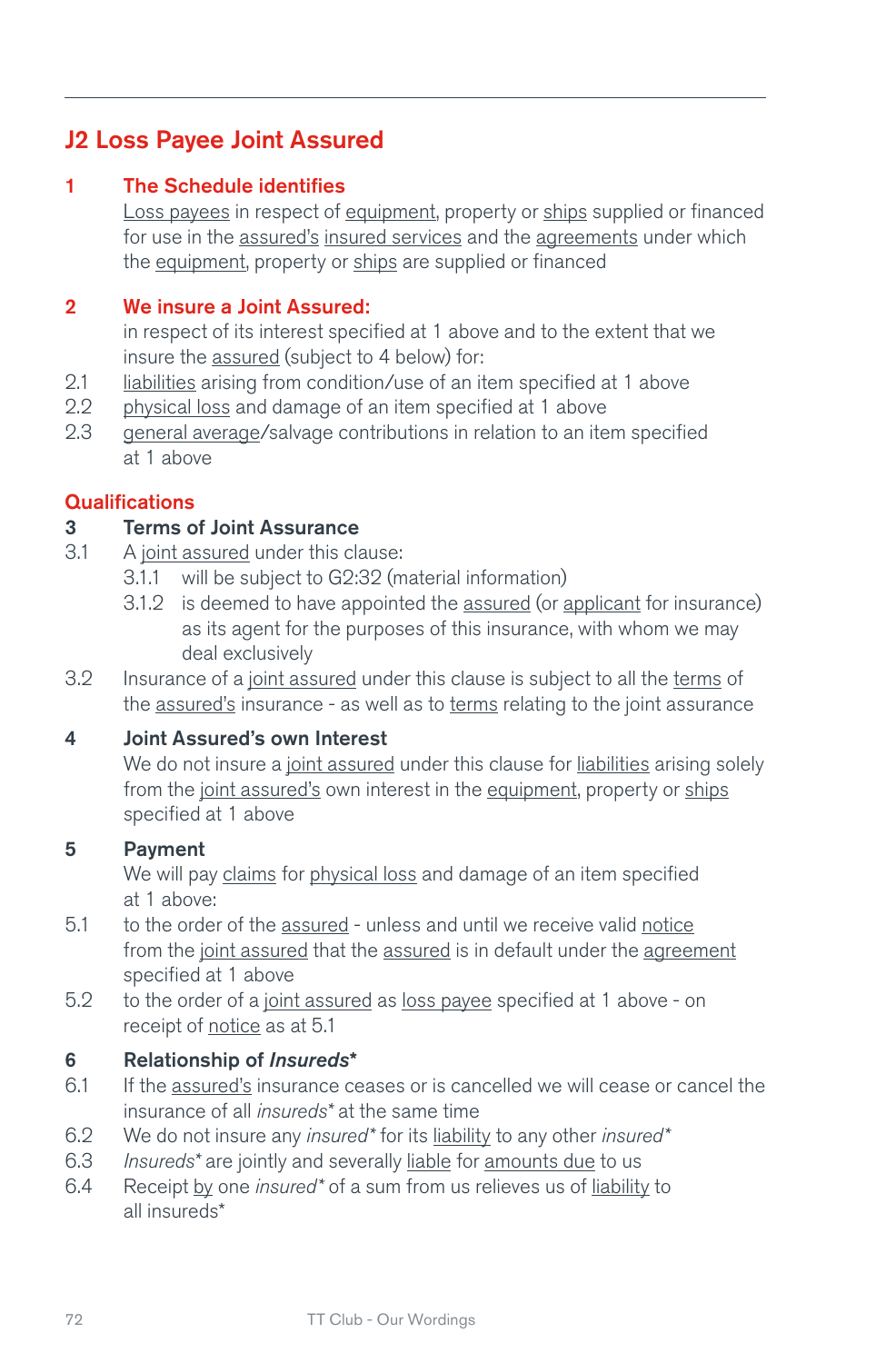- 6.5 Breach of the terms of this policy by one *insured\** disentitling it to recovery from us disentitles all other *insureds\** to any recovery under the policy if:
	- 6.5.1 the breach is causative of the loss or
	- 6.5.2 the Directors exercise their discretion under G3:5 as a result of the breach
- 6.6 We deem a customer of one *insured\** to be a customer of all *insureds\**
- 6.7 We will deem communication between us (or our representative) and an *insured\** to be within the knowledge of all *insureds\**
- 6.8 We deem service of notice on the assured (or its broker) to be service on all *insureds\**

\*We define insured for the purposes of this paragraph 6 only as the assured and all joint assureds under the same policy

## 7 General Qualifications

- 7.1 We are not bound to pay as specified at 5.2:
	- 7.1.1 until the expiration of the next two business days after receipt of the notice
	- 7.1.2 if the Managers are not satisfied that the notice specified at 5.2 is valid
- 7.2 The assured/joint assured will clearly identify the equipment, property or ship which is the subject of the loss payee clause.
- 7.3 If the claim results from an accident which also gives rise to another claim, any deductible or limit of liability will be apportioned pro rata

## 8 Cesser

Insurance of a joint assured will cease:

- 8.1 as specified in the Schedule (in respect of the equipment, property or ship or of the joint assured)
- 8.2 on expiry/termination of an agreement specified in the Schedule
- 8.3 on cancellation/cessation of the assured's insurance

## 9 Notice to Joint Assured

- 9.1 We will not agree to a request by the assured for cesser or reduction of insurance of an item without giving 15 days notice to the joint assured *except:*
	- 9.1.1 as specified at G2:34.3 or
	- 9.1.2 due to war, strikes riots & terrorist and piracy risks
- 9.2 If we give the assured notice of cancellation of insurance for non payment of amounts due, we will not cancel without giving 15 days notice to the joint assured
- 9.3 We will serve notice to the joint assured:
	- 9.3.1 by post, fax or e mail to the joint assured or its broker, at the address or fax number last recorded by the Managers
	- 9.3.2 personally (on a director/officer in the case of a company)
- 9.4 We will deem notice served:
	- 9.4.1 if sent by post on the third day after posting
	- 9.4.2 if sent by fax or e mail on the date of transmission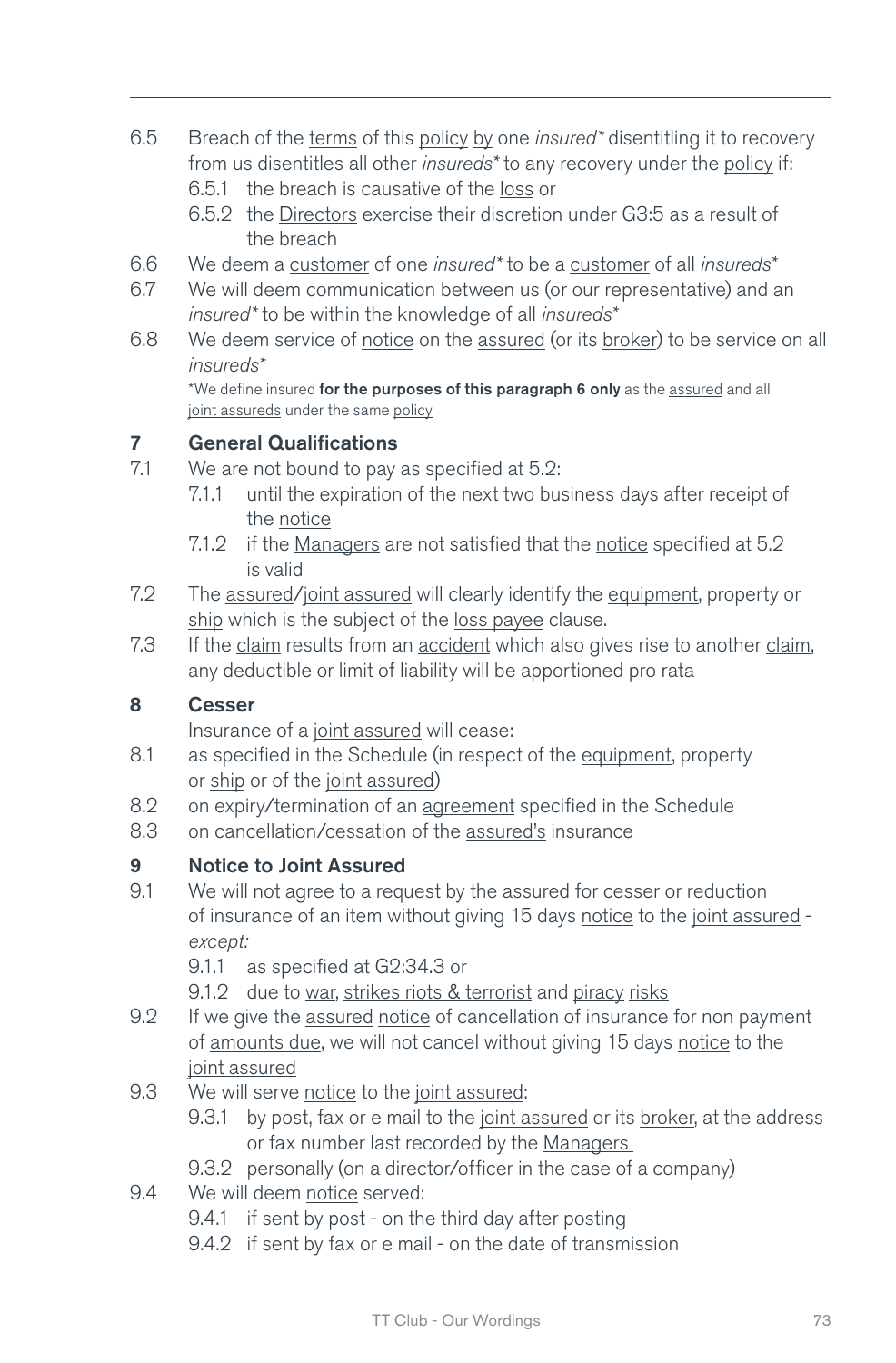# J3 Contractor Joint Assured

## 1 The Schedule identifies

 Joint assureds in respect of specified agreements under which they provide services

## 2 We insure a Joint Assured for:

Liabilities incurred in performing services specified at 1 above arising from the fault or negligence of the assured or of an operational joint assured and to the extent that we insure the assured or operational joint assured in respect of such liability

## **Qualifications**

## 3 Terms of Joint Assurance

- 3.1 A joint assured under this clause:
	- 3.1.1 will be subject to G2:32 (material information)
	- 3.1.2 is deemed to have appointed the assured (or applicant for insurance) as its agent for the purposes of this insurance, with whom we may deal exclusively
- 3.2 Insurance of a joint assured under this clause is subject to all the terms of the assured's insurance - as well as to terms relating to the joint assurance

## 4 Joint Assured's Own Negligence

We do not insure a joint assured under this clause for liabilities arising from the joint assured's own fault or negligence, or that of its servants, employees, subcontractors - or agents (except as defined at 3.1.2 above)

## 5 Relationship of *Insureds*\*

- 5.1 If the assured's insurance ceases or is cancelled we will cease or cancel the insurance of all *insureds\** at the same time
- 5.2 *Insureds\** are jointly and severally liable for amounts due to us
- 5.3 Receipt by one *insured\** of a sum from us relieves us of liability to all *insureds\**
- 5.4 Breach of the terms of this policy by one *insured\** disentitling it to recovery from us disentitles all other *insureds\** to any recovery under the policy if:
	- 5.4.1 the breach is causative of the loss or
	- 5.4.2 the Directors exercise their discretion under G3:5 as a result of the breach
- 5.5 We deem a customer of one *insured\** to be a customer of all *insureds\**
- 5.6 We will deem communication between us (or our representative) and an *insured\** to be within the knowledge of all *insureds\**
- 5.7 We deem service of notice on the assured (or its broker) to be service on all *insureds\**
- 5.8 In the event of a claim by one *insured\** against another *insured\** we will deem the claimant to be a third party. The definition of *third party* in the Definitions is modified to this extent

\*We define insured for the purposes of this paragraph 5 only as the assured and all joint assureds under the same policy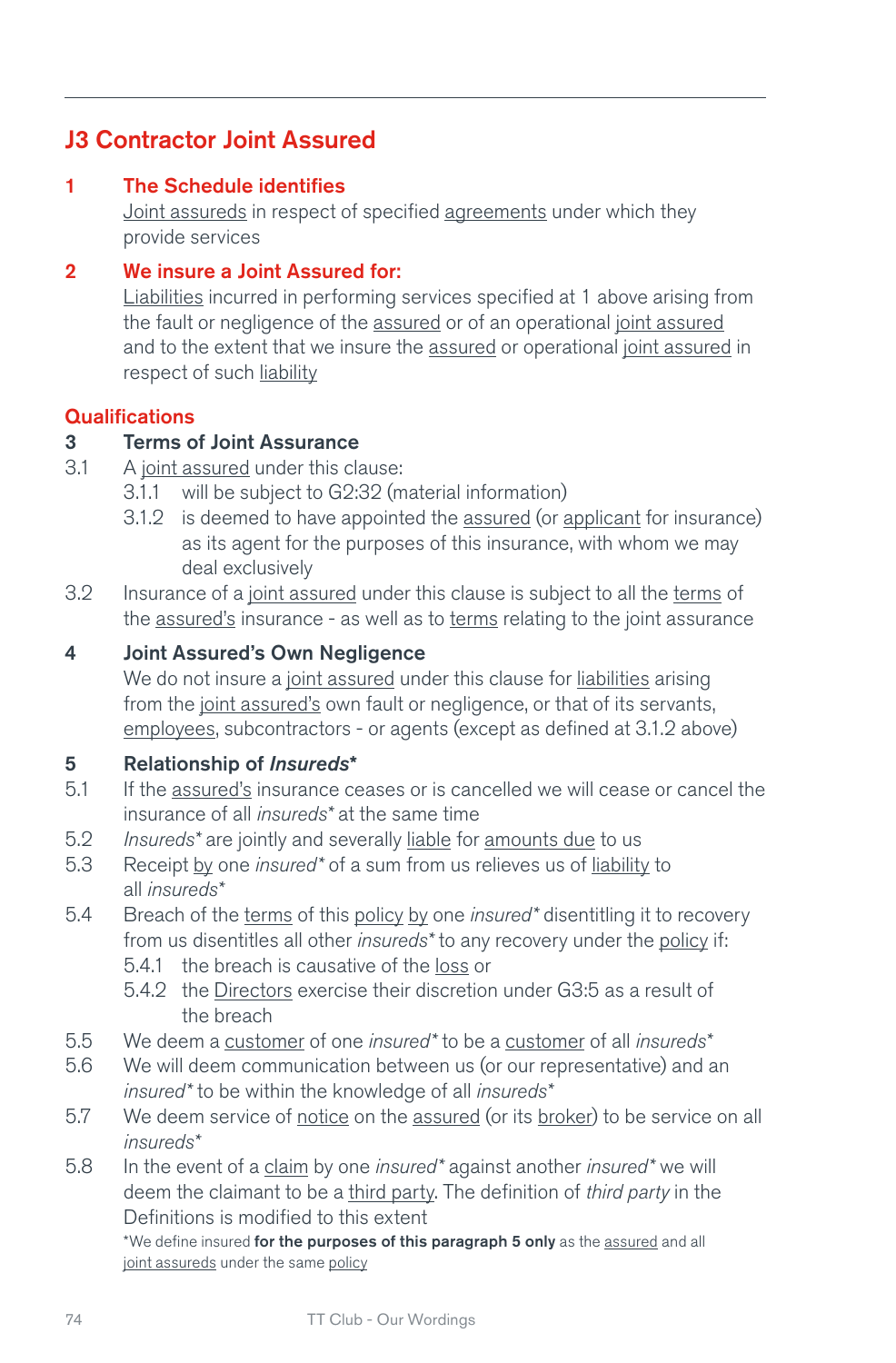## 6 Cesser

Insurance of a joint assured will cease:

- 6.1 as specified in the Schedule
- 6.2 on cessation of the  $\frac{assured}{s}$  relevant insured services 6.3 on cancellation/cessation of the assured's insurance
- 6.3 on cancellation/cessation of the assured's insurance

# J4 Supplier Joint Assured

## 1 The Schedule identifies

 Joint assureds in respect of specified equipment, land or premises, which the joint assured supplies for use in the assured's insured services, and the agreements under which the equipment, land or premises is supplied

## 2 We insure a Joint Assured for:

Liabilities arising from the condition or use of equipment, land or premises specified at 1 above - to the extent that we insure the assured or an operational joint assured in respect of such liability

## **Qualifications**

## 3 Terms of Joint Assurance

- 3.1 A joint assured under this clause:
	- 3.1.1 is subject to G2:32 (material information)
	- 3.1.2 is deemed to have appointed the assured (or applicant for insurance) as its agent for the purposes of this insurance, with whom we may deal exclusively
- 3.2 Insurance of a joint assured under this clause is subject to all the terms of the assured's insurance - as well as to terms relating to the joint assurance

## 4 Exclusions

 We do not insure a joint assured under this clause for liabilities arising from the joint assured's:

- 4.1 own fault or negligence, or that of its servants, employees, subcontractors or agents (except as defined at 3.1.2 above)
- 4.2 own interest in the equipment, land or premises specified at 1 above

## 5 Relationship of *Insureds*\*

- 5.1 If the assured's insurance ceases or is cancelled we will cease or cancel the insurance of all *insureds\** at the same time
- 5.2 *Insureds\** are jointly and severally liable for amounts due to us
- 5.3 Receipt by one *insured\** of a sum from us relieves us of liability to all *insureds\**
- 5.4 Breach of the terms of this policy by one *insured\** disentitling it to recovery from us disentitles all other *insureds\** to any recovery under the policy if:
	- 5.4.1 the breach is causative of the loss or
	- 5.4.2 the Directors exercise their discretion under G3:5 as a result of the breach
- 5.5 We deem a customer of one *insured\** to be a customer of all *insureds\**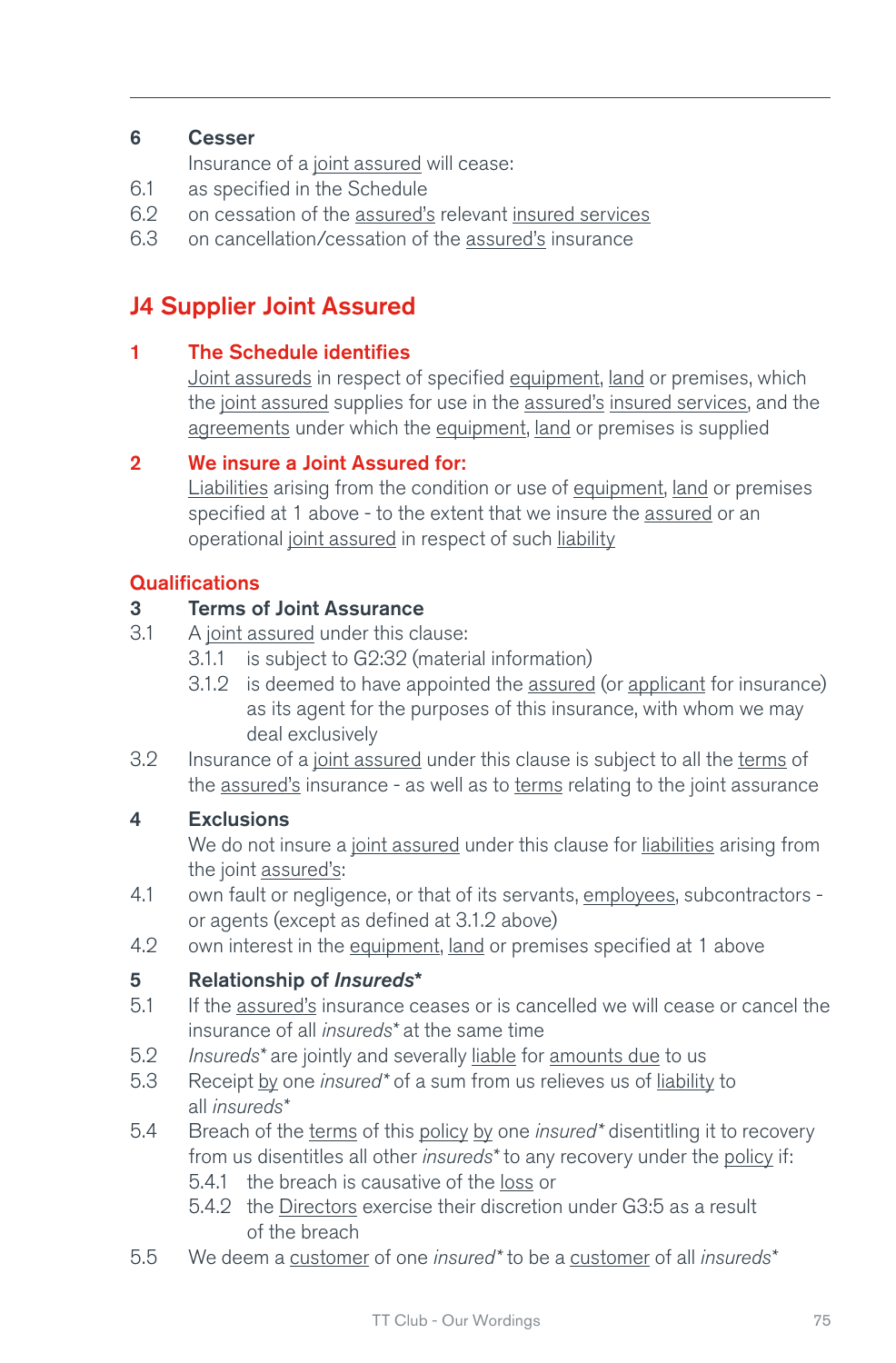- 5.6 We will deem communication between us (or our representative) and an *insured*<sup>\*</sup> to be within the knowledge of all *insureds*<sup>\*</sup>
- 5.7 We deem service of notice on the assured (or its broker) to be service on all *insureds\**
- 5.8 In the event of a claim by one *insured\** against another *insured\** we will deem the claimant to be a third party. The definition of *third party* in the Definitions is modified to this extent

\*We define insured for the purposes of this paragraph 5 only as the assured and all joint assureds under the same policy

## 6 Cesser

Insurance of a joint assured will cease:

- 6.1 as specified in the Schedule
- 6.2 on cessation of the assured's relevant insured services
- 6.3 on expiry/termination of an agreement specified in the Schedule
- 6.4 on cancellation/cessation of the assured's insurance

# J5 Customer Joint Assured

## 1 The Schedule identifies

Joint assureds in respect of specified agreements - under which the assured or operational joint assureds perform insured services for the joint assureds

## 2 We insure a Joint Assured for:

Liabilities arising from the performance by the assured or an operational joint assured of services specified at 1 above arising from fault or negligence of the assured or operational joint assured to the extent that we insure the assured or an operational joint assured

## **Qualifications**

## 3 Terms of Joint Assurance

- 3.1 A joint assured under this clause:
	- 3.1.1 is subject to G2:32 (material information)
	- 3.1.2 is deemed to have appointed the assured (or applicant for insurance) as its agent for the purposes of this insurance, with whom we may deal exclusively
- 3.2 Insurance of a joint assured under this clause is subject to all the terms of the assured's insurance - as well as to terms relating to the joint assurance

## 4 Joint Assured's Own Negligence

We do not insure a joint assured under this clause for liabilities arising from the joint assured's own fault or negligence, or that of its servants, employees, subcontractors - or agents (except as defined at 3.1.2 above)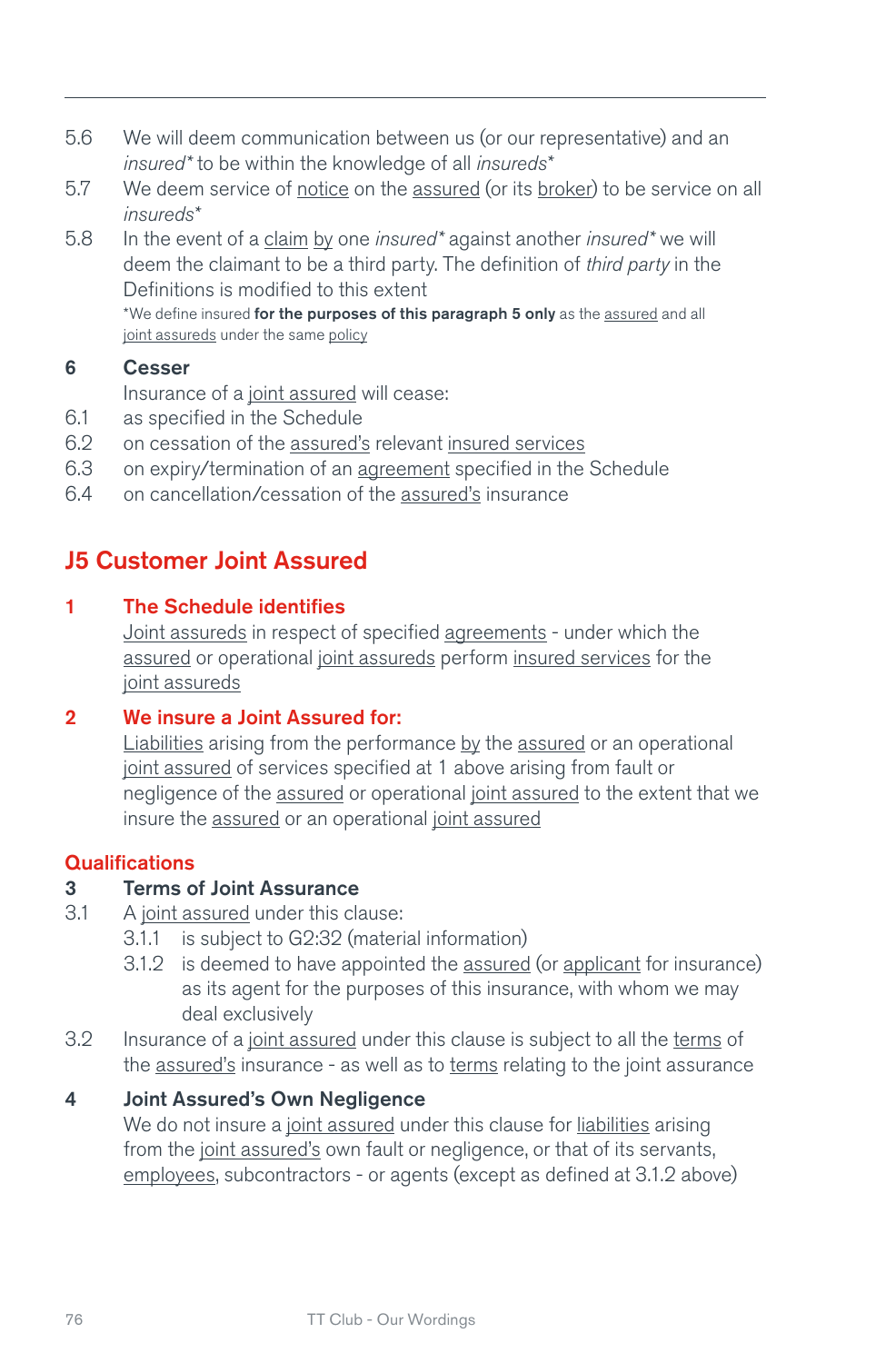## 5 Relationship of *Insureds*\*

- 5.1 If the assured's insurance ceases or is cancelled we will cease or cancel the insurance of all *insureds\** at the same time
- 5.2 *Insureds*<sup>\*</sup> are jointly and severally <u>liable</u> for <u>amounts due</u> to us<br>5.3 Receipt by one *insured*<sup>\*</sup> of a sum from us relieves us of liability
- 5.3 Receipt by one *insured\** of a sum from us relieves us of liability to all *insureds\**
- 5.4 Breach of the terms of this policy by one *insured\** disentitling it to recovery from us disentitles all other *insureds\** to any recovery under the policy if:
	- 5.4.1 the breach is causative of the loss or
	- 5.4.2 the Directors exercise their discretion under G3:5 as a result of the breach
- 5.5 We deem a customer of one *insured\** to be a customer of all *insureds\**
- 5.6 We will deem communication between us (or our representative) and an *insured\** to be within the knowledge of all *insureds\**
- 5.7 We deem service of notice on the assured (or its broker) to be service on all *insureds\**
- 5.8 In the event of a claim by one *insured\** against another *insured\** we will deem the claimant to be a third party. The definition of *third party* in the Definitions is modified to this extent

\*We define insured for the purposes of this paragraph 5 only as the assured and all joint assureds under the same policy

## 6 Cesser

- 6.1 as specified in the Schedule
- 6.2 on cessation of the assured's relevant insured services
- 6.3 on cancellation/cessation of the assured's insurance
- 6.4 on expiry/termination of an agreement specified in the Schedule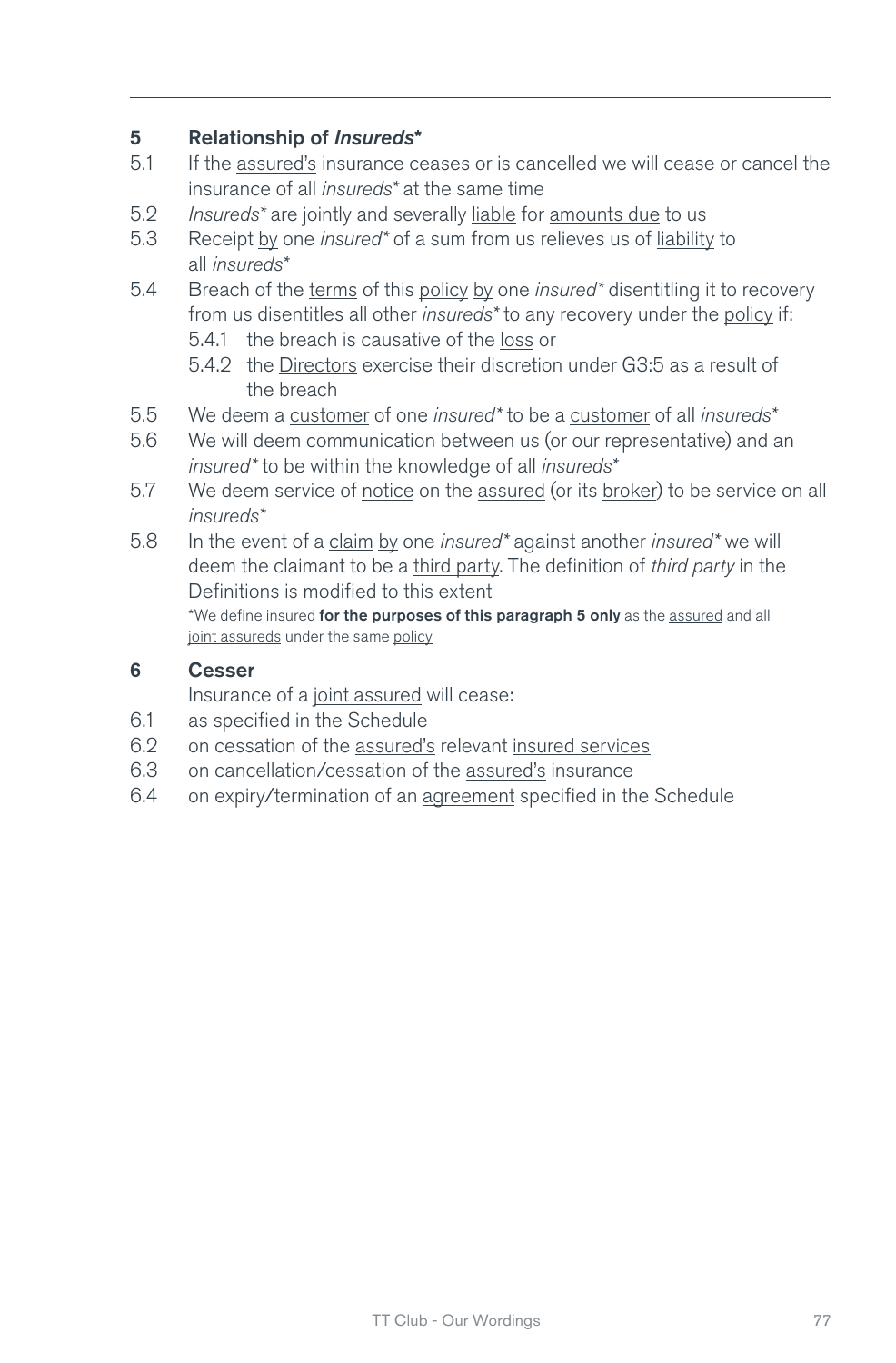# J6 Commercial Lessor Joint Assured

## 1 The Schedule identifies

Joint assureds in respect of specified equipment or property leased to the assured or an operational joint assured for use in the assured's insured services and the agreements under which the equipment or property is leased

## 2 We insure a Joint Assured:

 in respect of its interest specified at 1 above and to the extent that the assured is insured for:

- 2.1 liabilities arising from condition/use of an item specified at 1 above
- 2.2. physical loss and damage of an item specified at 1 above
- 2.3 general average/salvage contributions in relation to an item specified at 1 above

## **Qualifications**

## 3 Terms of Joint Assurance

- 3.1 A joint assured under this clause:
	- 3.1.1 is subject to G2:32 (material information)
	- 3.1.2 is deemed to have appointed the assured (or applicant for insurance) as its agent for the purposes of this insurance, with whom we may deal exclusively
- 3.2 Insurance of a joint assured under this clause is subject to all the terms of the assured's insurance - as well as to terms relating to the joint assurance

## 4 Exclusions

We do not insure a joint assured under this clause for:

- 4.1 risks, including costs of search, rescue and related transport, arising from winding up/bankruptcy or cesser of operations of the assured
- 4.2 liabilities arising from the joint assured's:
	- 4.2.1 own fault or negligence, or that of its servants, employees, subcontractors - or agents (except as defined at 3.1.2 above)
	- 4.2.2 own interest in the equipment or property specified at 1 above

## 5 Payment

 We will pay claims for physical loss and damage of an item specified at 1 above:

- 5.1 to the order of the assured unless and until we receive notice from a joint assured that the assured is in default under an agreement specified at 1 above
- 5.2 to the order of the joint assured on receipt of notice as at 5.1.

## 6 Relationship of *Insureds*\*

- 6.1 If the assured's insurance ceases or is cancelled we will cease or cancel the insurance of all *insureds\** at the same time
- 6.2 *Insureds\** are jointly and severally liable for amounts due to us
- 6.3 Receipt by one *insured\** of a sum from us relieves us of liability to all *insureds\**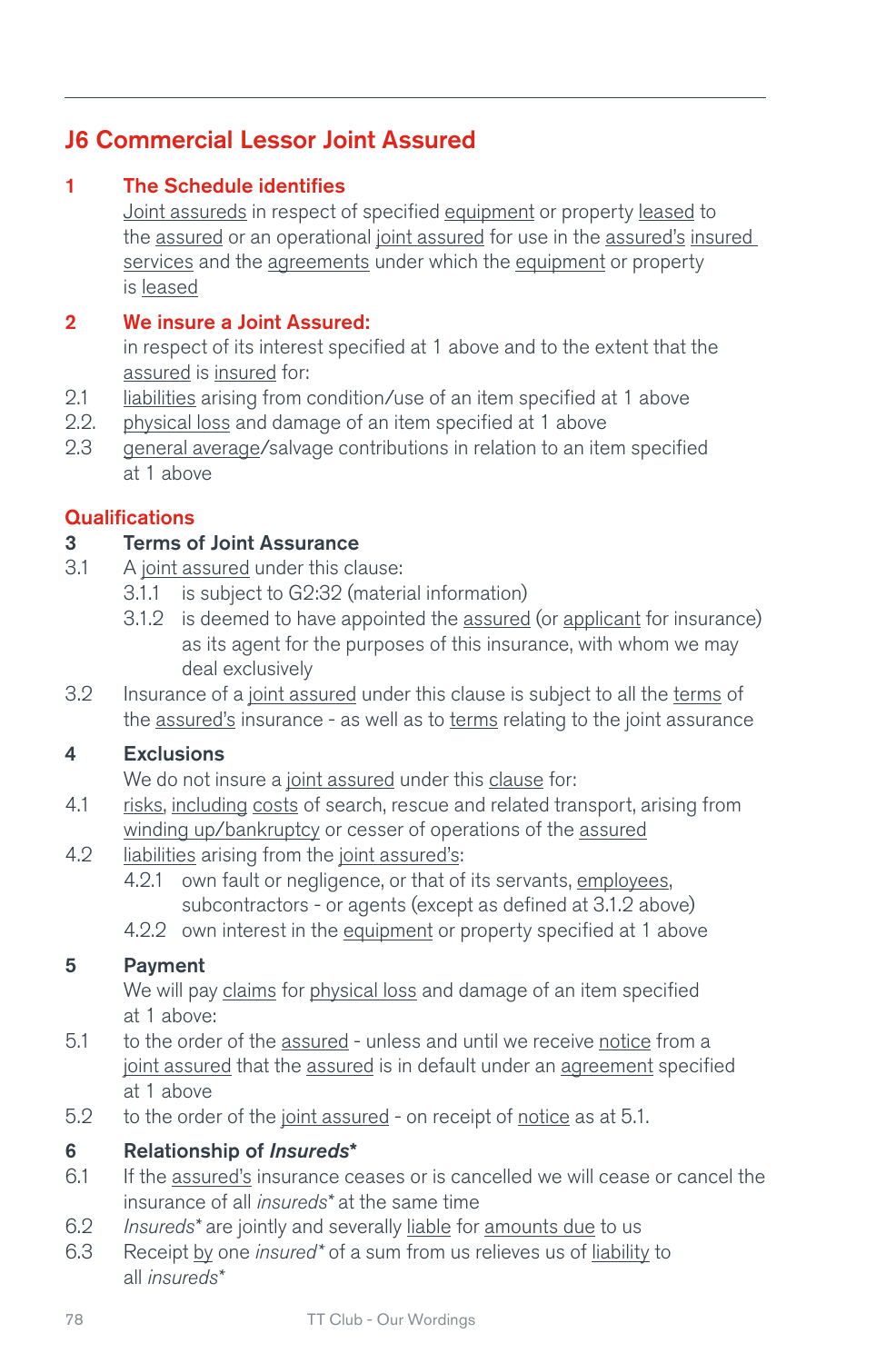- 6.4 We deem a customer of one *insured\** to be a customer of all *insureds\**
- We will deem communication between us (or our representative) and an *insured\** to be within the knowledge of all *insureds\**
- 6.6 We deem service of notice on the assured (or its broker) to be service on all *insureds\**
- 6.7 In the event of a claim by one *insured\** against another *insured\** we will deem the claimant to be a third party. The definition of claim by in the Definitions is modified to this extent

\*We define insured for the purposes of this paragraph 6 only as the assured and all joint assureds under the same policy

## 7 General Qualifications

- 7.1 We are not bound to pay as specified at 5.2:
	- 7.1.1 until the expiration of the next two business days after receipt of the notice
	- 7.1.2 if the Managers are not satisfied that the notice specified at 5.2 is valid
- 7.2 The assured/joint assured will clearly identify the equipment or property which is the subject of the joint assured clause.
- 7.3 If the claim results from an accident which also gives rise to another claim, any deductible or limit of liability will be apportioned pro rata

## 8 Cesser

Insurance of a joint assured will cease:

- 8.1 as specified in the Schedule (in respect of the equipment or property or of the joint assured)
- 8.2 on expiry/termination of an agreement specified in the Schedule
- 8.3 on cancellation/cessation of the assured's insurance

## 9 Notice to Joint Assured

- 9.1 We will not agree to a request by the assured for cesser or reduction of insurance of an item without giving 15 days notice to the joint assured - except:
	- 9.1.1 as specified at G2:34.3 or
	- 9.1.2 due to war, strikes riots & terrorist and piracy risks
- 9.2 If we give the assured notice of cancellation of insurance for non payment of amounts due, we will not cancel without giving 15 days notice to the joint assured
- 9.3 We will serve notice to the joint assured:
	- 9.3.1 by post, fax or e mail to the joint assured or its broker, at the address or fax number last recorded by the Managers
	- 9.3.2 personally (on a director/officer in the case of a company)
- 9.4 We will deem notice served:
	- 9.4.1 if sent by post on the third day after posting
	- 9.4.2 if sent by fax or e mail on the date of transmission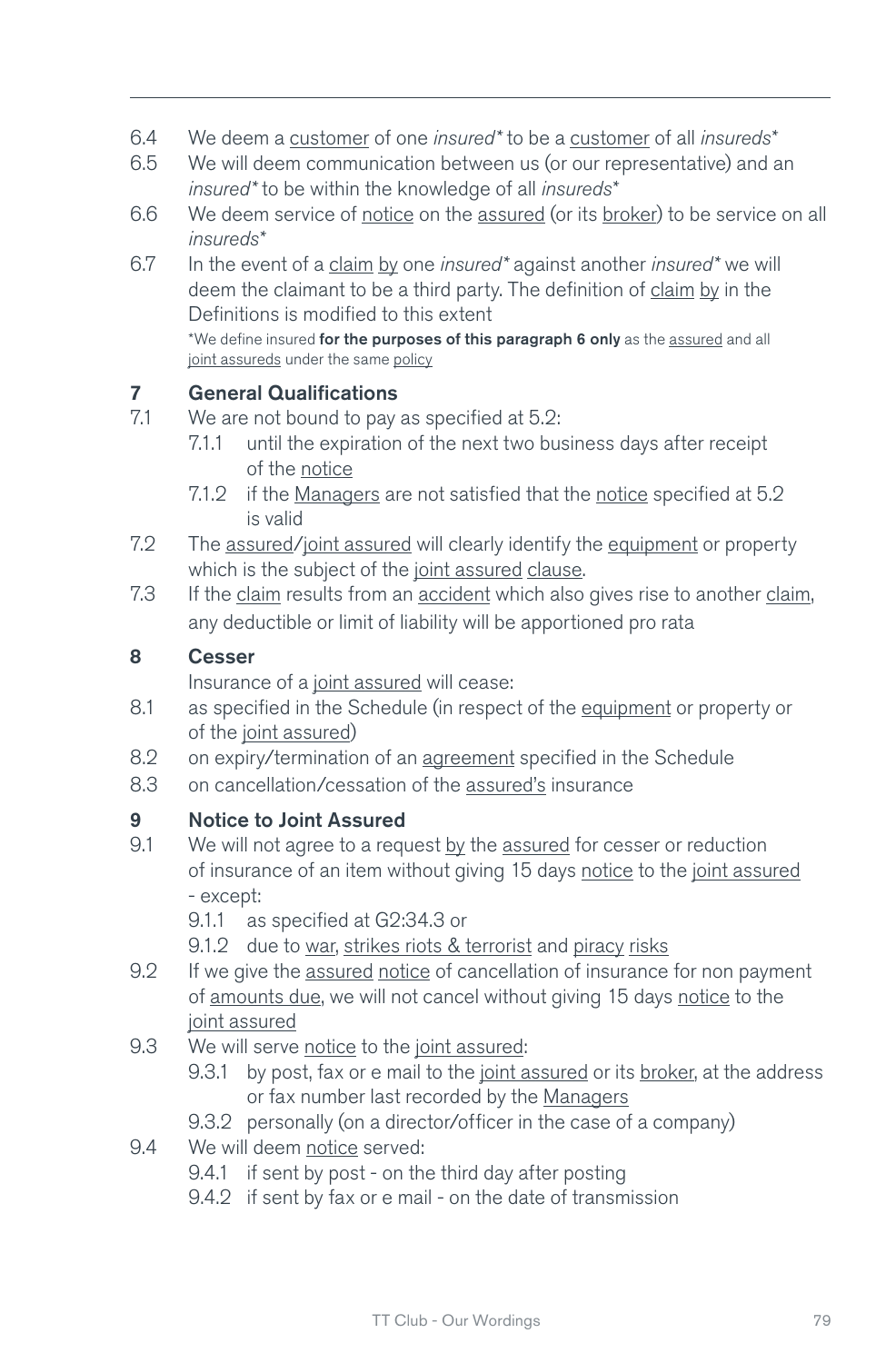# J7 Connected Interests

## 1 The Schedule identifies Connected Interests

## 2 We insure the Assured for:

Liability claims enforced against Connected Interests specified at 1 above arising from the assured's insured services to the extent that we insure the assured or an Operational Joint Assured

## **Qualifications**

## 3 Separate Insurance

 Connected interests will insure their own operations. Insurance under this clause (J7) excludes claims insurable under this separate insurance (or which would be insurable except for an exclusion, qualification, deductible or limit of liability)

## 4 Negligence

We do not insure connected interests under this clause for liabilities arising from the connected interest's own fault or negligence, or that of its servants, employees, agents or subcontractors

## 5 Cesser

Insurance under this clause will cease:

- 5.1 as specified in the Schedule
- 5.2 on cancellation/cessation of the assured's insurance
- 5.3 on the connected interest ceasing

# J8 Connected Interest Joint Assured

## 1 The Schedule identifies

Connected Interest joint assureds

## 2 We insure a Joint Assured for:

Liability claims enforced against the joint assured arising from the assured's insured services to the extent that we insure the assured or an Operational joint assured in respect of such liability

## **Qualifications**

## 3 Terms of Joint Assurance

- 3.1 A joint assured under this clause:
	- 3.1.1 will comply fully with G2:32 (material information)
	- 3.1.2 is deemed to have appointed the assured (or applicant for insurance) as its agent for the purposes of this insurance, with whom we may deal exclusively
- 3.2 Insurance of a joint assured under this clause is subject to all the terms of the assured's insurance - as well as to terms relating to the joint assurance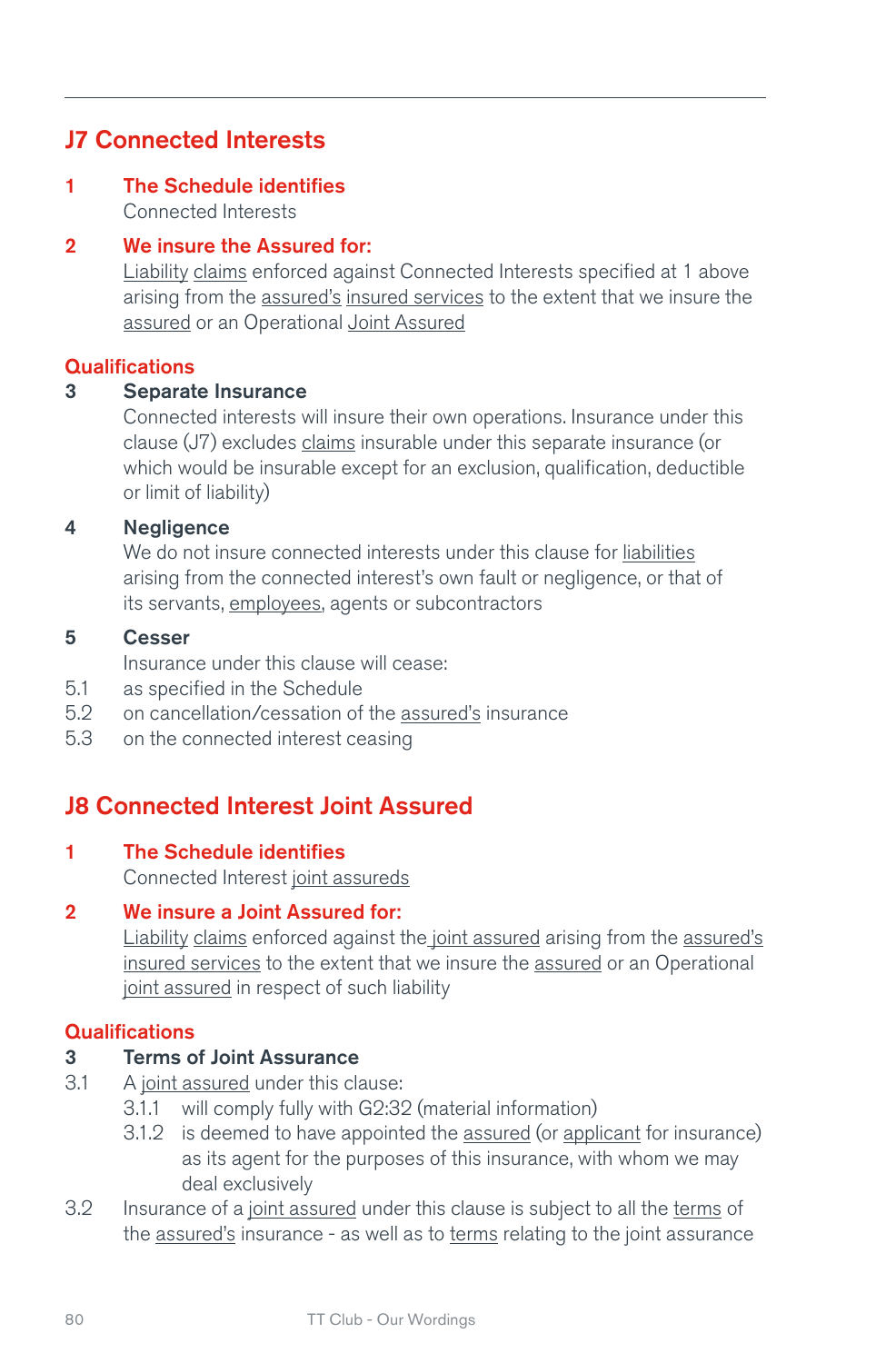## 4 Joint Assured's Own Negligence

We do not insure a joint assured under this clause for liabilities arising from the joint assured's own fault or negligence, or that of its servants, employees, subcontractors - or agents (except as defined at 3.1.2 above)

## 5 Relationship of *Insureds*\*

- 5.1 If the assured's insurance ceases or is cancelled we will cease or cancel the insurance of all *insureds\** at the same time
- 5.2 We do not insure any *insured\** for its liability to any other *insured\**
- 5.3 Receipt by one *insured\** of a sum from us relieves us of liability to all *insureds\**
- 5.4 Breach of the terms of this policy by one *insured\** disentitling it to recovery from us disentitles all other *insureds\** to any recovery under the policy if:
	- 5.4.1 the breach is causative of the loss or
	- 5.4.2 the Directors exercise their discretion under G3:5 as a result of the breach
- 5.5 We deem a customer of one *insured\** to be a customer of all *insureds\**
- 5.6 We will deem communication between us (or our representative) and an *insured\** to be within the knowledge of all *insureds\**
- 5.7 We deem service of notice on the assured (or its broker) to be service on all *insureds\**

\*We define insured for the purposes of this paragraph 5 only as the assured and all joint assureds under the same policy

## 6 Separate Insurance

 Joint assureds will insure their own operations. Insurance under this clause (J8) excludes claims insurable under this separate insurance (or which would be insurable except for an exclusion, qualification, deductible or limit of liability)

## 7 Cesser

- 7.1 as specified in the Schedule
- 7.2 on cancellation/cessation of the assured's insurance
- 7.3 on the connected interest ceasing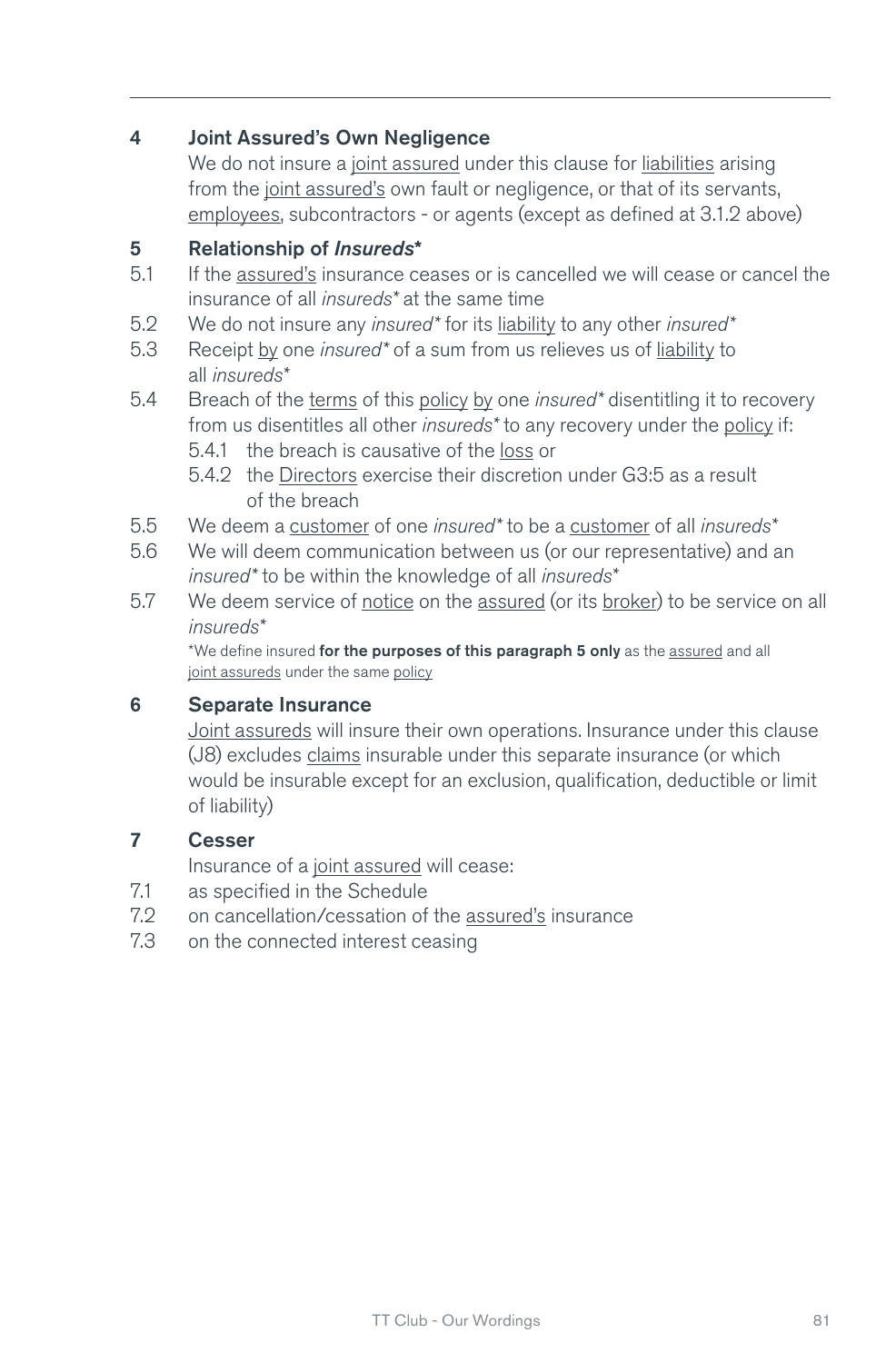# J9 Equipment Lessee Joint Assured

## 1 The Schedule identifies Joint assureds

## 2 We insure the Assured for:

 Risks under your equipment clause(s) and/or under your Third Party Liabilities Clause for which we would have insured the assured if it had itself incurred the risk

## **Qualifications**

## 3 Terms of Joint Assurance

- 3.1 A joint assured under this clause:
	- 3.1.1 is subject to G2:32 (material information)
		- 3.1.2 is deemed to have appointed the assured (or applicant for insurance) as its agent for the purposes of this insurance, with whom we may deal exclusively
- 3.2 Insurance of a joint assured under this clause is subject to all the terms of the assured's insurance - as well as to terms relating to the joint assurance

# 4 Relationship of *Insureds*\*

- If the assured's insurance ceases or is cancelled we will cease or cancel the insurance of all *insureds\** at the same time
- 4.2 We do not insure any *insured\** for its liability to any other *insured\**
- 4.3 Receipt by one *insured\** of a sum from us relieves us of liability to all *insureds\**
- 4.4 Breach of the terms of this policy by one *insured\** disentitling it to recovery from us disentitles all other *insureds\** to any recovery under the policy if:
	- 4.4.1 the breach is causative of the loss or
	- 4.4.2 the Directors exercise their discretion under G3:5 as a result of the breach
- 4.5 We deem a customer of one *insured\** to be a customer of all *insureds\**
- 4.6 We will deem communication between us (or our representative) and an *insured\** to be within the knowledge of all *insureds\**
- 4.7 We deem service of notice on the assured (or its broker) to be service on all *insureds\**

\*We define insured for the purposes of this paragraph 4 only as the assured and all joint assureds under the same policy

## 5 Cesser

- 5.1 as specified in the Schedule
- 5.2 on cancellation/cessation of the assured's insurance
- 5.3 on termination of the lease concerned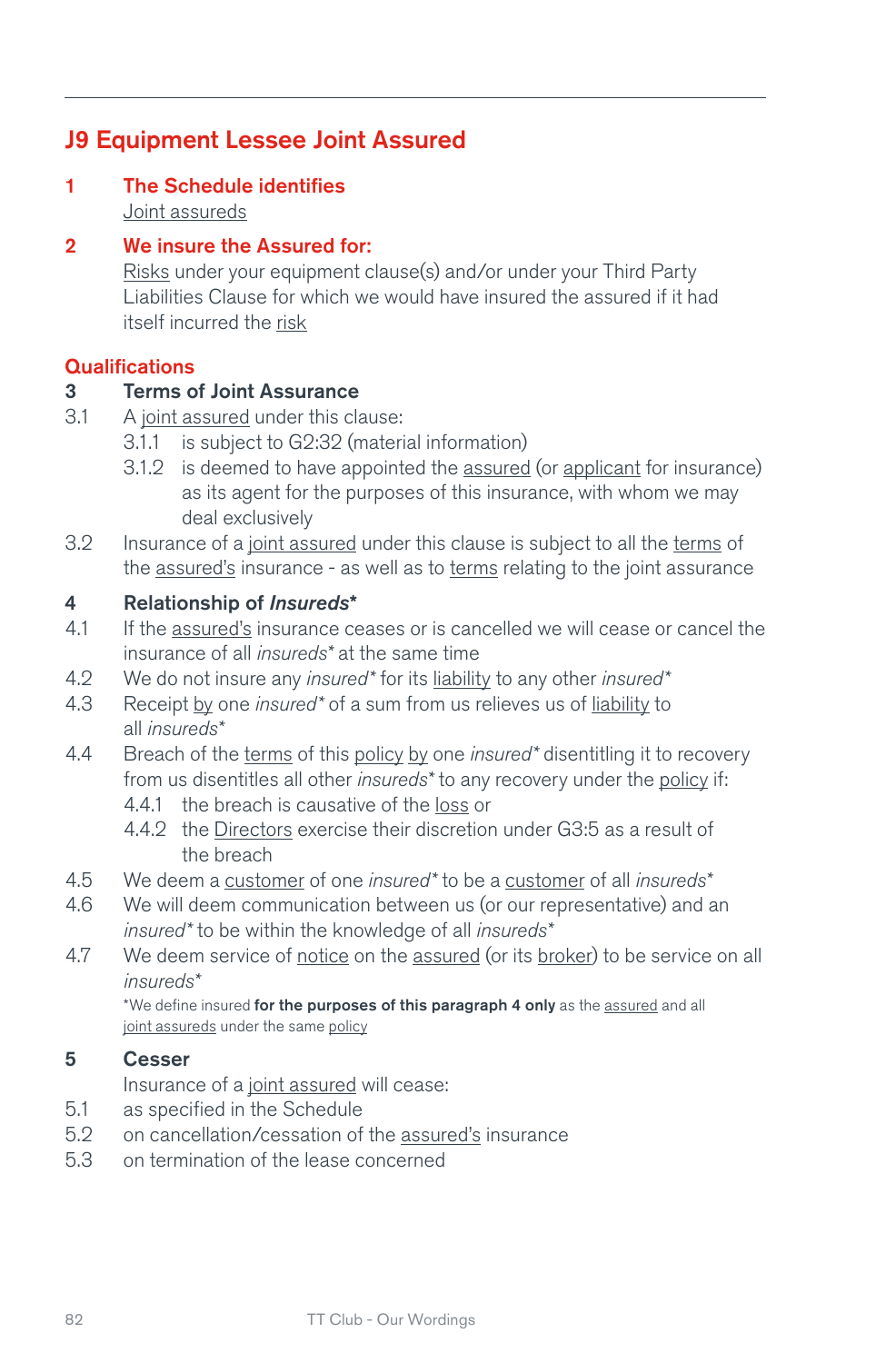# J10 Operational Joint Assured

1 The Schedule identifies Operational Joint assureds

## 2 We insure a Joint Assured for:

 Liabilities arising from the assured's insured services - for which we would insure the assured if it had itself incurred the liability

## **Qualifications**

# **3 Terms of Joint Assurance**<br> $\overline{31}$  **A** joint assured under this cla

- 3.1 A joint assured under this clause:
	- 3.1.1 is subject to G2:32 (material information)
	- 3.1.2 is deemed to have appointed the assured (or applicant for insurance) as its agent for the purposes of this insurance, with whom we may deal exclusively
- 3.2 Insurance of a joint assured under this clause is subject to all the terms of the assured's insurance - as well as to terms relating to the joint assurance

## 4 Relationship of *Insureds*\*

- 4.1 If the assured's insurance ceases or is cancelled we will cease or cancel the insurance of all *insureds\** at the same time
- 4.2 We do not insure any *insured\** for its liability to any other *insured\**
- 4.3 *Insureds\** are jointly and severally liable for amounts due to us
- 4.4 Receipt by one *insured\** of a sum from us relieves us of liability to all *insureds\**
- 4.5 Breach of the terms of this policy by one *insured\** disentitling it to recovery from us disentitles all other *insureds\** to any recovery under the policy if:
	- 4.5.1 the breach is causative of the loss or
	- 4.5.2 the Directors exercise their discretion under G3:5 as a result of the breach
- 4.6 We deem a customer of one *insured\** to be a customer of all *insureds\**
- 4.7 We will deem communication between us (or our representative) and an *insured\** to be within the knowledge of all *insureds\**
- 4.8 We deem service of notice on the assured (or its broker) to be service on all *insureds\**

\*We define insured for the purposes of this paragraph 4 only as the assured and all joint assureds under the same policy

## 5 Cesser

- 5.1 as specified in the Schedule
- 5.2 on cancellation/cessation of the assured's insurance.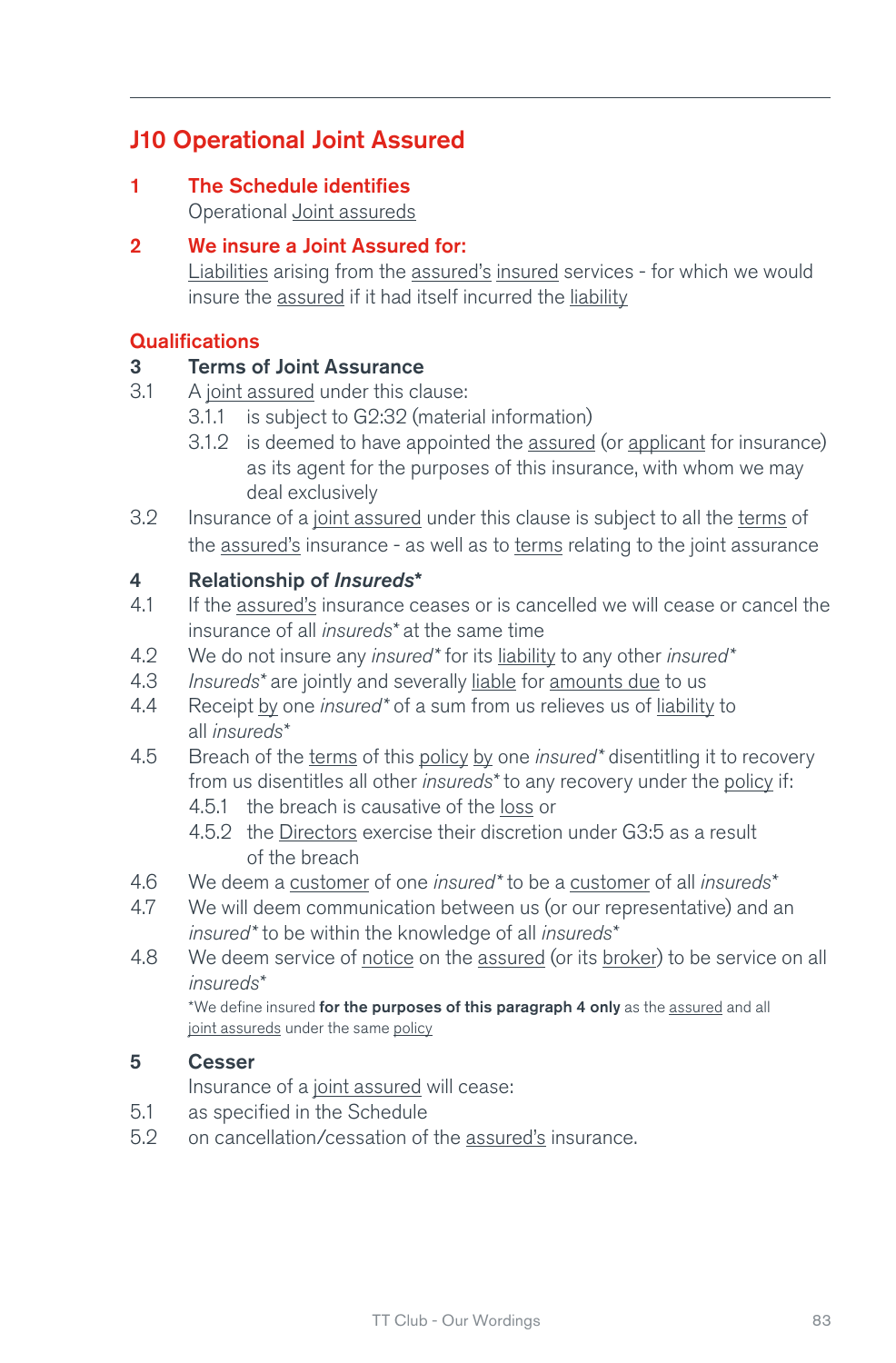# J11 Affiliate Joint Assured

## 1 Affiliate Joint Assureds are identified:

 By notification to us by the assured. Notification will specify the carriage in respect of which we insure the joint assured

## 2 We insure a Joint Assured for:

Claims under T1, T2 & T5 enforced against the joint assured arising from the carriage specified at 1 above to the extent that the assured is insured for a claim directed against it if it had itself incurred the liability

## **Qualifications**

## 3 Terms of Joint Assurance

- 3.1 A joint assured under this clause:
	- 3.1.1 is subject to G2:32 (material information)
	- 3.1.2 is deemed to have appointed the assured (or applicant for insurance) as its agent for the purposes of this insurance, with whom we may deal exclusively
- 3.2 Insurance of a joint assured under this clause is subject to all the terms of the assured's insurance - as well as to terms relating to the joint assurance

## 4 Relationship of *Insureds*\*

- 4.1 If the assured's insurance ceases or is cancelled we will cease or cancel the insurance of all *insureds\** at the same time
- 4.2 Receipt by one *insured\** of a sum from us relieves us of liability to all *insureds\**
- 4.3 We deem a customer of one *insured\** to be a customer of all *insureds\**
- 4.4 We will deem communication between us (or our representative) and an *insured\** to be within the knowledge of all *insureds\**
- 4.5 We deem service of notice on the assured (or its broker) to be service on all *insureds\**
- 4.6 In the event of a claim by one *insured\** against another *insured\** we will deem the claimant to be a third party. The definition of *third party* in the Definitions is modified to this extent

 \*We define insured for the purposes of this paragraph 4 only as the assured and all joint assureds under the same policy

## 5 Cesser

 Insurance of an affiliate joint assured will cease on cancellation/cesser of the assured's insurance

## 6 Approval of Joint Assureds

 The Managers will approve all affiliate joint assureds in advance. We may, on giving 30 days notice to the assured, decline to continue to insure anyone as an affiliate joint assured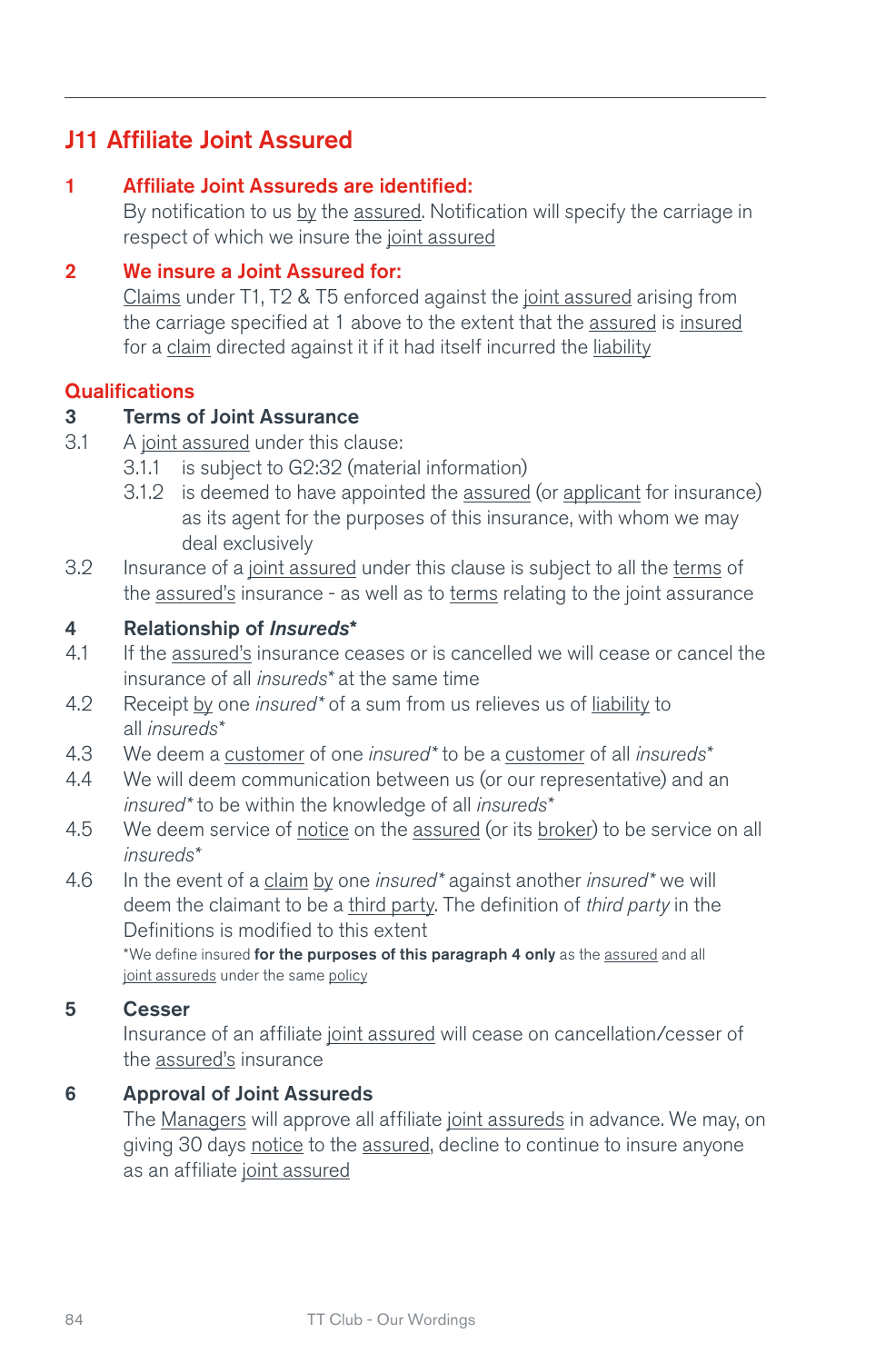## 7 Limits

 Claims against the assured arising out of carriages as specified at 1 above undertaken by each affiliate joint assured and against each affiliate joint assured are subject to an aggregate limit stated in the assured's certificate. This aggregate limit is separate from the assured's limits in respect any risk not arising from carriages as specified at 1 above

## 8 Delivery of Cargo

 We do not insure an affiliate joint assured in respect of any liability resulting from delivery of cargo to someone not entitled to receive it

## 9 Subcontractors

- 9.1 Subject to 9.2, we insure the assured for claims arising from, or increased by, the fact that its subcontractor is not insured for its liability to the assured
- 9.2 We do not insure either the assured or an affiliate joint assured if the affiliate joint assured subcontracts the carriage

# J12 North American Ports Co-Assured

## 1 We insure the following as Co-Assureds: If you are:

- 1.1 *a partnership/joint venture* your members and partners - but only with respect to the conduct of your business
- 1.2 *a limited liability company*
	- 1.2.1 your members but only with respect to the conduct of your business
	- 1.2.2 your managers but only with respect to their duties as your managers
- 1.3 *any other type of organisation*
	- 1.3.1 your executive officers and directors but only with respect to their duties as your officers or directors
	- 1.3.2 your stockholders but only with respect to their liabilities as stockholders

## 2 Your Employees

- 2.1 Your employees, except managers (defined at 1.2.2) and executive officers (defined at 1.3.1), are also co-assureds, subject to 2.3-2.4 and only for acts within the scope of their employment or while performing duties related to your business
- 2.2 We do not insure employees for liabilities:
	- 2.2.1 to you or your members/partners (defined at 1.1/1.2)
	- 2.2.2 to a co-employee (or to a co-employee's spouse, child, parent or sibling) while the co-employee is in the course of employment or performing duties related to your business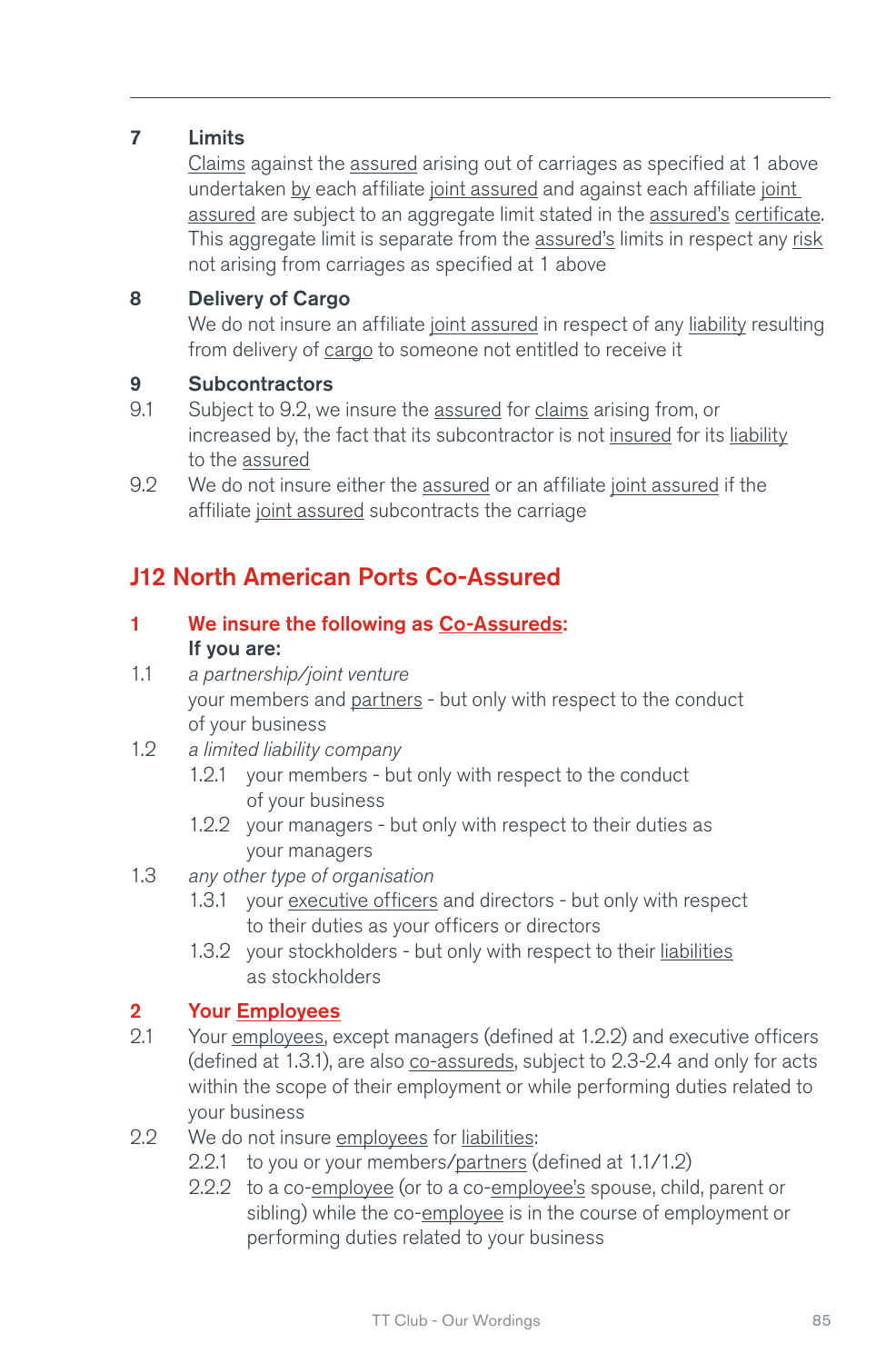- 2.2.3 where there is an obligation to share damages with or repay someone else who must pay damages because of an injury to a partner, member or co-employee as above
- 2.2.4 arising from the employee's providing (or failing to provide) professional health care services
- 2.3 We do not insure employees for damage to property owned, occupied, used or rented by, or in the care custody or control of:
	- 2.3.1 you or any of your employees or a member/partner (defined at 1.1/1.2)
	- 2.3.2 anyone acting as your real estate manager
	- 2.3.3 anyone having proper temporary custody of the property if you die - but only with respect to liability arising from the maintenance and use of the property and until your legal representative has been appointed
	- 2.3.4 your legal representative if you die but only with respect to duties as such. The representative will have all your rights and duties under this insurance

## **Qualifications**

## 3 Shown in Certificate

 We do not insure anyone with respect to the conduct of a current or past partnership, joint venture or limited liability company which is not shown in your certificate as an assured or co-assured/joint assured

## 4 Terms of Cover

- 4.1 Insurance of a co-assured under this clause is subject to all the terms of the assured's insurance
- 4.2 Insurance of co-assured will cease on cancellation/cesser of the assured's insurance
- 4.3 Cover under this clause is without prejudice to G2:20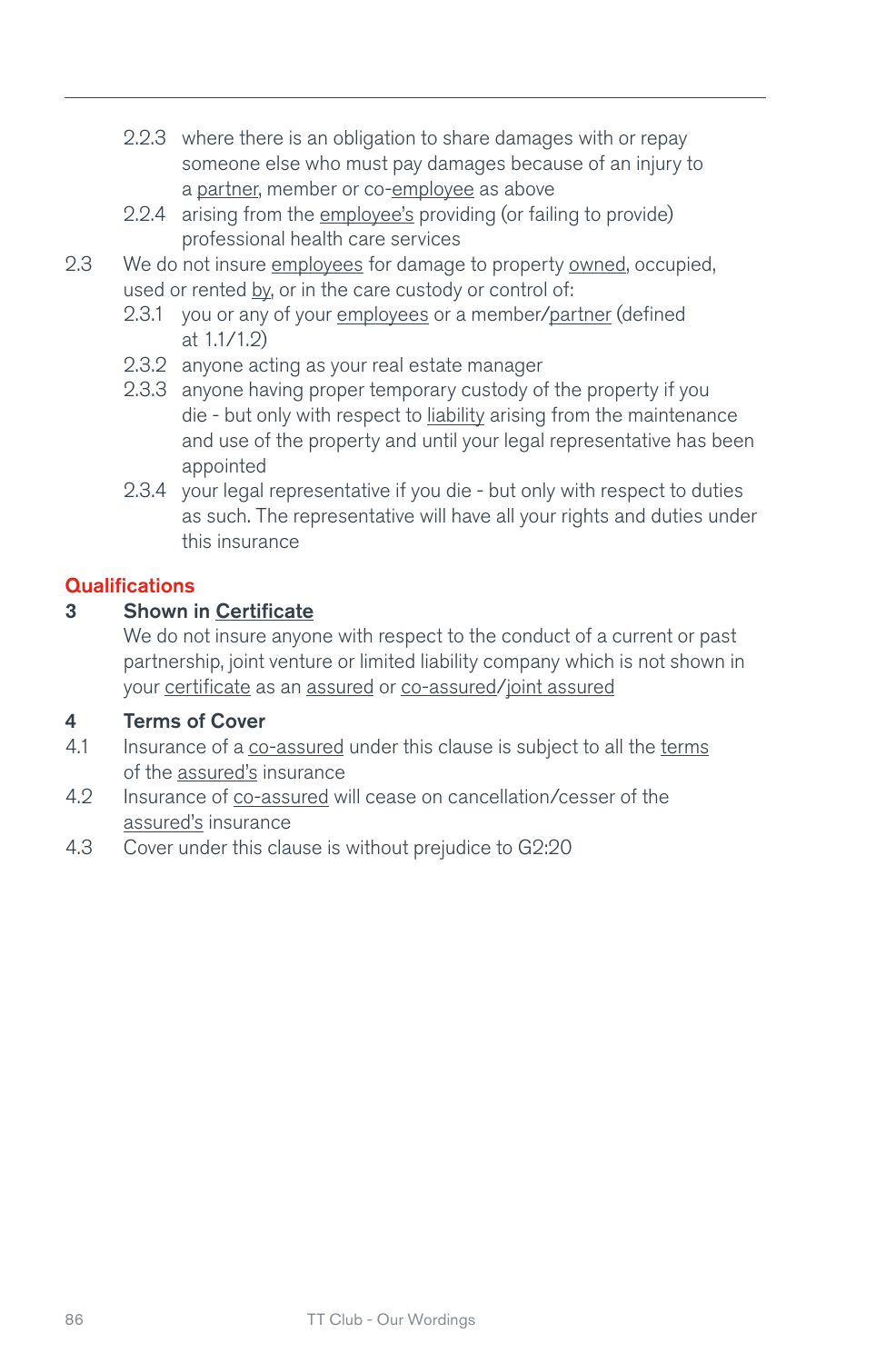# The Definitions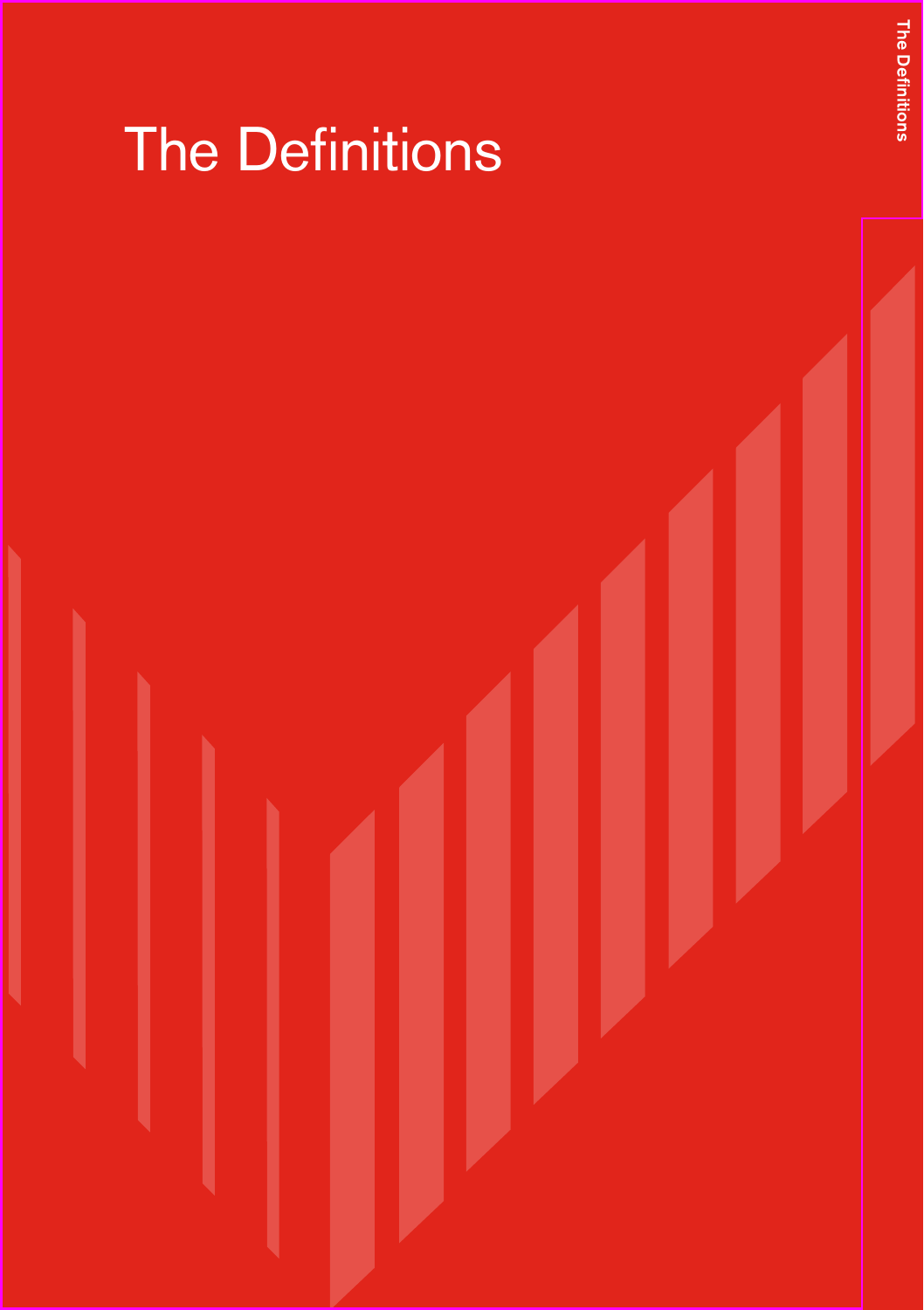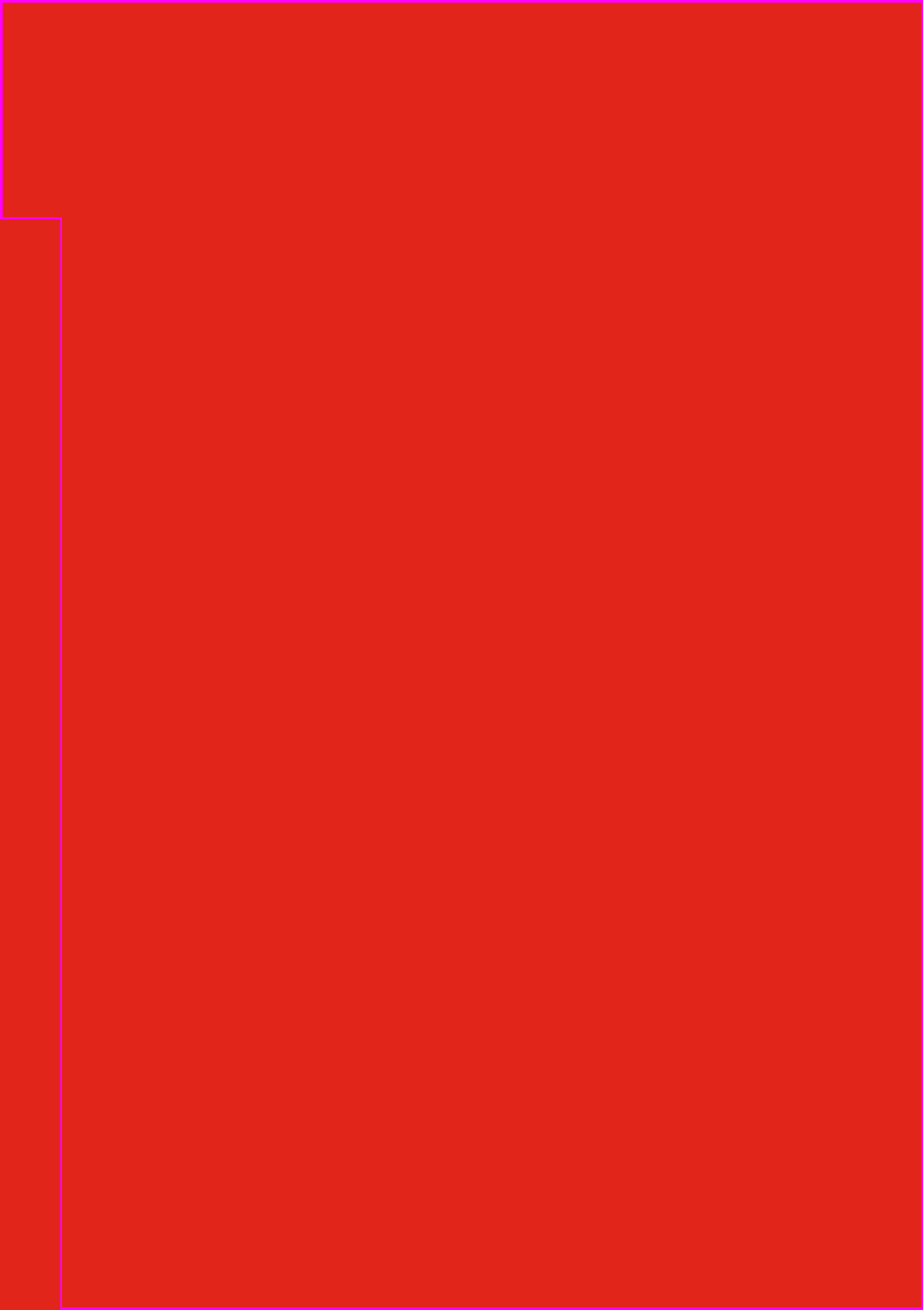# Y1 The Definitions

In any documentation relating to an offer or policy of insurance the words listed in the Definitions have the meaning set against them unless otherwise specifically stated.

With the exception stated below, text is underlined in these wordings, for guidance only, to indicate that a word or phrase is included in the Definitions

"You", "your", "we", "us" and, "our" are defined below. These meanings are consistent throughout our documentation, and the wordsare not underlined in the text.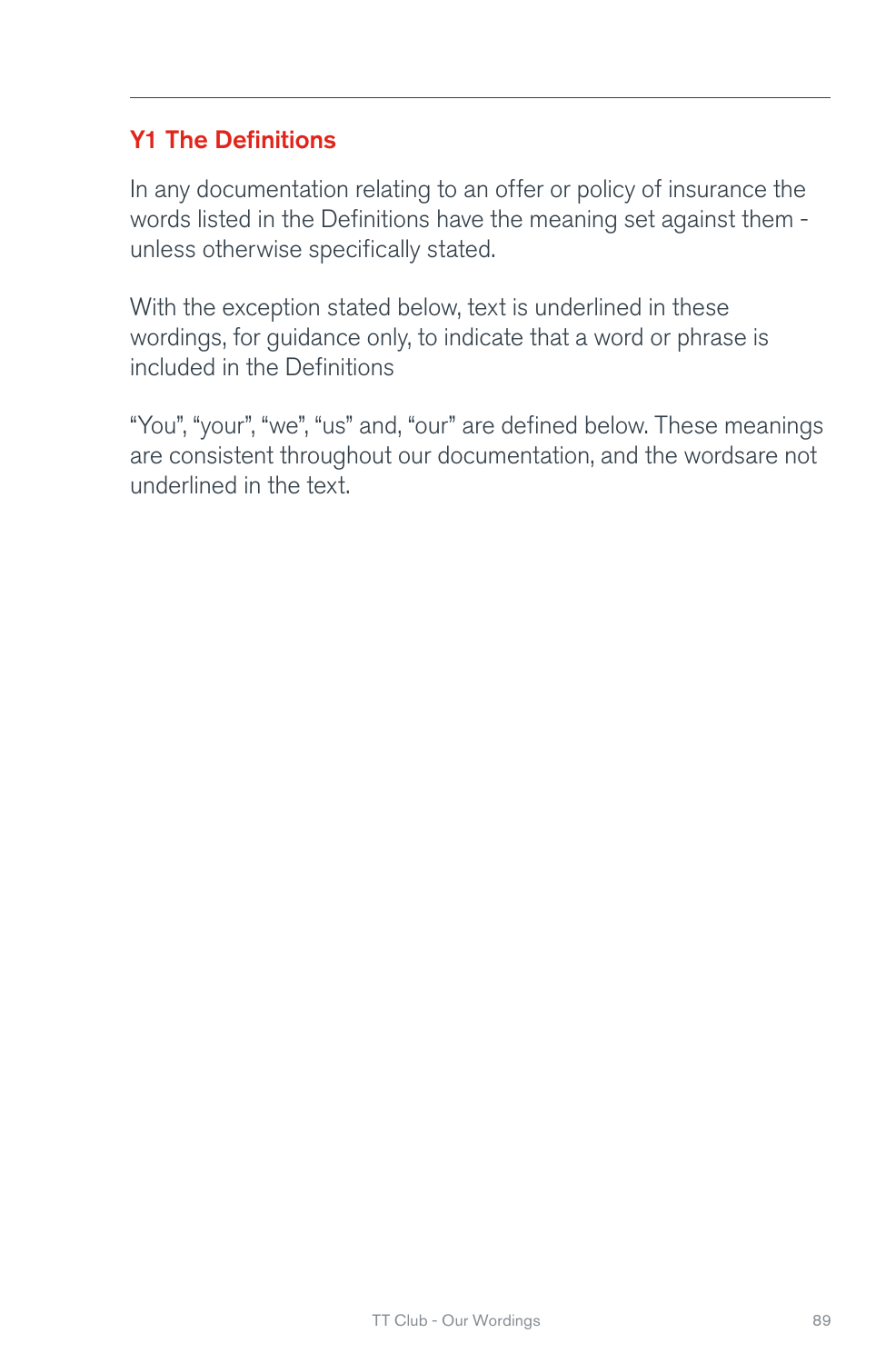## Accident

 one fortuitous event or occurrence or a series of events or occurrences arising from one fortuitous event or occurrence. See extension at G2:40

#### Account year

 the annual period of the insurance of the assured commencing each year on the date shown in your certificate

- Act
- in respect of Through Transport Mutual Insurance Association Limited - the Through Transport Mutual Insurance Association Limited Consolidation and Amendment Act (Bermuda 1993) (and every amendment thereto in force)
- in respect of TT Club Mutual Insurance Limited - the Memorandum of Association

#### Adjustment date

the date on which the declaration of your gross freight receipts, gross annual income or similar earnings, insured values, movements, handling or any other agreed adjustment factor is to be made

#### Adjustment rate

 one of the following rates, as specified in your certificate:

- a rate on your gross freight receipts or gross annual income or similar earnings during an account year
- a rate per annum on the insured value of equipment
- any other rate agreed by the Managers Advertising injury

 injury arising from one or more of the following offences:

- oral/written publication of material which:
	- slanders or libels anyone or disparages anyone's goods, products or services
	- violates anyone's right of privacy
- misappropriation of advertising ideas or style of doing business
- infringement of copyright in respect of a title or slogan

#### Agree/agreed/agreement

means *agree/agreed/agreement in writing*

#### Agreed value

 an amount agreed in advance between you and the Managers, and stated in your certificate, which we will reimburse in case of total loss of an insured asset Aircraft

# includes aeroplane/helicopter (fixed or

rotary wing), airship, balloon, drone and other unmanned aircraft

#### All risks policy

 policy covering fortuities generally though not inevitabilities eg. wear and tear or depreciation and subject to express exclusions

#### Amount due (from you)

 any of the following amounts due from you to us:

- all or part of any mutual/fixed/ supplementary/release premium
- any amount due from you in respect of a claim any amount due from you in respect of interest
- any other sum due for any reason whatsoever

#### Applicant

 the assured or the party completing policy application documents

#### Approved contract

 contract included in your Approved Contracts Schedule

#### Asbestos

 asbestos in any form whether or not the asbestos was at any time:

- airborne as a fibre, particle or dust
- contained in or formed as part of a product, structure or other real or personal property
- carried on clothing
- inhaled or ingested
- transmitted by any other means

#### Association (the):

 the Club (Club's), ie: Through Transport Mutual Insurance Association Limited or TT Club Mutual Insurance Limited, whichever one is providing the insurance (or reinsurance) cover in any particular case

#### Assured

 the person(s) so designated in your certificate.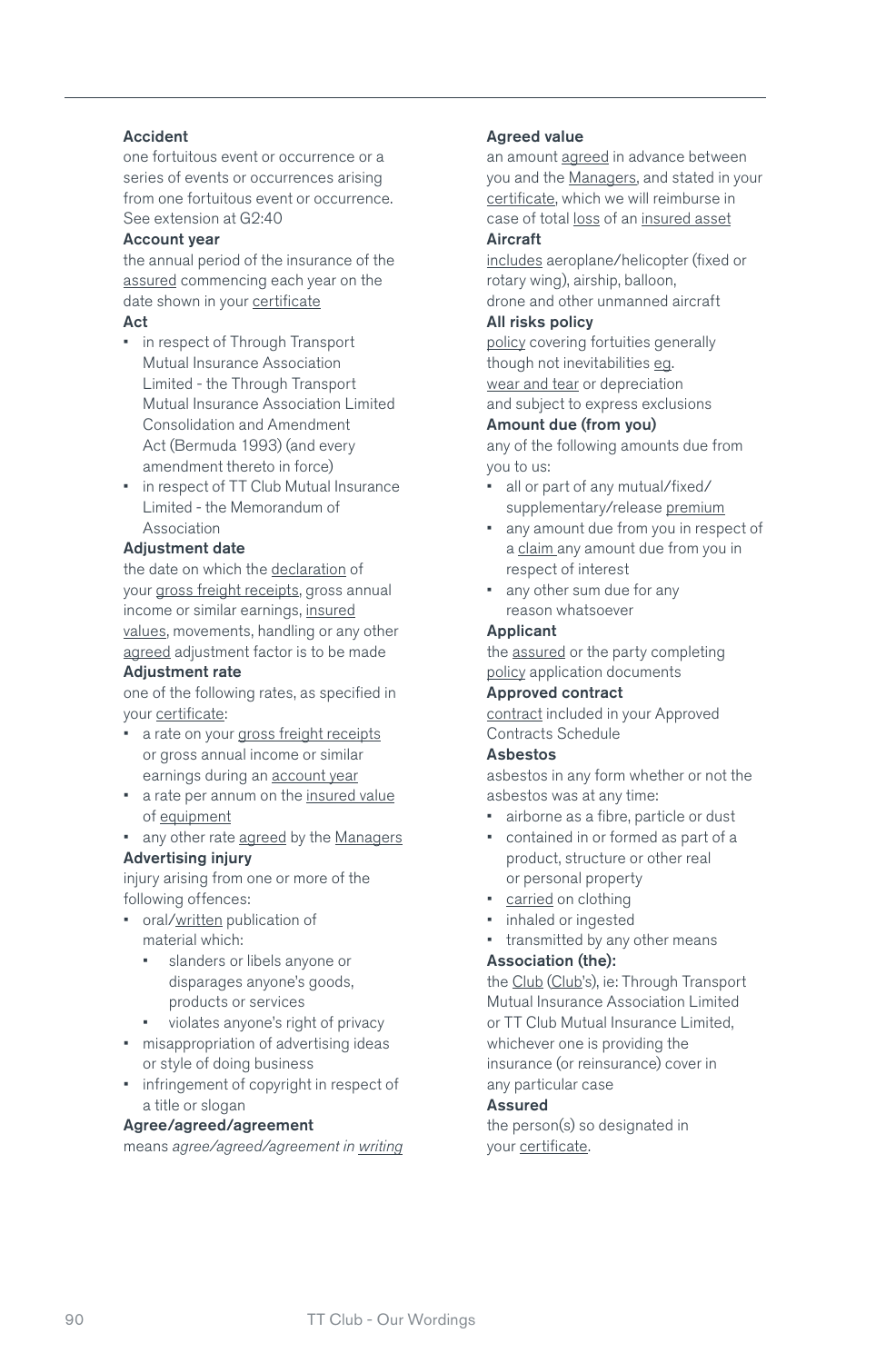#### Authority

- any central or local government, or agency of such government
- any body or person empowered to make regulations or issue directions in relation to:
	- the administration of any seaport, airport or railway
	- the import, export or transport of any cargo
	- safety of working conditions
	- immigration
	- the imposition of any tax or duty
	- the control of pollution
- any court or tribunal

#### Avalanche

includes mudslide

#### **Barratry**

 intentional sinking of a vessel by the master or crew to the prejudice of, and without the connivance of, the owner

#### Berth

 any quay, jetty, pier, wharf or other structure or object alongside which ships moor

#### Breach of copyright

includes infringement of plans, patents, trade names, trade marks and registered designs

#### Breakbulk

cargo (unless in bulk) which is not in carrying equipment, when carried

## on board a ship

## British Isles

 Britain, Northern Ireland, Isle of Man and Channel Islands

#### Broker

 an insurance broker, consultant or other intermediary or agent directly or indirectly involved in dealing on your behalf as regards your insurance

#### Broker *(in USA)*

 a person, who may be characterised as a load, freight, truck, property, transportation or cargo broker, and who, for compensation, arranges, or offers to arrange, the transportation of cargo by a carrier

#### Broker (Customs/Customs House)

 a person who represents, or acts as the agents of, a principal in clearing goods through customs, including preparation and submission of paper and electronic documentation and communicating with authorities on the principal's behalf

#### Bulk

 unpackaged goods of a homogeneous nature

#### Bullion

 gold, silver or platinum in bars or similar form

## By

includes *on behalf of*

## Bye-laws

as the case may be:

- the Bye-Laws for the time being of Through Transport Mutual Insurance Association Limited or
- the Articles of Association for the time being of TT Club Mutual Insurance Limited

#### Cargo

 goods and property in respect of which you contract to provide services including:

- carrying equipment unless supplied by you
- anything used or intended to be used to pack or secure goods, carried from one place to another place.

#### Cargo broker

see *Broker (in USA)*

#### Carried

 includes *intended for carriage and having been carried*

#### Carrying equipment

 any container, chassis, trailer, rolling stock, genset, swap body, igloo and anything else specified as carrying equipment in your Assets or Equipment Schedule

#### Cash

 bank notes and coins (whether or not currently legal tender) - and travellers and bank cheques, drafts, credit and charge cards and any cards or documents entitling the holder to receive cash, goods or services

#### Certificate (of Insurance/

#### Reinsurance)

 includes endorsements, schedules in addition to the as incorporated into the certificate

#### Cessation of work

loss/damage as a result of strikes, labour disturbances or locked out workers *except* physical loss or damage directly caused by strikers, locked out workers or similar persons - arising from:

- stoppage of work (total or partial)
- stoppage, interruption or retarding of any process or operation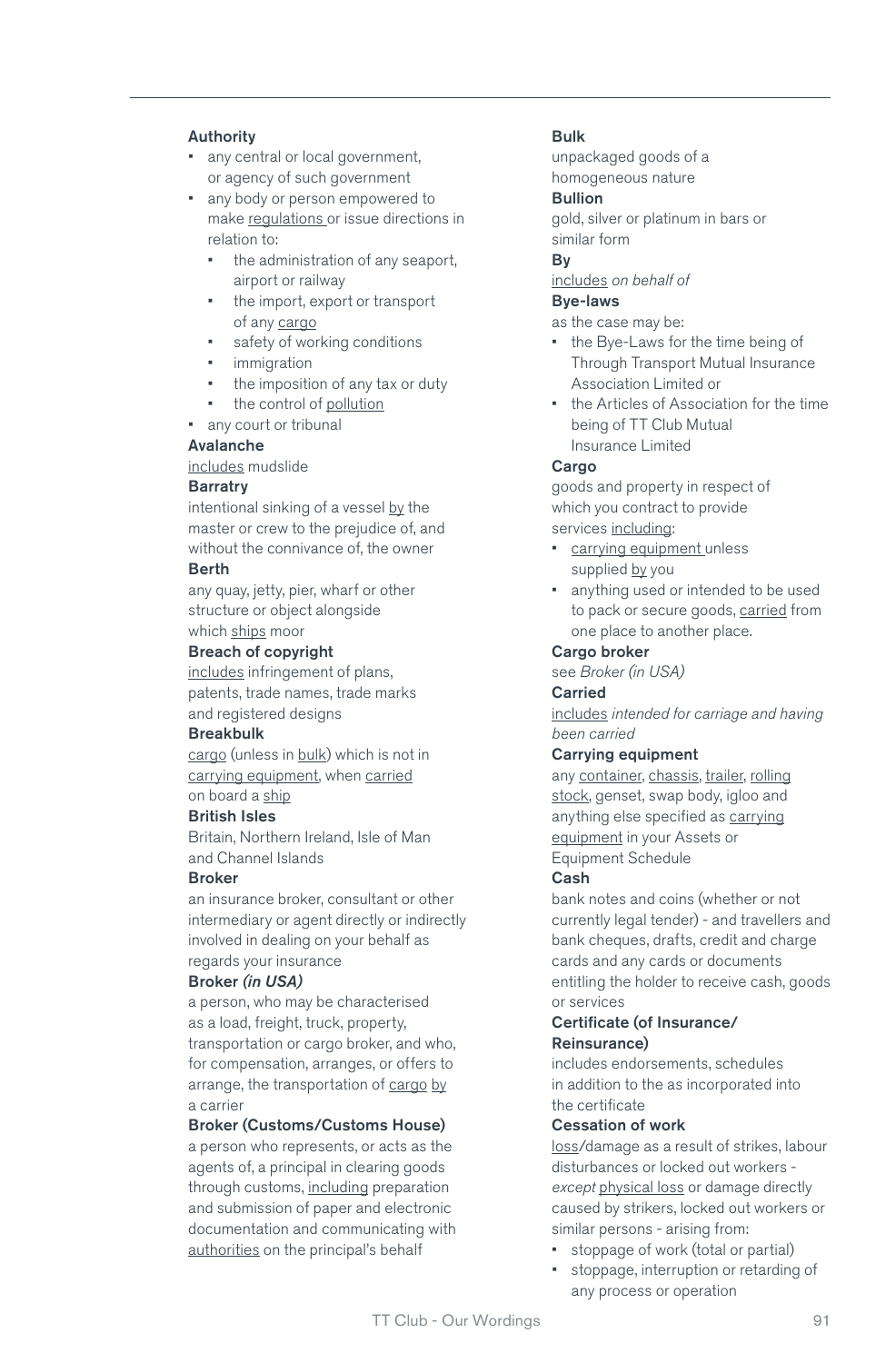#### Charter (chartered)

 a time, voyage, space or slot *charter*, but not a bareboat charter (*chartered* under a time, voyage, space or slot charter)

#### Chassis

- a trailer or semi-trailer designed to be hauled by a truck or tractor and used for the transportation of containers or intermodal cargo
- a part, including spares and accessories, of a chassis
- plant, tools or materials for the maintenance or repair of a chassis

#### Claim

your claim on us under your insurance Clean Up Costs

## costs of removal of a pollutant after pollution of land, sea, the atmosphere, any watercourse or body of water

#### Club

the Association

#### Co-Assured

 the person(s) so designated in your certificate.

#### Combined single limit

the limit to which a total claim in respect of one accident, parts of which arise from different risks, will be subject

#### Computer

 a device which accepts information in digital form and processes it for some result based on a program or sequence of instructions and which can perform substantial computation, including numerous arithmetic operations or logic operations - including the base unit but not a keyboard, monitor or other peripheral

#### Condition precedent

 a condition which must be fulfilled for the Club to be liable under your policy

#### Consequential Loss

financial loss resulting from physical loss or damage or death injury or illness Container

- an article of transport of permanent character fitted with corner castings specifically designed to facilitate transport by more than one mode of carriage
- plant tools or materials for the maintenance or repair of a container

#### Contract (contractual)

 any contract relating to your insured services, including a port statute, port tariff and port regulations to which you are subject or pursuant to which you provide insured services (relating to such a contract)

#### Contract services *(in USA)*

services customarily performed by a transporter of cargo, terminal, port, depot or warehouse operator or services incidental to the transport of cargo or operation of a port

#### **Conveyance**

 any ship, aircraft, road vehicle or rail wagon used or intended to be used for the carriage of cargo

#### Costs

includes *expenses*

#### Cover

 a grouping of clauses, *for example* Transport and Logistics Operator cover

#### Crew member

 any person (including the master and apprentices) employed as part of a ship's complement under the terms of a crew agreement or other contract of service or employment to serve on board a ship

### Customer

 any person for whom you provide, directly or through your subcontractors, insured services

#### Customs broker

see *Broker*

## Cyber attack

 use of any computer, program, virus, or any other electronic system/process as a means of inflicting loss

#### Damage protection plan

 an agreement between you and a customer whereby, in return for additional payment, the lessee is relieved of its obligation under the leasing contract to pay for repair of damage to equipment during the period of the lease

#### Death, injury or illness

 includes hospital, medical and funeral expenses

#### Death or injury

 includes hospital, medical and funeral expenses

#### Declaration

 declaration of information which is to be provided by you to us in order to calculate your premium

## Defamation

 libel, slander and publication or utterance of disparaging material in violation of privacy rights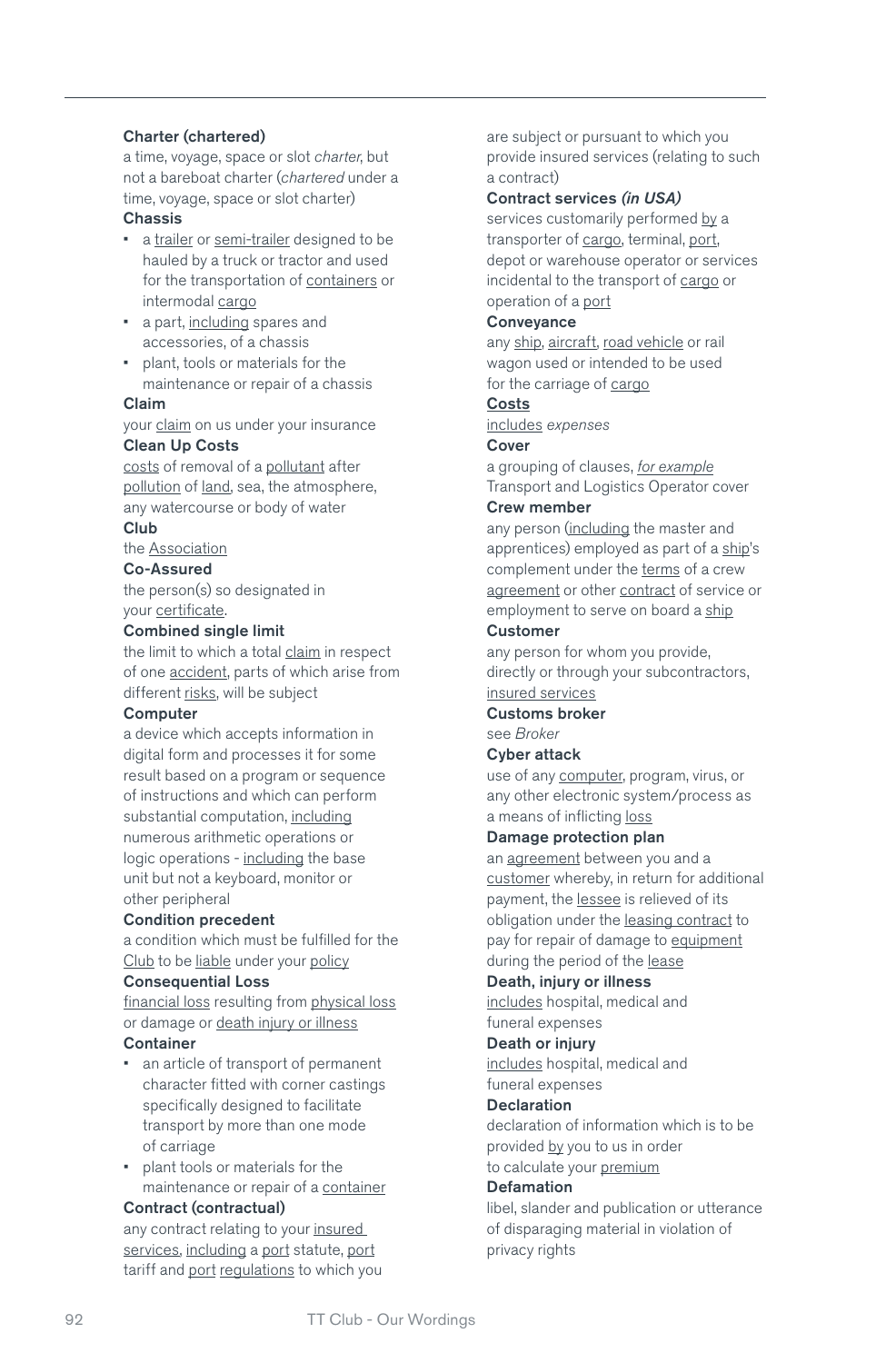#### **Deposit**

 the part of the premium payable each account year in advance, adjusted at the adjustment rate on the adjustment date, subject to any applicable minimum

#### Depreciated value

 the value of an item depreciated in annual increments down to its estimated residual value at the end of its useful life

#### **Directors**

 the Board of Directors for the time being of the Association

#### **Earthquake**

 includes seaquake, tsunami and seismic activity

#### **Electrical**

includes *electronic*

#### Electronic components

 integrated circuits, system boards and SIM cards, computer memory and computer processors, CD-ROM drives, DVD drives, sound cards, video cards and modems

#### Employee (your)

 a person defined as your employee by the law which applies where he or she provides services

#### Employment benefit

 wages, salaries, bonuses, incentives, perquisites, fringe benefits or other payments, entitlements or benefits owed to any employee as a result of an employment contract

#### Employment contract

 any contract of employment between the assured and an employee

#### Equipment

carrying or handling equipment Executive officer

any director, board member, commissioner, president, vice-president or managerial employee

#### Expendable/replaceable parts

 including flexible drives, ropes, belts, chains, elevator and conveyor bands, batteries, tyres, trailing wires and cables, flexible pipes and hoses, jointing and packing materials, transistors, fuses and similar electrical components

#### FDA Agent

 Food and Drugs Administration US Resident Agent

#### Financial lessor

lessor of property/equipment under an agreement or option to purchase Financial loss

## pecuniary loss, cost or expenses

First aid post

 premises providing medical services staffed by part time and/or volunteer personnel who are not qualified doctors or paramedics

#### Fiscal representative

 a person acting as representative of the Member for tax or duty purposes or as otherwise defined in any applicable national or international law or convention

#### Fixed premium

 price (or any part of price) for insurance which has not been agreed to be a mutual premium

#### Flood

 rising water, surface water, waves, tidal waves, tidal water, storm surge, overflow of streams, rivers, lakes, ponds or other bodies of water, spray from any of the foregoing, all whether driven by wind or not

#### For example (eg)

 means *by way of example without limitation of the generality of the foregoing*

#### Freight broker

see *Broker (in USA)*

#### Freight forwarder

 a transport operator providing services, which may include documentation and customs clearance, as agent or principal, but subcontracting all physical carriage and handling to one or more operators General average

 sacrifice or expenditure to save property involved in a sea voyage, to which, in principle, all owners of the saved property contribute proportionately

#### Gross freight receipts

gross revenue plus payments to agents and subcontractors in respect of services as transport operator, but excluding customs duty, sales tax or similar fiscal charges, paid on behalf of customers Gross revenue

 revenue net of payments to agents and subcontractors in respect of services as transport operator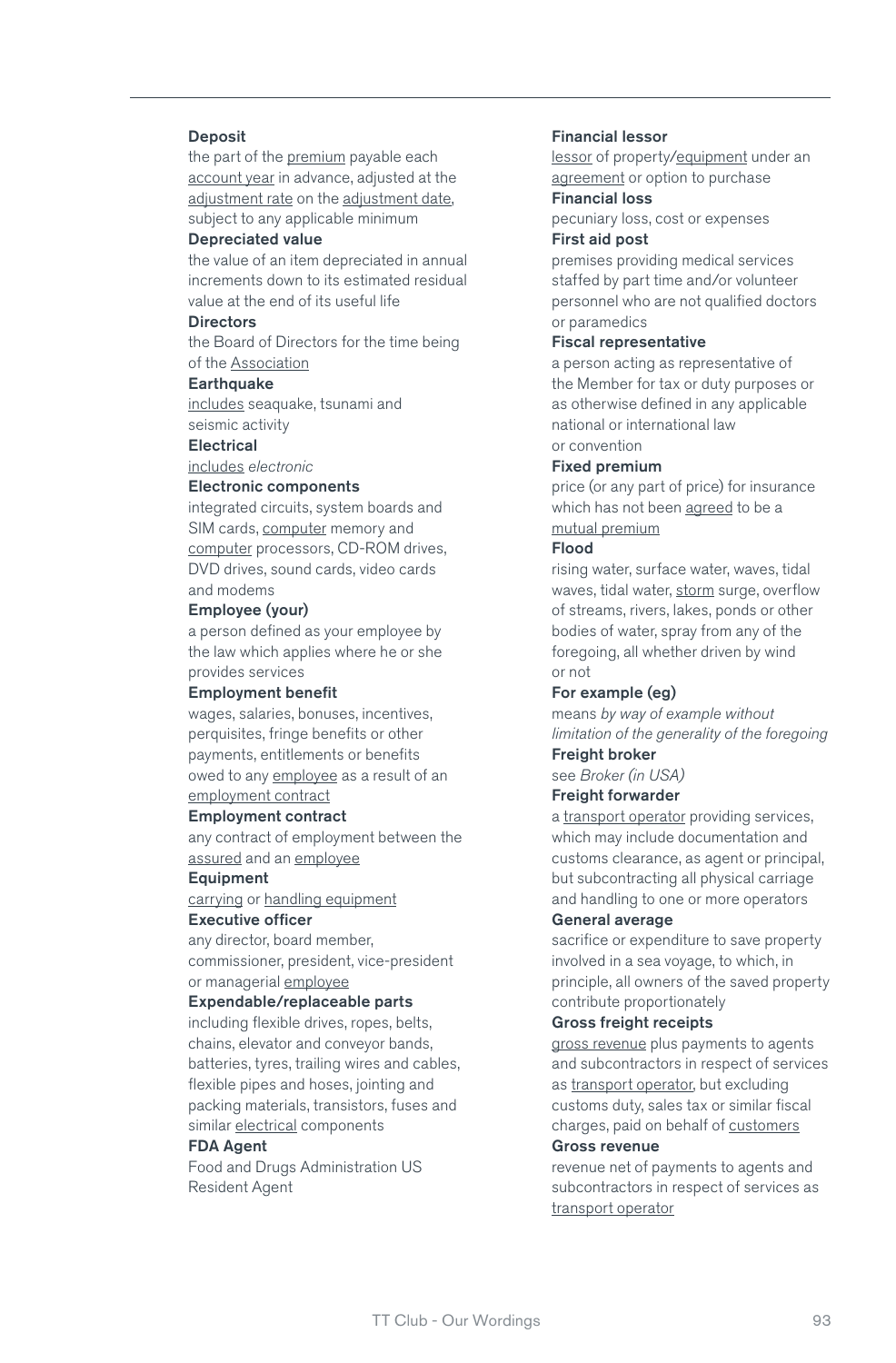#### Handheld electronic products

 products designed primarily for the storage, management, use or transmission of information by electronic means (for example: organisers, computer games, remote control devices), but not products in which the electronic component only controls another, mechanical or other, function (for example: toothbrushes, power tools)

### Handling equipment

- an item of machinery or other apparatus (not being an aircraft, container, locomotive, ship or trailer) used for the handling, movement or storage of cargo or carrying equipment, and operations incidental to such activities
- a part, including spares and accessories, of handling equipment
- plant, tools or materials for the maintenance or repair of handling equipment or of any customer's equipment
- anything specified as handling equipment in your Assets or Equipment Schedule

#### Haulage Operator

an actual road carrier

#### Host Liquor

 supplying alcoholic beverages in the course of your insured services other than in the business of manufacturing, distributing, selling or serving alcoholic beverages

#### Illegal trade

handling, movement, storage of, or transaction in, people, goods, cargo or money in the course of trade which is prohibited by national law or international agreement/convention

#### Impaired property

 tangible property, other than your product or your work, that cannot be used or is less useful because:

- it incorporates your product or your work that is known or thought to be defective, deficient, inadequate or dangerous or
- you have failed to fulfil the terms of a contract

and which can be restored to use by:

- the repair, replacement, adjustment or removal of your product or your work or
- your fulfilling the terms of the contract

#### In writing/written

visibly expressed in any permanent or retrievable form, including electronic means

#### Insured trading area

 the area described in your certificate in which the Managers have agreed that your insured ships will trade

#### Includes/including

 means *includes/including without limitation of the generality of the foregoing*

#### Incur as an employer

 incur liabilities which would not have arisen but for your employer-employee relationship, including liabilities under any state or private workers compensation insurance, disability benefits or similar law or scheme

#### Indemnity value

 the cost of replacing an insured asset with an item of the nearest (but no worse) specification, age and condition, and any labour, dismantling, freight and erection costs of the replacement item but only to the extent that the total of such costs does not exceed the

## insured value

## Indirect declarant

 a person making a customs declaration in his/her own name but on behalf of someone else or as otherwise defined in any applicable national or international law or convention

#### In flight

 the time commencing with the starting of the engines before take-off run of the aircraft and continuing thereafter until it has completed its landing run and its engines are shut down

#### Insanity

 being or becoming incapable by reason of mental disorder of managing and administering property and affairs

#### Insured

 insured by us in accordance with applicable terms

#### Insured asset

Insured equipment, property, ship or aircraft

## Insured Assets Schedule

 that part of your certificate which lists insured assets, which may be carrying/ handling equipment, property, ships or aircraft

#### Insured berth

 a berth at your insured location, unless otherwise stated in your certificate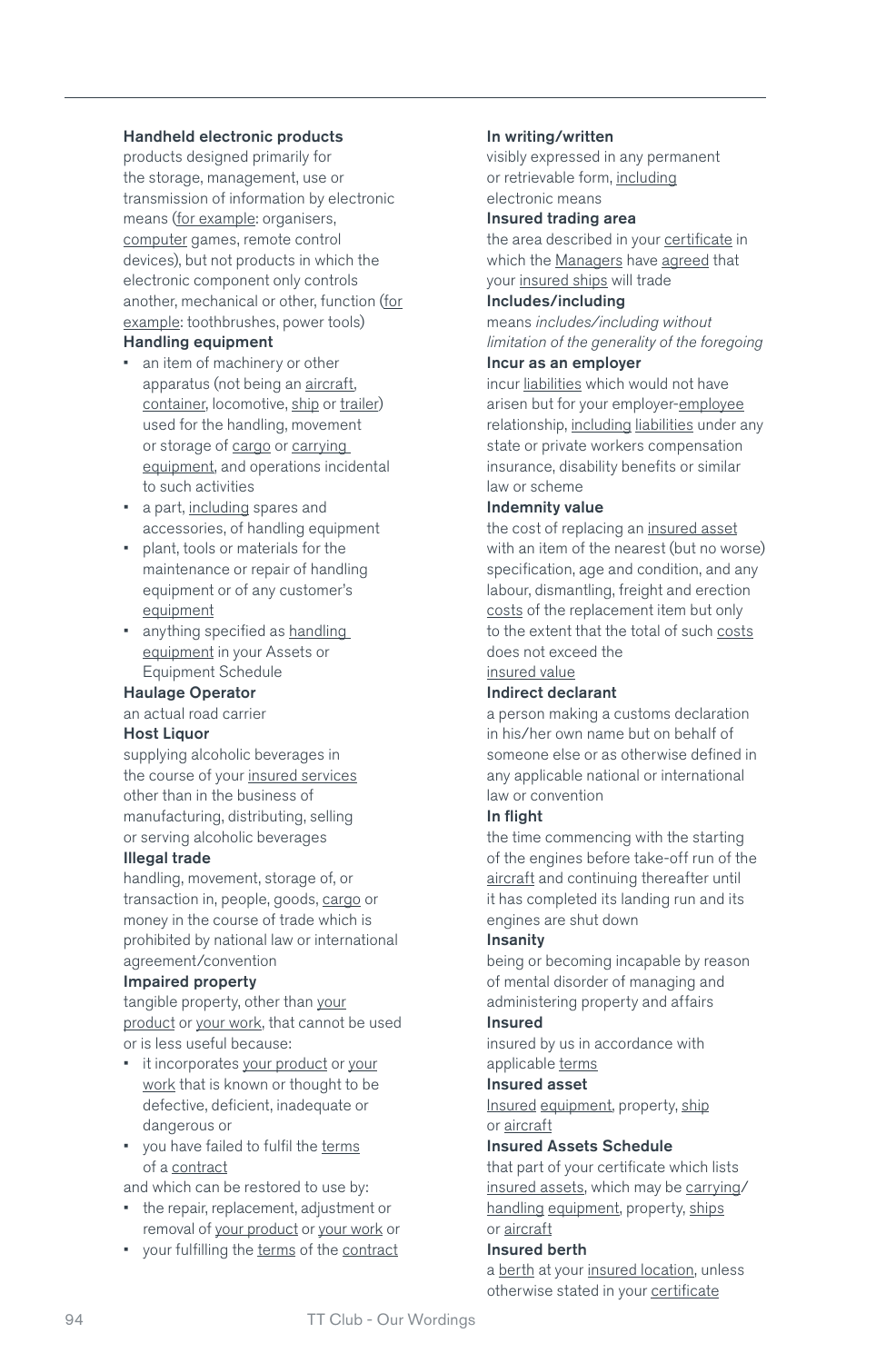#### Insured (carrying/handling) equipment

equipment specified in your Insured Assets or Equipment Schedule

## Insured contract *(in USA)*

- contract for the lease of premises. However, that portion of the contract that indemnifies anyone for damage to fire to premises while rented to you or temporarily occupied by you with permission of the owner is not an insured contract
- a sidetrack agreement
- an easement or licence agreement, except in connection with construction or demolition operations on or within 50 feet of a railroad
- an obligation, required by ordinance, to indemnify a municipality, except in connection with work for a municipality
- an elevator repair or maintenance agreement
- that part of any contract pertaining to your business (including an indemnification of a municipality in connection with work performed for a municipality) under which you assume the tort liability of someone else to pay for bodily injury or property damage to a third party. Tort liability means a liability that would be imposed by law in the absence of a contract

 This definition does not include any part of a contract which:

- indemnifies a railroad for bodily injury or property damage arising from construction or demolition operations, within 50 feet of any railroad property and affecting any: raillroad bridge or trestle, tracks, roadbeds, tunnel, underpass or crossing
- indemnifies an architect, engineer or surveyor for injury or damage arising from:
	- preparing, approving, or failing to approve, maps, shop drawings, opinions, reports, surveys, field orders, change orders or drawings or specifications *or*
	- giving directions/instructions, or failing to give directions/ instructions, if that is the primary cause of the injury or damage *or*
	- under which the assured, if an architect, engineer or surveyor, assumes liability for injury/

damage arising out of the insured's rendering, or failing to render, professional services, including those listed above, and supervisory, inspection, architectural or engineering activities

Insured Equipment Schedule

 that part of your certificate which lists insured carrying or handling equipment Insured location

 the location at which you provide any insured services and in respect of which the Managers have agreed that you are insured, and which is included in your Insured Location Schedule (or Insured Assets or Equipment Schedule)

#### Insured property

 property *at the locations specified in your certificate* which is

- specified in your certificate or
- third party property in your care, custody and control which you are legally liable to insure against physical loss and damage

#### Insured services

 services set out in your certificate in respect of which the Managers have agreed that you are insured

#### Insured ship

 a ship specified in your Insured Assets or Ships Schedule

#### Insured trading area

 the area stated in respect of each ship in your Insured Assets or Ships Schedule Insured value

an amount which may be the new replacement value, depreciated value, indemnity value, agreed value, market value or cost of reinstatement, as stated in your certificate, which the Managers have agreed to pay in the event of a total loss of an insured item. Where no amount is stated in the certificate, the insured value will be the market value, except in the case of an insured container when it will be the depreciated value

#### Joint assured

 the person(s) so designated in your certificate

#### Joint service partner

 an operator or NVOC with whom you operate a joint service Joint venture partner (see also *partner*) an operator with whom you pool equipment in order to operate a joint service.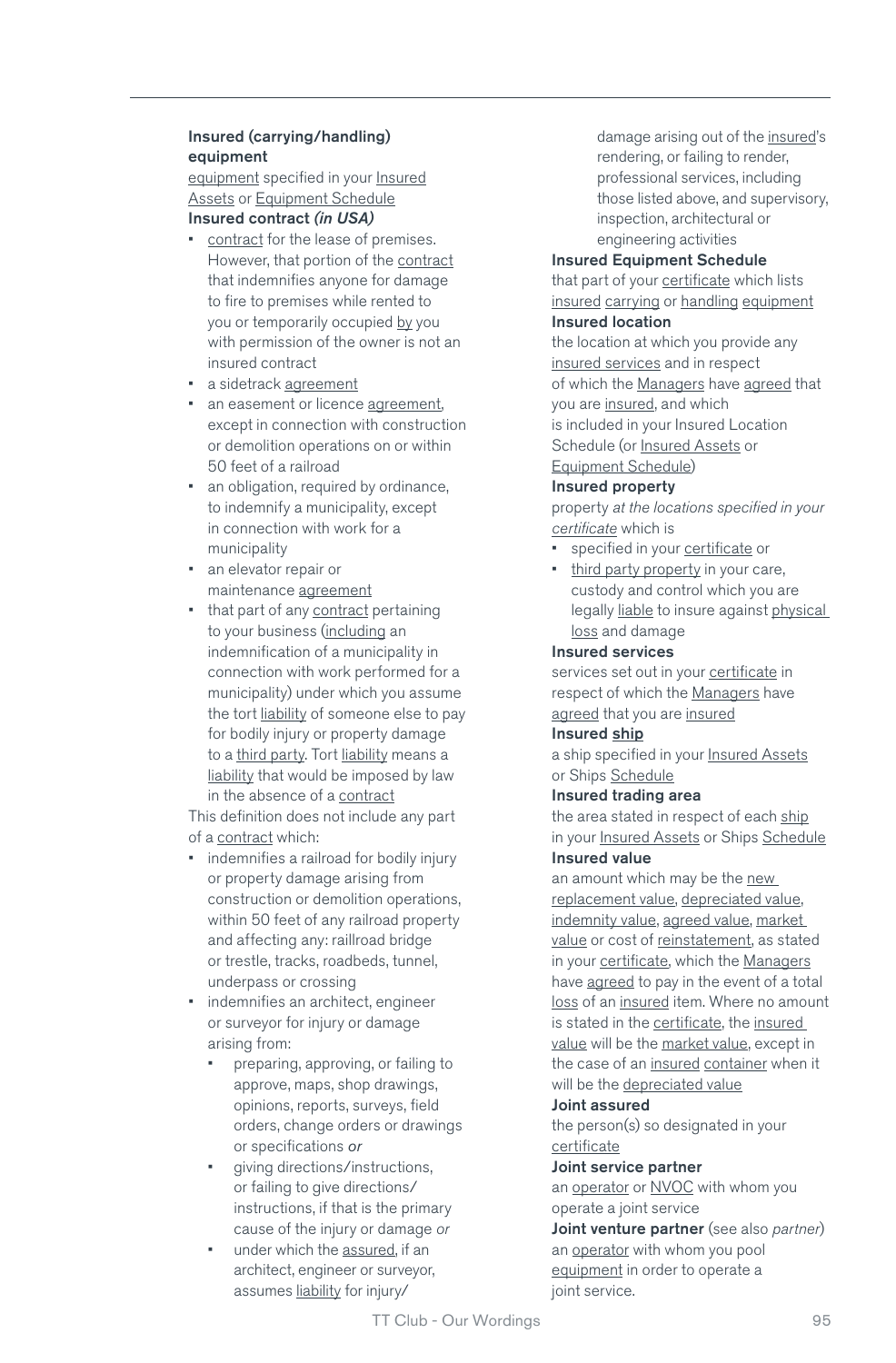#### Lack of Due Diligence

 failure to exercise reasonable skill, care and competence in the circumstances Land

includes buildings and other things fixed to land so as to become part of it, mines, subsoil and airspace

#### Lease/leased/lessor/lessee

 includes rent, hire and borrow (with or without payment), but excludes:

- re-positioning of carrying equipment in respect of which payment is not made or received
- use of carrying equipment owned by a ship operator to carry cargo on the ship operator's ships

#### Leased worker

a person leased to you by a labour leasing firm under an agreement between you and the labour leasing firm, to perform duties relating to the conduct of your business. Leased worker does not include temporary worker

#### Leasing contract

 a contract approved by the Managers for the purposes of your lessor cover whereby you lease equipment to a customer on terms, amongst others, that the customer will be responsible for all physical loss and damage of the equipment (other than fair wear and tear) from the time the customer takes delivery of it until either the customer redelivers it to you or you repossess it, and will also be responsible for all third party liabilities arising from its condition or use during that period

#### Liability (liable)

means *legal liability (legally liable)*

#### Liquidated damages

 a fixed sum agreed in advance under a contract as payable in the event of a breach of the contract

#### Load broker

see *Broker (in USA)*

## Logistics operator

an operator:

- undertaking supply chain management, defined as planning, implementing and controlling the flow and storage of goods, services and related information from point of origin to point of consumption
- operating under contracts specified in your Approved Contracts Schedule

which extend liability provisions, for example: to just in time delivery, assembly (including packing, labelling and bar coding) and financial penalties for failure to conform

#### Loss

 A physical, financial or consequential loss as appropriate in the context

#### Loss payee

includes mortgagees and mortgagors specified in your Loss Payee or Loss Payee Joint Assured Schedule

#### Lump sum

 a premium not subject to adjustment by means of an adjustment rate

## **Managers**

 the Managers of the Association (or its branches) and their employees and agents acting within the scope of their authority.

#### Market value

 the sale value of an item on the open market in the condition in which it was immediately before the accident

#### Medical centre

 premises providing medical services and staffed by qualified doctors or paramedics

#### Member currency

 the currency in which the Member ordinarily carries on business unless a different currency is declared in the certificate.

#### **Microorganism**

 mould, mildew, fungus, spores or other microorganism of any type, including any substance the presence of which poses actual or potential threat to health

#### Model conditions

 conditions held on our website for Members' use, eg: *Series 100 Bill of Lading*

#### Money damages

any monetary compensation for past loss Mutual premium

 price (or any part of price) for insurance which is subject to supplementary, return, and release premiums in accordance with Part E of the Bye-Laws

#### NVO(C)C (non vessel owning (common) carrier)

 a carrier, who is not a ship operator, providing freight forwarder services as a principal, usually under a bill of lading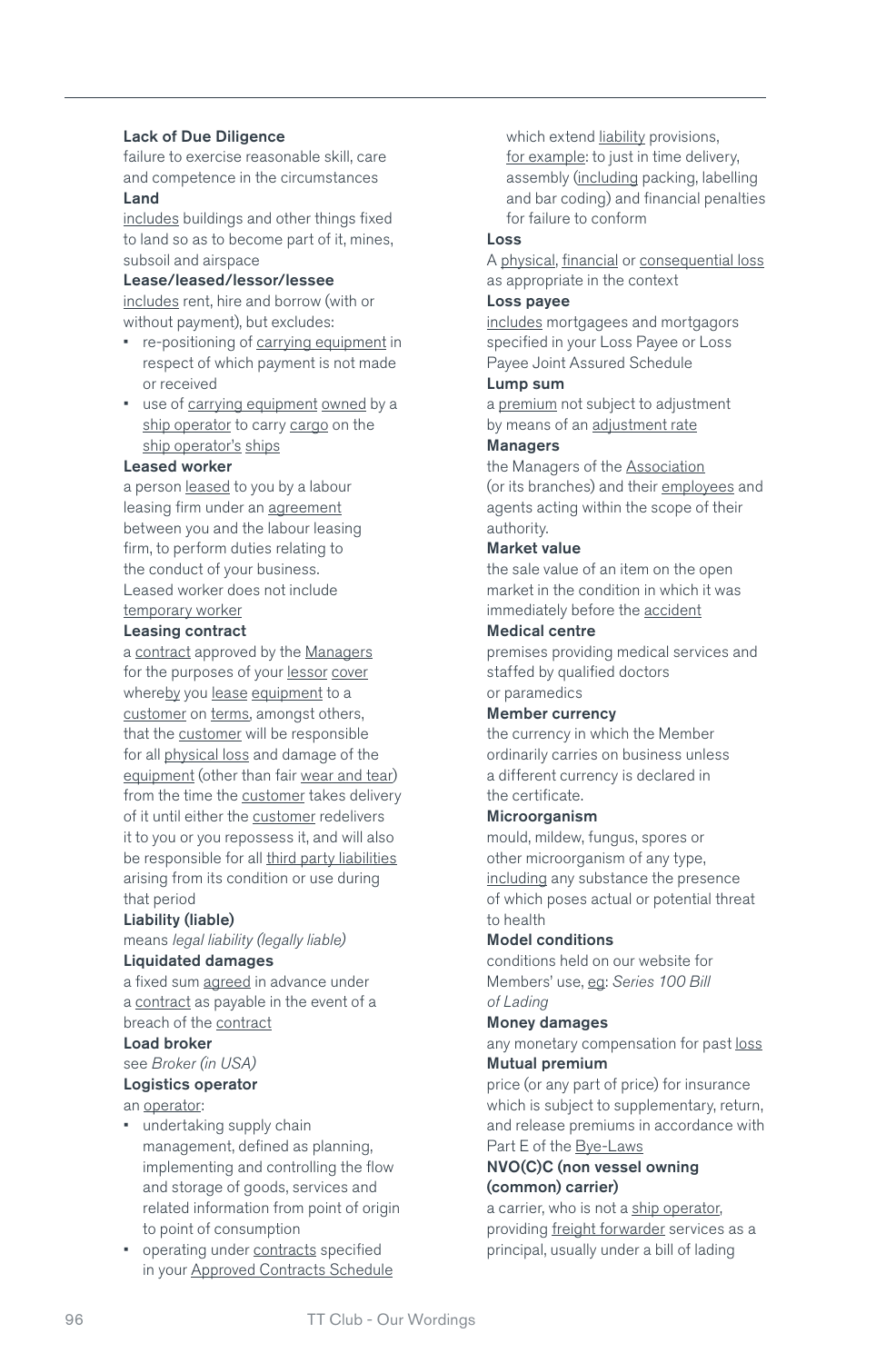#### Navigational aids

provision and maintenance of:

- marine navigational aids
- charted and advertised water depths
- buoyage and lighting for fairways, wrecks and obstruction
- navigational information and warnings

#### New for old

without deduction for depreciation

#### New replacement value

 cost of replacing an item with a new item of the nearest (but no worse) specification available, and any labour, dismantling, freight and erection costs of the replacement item

#### Non-contractual

other than under a contract Notice

notice in writing

#### Nuclear weapon

 any weapon of war employing nuclear fission or fusion or other like reaction or radioactive force or matter

#### Off lease (equipment)

equipment which at the time of an accident giving rise to a claim under your lessor cover was not on lease

#### Officials claim

 a written demand for money damages arising from a wrongful act. All officials claims against you arising from the same wrongful act, or from logically or causally connected wrongful acts, will be considered as one officials claim. All such officials claims will be considered first made at the time the earliest such officials claim was made against you

#### Officials liability

money damages which you become legally obligated to pay by reason of a wrongful act. Officials liability does not include:

- sanctions, fines or penalties liquidated damages as provided under a contract or statute
- return of taxes, assessments, penalties, fines or fees
- salaries and wages of any assured, other official, employee or member or officer of the assured, or any government body in connection with the investigation or defence of claims
- matters uninsurable under the law or against public policy
- employment benefits owed as a result of a written employment contract

that is not the result of a collective bargaining agreement

#### On lease (equipment)

equipment which at the time of an accident giving rise to a claim under your lessor cover:

- was on lease to your customer pursuant to a leasing contract or
- had been leased to your customer under a leasing contract which had terminated by reason of default or breach of the customer and had not yet been redelivered to or repossessed by you

#### **Operator**

 a person who owns, leases, charters or otherwise operates means of transport or storage or handling facilities specified in your insured services

#### Oversea ship

 a ship carrying insured equipment from one port or place to another when the voyage includes a sea passage

#### Oversize cargo

 cargo which, because of its size, weight or other characteristics, requires special arrangements for carriage

#### Overspill claim

 that proportion of a political risks claim which is unpaid as a result of the total political risks claims for the political risks account year exceeding the political risks maximum and which is carried forward to the next political risks account year

#### Own/owned/owner/ownership

 includes lease purchase and bareboat charter

#### Paragraph

a numbered paragraph within a clause, *for example* T1:4 - limits applying to valuable cargo within the Transport & Logistics Operator cover for Cargo Liabilities

#### Partner

 a person defined by applicable company law as a partner (see also *joint service/ venture partner*)

#### Period of insurance

 does not include any extended reporting period

#### Personal property

all property except land

#### Physical loss:

 damage, destruction, seizure or deprivation of property such that there is no prospect of recovering the property or part of it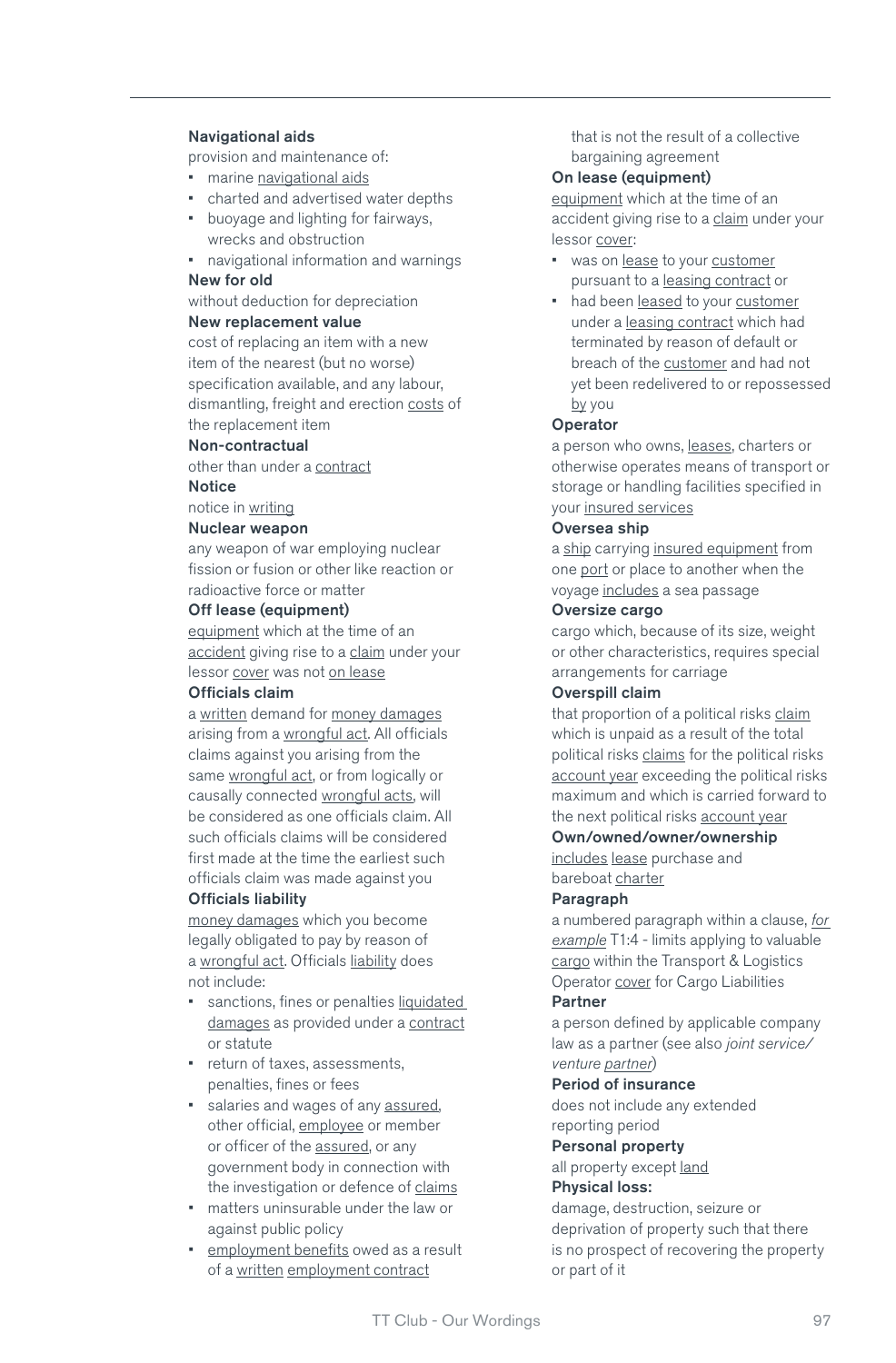### Piracy (risks)

 risks arising from any criminal acts of violence, detention, rape, or depredation committed for private ends by the crew or the passengers of a private ship or aircraft that is directed on the high seas (both outside and within international waters) against another ship, aircraft, or against persons or property on board a ship or aircraft

#### Policy (of insurance)

 the terms of your insurance with us, as set out in the Act, the Bye-Laws and your certificate of insurance - which incorporates, to the extent stated in the certificate in each particular case, your policy book

#### Policy book

 a collection of clauses which are, wholly or partly, incorporated into your policy by means of your certificate

#### Pollutant

 any solid, liquid, gaseous or thermal irritant or contaminant, including smoke, vapour, soot, fumes, liquid, gas, oil, petroleum substance or derivative acids, alkalis, chemicals and waste. Waste includes materials to be recycled, reconditioned or reclaimed

#### Pollution

the emission, discharge, dispersal, release or escape of a pollutant into or upon land, sea, the atmosphere, any watercourse or body of water which is not naturally present in the environment in the amounts/ concentrations discovered

#### Port

includes harbour

#### Port authority

 includes port operator, harbour board, harbour authority or harbour operator

#### Precious jewellery

 jewellery made from precious stones or precious metal

#### Precious metal

gold (any carat and any colour), palladium, platinum, silver and objects made of or plated with precious metal (as defined here)

#### Precious stones

diamonds, emeralds, sapphires and rubies - except where made up into precious jewellery

#### Premium

(used on its own) means a mutual

 premium, a fixed premium or a combination of the two

#### Products liability

 liability for loss/damage of property or bodily injury arising from any product, including containers packaging or labelling, which:

- is sold, supplied, erected, constructed, repaired, altered, treated, converted, installed, processed, manufactured, tested, serviced, or hired out by or through you and
- has ceased to be in your possession, care, custody or control and
- is defective for the purposes of applicable products liability law

#### Professional services

includes preparation/approval of maps, charts, plans, reports, surveys, designs calculations or specifications and supervisory, inspection, engineering or data processing services and services of or in the nature of a profession which would normally be insured by a professional Indemnity Insurer (whether actually insured or not) - and advice of a professional nature

#### Project cargo

- cargo which, because of its size or weight, requires special arrangements for carriage or
- cargo carried under a mining, construction, engineering, infrastructure or similar project contract

#### Property broker

see *Broker (in USA)*

#### Quiet use

 freedom from interference in enjoyment of the property by the seller or by anyone claiming through the seller

#### Radioactive/nuclear risks

risks caused or increased (directly or indirectly) by:

- ionising radiations from or contamination by radioactivity from any nuclear fuel or from any nuclear waste from combustion of nuclear fuel
- the radioactive, toxic, explosive or other hazardous properties of:
	- an explosive nuclear assembly or nuclear component thereof of
	- *source material, special nuclear material or by product material as* defined by the US Atomic Energy Act 1954 (and amendments) or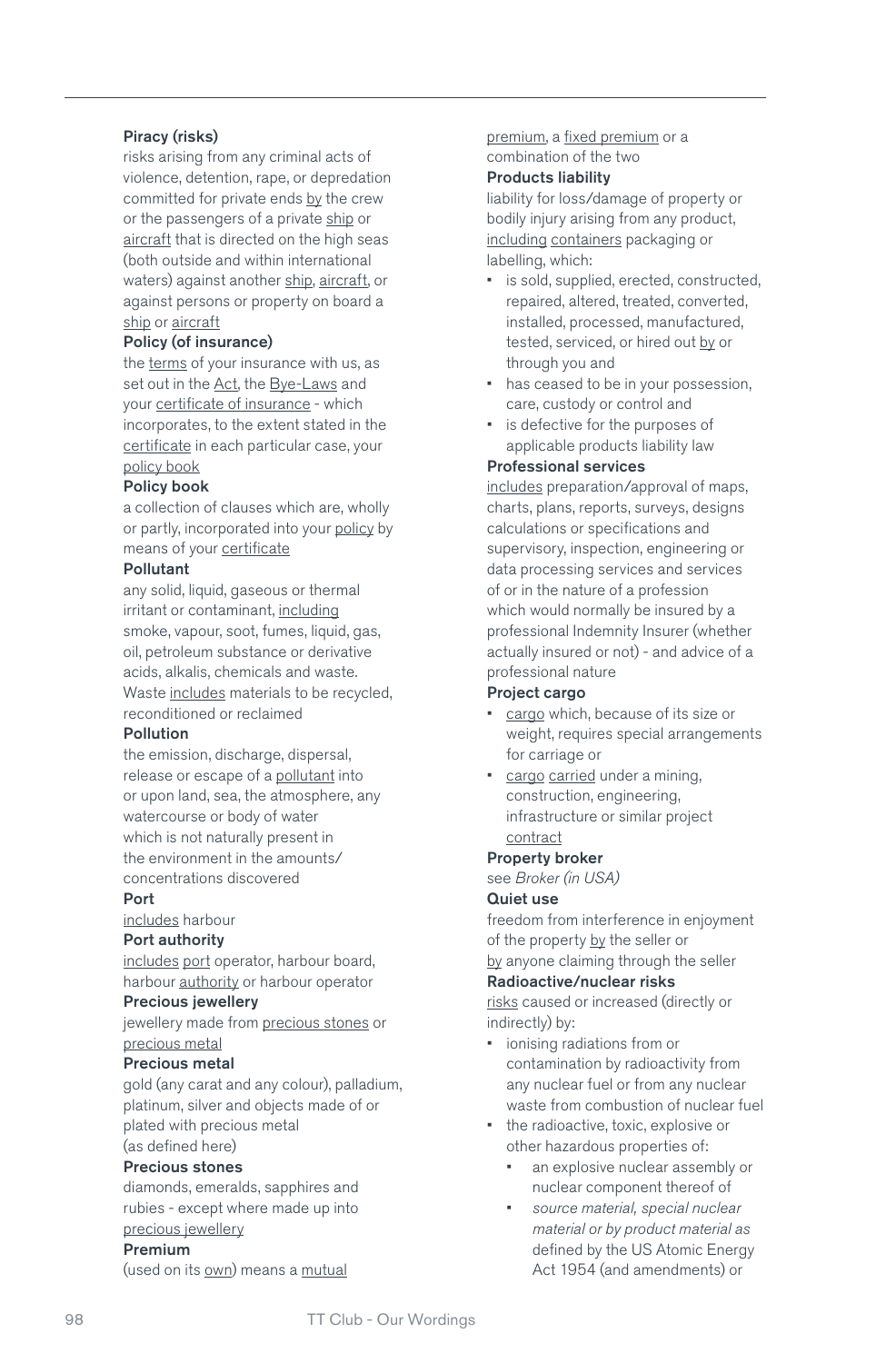• radioactive products carried as cargo - other than *excepted matter Excepted matter* is defined under s26(i) of the United Kingdom Nuclear Installations Act 1965 as nuclear matter consisting only of one or more of the following:

- isotopes prepared for use for industrial, commercial, agricultural, medical or scientific purposes
- natural uranium
- any uranium of which isotope 235 forms not more than 0.72 per cent.
- nuclear matter of such other description, if any, in such circumstances as may be prescribed (or, for the purposes of the application of this Act to a relevant foreign operator, as may be excluded from the operation of the relevant international agreement by the relevant foreign law)

#### **Requlations**

 means *regulations and laws made by any authority*

#### Reinstatement

in the case of:

- total loss of a building: Rebuilding
- total loss of an item of property or equipment other than a building: New Replacement

#### Review date

 the date identified on your policy as the date to which the policy document extends

#### Risk

liability, loss, damage or costs Road vehicle

 a vehicle with integral means of mechanical or electrical propulsion for use on public roads

#### Rolling Stock

 railway wagon without integral means of mechanical or electrical propulsion

#### **Securities**

 bonds, negotiable instruments or securities of any kind

#### Semi-trailer

- a trailer constructed to be attached to, and supported at its forward end by, the fifth wheel device of a tractor - but excluding for the purposes of your policy any semi-trailer which is defined as a chassis
- a part, including spares and accessories, of a semi-trailer
- plant, tools or materials for the maintenance or repair of a semi-trailer

#### Ship

 boat (whether self-propelled or not), hovercraft and any other vessel or structure for use in navigation on, under, over or in water

#### Ship operator

 the owner, part owner, operator, charterer or manager of a ship

#### Slot charter

 an agreement under which the shipowner agrees to place a certain number of container slots at the charterer's disposal

#### Space charter

 an agreement under which the shipowner agrees to place part of the ship's capacity at the charterer's disposal

#### Specified lessee

 a lessee specified in your Specified Lessee Schedule

#### Statutory obligation

 any obligation, liability or discretion imposed by any legislative enactment, decree, order or regulation having the force of law in any country

#### **Stocktaking**

 counting and recording items in the course of storage as part of your insured services as a routine control measure Storm

includes hurricane, typhoon, windstorm, rainstorm or tornado

#### Strikes riots & civil commotion risks

risks arising from strikers, locked-out workmen or persons taking part in labour disturbances, riots or civil commotions

#### Strikes riots & terrorist risks risks arising from:

• strikers, locked-out workmen or persons taking part in labour

- disturbances, riots or civil commotions • terrorists or persons acting from
- a political motive

#### **Subsidence**

includes landslip and heave Suit

 a proceeding in a court of law where money damages may be awarded

#### Temporary worker

 a person who is furnished to you to substitute for a permanent employee on leave to meet seasonal or short term workload conditions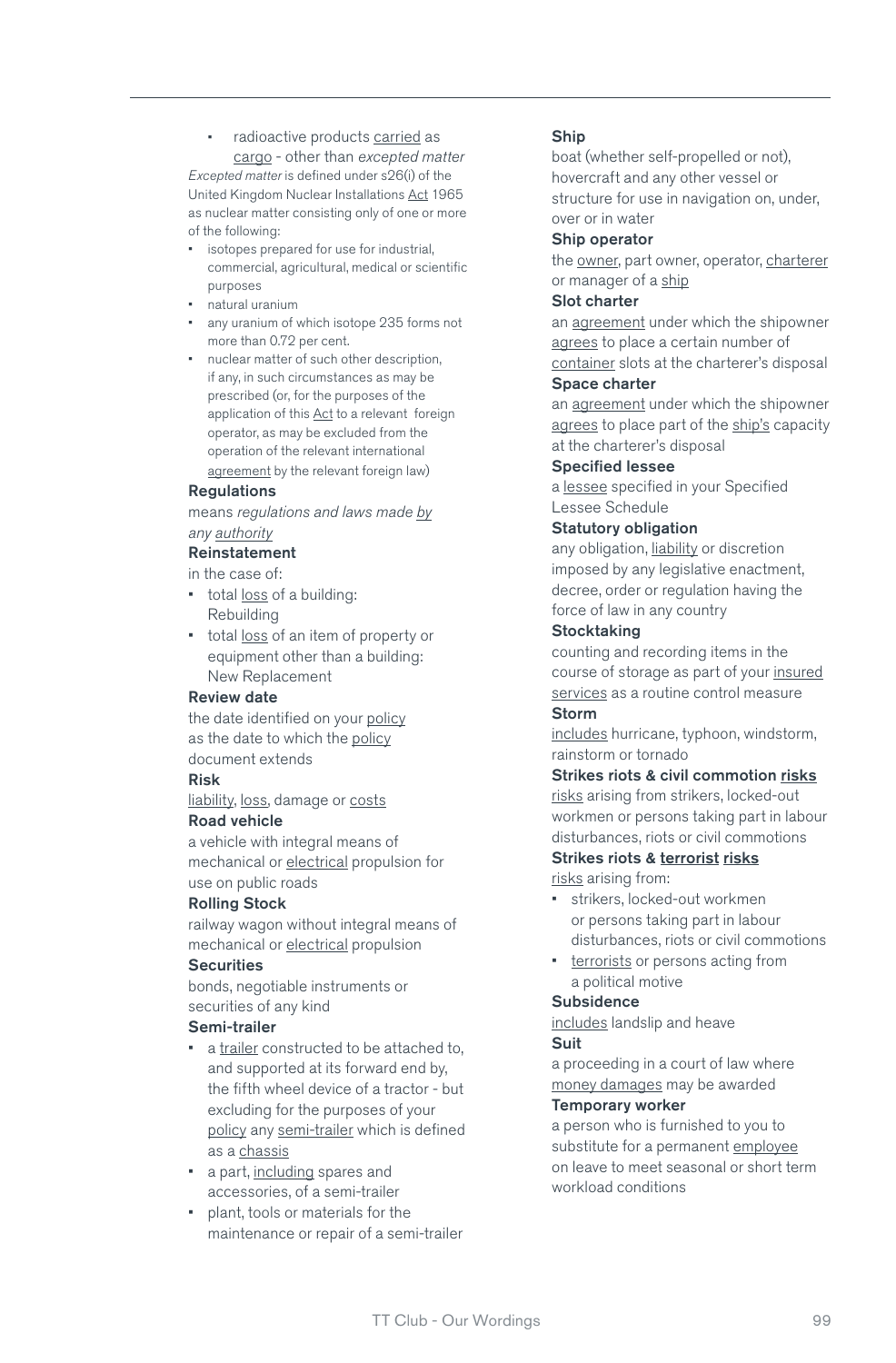#### Terms

includes *warranties, conditions, exclusions, qualifications* and (where applicable) *price*

#### Terrorism (terrorist)

 (an act of) any person or group(s) of persons, whether acting alone or on behalf of or in connection with any organisation(s) or government(s), committed for political, religious or ideological purposes to:

- overthrow or influence any government (de facto or de jure) or
- put the public in fear for such purposes by force or violence

#### Terrorism class

 as defined in the *Pool Reinsurance Company Limited* rules for the purposes of reinsurance of risks arising from terrorism. The classes are (in brief):

- property damage/ buildings
- property damage/ other property (including handling equipment)
- business interruption
- book debts

#### Third party

 anyone other than us, the assured or a joint assured (or co-assured)

#### Third party liability

- liability for physical loss of or damage to third party property and for resulting consequential loss
- liability for death, injury or illness of any third party, and for resulting consequential loss

#### Third party property

any property of a third party *except*:

- cargo
- property leased to the assured or a joint assured (*for example:*  equipment, land or buildings)

#### Trailer

- a vehicle, without integral means of propulsion, designed to be hauled by a truck or tractor for the purpose of transporting goods
- a part, including spares and accessories, of a trailer
- plant, tools or materials for the maintenance or repair of a trailer

#### Transit storage

 storage of cargo during, or immediately before or after, carriage (which is other than solely local distribution), if at the commencement of such storage it was intended that the storage would not exceed 30 days

#### Transportation broker

see *Broker (in USA)*

#### Transport operator

 a person undertaking transport of cargo, either directly or through a subcontractor, which may include transit storage and incidental handling

#### Truck broker

see *Broker (in USA)*

## Unapproved contract

contract not included in your Approved Contracts Schedule or otherwise approved by the Managers

#### Unspecified lessee

a lessee other than a specified lessee Valuable papers

 formal documents expressing property, or debt, relations between parties and classified as follows:

- share capital certificates if it is possible to receive credit from a bank on the document
- bond certificates issued by both companies and governments
- documents expressing proprietary interests including bills, cheques, warrants, certificates of deposit, bills of lading and other commercial papers
- international valuable papers including euroshares and eurobonds

#### Valuable works of art

includes antiques, paintings, furniture, sculptures, tapestries, collectibles or objects for display, if the value exceeds USD 20,000 each item or set of items

## Vertical tandem lift

 lift of more than one container linked together vertically

#### War risks

 the following, except to the extent that the definition of terrorism applies:

- war, civil war, revolution, rebellion, insurrection or civil strife arising there from, or any hostile act by or against a belligerent power
- capture, seizure, arrest, restraint, detainment (piracy excepted), confiscation or expropriation and the consequences thereof and attempts thereat
- risks arising from mines, torpedoes, bombs, rockets, missiles, shells, explosives or other similar weapons of war, whether active or derelict - unless handled by the Member in the course of its insured services with the Managers agreement